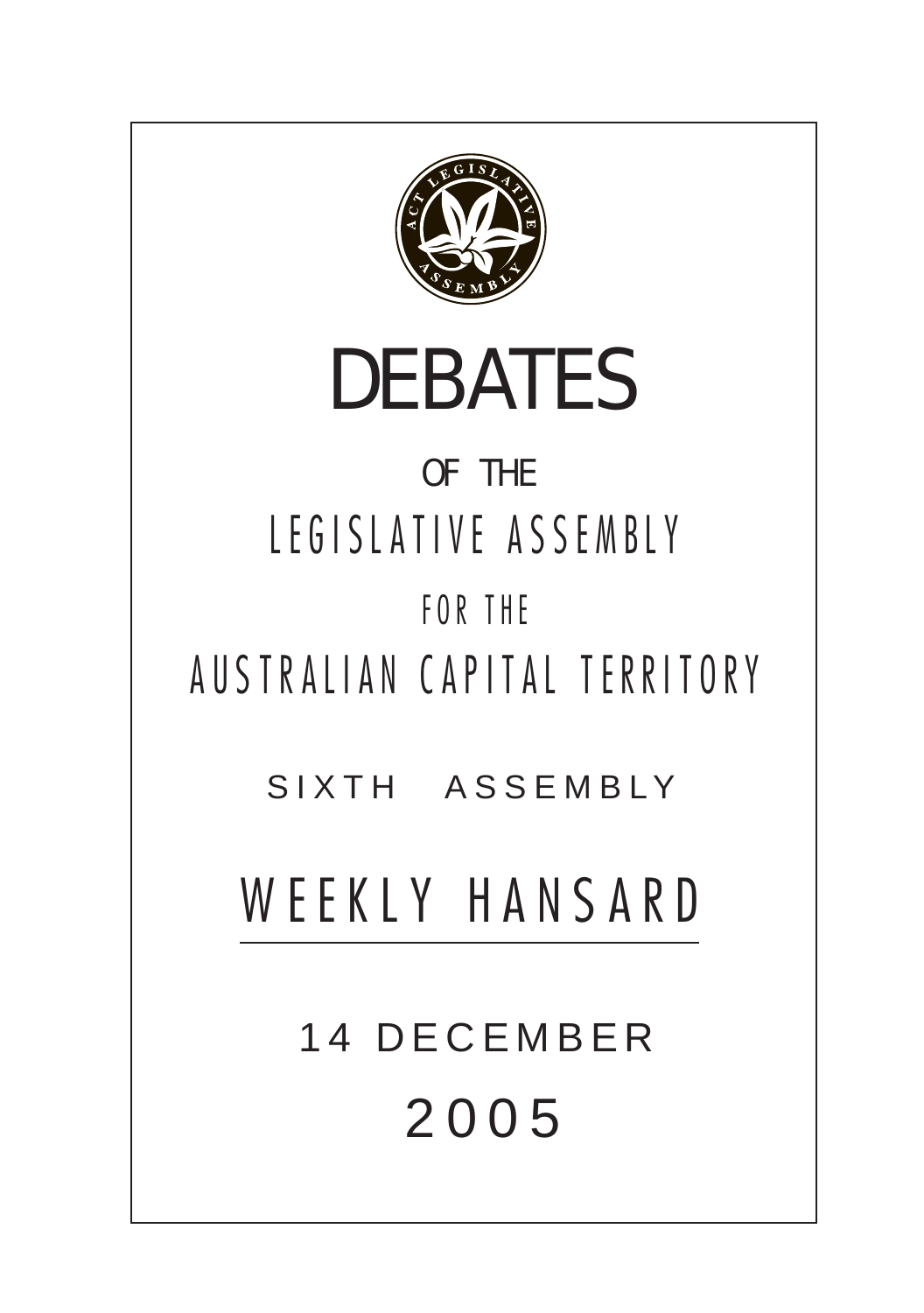## Wednesday, 14 December 2005

| Road Transport (Alcohol and Drugs) (Random Drug Testing) Amendment              |  |
|---------------------------------------------------------------------------------|--|
|                                                                                 |  |
|                                                                                 |  |
|                                                                                 |  |
| Questions without notice:                                                       |  |
|                                                                                 |  |
|                                                                                 |  |
|                                                                                 |  |
|                                                                                 |  |
|                                                                                 |  |
|                                                                                 |  |
|                                                                                 |  |
|                                                                                 |  |
|                                                                                 |  |
|                                                                                 |  |
|                                                                                 |  |
| Supplementary answers to questions without notice:                              |  |
|                                                                                 |  |
|                                                                                 |  |
|                                                                                 |  |
|                                                                                 |  |
|                                                                                 |  |
|                                                                                 |  |
|                                                                                 |  |
| Court Procedures (Protection of Public Participation) Amendment Bill 2005  4849 |  |
|                                                                                 |  |
|                                                                                 |  |
| Adjournment:                                                                    |  |
|                                                                                 |  |
|                                                                                 |  |
|                                                                                 |  |
|                                                                                 |  |
|                                                                                 |  |
|                                                                                 |  |
|                                                                                 |  |
|                                                                                 |  |
| Schedule of amendments:                                                         |  |
|                                                                                 |  |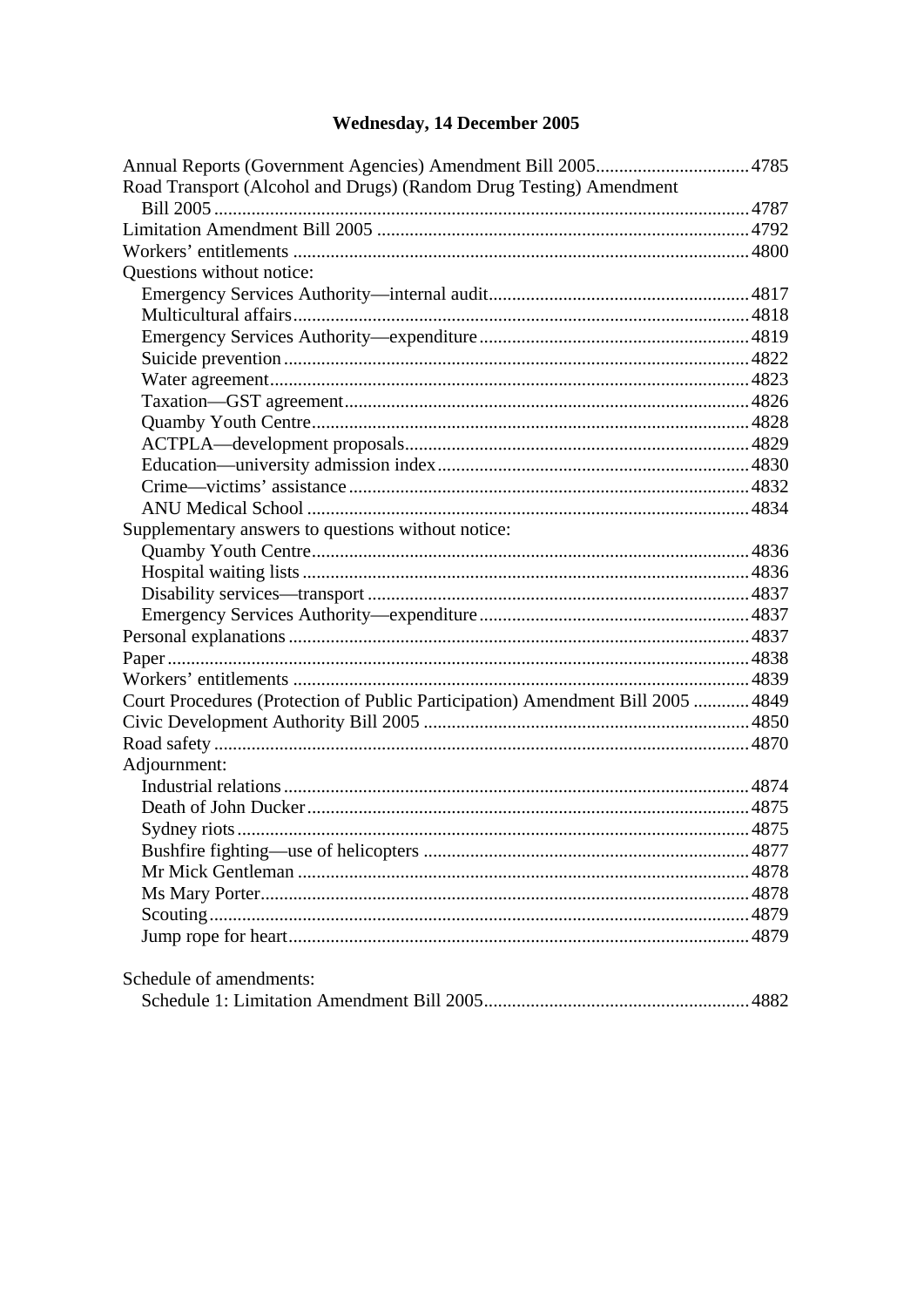## <span id="page-2-0"></span>**Wednesday, 14 December 2005**

**MR SPEAKER** (Mr Berry) took the chair at 10.30 am and asked members to stand in silence and pray or reflect on their responsibilities to the people of the Australian Capital Territory.

## **Annual Reports (Government Agencies) Amendment Bill 2005**

**Mr Smyth**, pursuant to notice, presented the bill and its explanatory statement.

Title read by Acting Clerk.

**MR SMYTH** (Brindabella—Leader of the Opposition) (10.33): I move:

That this bill be agreed to in principle.

This is a very straightforward bill, but the issue it tackles is a profound one. The bill goes to the heart of the democratic system in the ACT, that is, the right of the people, by their parliament, to review the expenditure of the executive. As it stands today, it is possible for a government agency in certain circumstances to not be required to produce an annual report.

How is that possible, you ask, Mr Speaker? All that needs to occur is for that agency to be abolished before the end of the financial year. It does not matter whether it is a large agency with a budget of hundreds of millions or a small agency with a budget of a few hundred thousand. If it is abolished before the end of the financial year it is not obliged to report. Imagine how that could be abused!

How is it that this flaw in the Annual Reports (Government Agencies) Act 2004 came to be identified? Therein lies a tale. In September this year, as I was eagerly awaiting the arrival of the traditional box-load of annual reports, one of my staff reminded me that I must not forget to look carefully at the Chief Minister's report to see how the Office of Special Adviser, Council of Australian Governments and Intergovernmental Relations fared in the 2004-05 year.

You will, of course, remember, Mr Speaker, the Office of Special Adviser. For the benefit of seeing the Chief Minister's reaction to this, I shall run briefly through the sorry saga that is now known as the Tonkin affair. The Office of Special Adviser was a scheme cooked up by the Chief Minister to rid himself of Mr Tonkin, the then head of the Chief Minister's Department, with whom he did not "see eye to eye"—never mind that, in the Chief Minister's words, "Mr Tonkin is a very senior, very experienced and extremely good public servant."

Instead of doing what a normal person would do, such as demanding Mr Tonkin's resignation or sack him, the Chief Minister created the world's smallest government department, the Office of Special Adviser, to house Mr Tonkin until his contract expired. Despite being the head of the world's smallest department, Mr Tonkin continued to draw his annual salary of some \$309,000.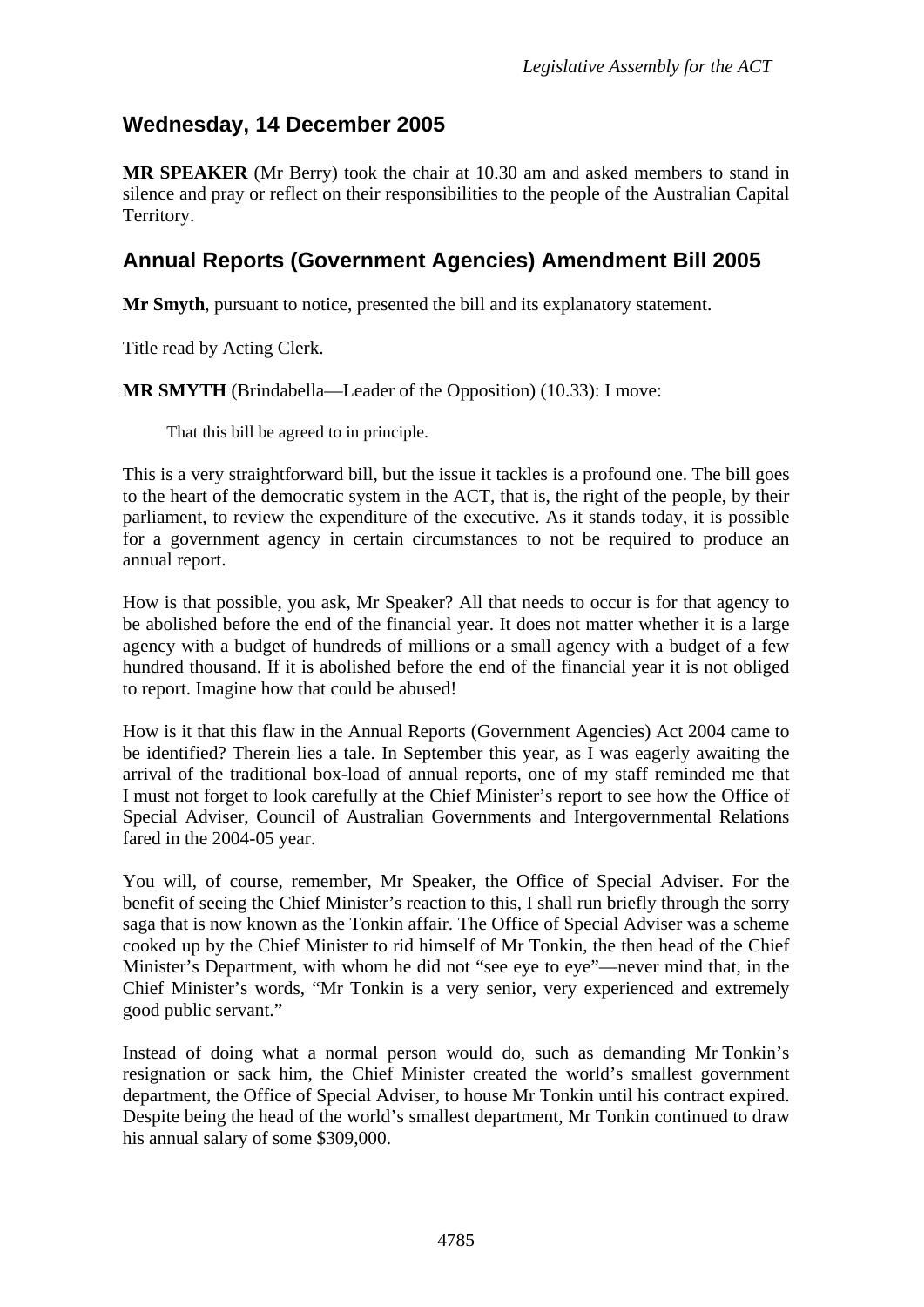What was Mr Tonkin and the grandly named Office of Special Adviser doing? We know from the 2003-04 Chief Minister's Department annual report that, once he had finished on the bushfire inquiry, he "remained on secondment working on national security issues". In annual report hearings it was alleged by the government that this would produce some direct benefit for the ACT. How Mr Tonkin's work on the North West Shelf is of direct benefit to the landlocked Canberra region is debatable.

What was also clear in these hearings was that the government had had no contact with Mr Tonkin; he had provided them with no reports or feedback; and they had a very foggy idea of what it was they were paying him \$1,100 a day to do. The only hint of accountability was the half-page in the annual report. Even so, accountability was thin on the ground with the OSA. Let me remind members of the findings of the Auditor-General:

The role and functions of the Office were not well documented, and since April 2004 there is only a tenuous connection to the outputs of the Chief Minister's Department.

Accountability arrangements were unclear.

The Special Adviser's Annual Report for 2003-04 did not fully meet the requirements of the Annual Reports Act or the Annual Reports Directions.

The funding of the OSA, while legal, may not be justified on merit on its own nor reflect good public management.

The situation, if continued, increases the risk for inappropriate uses of authority.

Given this background, imagine my concerns when I opened the 2004-05 Chief Minister's annual report to find no reference at all to the OSA. Surely, given that the OSA existed from 1 July 2004 to 30 April 2005, some 10 months of the financial year, it would be required to report. But, no, there was nothing.

In further advice to me the Auditor-General explained:

In essence there is no obligation to report under the Act, because at the end of the financial year there was no person employed as Chief Executive of the OSA … imposed with an obligation to report. ... It follows that if no obligation to report exists under the Act, then Section 1.4 of the Chief Minister's Annual … Directions … does not apply to the OSA.

However, it is not only the embarrassment of the OSA that can avoid scrutiny. As the auditor goes on to say:

 … it seems to me that the current reporting arrangements under the Act and Directions leave a gap in accountability to the Legislative Assembly and the community in situations where an administrative unit is abolished or the appointment of a Chief Executive is ended during the course of the financial year.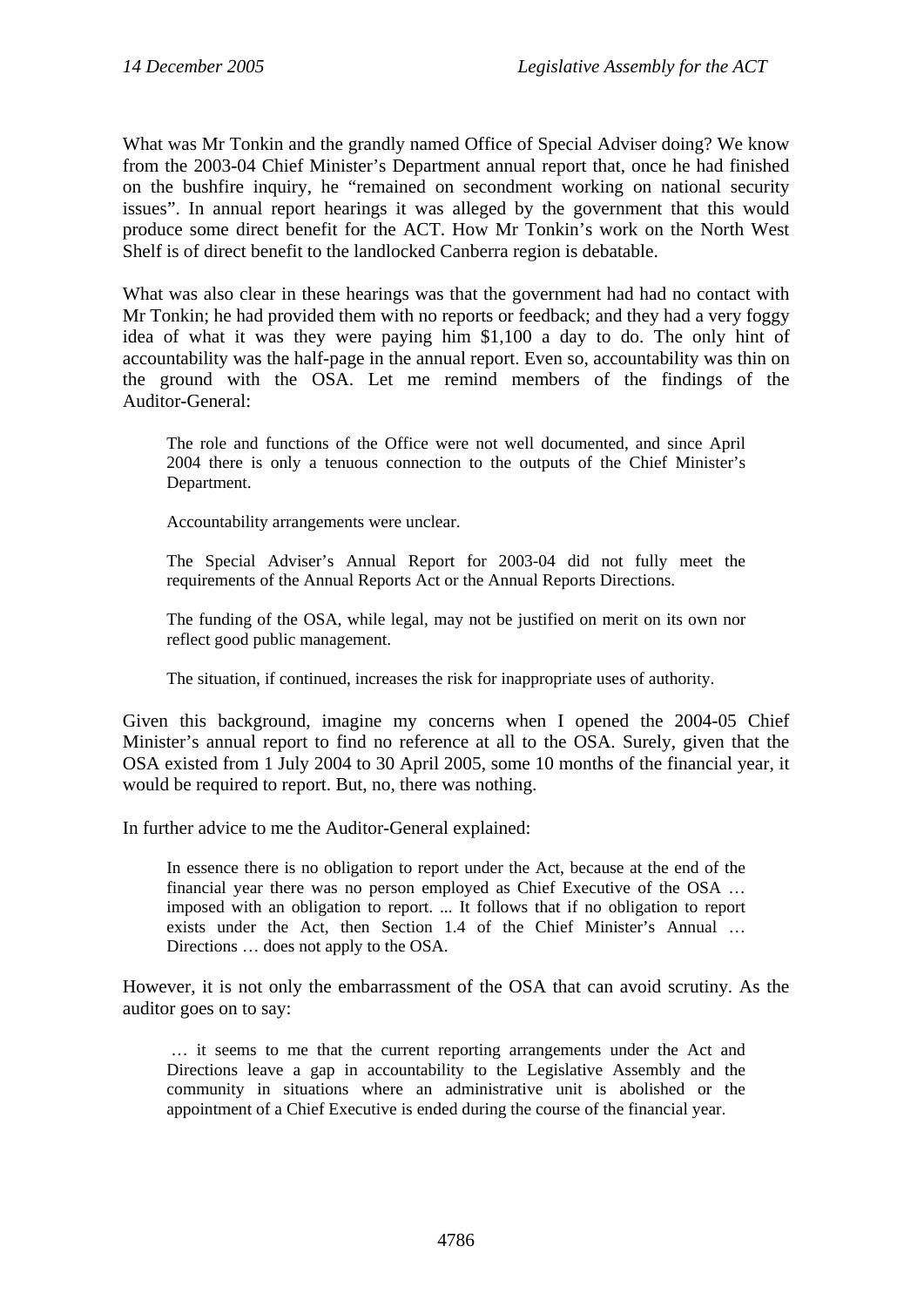<span id="page-4-0"></span>The independent auditor feels there is a gap in accountability, and that is what this bill seeks to close today. It is the belief of the auditor that members should feel obliged to correct the gap, which this bill will do.

It is a simple bill, another masterful piece of drafting from the parliamentary counsel's office that ensures that, if an agency operates for any part of the financial year, they must provide a report. Where an abolished agency has not made arrangements to prepare a report, the responsibility for preparing the unit's annual report rests with the chief executive of the administrative unit responsible for administering the act. At the moment that means the chief executive of the Chief Minister's Department would carry that responsibility.

Before I commend the bill to the Assembly, I point out that in the 2004-05 year the Office of Special Adviser cost the ratepayers of the ACT \$253,511. What did we get for that money? Perhaps the Chief Minister could enlighten us when he responds. I commend the bill to the Assembly.

Debate (on motion by **Mr Quinlan**) adjourned to the next sitting.

## **Road Transport (Alcohol and Drugs) (Random Drug Testing) Amendment Bill 2005**

**Mr Pratt**, pursuant to notice, presented the bill.

**Mr Stanhope**: I just want some clarification. Short title: the redneck bill.

Title read by Acting Clerk.

**MR PRATT** (Brindabella) (10.40): I move:

That this bill be agreed to in principle.

I will ignore the Chief Minister's comments about this being a supposedly redneck bill, but let the record show that that is what the Chief Minister thinks of any decent safety measure that might be put in place. Let us have the record show that that is how the Chief Minister views sensible bills in this place.

**MR SPEAKER**: Order! You need to come to your bill.

#### *Members interjecting—*

**MR SPEAKER**: Order, everybody! Interjections are disorderly and there is no point in responding to them because that is equally disorderly, Mr Pratt. Come to the matter that is before the chamber.

**MR PRATT**: Thank you, Mr Speaker. I am sure the community will treat with disdain that comment by the Chief Minister.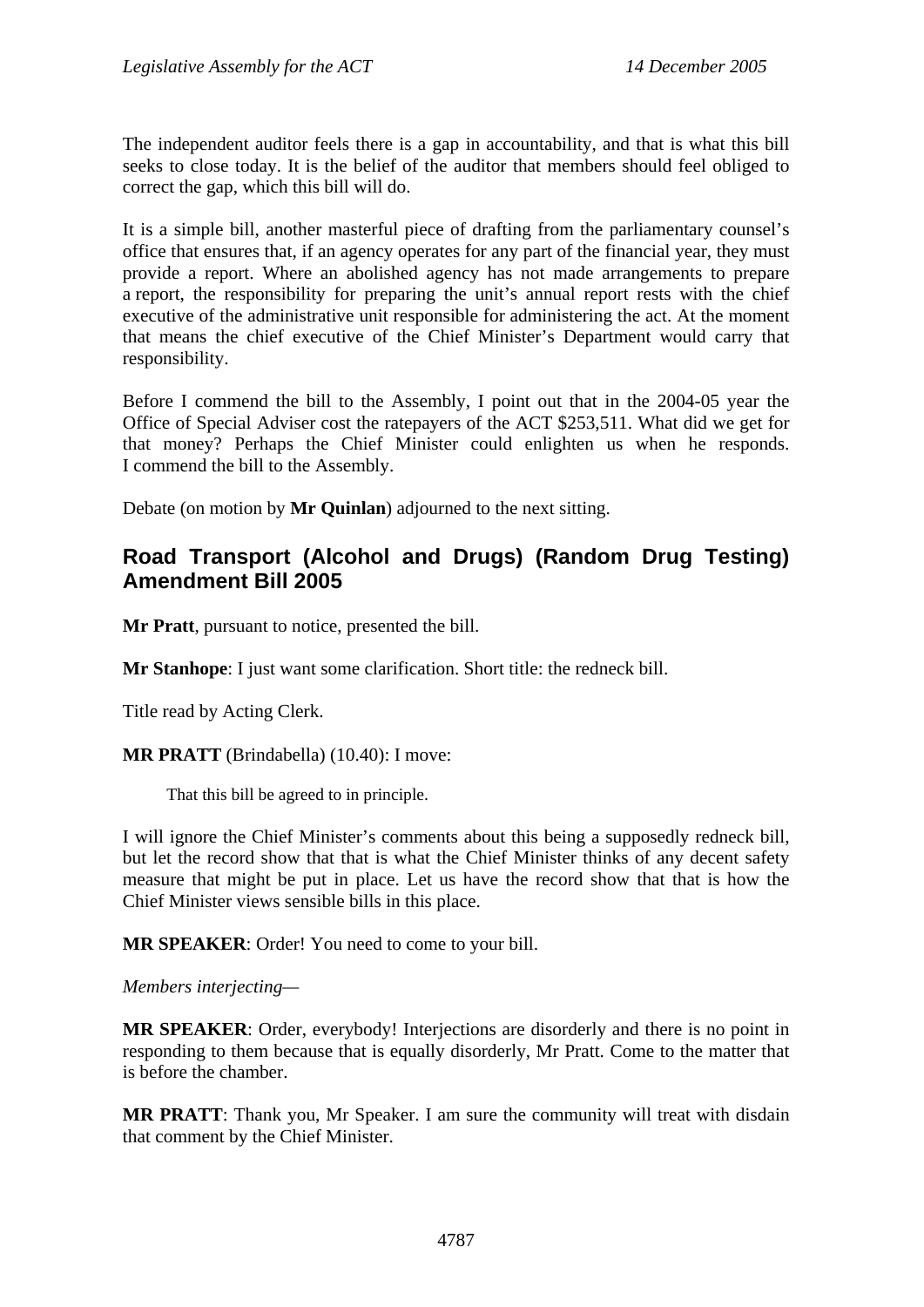Today I table the Road Transport (Alcohol and Drugs) (Random Drug Testing) Amendment Bill 2005.

**Mr Stanhope**: Otherwise known as the redneck bill.

**MR PRATT**: It seeks to enhance community safety, which the Chief Minister would otherwise ignore and label this as a redneck bill because he does not give a damn about enhancing community safety in the ACT. He is much more concerned about defaulting to his ridiculous human rights position first, at the expense of community safety. We know your track record well, Mr Stanhope.

The purpose of this bill is to amend the act to allow for random drug testing to be conducted alongside or independent of random breath testing. This bill brings us in line with other states that have already introduced and have been using similar legislation to target, with high levels of success, drug-driving.

**Mr Hargreaves**: Rubbish.

**MR PRATT**: Expert opinion throughout the country is deeply concerned about the level of drug taking by drivers. I know you are not, Mr Hargreaves, but the broader Australian community is. The concern is that drug taking and driving in fact is beginning to eclipse drink-driving. The Victorian experience demonstrates this.

**Mr Stanhope**: National service would fix this.

**Mr Hargreaves**: The success of the Victorian model!

**MR PRATT**: We know that the Chief Minister's and Mr Hargreaves's heads are so firmly inserted in the sand that they have got no idea at all what the Victorian experience has been. I would closely question whether the reported increases in road rage behaviour as well as increasingly reckless speeding and burnouts are because of the taking of methamphetamines.

**Mr Hargreaves**: How about Sudafed?

**MR PRATT**: We know that Mr Hargreaves and the Chief Minister do not give a damn about trying to arrest the level of burnout and hoon driving in the ACT. We know that by their demonstrated behaviour, by their failure to equip our police force with the instruments that they need to ensure that these reckless behaviours do not occur. We know that they do not give a damn. We know that the Chief Minister has failed and that Mr Hargreaves does not give a toss about ensuring that our police are either properly resourced or given the legal instruments to ensure that hoon driving, burnouts and drug-driving do not occur.

It is clear from statistics that these and similar drugs are dramatically on the increase in society. So it is logical that reckless driving must also be increasing. Reckless and hoon driving, in the ACT particularly, is an issue of increasing concern, reported by constituents and frustrated police more than ever before. With the climbing road death toll in the ACT and the reports in the media of court cases where drivers in the ACT and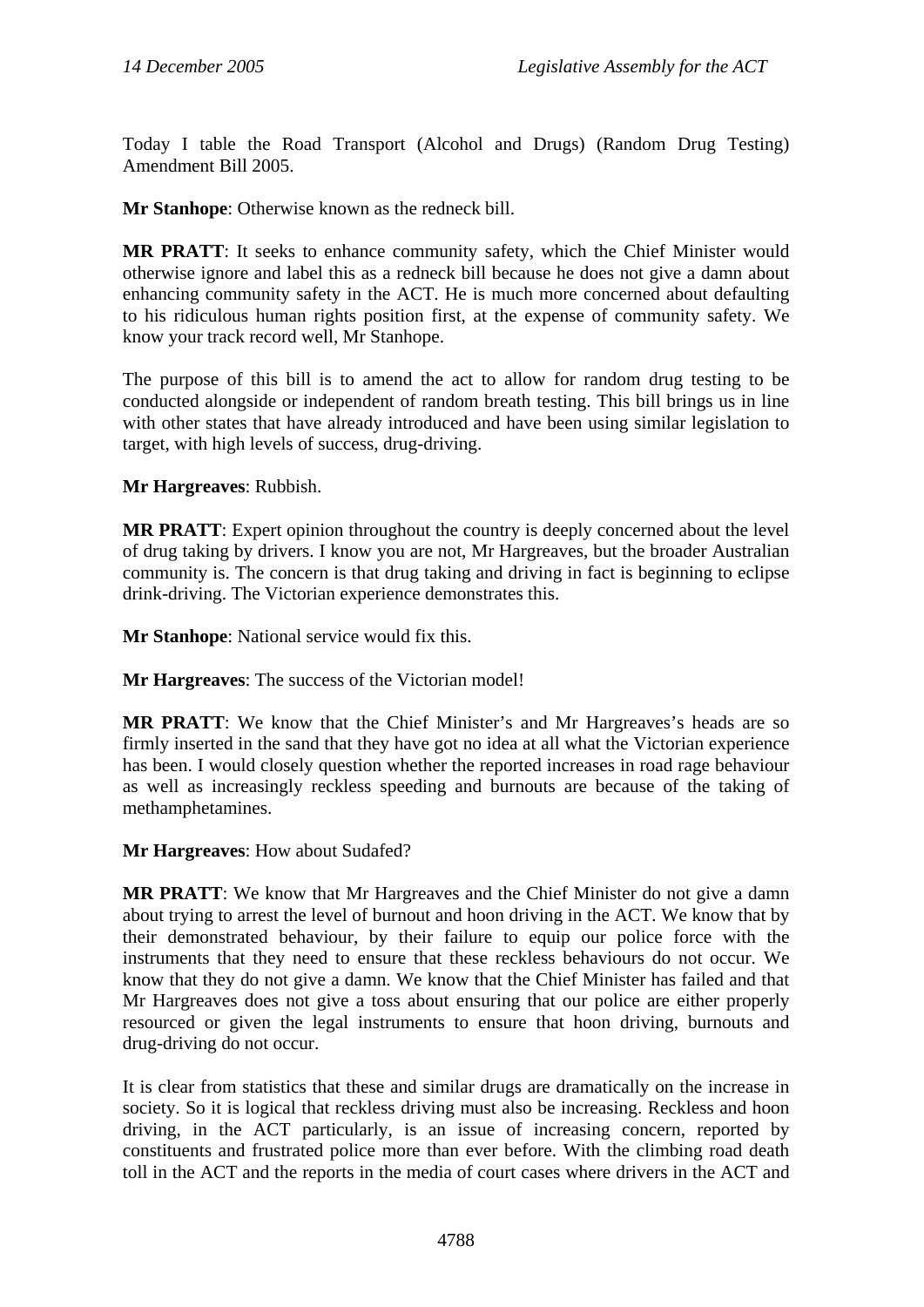nearby Queanbeyan were shown to have been significantly impaired by drugs, this legislation is urgently needed.

**Mr Hargreaves**: What stats? No stats!

**MR PRATT**: Bark on, Mr Hargreaves. Do not care one millimetre about the broader protection of the ACT community, will you? We know your track record.

An investigation was undertaken in New South Wales, Western Australia and Victoria of a significant case load of people killed in road accidents. Twenty-five per cent had been found to have drugs other than alcohol in their systems.

**Mr Hargreaves**: Sudafed.

**MR PRATT**: Mainly cannabis and stimulants, for example, methamphetamines, were identified in those particular cases. Perhaps this will floor Mr Hargreaves and he might shut up and listen: a smaller, less reliable case load examined in Queensland earlier than 2001 found 40 per cent were cannabis affected. These findings are startling. Take note, Mr Hargreaves; take note, Chief Minister. Let us see a bit more responsibility from you people on enhancing community safety. The full understanding of the depth of the drug habit in society would seem to be well underestimated and certainly well underestimated by this mob.

In Victoria we have seen surprising results on roadside drug testing of drivers. Five times as many drivers have been found to be drug affected as those found to be over the limit for drinking. Take note, gentlemen: five times as many people were found to be over the limit for drug-driving than drink-driving.

New research conducted by insurance company AAMI shows that 10 per cent of ACT motorists believe that using recreational drugs does not affect their driving ability and that 12 per cent of Canberra drivers have admitted that taking to the roads after using drugs such as marijuana, cocaine or ecstasy is okay. Take note of that. Measure the community attitude against this sort of behaviour but also, gentlemen, measure the research on the attitudes of a reckless minority in the ACT. Rather than sit here pooh-poohing the legislation that is needed to arrest these concerns, take it on yourself to show some responsibility for introducing laws and instruments that will better protect your community, the community that you are supposed to be here to govern.

These trials and testings would seem to indicate a number of things: firstly, a surprising number of people drive drug affected. Secondly, based on comparative statistics, the incidence of drink-driving has clearly reduced, underscoring the vital importance of roadside testing as a strategy. RBTs have clearly impacted in a very positive way on the Australian and the ACT landscapes. The incidence of drink-driving is coming down because a culture has been developed that if you drink and drive you have got a damn good chance of being arrested and of having your car and your licence taken away from you. Why would you not apply the same logic to tackling the drug-driving problem that is clearly becoming an issue across the ACT and the Australian landscapes?

Earlier this year, AAMI found widespread support for random drug testing of drivers through research conducted as part of its annual crash index. Nationally, 90 per cent of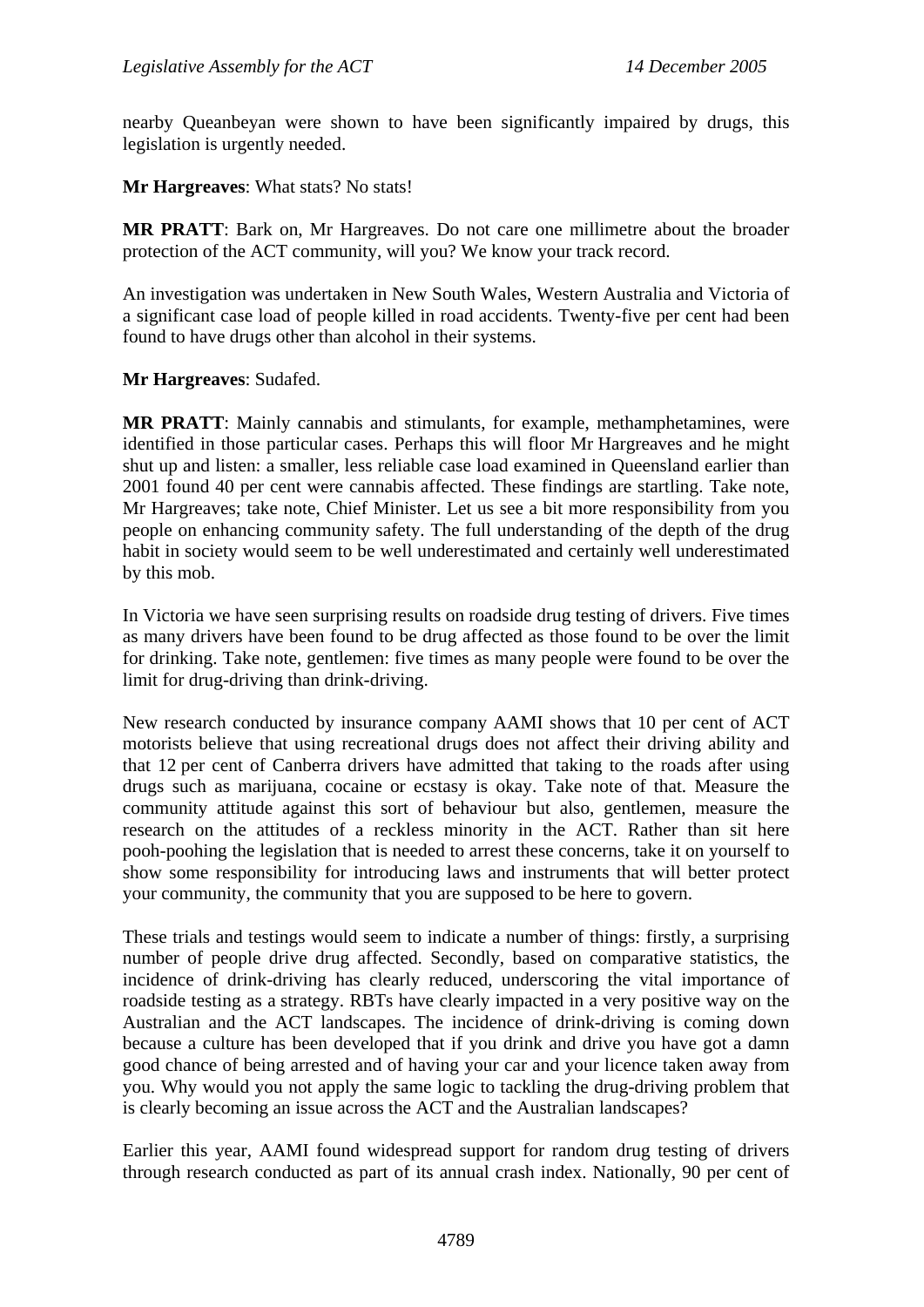people agreed that there should be random drug testing of drivers. While this government has got its head firmly inserted in the sand, it is clearly in a minority position. Ninety per cent of Australian people agree, as per the AAMI annual crash index assessment, that there should be random drug testing of drivers. The community fully understands what this problem is. You do not; the community does. It would certainly make sense for the government to support the introduction of this legislation in the ACT.

With 10 per cent of ACT motorists under the impression that it is okay to use recreational drugs and drive, the government should not waste any more time in delaying random roadside drug testing. That is more than ample reason to support the introduction of this legislation in the ACT. We know that currently, under the territory's Road Transport (Alcohol and Drugs) Act 1977, it is an offence to drive under the influence of a substance specified in the act or related regulations or under any other substance that may affect a person's driving. So much for Mr Stanhope's statement about so-called redneck legislation!

We already have legislation in place which makes it an offence for a person to drive while drug affected. How well are you in touch with your instruments of power. Chief Minister? However, unless there is reason to believe that someone is driving under the influence of drugs, there can be no random testing; there is nothing to allow the setting up of random roadside drug-testing units to be used alongside or independent of random breath-testing units for alcohol. This bill allows for such random drug testing to occur.

A number of accident investigations in the ACT have clearly shown that drivers have often been affected by drugs at the time of their accident. In one case a male driver who died in a head-on collision in July this year on Long Gully Road was shown to have four times the lethal dose of ecstasy in his system. Does that pull you up, minister? I do not think it does, does it?

**Mr Stanhope**: On a point of order: I am concerned that the member is discussing matters that I am not aware of. I do not know whether or not there is any legal action in relation to the matter that the member raises.

**Mr Stefaniak**: It is in the newspaper.

**Mr Smyth**: It is in the newspaper. He is reading from a newspaper article.

**Mr Stanhope**: That is not definitive of the issue I raise, which is that the member is discussing a car accident that occurred in July of this year. I am concerned that there may be outstanding legal matters in relation to that action. I urge some caution and a ruling on the raising in this place of matters on which there is quite possibly outstanding legal action.

**MR SPEAKER**: I do not know of any legal action pending. In any event, some caution about these matters should be exercised. If there is some legal action pending or coronial inquests pending, then one ought exercise caution about going to the issues.

**MR PRATT**: Thank you, Mr Speaker. On the point of order: may I stress that the information that I have quoted from here is already information in the public domain. It has been in the papers. I know the Chief Minister would like to try to gag these examples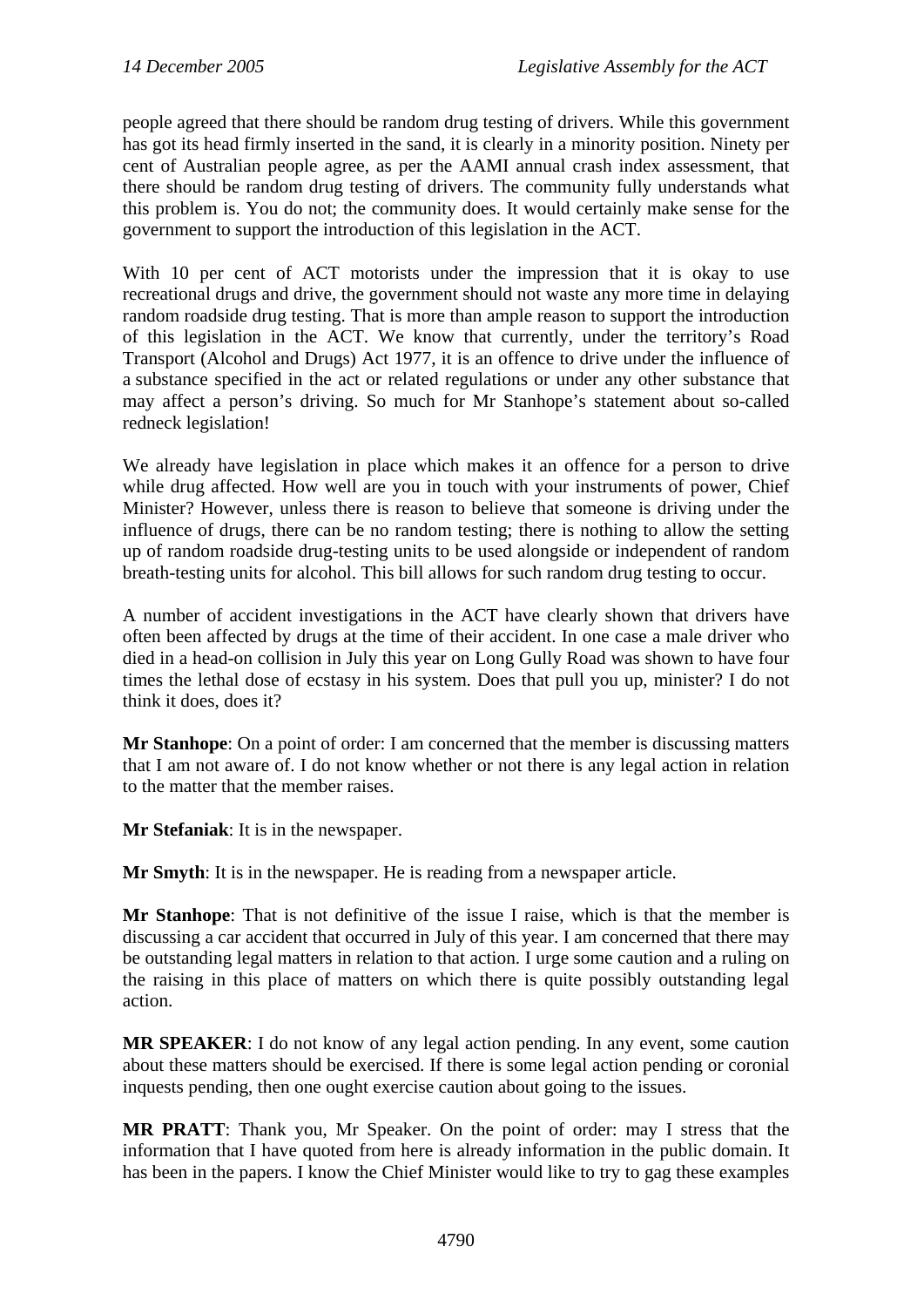being put out, as they clearly underscore the failures of his government to protect the community, but I do stress that these are in fact issues which are in the public domain.

In another case, in June 2003, a pillion passenger on a motorbike in Theodore died after the rider had drunk alcohol and smoked cannabis and lost control of the bike. That represents two lives that might—I stress "might"—have been saved if they had been randomly drug tested at some stage in their life or had been deterred from drug-driving because they knew there was a chance that they could be tested, as is the case for drink-driving.

Evidence strongly suggests that many people socialise now using drugs rather than alcohol. As regrettable as that is and as disappointing as that is to those of us who have grown up perhaps in different circumstances, it would appear to be a fact that too many people now socialise and use recreational drugs. They do this because they believe that they will be less likely to be picked up for drug-driving than drink-driving as there is no random testing regime to act as a deterrent to this illegal behaviour. So the culture is there.

Young people who tend to take risks—and most young people think they are bullet proof—know that they stand a chance of being picked up through random breath testing. This is another redneck instrument, by the way, that we have—one of these terribly draconian measures. The Chief Minister wrestles with it at night and cannot sleep, but clearly, if random breath testing is working, then why would not random drug testing work as well? And why would that be any more supposedly draconian?

**Mr Stanhope**: This is really sloppy.

**MR PRATT**: The only thing sloppy around here, minister, is your management of your portfolio. The New South Wales Bureau of Crime statistics and research and the National Drug and Alcohol Research Centre survey found that people said they would be less likely to drive under the influence if they ran the risk of random drug testing. A study of cannabis users in Sydney and Newcastle found that 78 per cent had driven within an hour of smoking drugs and that 27 per cent admitted to driving under the influence of cannabis at least once a week.

Therefore, I am proposing that random drug testing be introduced into the ACT as the ACT is certainly not immune from this problem. The anecdotal and the factual information that we glean from across the Australian landscape would indicate trends that exist in the ACT. Not only would it be a sensible and responsible initiative to introduce a random drug-testing regime, making ACT roads safer, but random roadside drug testing would have a significant general impact on the growing trend of drug taking amongst our young people anyway. By simply having RDT, that is, random drug testing, in place, we would see exactly the same influence, I put to you, that random breath testing has had in this country over the last 25 years.

Random breath testing across the nation has certainly affected the way people behave. It has made people think twice about the amount of drinking that they undertake. Why would not a regime in place, well established, which indicates drug testing is in place to catch those who behave recklessly, affect the culture of our young people?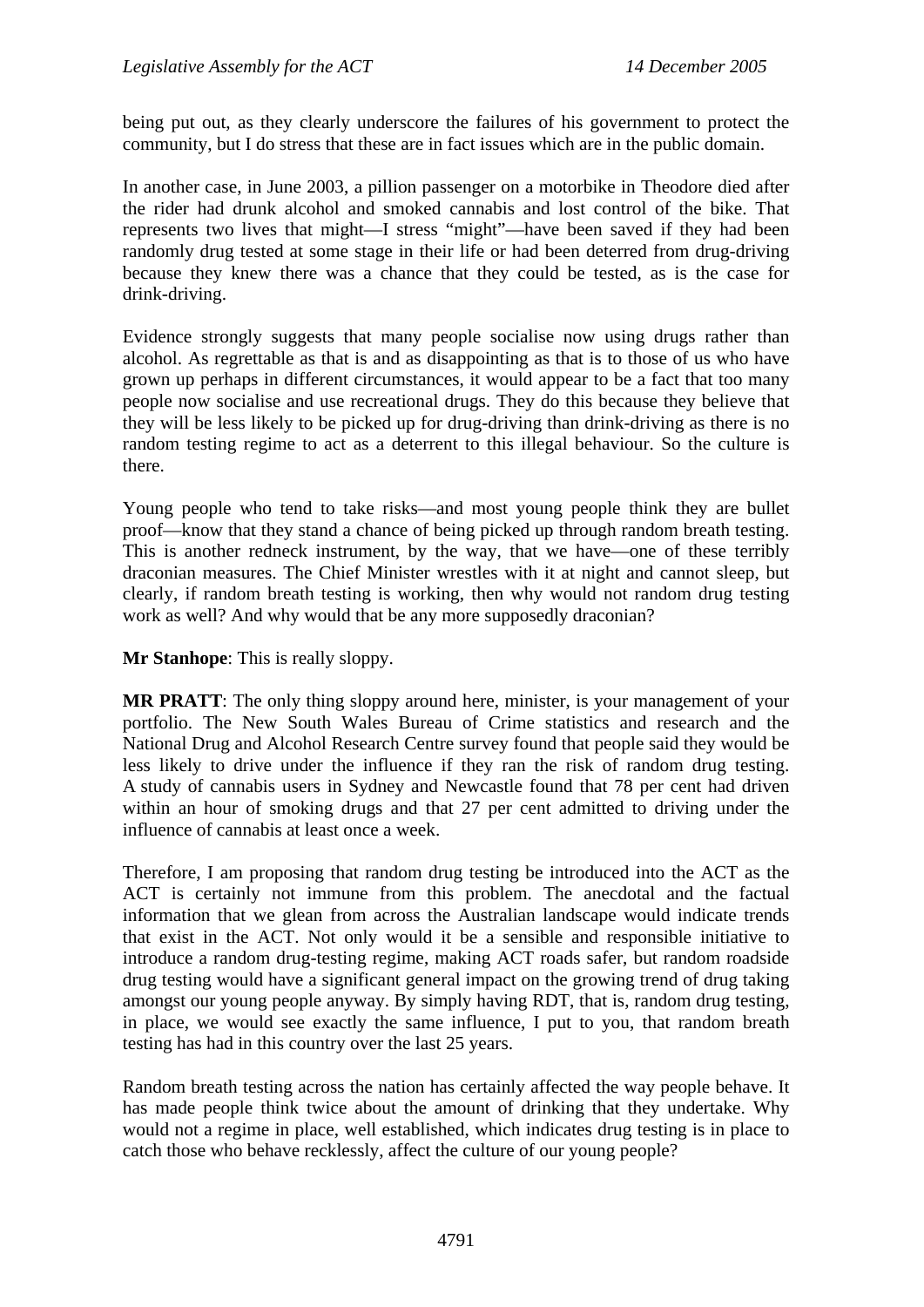<span id="page-9-0"></span>Our police and urban services minister has argued that his government will not consider introducing drug-driving legislation in the ACT because in Victoria there were some teething problems where some individuals were said to have falsely tested positive to drugs. However, these problems were dealt with. The benefits of having a random drug-testing regime in Victoria have now certainly outweighed any problems that occurred during the earlier stages of the trial that was undertaken; hence Victoria has now decided to extend the drug-testing regime beyond the initial trial, which was hailed a success.

Five to six months ago, there were nine cases of unlawful drug-testing charges laid. Undoubtedly there were. There were nine mistakes made where people were, unfortunately, falsely charged allegedly for having taken drugs. Those particular cases illustrated some weaknesses in the system which the Victorian government and those running the trial ironed out.

What they have indeed found since is that, with the running of the trial, two things have happened. They have already begun to notice a decrease in drug-driving. Secondly, they have found, by undertaking random drug testing, an incredible number of people driving drug affected. Regardless of the problems that they had to iron out some five or six months ago, the government in Victoria has determined that the trial now be formally mobilised into a program that is of great benefit to that state and to the community safety policy of that state.

The legislation in other jurisdictions is now working towards keeping drug-affected and dangerous drivers off the streets, thereby effectively reducing the chance that these drivers now have to be involved in or cause an accident. Therefore, John Hargreaves's arguments against introducing such legislation in the ACT are simply not logical. I am sure the families of those who have tragically lost loved ones in the ACT as a result of drug-driving would be keen to see such a deterrent brought into play, but we know of course that that will not affect Mr Hargreaves's thinking.

If this minister—and the Chief Minister pooh-poohs this legislation—is serious about reducing the death toll, if this minister is serious about helping to reduce the number of road accidents in the ACT, if this minister is serious about tackling the growing drug problem, which in many ways has overtaken alcohol in this community, he will encourage his government to support this bill. But do not hold your breath, because the track record of this minister and this Chief Minister is that you keep your heads firmly inserted in the sand, take no notice of sensible policy in any other state and do not give a damn about enhancing community safety.

I call upon this government to pass this legislation or at least to steal it, re-badge it and bring it back as soon as possible after Christmas.

Debate (on motion by **Mr Hargreaves**) adjourned to the next sitting.

## **Limitation Amendment Bill 2005**

Debate resumed from 21 September 2005, on motion by **Mr Stefaniak**: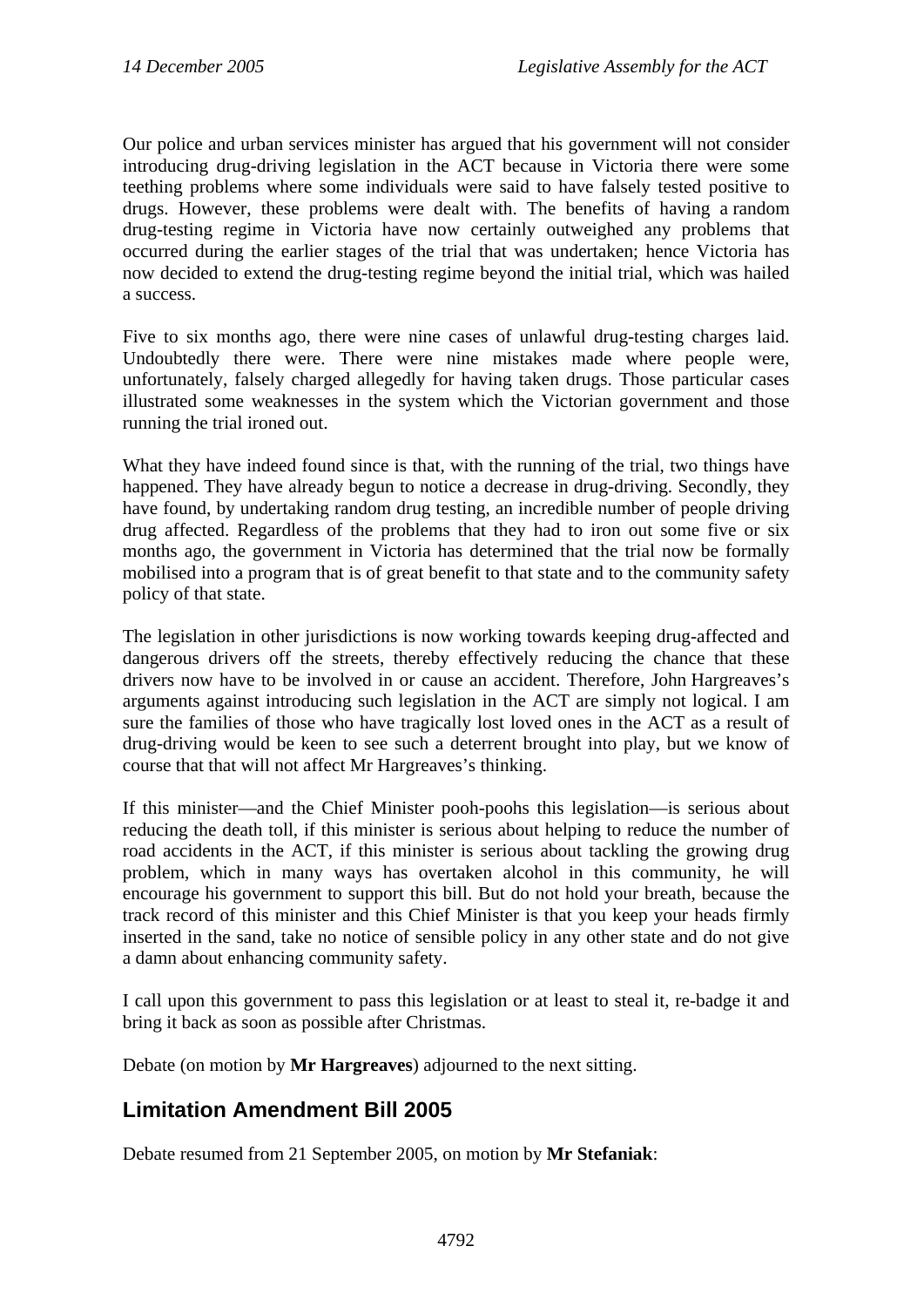That this bill be agreed to in principle.

**MR STANHOPE** (Ginninderra—Chief Minister, Attorney-General, Minister for the Environment and Minister for Arts, Heritage and Indigenous Affairs) (11.01): The government is happy to support this bill. I have circulated an amendment, which I propose to move at the detail stage, which simply extends the range of potential litigants to be covered by the limitation period in Mr Stefaniak's bill to incorporate all classes of litigants.

I think we are all aware of the basis of the legislation. Mr Stefaniak, in introducing the bill, outlined the potential for pressure or disturbance to be caused, particularly to bushfire victims, as a result of amendments that were made in 2003. I think we would all recall at that time the nature of the debate that was in engaged by the ACT government, the community and indeed all governments around Australia about the difficulties that were being experienced at the time in relation to insurance and insurance premiums. This government and other governments responded to certain of the recommendations of the IP report, as a consequence of which there were amendments to the Limitation Act 1985 to reduce the period of time in which actions could be commenced. Those provisions were passed by the Assembly and commenced in 2003.

Obviously, all of the issues in relation to the Civil Law (Wrongs) Act and around the steps that the ACT government took to deal with problems around the availability of insurance for particular activities, and indeed the pressure that there was on premiums at the time, have resulted in major tort law reform around Australia and in the ACT. The ACT took a slightly different approach to these issues—in some respects a significantly different approach—to that taken by other jurisdictions.

We have monitored, and continue to monitor, very closely the operation of the legislative scheme that we put into place. Indeed, we continue to compare and monitor the responses of other jurisdictions. In that regard, departmental officers meet regularly with stakeholders to review aspects of the scheme and the performance of the scheme. We have throughout that process been concerned, of course, to identify and then to avoid the diminution of the legitimate right of people to just and timely compensation where they have suffered damage.

It was in that context that the government continues to examine a range of proposals to ensure that claims are brought as early as possible, which, of course, is one of the mechanisms that was put in place in response to the IP recommendations of how to retain the cost of actions and through that to impact on the cost of premiums and the availability of insurance, which is, of course, what the legislation that we are discussing today is intended to do.

One of the issues that has been of some focus in relation to the change of the law, and is of course the focus of the debate today, is that which relates to the provisions dealing with limitations in relation to actions that arose prior to the commencement of the 2003 amendments. At that time, as I have said, the government brought forward as part of a package of reforms, as part of the tort law reform program, that the ACT could vary the time in which a person could commence a civil action. That, of course, reflects the fact that issues in relation to which an action should be commenced are very much a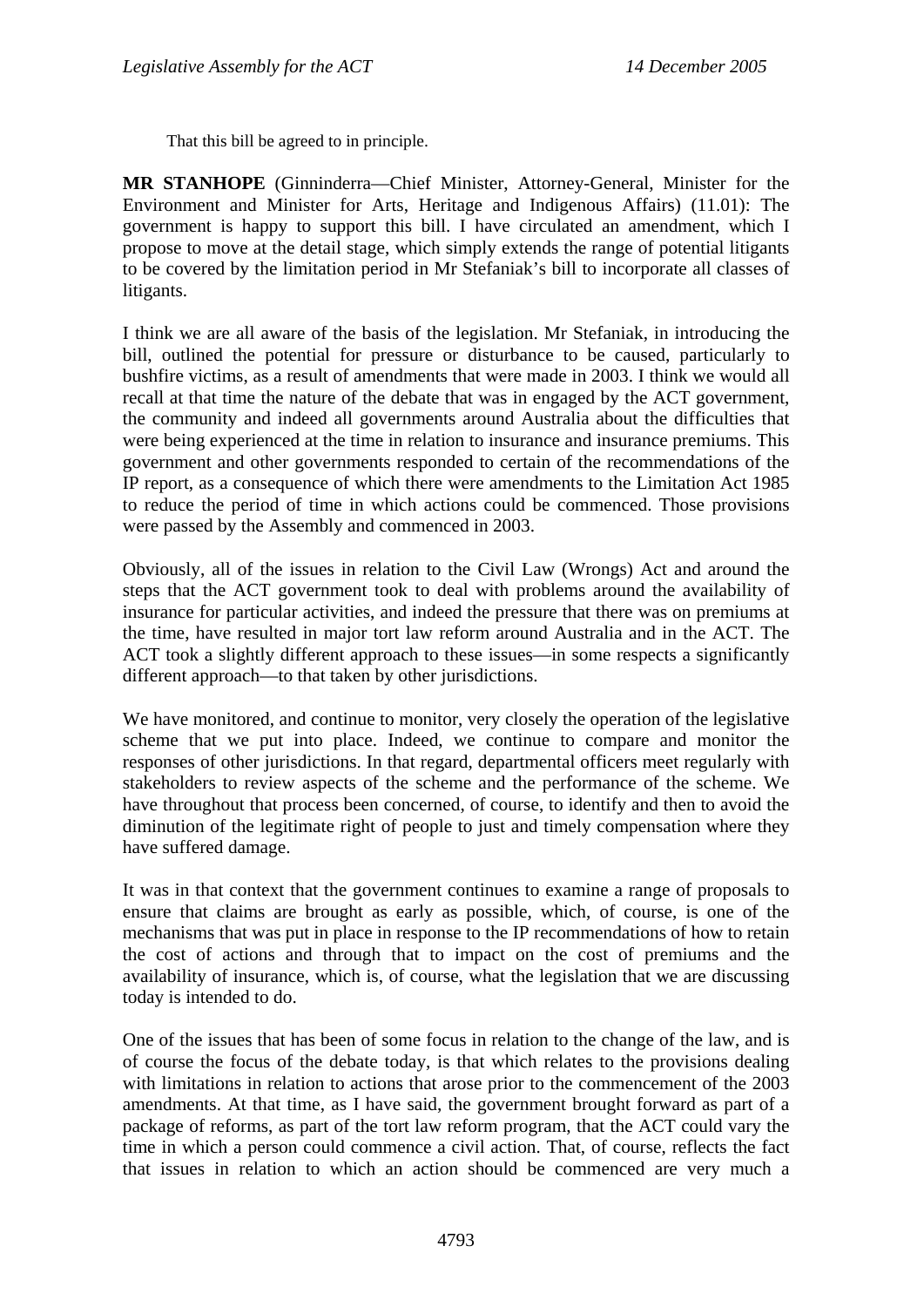procedural matter, and not something of particular substance. That was the basis on which we proceeded in 2003 and, of course, that was reflected in the advice that I received at the time.

We have examined those particular issues in the context of the bill that Mr Stefaniak has introduced, and it may be the case that the earlier view—that the amendments that were made in 2003 might apply to actions that might have been able to have been commenced before the legislation was introduced—is perhaps somewhat marginal as to its effectiveness in terms of whether or not it was really within the power of the Assembly to do that. By that I mean that the diminution of time occasioned by the provisions in relation to an action that arose before the commencement of the amendment act could, or might have been argued to, amount to an acquisition of property. On that view, of course, if that were the case, any reduction of time would have been considered to have been substantive rather than procedural—not, as I earlier indicated and as we believed, that the matters were procedural rather than substantive.

In that context, and in the context of the particular issues that one can acknowledge, without making any judgment about the likelihood of success of any action that is taken, or has been commenced, in relation to damage or loss that was suffered as a result of the bushfire—and I make no comment on that; I am aware that certain actions have commenced and I make no comment on whether or not the government has a view or is of the view that the actions will or will not be successful; those are now matters for the courts—in supporting Mr Stefaniak's amendment and in proposing an amendment, I am not suggesting the government's position is that there is a cause of action that would ultimately be successful.

But I certainly accept the point, the position that Mr Stefaniak has put in his presentation speech, accepting the level of trauma and the extent of the loss which people have suffered. I have no issue with anybody that suffered loss and believes that it is a loss in relation to which they believe there is an extant action. I have no desire to see them lose the ability or the capacity to take action to seek to enforce what they believe to be a right in relation to that loss by the passage of time in the context of all of the issues that they have had to deal with over the last three years—acknowledging that, under the amendments that were passed, time, of course, is now running particularly fast.

The amendment that I will move will, as I said, extend this to all people in the same position as those people that suffered loss as a result of the bushfire, rather than picking out a single class of potential litigant. We accept what Mr Stefaniak says—we accept the force of his argument and his position—and are happy to do that, but it seems to us that in that circumstance there probably is not a justification for excluding other potential litigants from access, essentially, to the same opportunity. So I just foreshadow that in the detail stage I will move an amendment to simply extend the class of potential litigant to whom the amendment will apply to all potential litigants who are in exactly the same position as those who would seek to pursue an action as result of bushfire loss.

In conclusion: the government supports Mr Stefaniak's proposed bill but we will have an amendment which will broaden to all potential litigants the class of litigants to whom the provision applies.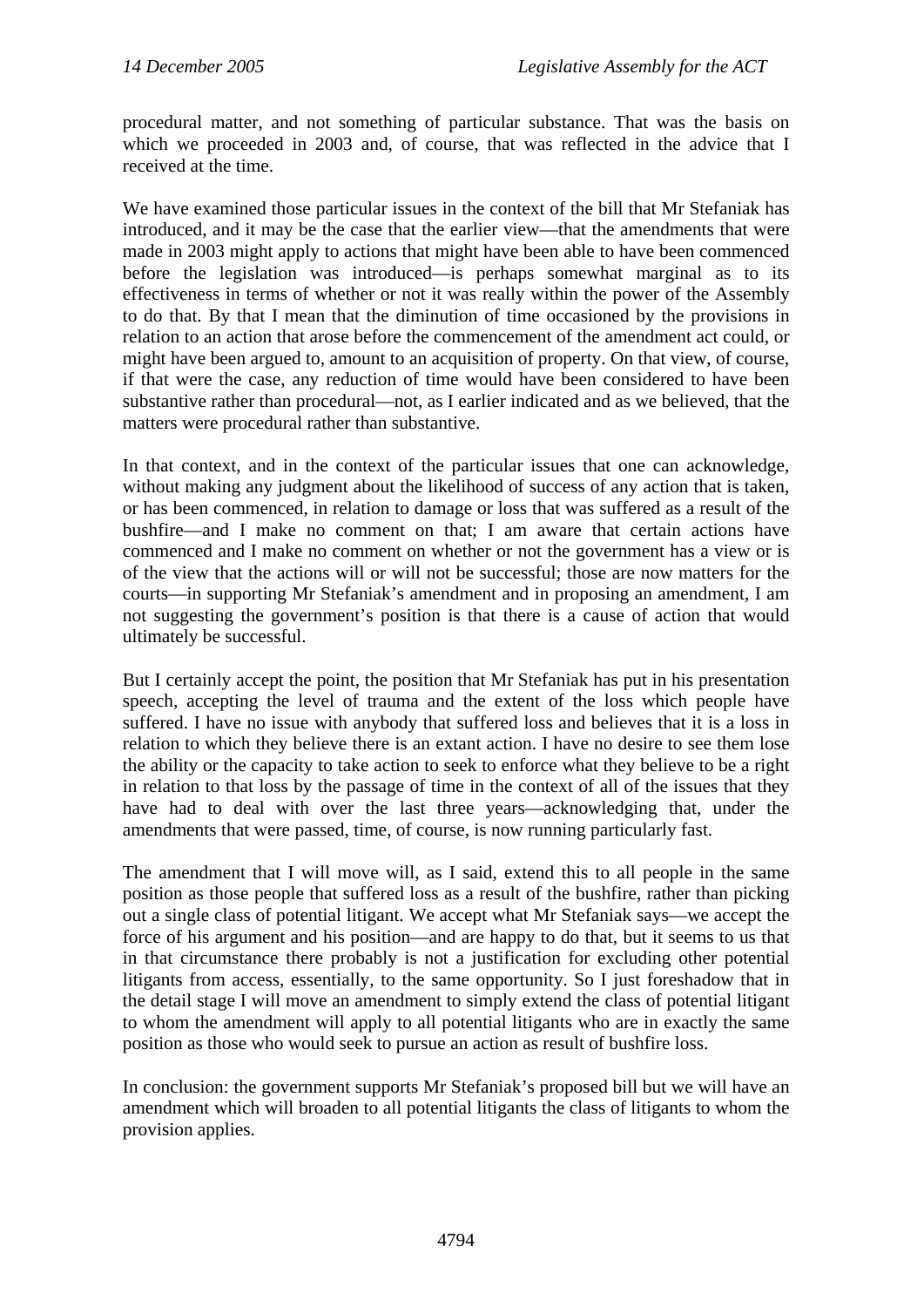**DR FOSKEY** (Molonglo) (11.10): On its surface, Mr Stefaniak's proposed changes to the ACT's Limitation Act is an admirable gesture that would ease the burden felt by people who suffered personal injury as a result of the terrible fires of January 2003. If this bill is to pass into law, and it seems it will in a somewhat amended form, they would not have to bear the additional burden of not knowing whether they are risking financial, and possibly emotional, disaster by bringing a legal action to recover compensatory damages.

I believe that these people should have a right to wait for the coronial inquiry to shed some more light on the events surrounding the fires before making their decision as to whether to sue for damages. I think they should have at least 12 months after that inquiry hands down its findings to decide whether to bring such an action.

I say that Mr Stefaniak's bill is an admirable gesture on its surface. I also think that it is in large measure an admirable gesture below the surface too. Time is running out under section 16A and 16B of the Limitation Act and it is unlikely that the coronial report will have been completed and made public before the present limitation period expires.

I am assuming that everyone in the Assembly thinks that this bill is a good idea and I am glad that the government has come up with its own amendment to address the problem identified by Mr Stefaniak. But, given this bipartisan support, why shouldn't this bill be a generic solution to the problem of long-running coronials or other worthwhile exceptions to the statute of limitations. Section 36 of the Limitation Act provides that the court can extend the period within which a person can bring an action from damages. But at present it does not apply to section 16B, personal injury claims. Perhaps section 36 of the Limitation Act should be amended to make it clear that in certain circumstances it does apply to these personal injury claims and that people have at least 12 months following the public release of a coronial report to bring such actions.

This is not the first time the coronial inquiry has taken more than  $2\frac{1}{2}$  years to make its findings and it probably will not be the last. Given that coronial inquiries are as much designed to investigate systemic problems as personal responsibilities, it is not necessarily a bad thing. But innocent people should not suffer as a result by losing their right to seek compensation while waiting for the coroner's report to be made public.

Heaven forbid, but some future government could even use this fact to its own advantage and withhold a report until the limitation period had expired. If such a suggestion of the brutal misuse of executive power may have been inexcusable only a few years ago, it certainly is not today in light of the abandonment of accountability and moral decency by the current federal government from the moment that it gained control of both houses of parliament. If anyone doubted the desirability of minority government before, the shameful events occurring up on the hill must surely put those doubts to rest. It is evidence in our country that absolute power can indeed corrupt absolutely, even though in these days of public relations masquerading as popular media the sad thing is that people might not notice that.

Mr Corbell interjected in Mr Stefaniak's presentation speech, "This is a stunt." Well, yes and no. The content of the presentation speech made it clear that the opposition will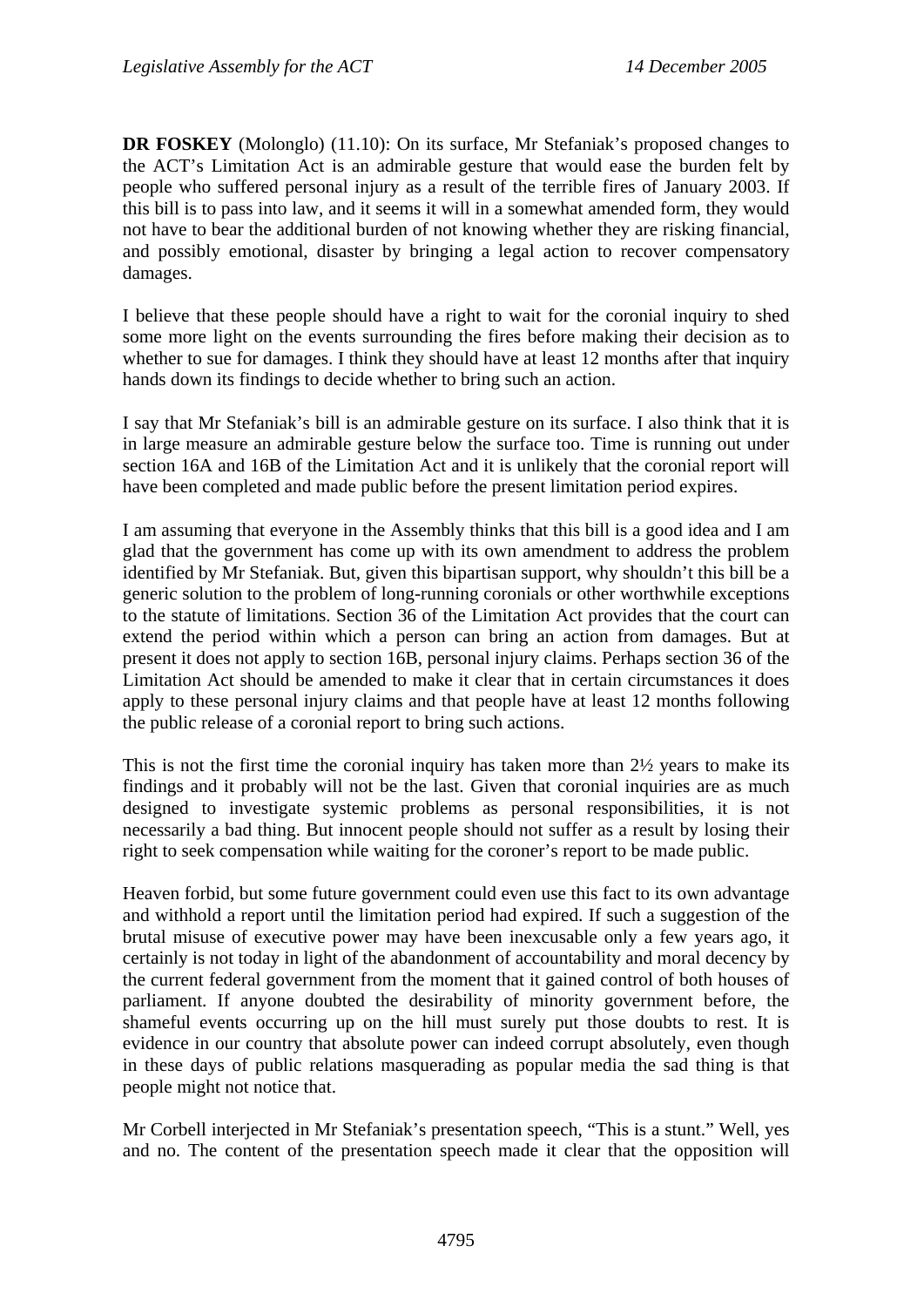wring every bit of political capital they can out of this issue. But, if this is a stunt, it is a stunt that perhaps the government brought on itself by not dealing with this issue sooner.

Let us pause for a moment and wonder what might have happened if the Liberals had been in power in January 2003. Would they have acted any differently? Would we have seen Brendan Smyth exercise extraordinary intuitive powers in the days leading up to the disaster by contradicting the advice of his most senior advisers and immediately declaring a state of emergency? Would this have been sufficient to save Canberra from the fire front? I do not know. The coroner's report should shed some light on this matter. But I do not give much credence to the argument that the opposition would have acted very differently if they had been in power.

While the Chief Minister's statements in the immediate aftermath of the fires accepting total responsibility for the carnage were laudable for their intent, they were perhaps a bit naive and certainly distracting. The doctrine of vicarious liability can only go so far, and I do not want to point fingers of blame for what happened back then. I am not qualified to do so and the events were too tragic for gratuitous grandstanding. But I do think that it is obvious that things could have been handled better and I await with interest the coroner's report.

If there was inexcusable incompetence of negligence on the part of any public official or institution, that needs to be identified, not to heap blame on any particular person—the personal burden they must bear would be enough for any person to carry—but to ensure that such behaviour is identified and prevented from happening again. And, of course, a finding of gross negligence would open the way for personal injury compensation cases. If this is the finding of the coroner, I urge the government, whichever government is in power at the time, to ease the burden of those who suffered injuries in the fires by smoothing the path for them to receive just compensation. It is reassuring that the government does accept the need for this amendment.

As I said, I am not interested in playing the blame game, but I do want to do what I can to ensure that mistakes that were made will never happen again. For one thing, I will certainly fight hard to ensure that highly flammable rows of mature pine trees are not allowed to grow hard up against residential suburbs ever again. Indeed, as people know, I have fought hard to make sure that they do not grow up in large quantities anywhere in our territory again. By the way, I do believe that steps have been taken since the fires which will make it more unlikely that a similar situation will occur again. While we cannot stop bushfires, I do believe that we now have many of the mechanisms in place to reduce the amount of damage that they will inflict on our city. Even though this resolve and these measures spring from hindsight, that is what we should be seeking now. The wisdom of hindsight is no less valuable for having grown out of tragedy. In fact, the wisdom of hindsight is essential.

I will be supporting this amendment, and probably the government's amendment, though I do want to register here my concern when amendments are lobbed on us less than an hour before we debate them. I, and I am sure the opposition, like to have a chance to have a really good look at things. I know it will go through, and I think in this case that is probably okay. But it is not always going to be okay. The issue of majority governments having the ability to put through any legislation without proper scrutiny from other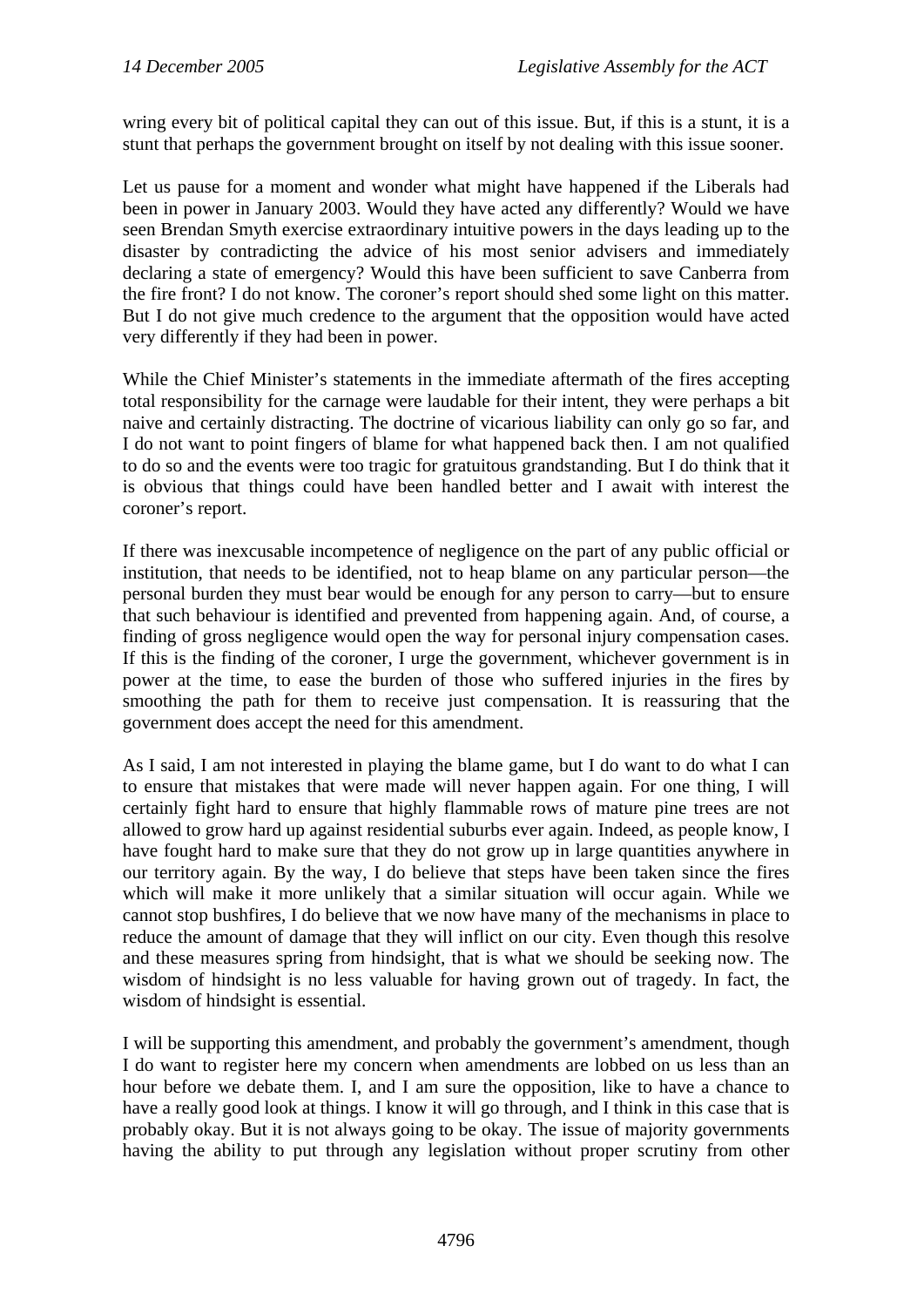members in this Assembly is a real concern. I am just glad that in this case we are not talking about really controversial stuff.

We need this amendment to ensure justice and peace of mind for those people who suffered and continue to suffer from the events of January 2003. When I say that we should move on and try to put these events behind us, I am not saying that we should forget them, and I am not belittling the suffering that many people experienced. With the wisdom of hindsight, it is becoming very clear that the coronial system in the ACT needs overhauling. While there is probably not enough demand—and thank goodness for that—for a separate coroner's court, perhaps the time has come to look at identifying and training a few dedicated magistrates in coronial affairs and arranging their responsibilities so that they can focus solely on their coronial duties when the need arises.

I thank Mr Stefaniak for having drawn our attention to this problem and I thank the government for taking his legislation seriously. I urge both the opposition and the government to continue to focus on positive, constructive measures rather than nasty, gratuitous, and ultimately counterproductive, posturings.

**MR STEFANIAK** (Ginninderra) (11.20), in reply: I thank members for their comments in this debate. As I indicated in my speech when I introduced the bill—I will not go over too much old ground—it is a fair bill, and I say at the outset that I think the government amendments are very fair amendments as well. There are no guarantees that a lot of people will avail themselves of the opportunity to take the actions that they will now be able to take, especially given that a number have already taken action within the present three-year limitation period. But it does give people some options, and is therefore something that bushfire victims are very keen to see happen. I certainly think it is very important for the government to see that the rights of all citizens affected by the bushfires are adequately protected by our laws, and that their rights are fully recognised, and it is good to see the government doing that here today.

Initially, it was my intention with the bill to not affect any other classes of victims. I specifically did have it just as a single class. I am very mindful of such arguments like the floodgate arguments and that. However, the normal intention of any act of parliament, unless it is retrospective—and retrospective acts are things that are very rarely, and indeed should only be very, very rarely, used—is that an act of parliament runs from the time it is enacted and receives the assent and, if anything has arisen before that act, the existing law at the time should apply.

Quite clearly, that was the intent of the Civil Law (Wrongs) Bill: that people who had causes of action that related to prior to the bill coming into force should have their rights preserved. That is a normal fundamental principle of Australian law. So, effectively, the government's amendment is doing just that, and that does probably enable a number of other people in our community to get an extension of time, effectively a six-year period, in which they would be able to take action. That is a fair thing and that is why I am very happy that this bill has caused that issue to be looked at and fixed up. That is a very important point in terms of fairness and our law.

My bill, of course, is a result of the lengthy process of the coronial inquiry, which is not finished and we really do not have any idea when it is going to finish. That was the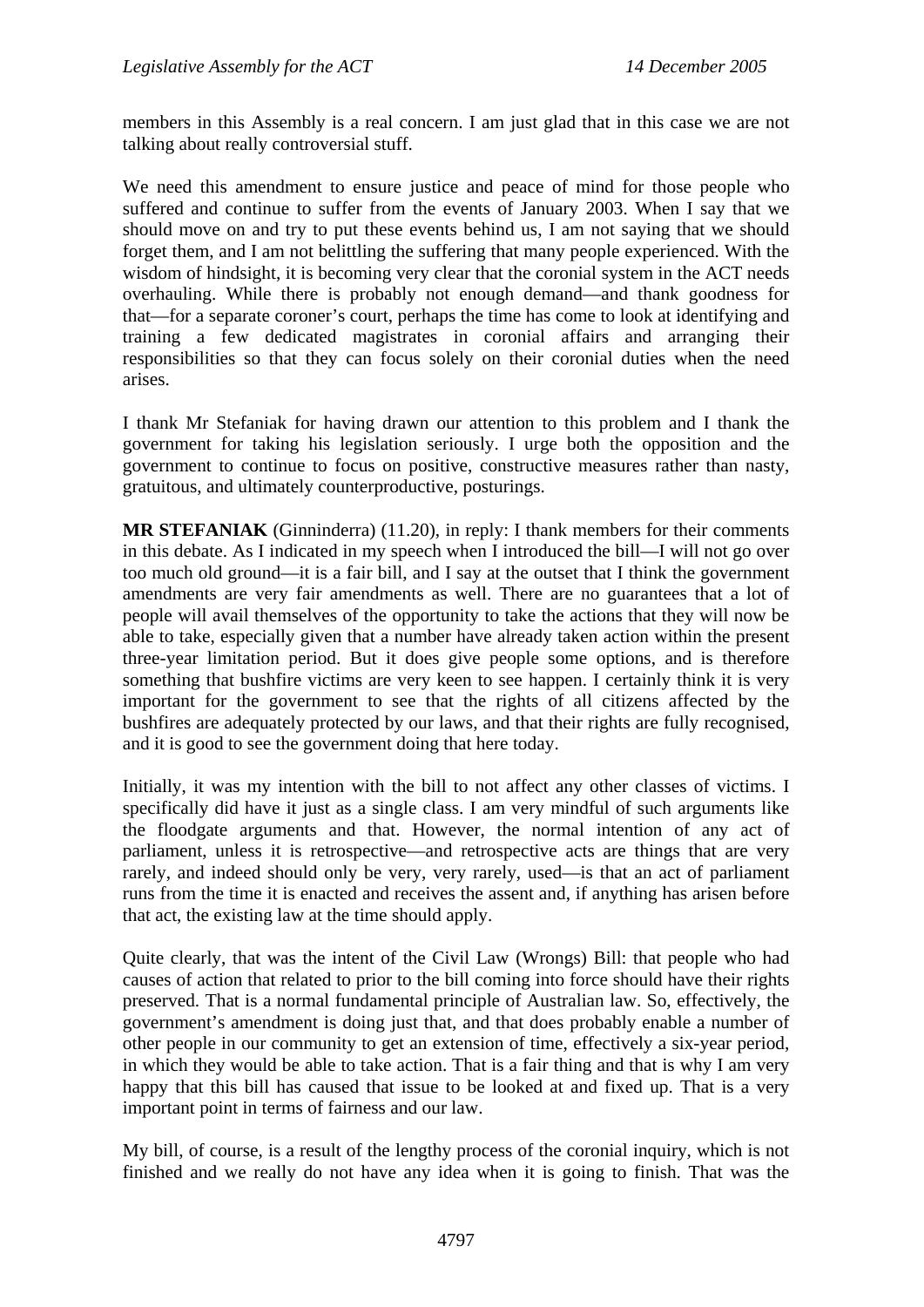catalyst for this. I note with interest what Dr Foskey said: why not have some sort of bill which could take into account the fact that we might have some long-running coronials? Hopefully, we will have very few long-running coronials, but there have been some in the past and she raises a valid point there, which in discussions I had with her office I encouraged her to perhaps look at further. Thankfully, they are very few, but that is, too, probably a reasonable point if we are going to get into situations where coronials go for a long time. I can think of a couple within the last 10 years where that would apply.

Whilst it is a simple amendment—being a lawyer, it does not cause me any great concern and it looks fine by me—I take Dr Foskey's point, too, and I would encourage the government, especially when they have got due warning of what is occurring, to get amendments to people in good time. To have got an amendment like this even 24 hours beforehand would have been obviously very helpful, especially to Dr Foskey, and even perhaps to me, because when I got it I had a quick look and I note that the Limitation Act in the red folders there is actually updated up to 1999. Someone might like to attend to that, because part of the amendment actually seeks to omit subsections 16B (3) to 16B (6) to make the system actually work. Unfortunately, those sections are not in the act there, so I just make that point so that that could be updated as well.

Dr Foskey said she would like to see us and the government more regularly do things like this, and I think it is great when we all can work together here. Unfortunately, I suppose, normally this place is a fairly adversarial place, and obviously that is going to continue. But I do think it is good and I am very happy with the way everyone in this Assembly—the government, the Greens and us—have worked together on this issue. There have been a couple of false starts, but this bill will now become law. It will enable fairness to apply, not only to bushfire victims but to anyone who before September 2003 might have a cause of action. That is a very good result, it is a fair result, it is a good result in terms of good legal process and I think it is something that will be welcomed generally by everyone affected in the territory, as, indeed, I think it has been welcomed by everyone here in this house. I thank members for their constructive approach to this issue. A number of people will benefit as a result, not necessarily by taking action before the court but by at least having that option, which I think is right and proper.

Question resolved in the affirmative.

Bill agreed to in principle.

#### **Detail stage**

Clauses 1 to 3, by leave, taken together and agreed to.

Proposed new clause 3A.

**MR STANHOPE** (Ginninderra—Chief Minister, Attorney-General, Minister for the Environment and Minister for Arts, Heritage and Indigenous Affairs) (11.26): I move amendment No 1 circulated in my name, which seeks to insert a new clause 3A *[see schedule 1 at page 4882]*.

I also table a supplementary explanatory statement to the amendment. As has been indicated, section 16B of the Limitation Act establishes the limitations period, the period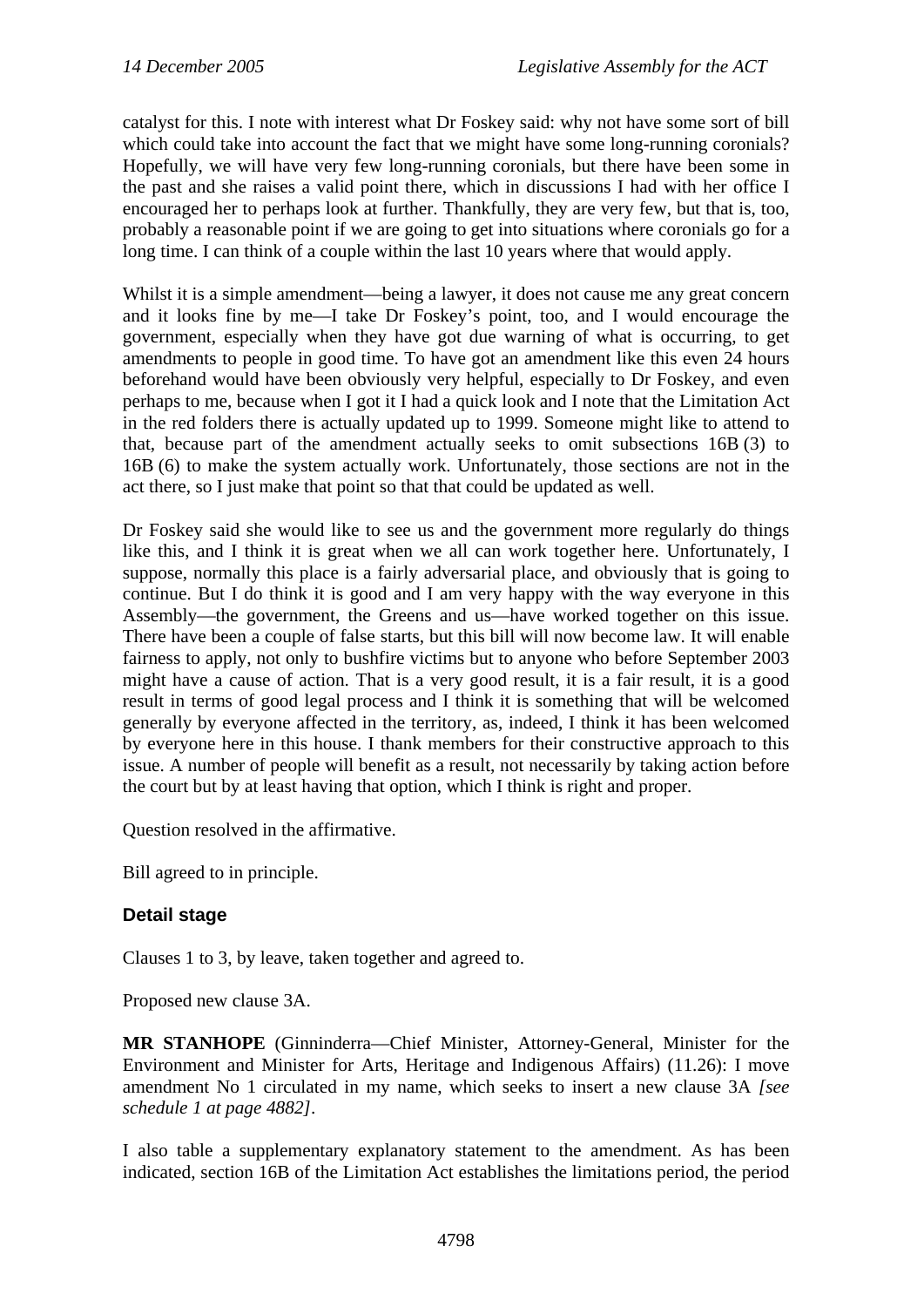in which an action for damages must be commenced for most causes of action for damages for personal injury in relation to an adult. Amendment 1 seeks to omit subsections 16B (3) to 16B (6) of the Limitation Act 1985. These subsections were added by amendments that came into force on 9 September 2003. While the amendments did not abrogate a right of action, the amendments reduced the time in which a person had to commence an action where that action arose before 9 September 2003.

The effect of this particular amendment is to omit the 2003 amendments to the effect, as Mr Stefaniak indicated, that the provision only applies to causes of action that arose on or after 9 September 2003. To the extent that the 2003 legislation shortened the limitation period in relation to a cause of action arising prior to the commencement of amendments, this part of the 2003 amendments was essentially ineffective in any event. But Mr Stefaniak quite rightly draws attention to the inherent, or potential, unfairness of that arrangement in relation to the effect that it had on a potentially pre-existing cause of action, and I support the comments that Mr Stefaniak made in relation to that.

In relation to the late circulation of the amendment, I confess I had simply assumed that my office had circulated the amendment. So I apologise to members for that; I do genuinely apologise. It was an oversight on my part. I simply thought that it was a function that my office would have concluded, and I regret that that did not occur. So I apologise to you for that.

**MR STEFANIAK** (Ginninderra) (11.28): The opposition, of course, will be supporting this. I note the attorney's comments in relation to the late circulation, and certainly accept his apology there and I agree with the comments he has made in relation to his proposed amendment.

Proposed new clause 3A agreed to.

Clause 4.

**MR STANHOPE** (Ginninderra—Chief Minister, Attorney-General, Minister for the Environment and Minister for Arts, Heritage and Indigenous Affairs) (11.29): We oppose the clause. As a result of the amendments, clause 4 of Mr Stefaniak's bill is no longer appropriate. This does not change the import or the effect of Mr Stefaniak's intent at all. It is simply a procedural matter in relation to the drafting and the status of the bill to reflect the operation of the amendments that I have moved.

**MR STEFANIAK** (Ginninderra) (11.29): The opposition supports the removal of clause 4. It is covered by the attorney's amendments Nos 1 and 3.

**DR FOSKEY** (Molonglo) (11.30): I have to say that, because of the lack of time, I cannot comment on the merits of the Attorney-General's legal arguments in favour of his amendments. I am also mindful of the floodgates argument that could apply in this case and I can only hope that we do not see a spate of personal injury matters in the courts from before September 2003.

On the whole I do accept these amendments, but I do feel a little bit concerned that my office has not been able to give them the attention that I believe they deserve, so in a sense I am sort of flying a kite in that acceptance.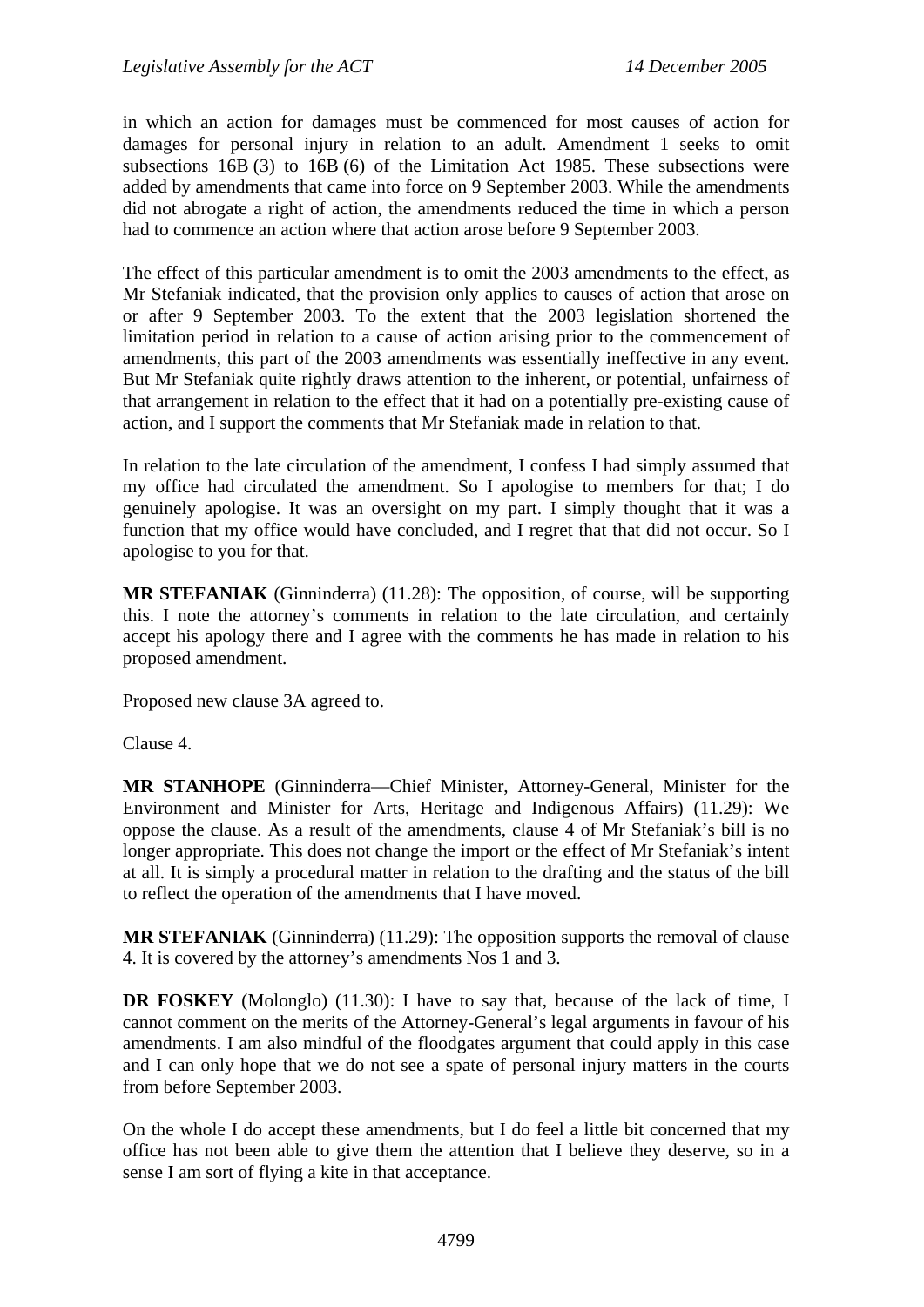<span id="page-17-0"></span>**MR SPEAKER**: I acknowledge and welcome the presence in the gallery of former MLA Mrs Cross.

Clause 4 negatived.

Proposed new clauses 5 and 6.

**MR STANHOPE** (Ginninderra—Chief Minister, Attorney-General, Minister for the Environment and Minister for Arts, Heritage and Indigenous Affairs) (11.31): I move amendment No 3 circulated in my name, which seeks to insert new clauses 5 and 6 *[see schedule 1 at page 4882]*.

Section 30B of the Limitation Act establishes a limitation period for causes of action for damages for personal injury in the provision of a health service to a child. My amendment No 3 seeks to omit subsections 30B (6) and 30B (7). These subsections were added to the Limitation Act 1985 by amendments that came into force on 9 September 2003. While the amendments did not abrogate the rights that pre-existed, essentially, I think, in a shorthand fashion, the effect of this amendment is to omit the 2003 amendments, to the effect that the provision only applies to causes of action that arose on or after 9 September 2003. In other words, these particular provisions apply in relation to actions for personal injury for the provision of health services to a child. That is the difference essentially in effect between this and the earlier amendment that I moved.

**MR STEFANIAK** (Ginninderra) (11.32): Again, the opposition will be supporting this. It effectively supplants the old clause 4, which is now negated, and basically covers people who have a cause of action which relates to something that occurred prior to 9 September 2003. Obviously, everyone affected by personal injuries in the bushfire, that period being from 18 January to about 28 or 29 January, is well and truly covered now. It also has an expiry date because, obviously, after a period of time it will become irrelevant, and that will be some time after 9 September 2009 I would imagine. Accordingly, we support the new clauses.

Proposed new clauses 5 and 6 agreed to.

Title agreed to.

Bill, as amended, agreed to.

### **Workers' entitlements**

**MR GENTLEMAN** (Brindabella) (11.34): I move:

That this Assembly:

(1) notes:

(a) that the recent "WorkChoices" changes announced by the federal government are designed to reduce workers' entitlements particularly in relation to: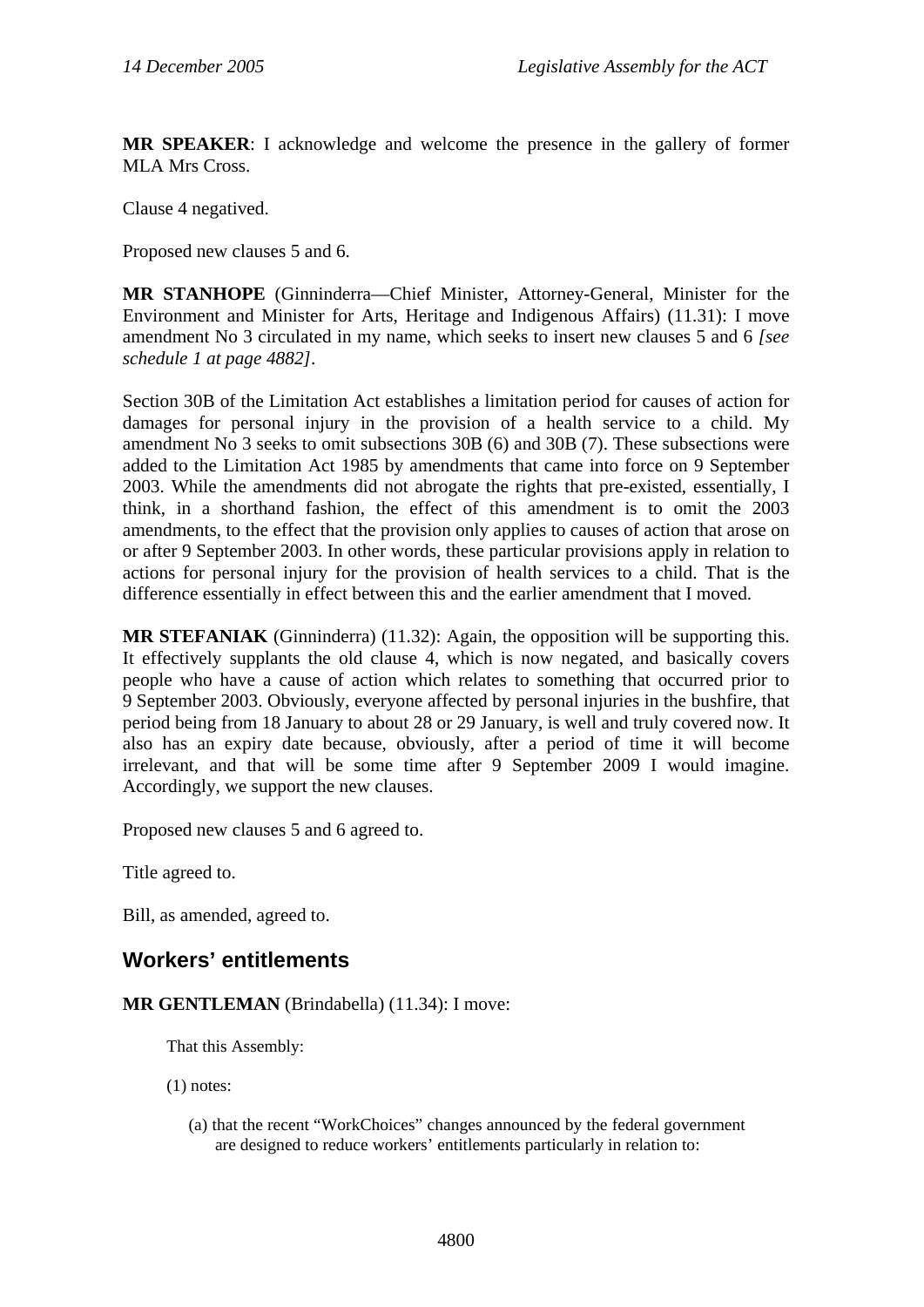- (i) family friendly provisions;
- (ii) annual, long service and public holiday leave;
- (iii) rest and meal breaks;
- (iv) leave loading; and
- (v) penalty rates; and
- (b) these changes will:
	- (i) prevent fair employee representation on workplace issues and undermine collective bargaining rights;
	- (ii) remove the roles of industrial organisations within workplace relations;
	- (iii) require secret ballots;
	- (iv) pose a threat to workplace safety; and
	- (v) remove the protection of unfair dismissal laws for workers; and
- (2) calls on the federal government to admit the harmonious workplace relationship developed between employees, unions and employers have resulted in a productive economy, and retain workplace laws in their current form.

Two months is a long time in politics. Two months can mean the difference between a gut feeling and a fundamental truth and it was almost two months ago that I gave notice of my intention to move a motion regarding WorkChoices. It was on 18 October, to be precise, and I will admit that at the time, unlike Mr Mulcahy, who apparently received ongoing advice from his mates on the hill, I, like the majority of Australians, was still having to decipher Minister Andrews's media releases to know what we here in the ACT were faced with. So it was a lot of gut feeling that led to this notice of motion, but it is with fact that I rose to move this motion today.

As I have stated, two months is a long time. Given the length of time, I think it appropriate to take the Assembly through a guided tour of the last two months and some key events. I will start with just one week before 18 October, 12 October, which was the day the Senate agreed to send any industrial relations amendments to an inquiry. On the same day, 12 October, here in the ACT the *Canberra Times* reported on the concerns of local and regional Anglican and Catholic clergy over the impact of WorkChoices on poor, low-income workers. The clergy claimed that low-income workers "could not bargain and simply could not get another job".

Six days later, on the same day I gave notice of this motion, Queensland papers reported that in survey results more than 80 per cent indicated some sort of dismay at or opposition to the proposed IR changes. On that same day, Western Australian papers reported on the comments of an ex-commissioner, who called the then proposed changes regressive and destructive, claiming they mimicked the worst aspects of the US labour market.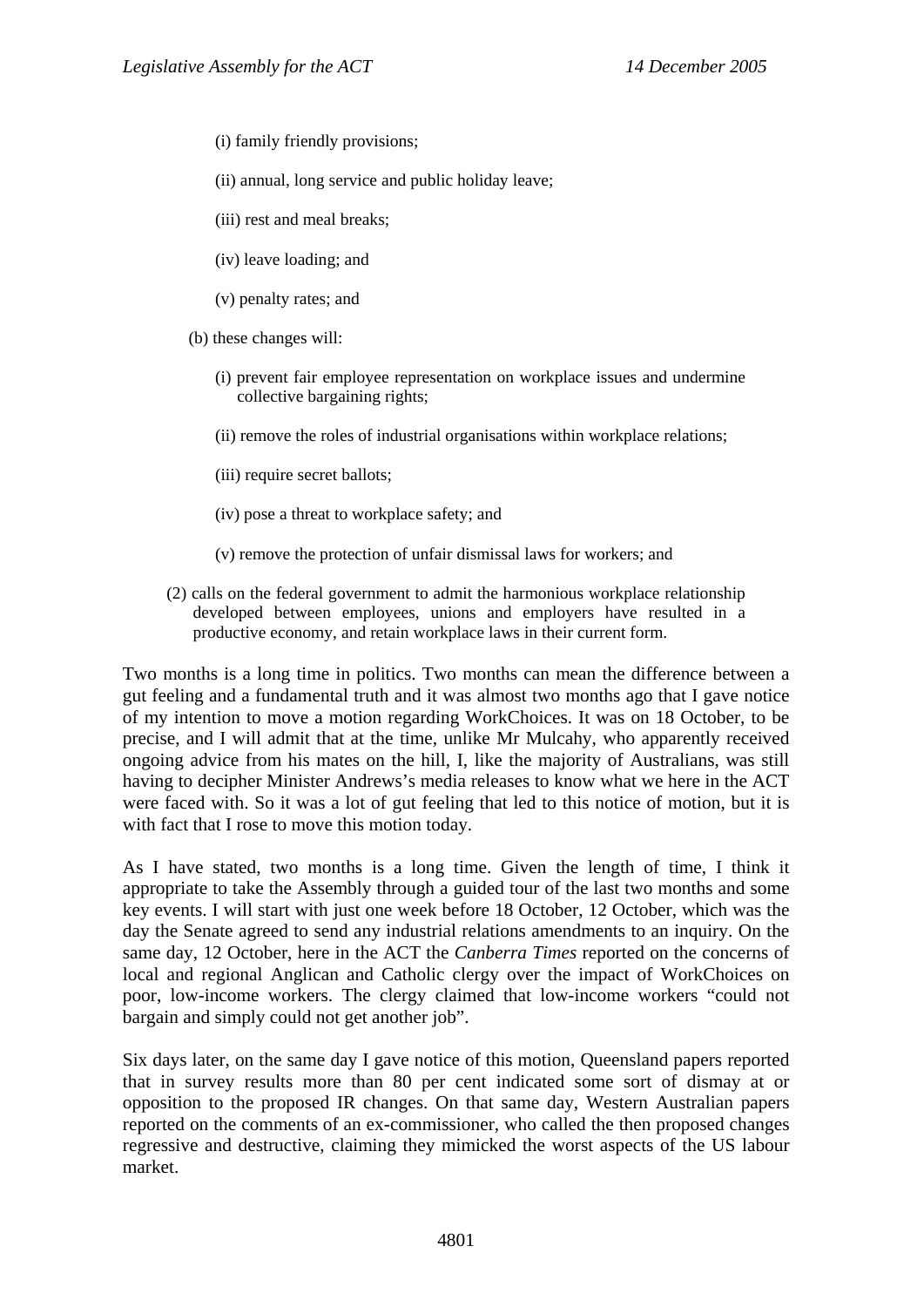On 2 November, Kevin Andrews introduced the long-awaited WorkChoices bill in the federal House of Representatives. He probably needed some assistance in carrying the bill into the house, given the 657 pages of the bill and the accompanying 565 pages of explanatory notes. On 14 November, we saw the start of the Senate inquiry into WorkChoices. Over the five days of hearings, senators heard from such wonderful worker advocates—and please note my sarcasm—as John Hart of Restaurant and Catering Australia. Mr Hart's honesty about his members' intention to use WorkChoices as a means of reducing wages and entitlements was a breath of fresh air—nothing hidden in their agenda.

The committee had received some 202 formal submissions and, in a sign of things to come, an additional 5,400 brief submissions. I say a sign of things to come because it was on 15 November that half a million workers and their families took to the streets in protest at WorkChoices. Some 5,000 Canberrans met at the Canberra racecourse, and I and my colleagues in the ACT government were proud to be in attendance.

On 28 November, Barnaby Joyce, the Christmas goose, received a petition with 85,189 signatures calling on him to cross the floor and vote against WorkChoices. Then on 7 December, despite ongoing community outrage and against the calls from religious groups, parents groups, community organisations and hundreds of thousands of workers, the Senate passed WorkChoices. What a ride—a ride that ended with a thud!

There are some in the opposition who would think that we should accept this legislation; some, with open arms. There are some in the opposition who would have us think that workers' concerns are nothing but a furphy. Well, I say, "Get your head out of the sand and smell the resentment." This motion reflects the community's fears about their future. This motion understands that the federal government's WorkChoices changes, now legislated, are designed to reduce ACT workers' entitlements. It recognises that these changes will have a devastating impact on the relationship between employees and employers. It will further reduce the rights of union members. It will put profit and so-called productivity before workers' safety.

I do not mind being right; in fact, I actually enjoy it. But I sincerely wish that in this motion I were wrong. I do not enjoy having foresight two months ago about WorkChoices and its intent, nor the effects it will have on ACT working families. And it is families who will suffer from WorkChoices. Gone is any semblance of protecting family-friendly provisions. And what is in its place? Are we to believe the federal government that individual contracts will provide a better means for families to live and work? I think not. And I am supported in my assertion by the finding of the federal government's own Department of Employment and Workplace Relations. DEWR's report found that, out of all individual contracts, AWAs, 92 per cent do not provide paid maternity leave, 95 per cent do not provide paid paternity leave and 96 per cent do not provide unpaid purchased leave, such as extra leave during school holidays. The only widely-available family-friendly provisions in the individual contracts are for bereavement leave, and even then it was in only 49 per cent of these secret contracts.

I met with Sex Discrimination Commissioner Pru Goward during this timeline. She has warned the federal government that, in threatening collective agreements that provide for the overwhelming majority of paid parental leave, the government is likely to face an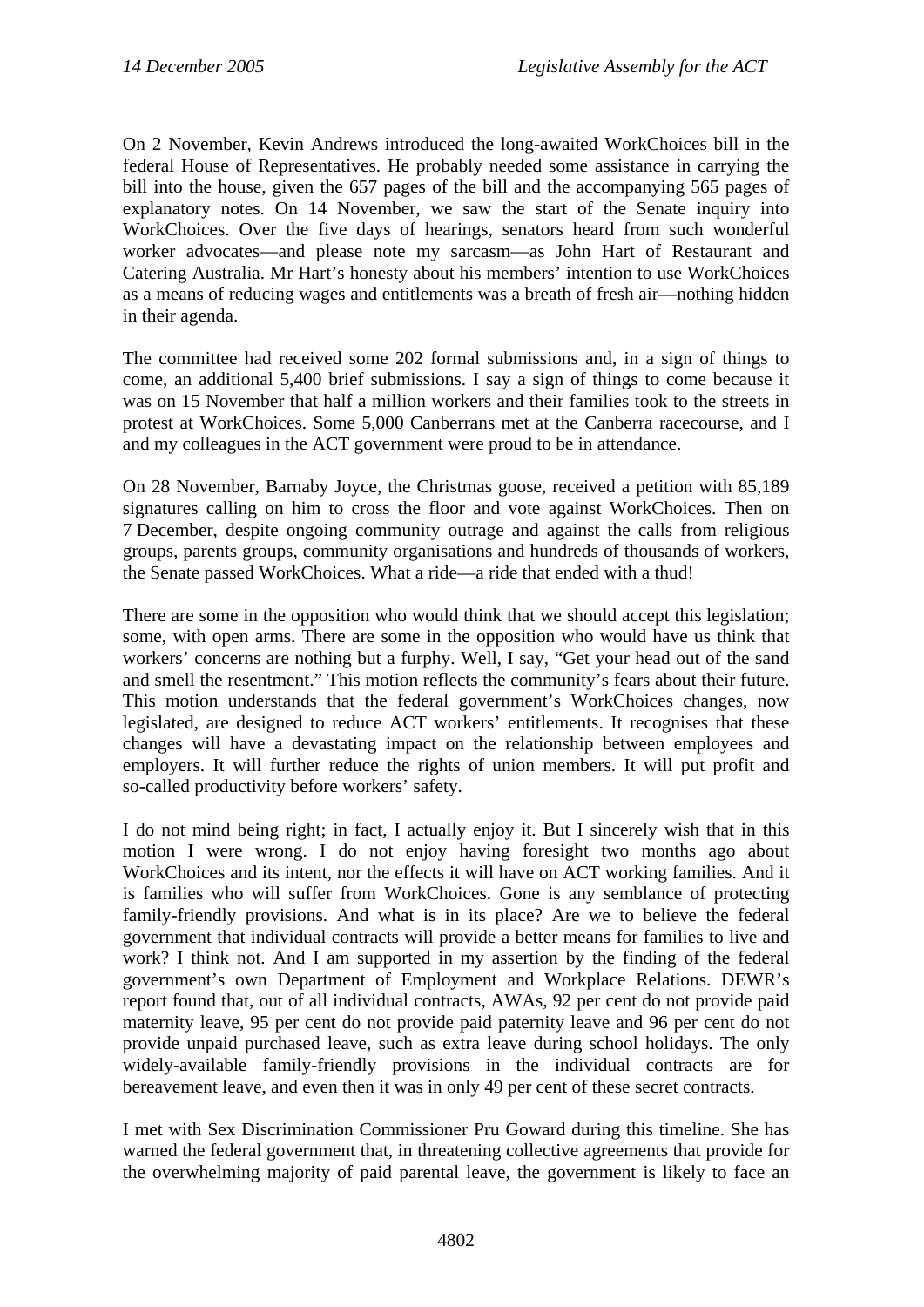even further drop in the national birth rate. So not only will we see the reduction in family-friendly provisions; we will see a reduction in family size.

But the federal government are not content to reduce family-friendly provisions. No. They have now legislated away the rights of all workers to seek compensation should they be unfairly dismissed. The estimated cost of having to fight an unfair dismissal in the common courts is \$30,000—\$30,000 for an employee to try to keep his job in an unfair termination. I think it is a disgrace that there now is no real penalty for employers, to discourage unfair termination. The federal government might be excused for ignoring my opinion or the myriad opinion polls that show Australia's distrust and fear of WorkChoices, though they do this at their own peril. But they cannot be excused for ignoring the overwhelming evidence to the inquiry into WorkChoices that was in clear opposition to these changes. I quote from the submission of Katrina Milbourne, a Canberra registered nurse:

Many people are dependent on their employment to meet living costs such as mortgage repayments. I believe that under the proposed legislative changes the potential risk will exist for some workplaces to become places where people are fearful of their future employment, where they are too worried to raise legitimate concerns, and where they are stressed about the future of their family income. In such circumstances I believe that employees will place the need for an income over family needs.

The need for income over family needs: when you work in a sector, as Ms Milbourne does, that is reliant on penalty rates, the loss of such entitlements will mean a substantial loss of income. In most cases, workers, the men and women who provide care for our loved ones in the aged care sector, will be forced to either take on an additional job or extend their hours of work. This means time away from their children. This means fewer breaks and increased risk of injury at work. This means a reduction in the care that they provide, simply because they are overworked, stressed or dealing with injuries. Workers will have to choose between income and safety, and for many low-paid workers income will always win.

It is for this reason that WorkChoices will jeopardise the safety of Canberra's 160,000 private sector workers and commonwealth government workers. It will force them to choose between providing for their families or refusing to work long hours. It will place workers in highly stressful situations with having to negotiate away their entitlements. It will force workers to compete, not only on productivity levels but on the lowest cost. For industries like transport and construction, already identified as high risk, this will mean more hours for less pay. Those additional hours will mean more workplace injuries and more families having to clean up the mess left by greedy employers. Gone are the protections for meal and rest breaks. Again, I wish to express my grave concern in industries like transport and construction, where breaks are about safety and should not be up for negotiation.

Gone is the right to leave loading as a right of permanent employment. It, too, is negotiable. Heaven forbid that you work in a restaurant or for a catering company, because "negotiable" actually spells "deserted", as I am sure Mrs Dunne is aware. There is no worker choice in WorkChoices. WorkChoices will prevent the choice of union members to have their union representative present at a dispute. Proudly, the federal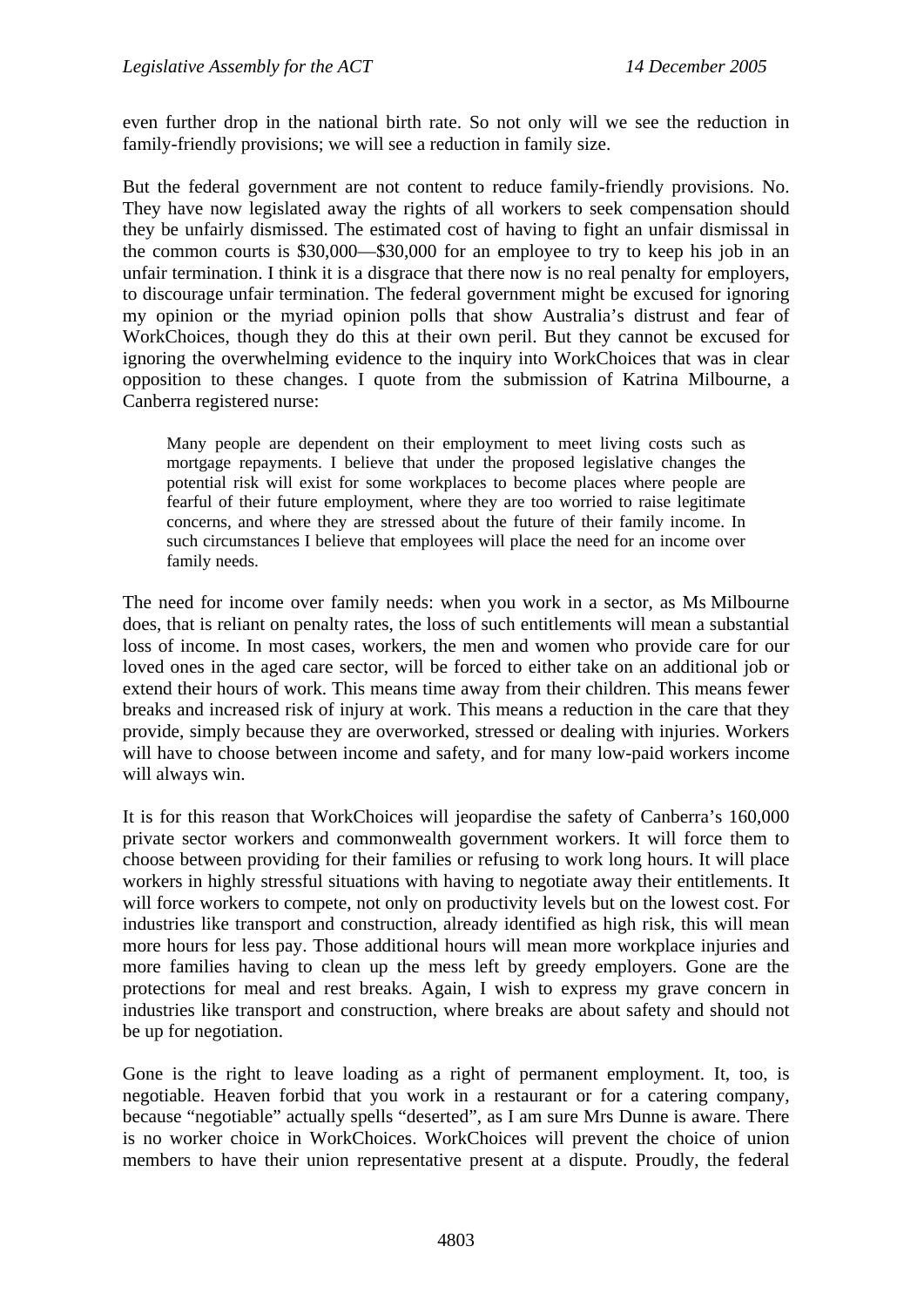government has boasted about the death of the closed shop. Well, now it will boast the death of freedom of association and the rights that this entitles.

The federal government's paranoia about union members has led it to introduce secret ballots for industrial action. Clearly, the federal government has taken a leaf out of the United States book of IR, where secret ballots are used not to provide employees with privacy of choice but, rather, to give employers more time to intimidate workers. There is no hiding the ideological agenda of the federal government. I equate this to the quest of Gollum in *Lord of the Rings*, in search of his precious.

First, the federal government experimented with the waterfront—and, like Gollum, they failed miserably. The federal government achieved little but to galvanise the union movement into action, into community engagement. The second experiment was on construction and building workers. Gollum learnt from his first attempt not to get overexcited. The federal government learnt not to let employers do the dirty work. So they set up a royal commission—and what did it return? Very little. To their credit, unlike Gollum, the federal government, particularly the Prime Minister, had patience. They waited until they could use and abuse majority. In fact, Prime Minister Howard has waited since the early eighties when he was then Treasurer.

I think they got a little greedy. They could not limit their Gollum-like fingers to construction and building industries. They wanted to spread their precious to all workers. Well, Gollum met his end as a result of his blind desire for his precious. And, similarly, I believe that WorkChoices will be the undoing of the federal government. It will be their undoing because this legislation will do a number of things. Firstly, like the waterfront dispute, this point in our industrial relations history will prove to be a time of unification of the union movement and the broader community. Already, we have seen this with the national day of action, with online petitions by thousands of men and women pledging to continue the fight up until the next federal election.

Secondly, these changes will force good employers to adopt bad practice in order to compete. Should one employer offer substandard AWAs, and in doing so reduce the flow-on cost to customers, the competing good employer will have to do the same, simply to ensure ongoing employment. Thirdly, and despite all of Mrs Burke's claims, this legislation will have a negative impact on workers and their families.

It has been two months since I gave notice of this motion. But we will not have to wait another two months to see how appalling employers will choose to use these changes. In Monday's media there were reports of 36 tradesmen being sacked from a construction site at Lake Cowal goldmine. Their offence? They asked for holidays over the Christmas period. It stands to reason that a government that would wish to abolish the notion of the weekend would allow under their legislation workers to be sacked for asking for holidays at Christmas.

All I have spoken about this morning relates to the losses for those already in the work force. But I believe that the greatest abuse of government is not WorkChoices alone. WorkChoices cannot be seen in isolation; it has to be seen next to its sinister cousin, the welfare to work bill. By forcing welfare recipients onto substandard AWAs, we will see the growth of the working poor. These new or returned members to the work force will have to survive on lesser conditions of employment than is the current standard. The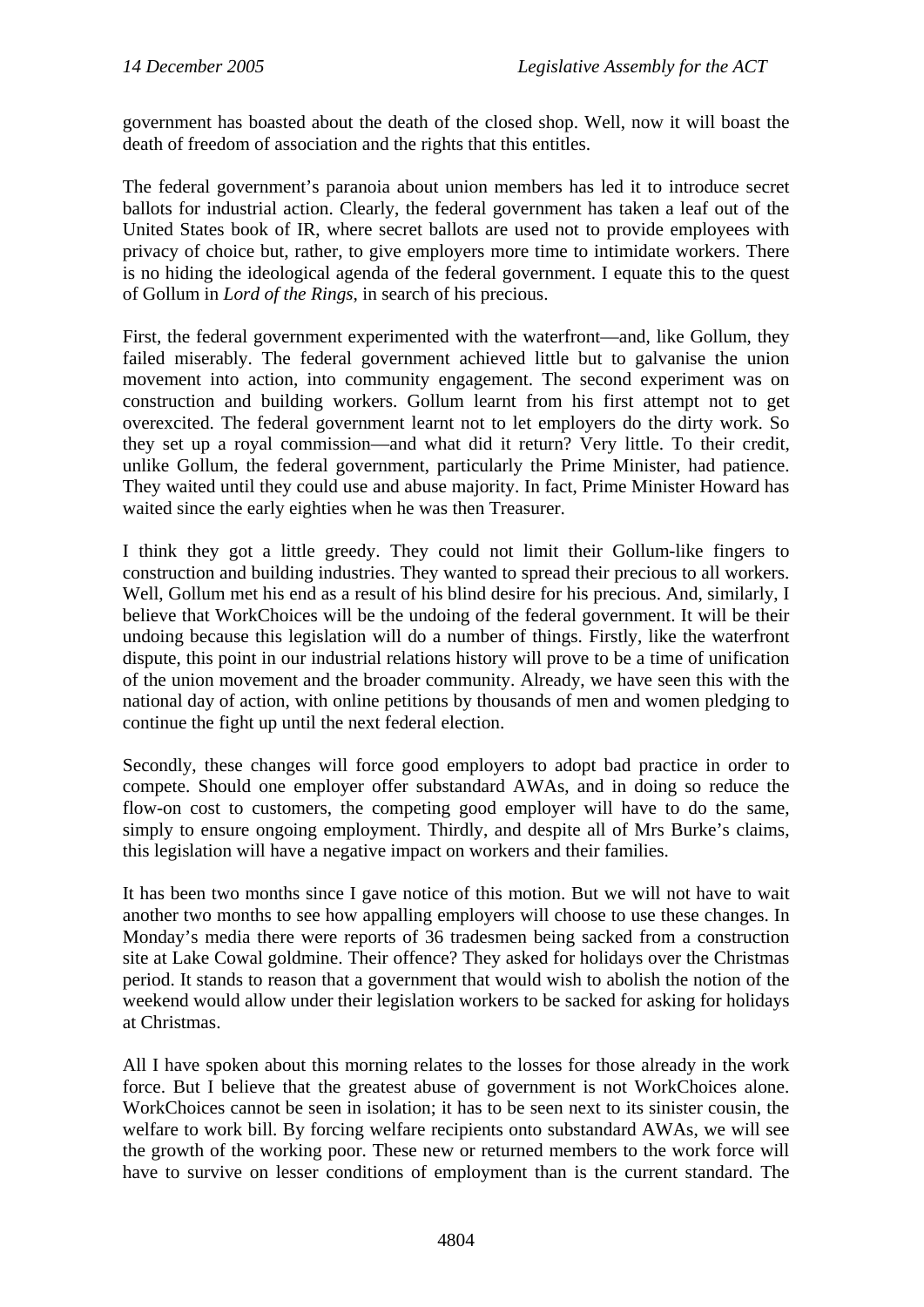sectors where they find employment, usually jobs with a lower skill base, will be forced to bring their conditions of employment down to compete. But, should they try to exercise the right to choose, to politely decline substandard employment conditions, they will lose any form of government financial assistance for eight weeks.

WorkChoices and welfare to work are not about choices. They are not about flexibility, about workers exploring their options. These changes are designed to crush the collective, to reduce workers' rights and entitlements, and to reduce the options available to the unemployed. They will jeopardise worker safety and they will jeopardise family life.

Though the bill is now an act, my determination to see this legislation overturned has not wavered, and I call on the federal government to scrap their WorkChoices act, and, while they are doing that, to scrap the welfare to work changes.

**MR MULCAHY** (Molonglo) (11.49): Mr Speaker, these motions from the Legislative Assembly branch of UnionsACT are indeed repetitive and tiresome. We have had the same old mantra, the same old scaremongering, that we have heard in this place, sadly, on many occasions before. We heard it all before in 1996 when, according to Labor, the sky was going to fall. Labor were predicting disaster then, but all of their predictions have been proven to be embarrassingly wrong.

I had a barbecue last night, something that apparently we are not going to be allowed to have anymore. The world is still continuing sensibly, although there has been a mad scramble by union officials in the last few days to file award changes. Talk about being asleep at the wheel. They have sat around, collected their generous salaries and benefits, and suddenly they are saying, "My God, our position is suddenly being challenged and we will have to do some work." I am afraid they have left their run way too late.

The sad bit about this whole debate is the absolute nonsense that has been trotted out in it; not sensible, constructive changes, but scaremongering, trying to frighten people into believing that suddenly we are going to have a whole lot of increases in industrial injury and deaths and the family barbecue will end. People are being frightened by being told that they are going to lose everything they have got.

Twelve months from now I will be keen to see Mr Gentleman stand up here and explain to us what the impact has been of those 12 months. He is going to be very embarrassed. The same sort of rot was trotted out in 1996. A fellow by the name of Kim Beazley said then:

The Workplace Relations and Other Legislation Amendment Bill strikes at the heart of the desire by all Australians for a fair as well as a productive society. If we pass this bill into law, we will return the workplace to the battleground it used to be …

I know that Mr Beazley's father was an eloquent speaker; I remember hearing him at times. But Mr Beazley is no chip off the old block and his predictions about the industrial relations environment have been, sadly for him, proven completely wrong.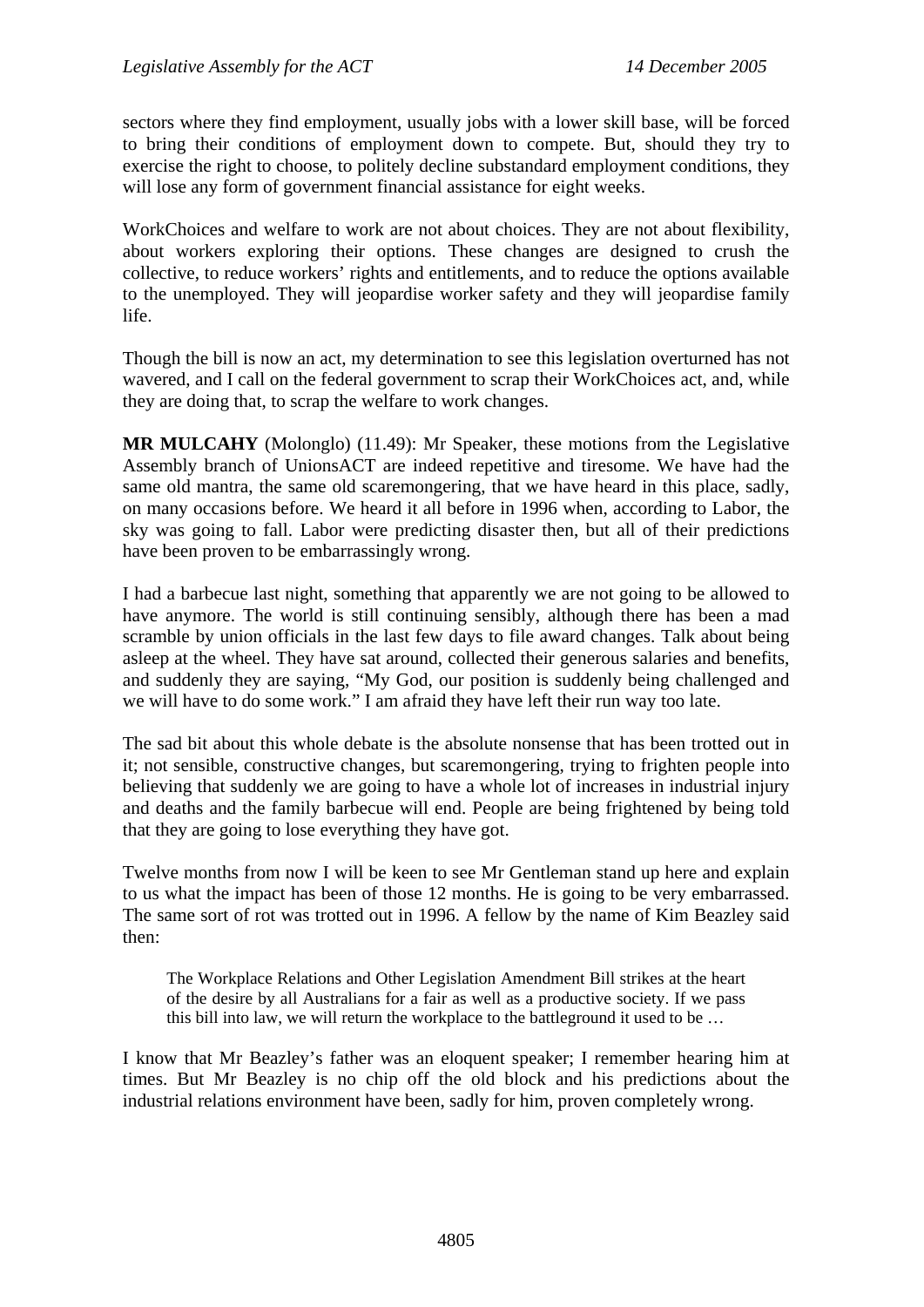I think that Stephen Smith, a rising star up on the hill, one of the few up there who are generally pretty sensible, has learnt from some of the errors of his prediction in 1995. He said in the House of Representatives on 17 October 1995:

The Howard model is quite simple. It is all about lower wages; it is about worse conditions; it is about a massive rise in industrial disputation; it is about the abolition of safety nets; and it is about pushing down or abolishing minimum standards. As a worker, you may have lots of doubts about the things you might lose, but you can be absolutely sure of one thing: John Howard will reduce your living standards.

How wrong he was proven. Wouldn't you think, after making all these wild assumptions, that they would be treading more warily now, that they would be saying, "Gee, we got it wrong there. This is all on the record and we have been made to look pretty foolish. Australia has prospered like it never has before in history, and we are still going to trot out the same scare"? Senator Mark Bishop said then:

The bill before the Senate will result in lower wages and conditions in a range of industries.

The quotes go on and on. Senator Kim Carr said then:

… we see this bill as being obnoxious, insidious and fundamentally hostile to the interests of working people in this country.

That is the sort of parlance that Mr Gentleman has trotted out time and again as we have discussed this legislation which, in fact, is not even before this Assembly. Senator Chris Evans said:

It systematically dismantles any protection against the power of the employer in the relationship by undermining collective bargaining, restricting the rights and roles of trade unions—

that is what it is all about, looking after union officials—

emasculating the role of the Industrial Relations Commission and shrouding the agreement process in secrecy.

That is the sort of panic that was instilled in Labor representatives in their fairly futile attempt to alarm the people of Australia about industrial reform. I cannot speak on this matter without referencing our home-grown senator, Kate Lundy. What did she have to say in the Senate on 6 November 1996? She said:

… what the bill really means is much lower pay without extra jobs.

Senator Lundy was proven wrong. In another speech she said:

If there is one signal that is patently clear in this particular bill it is the fact that this government is all about breaking the trade unions and destroying their ability to collectively bargain on behalf of the people they represent.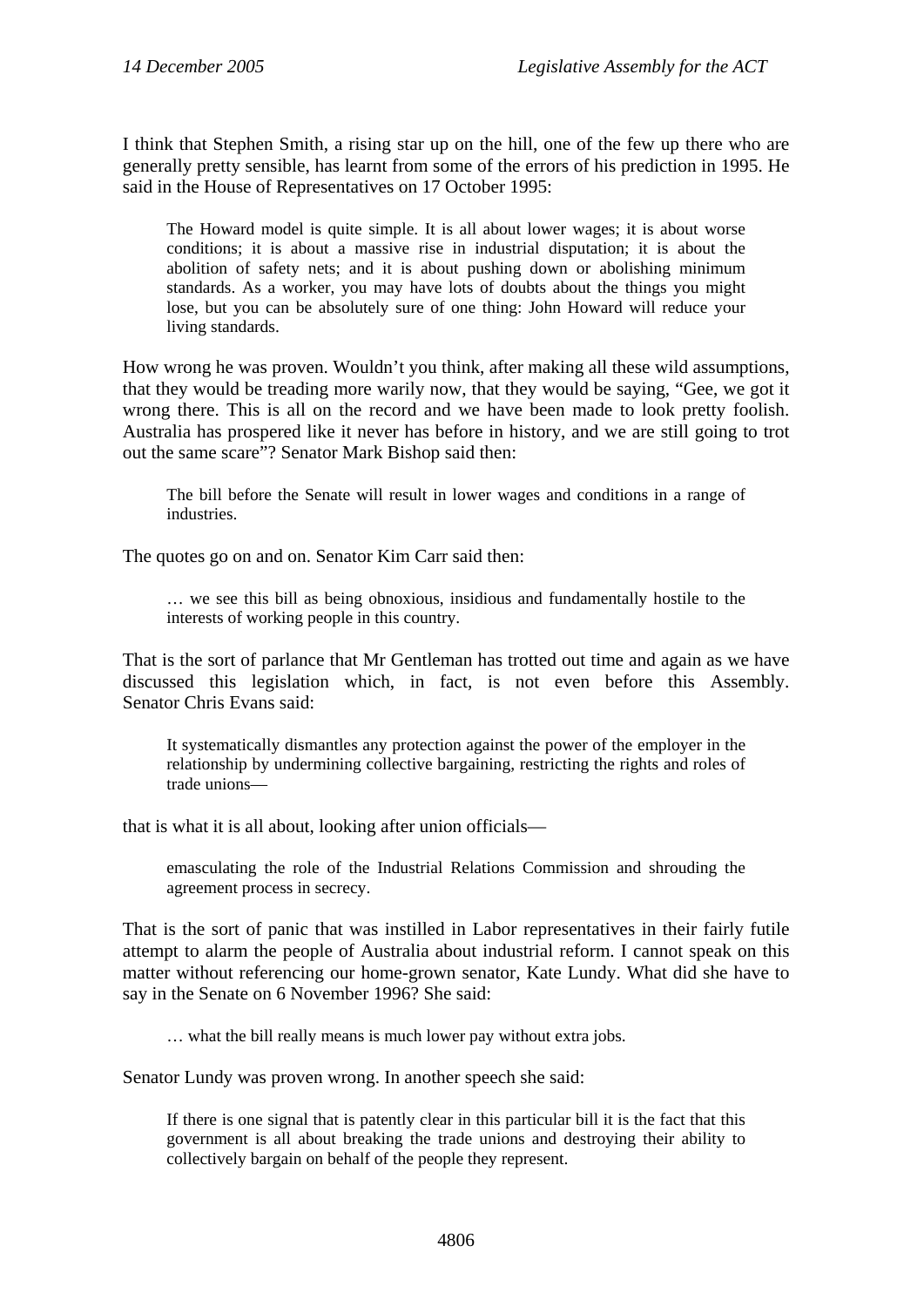Mr Speaker, there are only two conclusions that you can take from Labor's arguments. The first is that the position they had then was totally wrong, as it is today. The second is that the real agenda is to try to protect the role of union officials. That comes as no surprise because my friends opposite have a great deal of debt to the union movement.

On the first point, I would remind Mr Gentleman and his Labor colleagues of how wrong they were in those predictions. The fact is that the Howard government's workplace reforms since 1996 have helped deliver higher wages, higher productivity, more jobs, and lower interest rates. How much have those lower interest rates helped ordinary people in Canberra buy homes? Young couples can afford now to buy homes, but did not have a chance of doing it under Labor, because the interest rates have come down and they know that they have jobs and they know their kids can get jobs due to the economic sense of the Howard government's reforms.

The disaster that was predicted has never come about. We have never had it so good in this place and we are looking forward to boom times as we go forward, thanks to the changes that are being made in a host of different areas by the commonwealth government. We now have something equitable in the tax arrangements through the goods and services tax, which has captured much of the expenditure that was missing out on attention as regards contributions to commonwealth tax collections.

Ultimately, the best protection for workers and the best guarantee for job security and higher wages is a strong economic position. A modern workplace relations system is an essential component of that. We had a heavily regulated workplace relations system in the 1980s and it failed to protect one million Australians from being thrown onto the unemployment scrap heap. What are the union officials all about? Are their jobs so critical, are their positions as highly paid union officials sitting on war chests that have been collected over the years more important than ensuring that the people they purport to represent are in fact employed, that their kids can get jobs, that they can afford to own their own home, and that they can have manageable interest rates? Those are the things that I think they ought to be all about.

Members opposite purport to represent the plight of ordinary working Australians, as they often trot out, but where are they when they look back at what has been achieved? Since March 1996, 1.7 million jobs have been created: 900,000 of those have been full time and 800,000 have been part time. In contrast, between March 1989 and March 1996 only 107,000 jobs were created, of which 188,000 were full time and 519,000 were part time. Those statistics tell you volumes. Unemployment is presently at about five per cent across Australia. In Canberra, it is down to three per cent. For the past 12 months it has been consistently at 30-year lows. When Kim Beazley was employment minister, unemployment reached a post-war peak of 10.9 per cent.

They might just sound like statistics, but they are not just statistics to the people affected. Talk to people who went through the period of Labor, those who were in small business and who were being crunched because of the interest rate situation, often losing their home, going through ruination or seeing their own children not being able to get part-time jobs to support themselves, and compare that with the situation today, where the biggest problem that people are complaining to me about is that they just cannot get people for their businesses. I hear it around Canberra all the time. It is because things are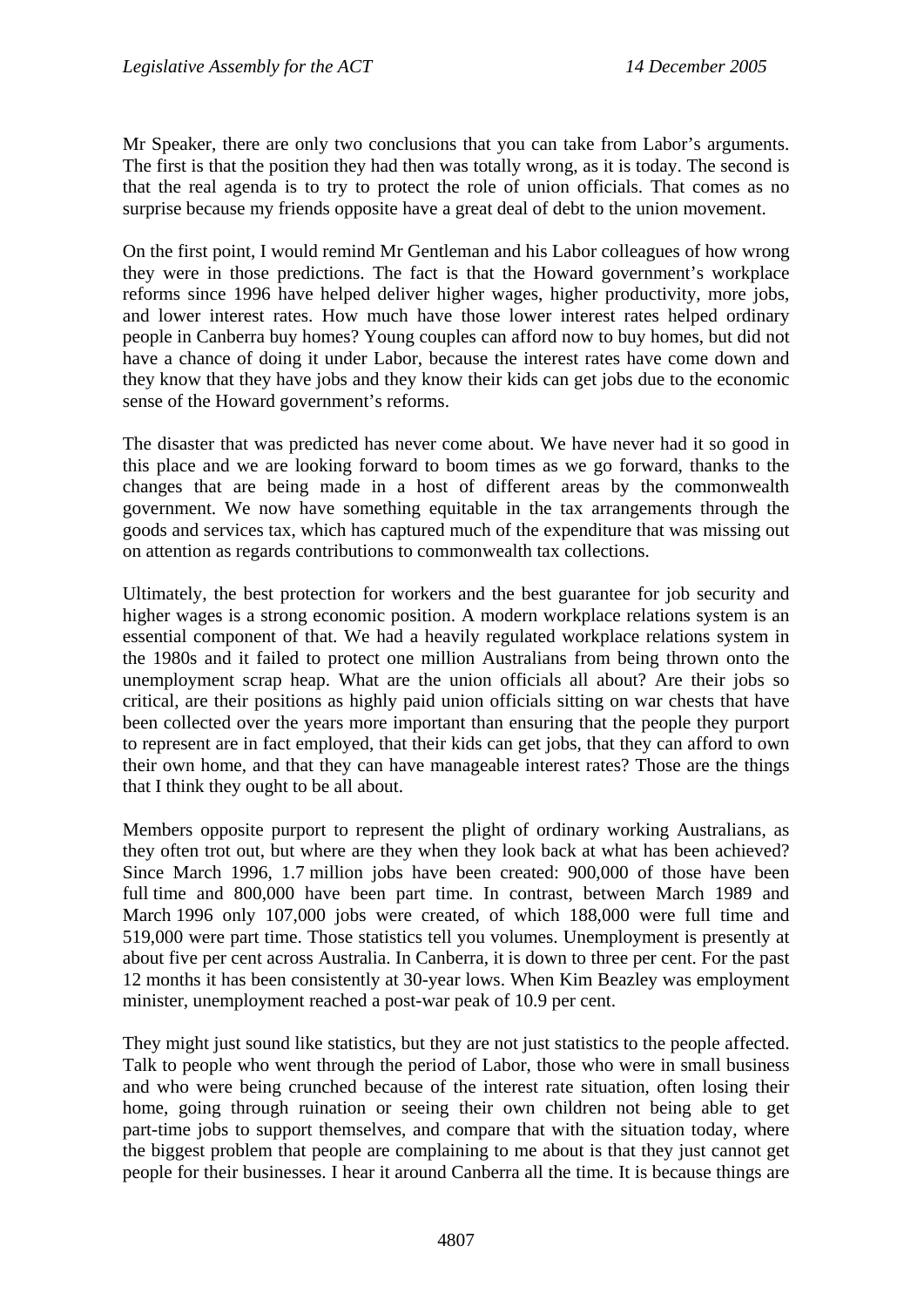so good, things are prosperous, and they will continue to be as long as we continue to reform our economic system and ensure that Australia is a competitive country.

Being competitive does not mean trying to undercut the average Indian worker or Chinese worker. It means doing things in a better and more clever way to ensure that we are economically prosperous. I was watching a documentary the other night about Finland and the changes made in that country in the 1990s to make it competitive and strong as an economic entity, given its massive European neighbours and all that goes with those industries that are in those European countries. The program showed how countries do need to improve their efficiencies and their way of doing business if they are to survive. That has been achieved there. I do not necessarily embrace everything that was done in that country, but the program certainly illustrated the point that if you want to survive economically in this world you have to be constantly modifying the way in which you do business.

The fundamental that we hear about from those opposite is wages growth. Mr Gentleman talks about wages growth versus family needs. Real wages have increased by nearly 15 per cent since 1996. They went up 1.26 per cent over 13 years of Labor. Those are the figures; let us not pretend that anything else is the case. What did the current leader of the Labor Party federally do? During the accord, the policy of the ALP and the ACTU was to hold wage growth and reduce the minimum wage. I will talk a little bit later today about that period. Whilst that was one direction of the trade union movement, the violence and tyranny that were inflicted on some businesses were also a feature of that period in Australia, one of which I have very strong and vivid recollections which are very relevant to today, particularly this day, some 20 years after those matters were addressed so vigorously in the Victorian Supreme Court in the Dollar Sweets case.

But what did Mr Beazley say recently—this is not old stuff that I am trotting out; this was on 1 April 2005—in a speech to the sustaining prosperity conference? I am sure that Dr Foskey will be interested in what he had to say there. He said:

We achieved 13 years of wage restraint under the Accord. The wage share of GDP came down from 60.1 per cent when we took office to the lowest it had been since 1968. We left office with the wage share of GDP at 55.3 per cent.

There we had the leader of the Labor Party, the hero of the labour movement, saying how they managed to grind down people's wages when they were in power. That was not some right wing, Liberal, hardline industrial warhorse talking. It was Kim Beazley. In fact, the minimum wage declined by around five per cent in real terms between 1983 and 1996.

Turning to industrial disputes, we were told in all those predictions that there was going to be mayhem. In fact, under the coalition government industrial disputes have consistently remained at the lowest levels for strikes since records were first kept in 1913, before World War I, which is extraordinary. That is the track record. It is interesting to see what the fallen hero of Labor, Mark Latham, had to say in his diaries. There are some gems in there. In particular, he criticised Sharan Burrow and Greg Combet for their influence over Labor MPs. One of the problems for this Assembly is that it seems that the group which has to be listened to is UnionsACT, the ordinary folk of Canberra. What did Mr Latham say about that. He said: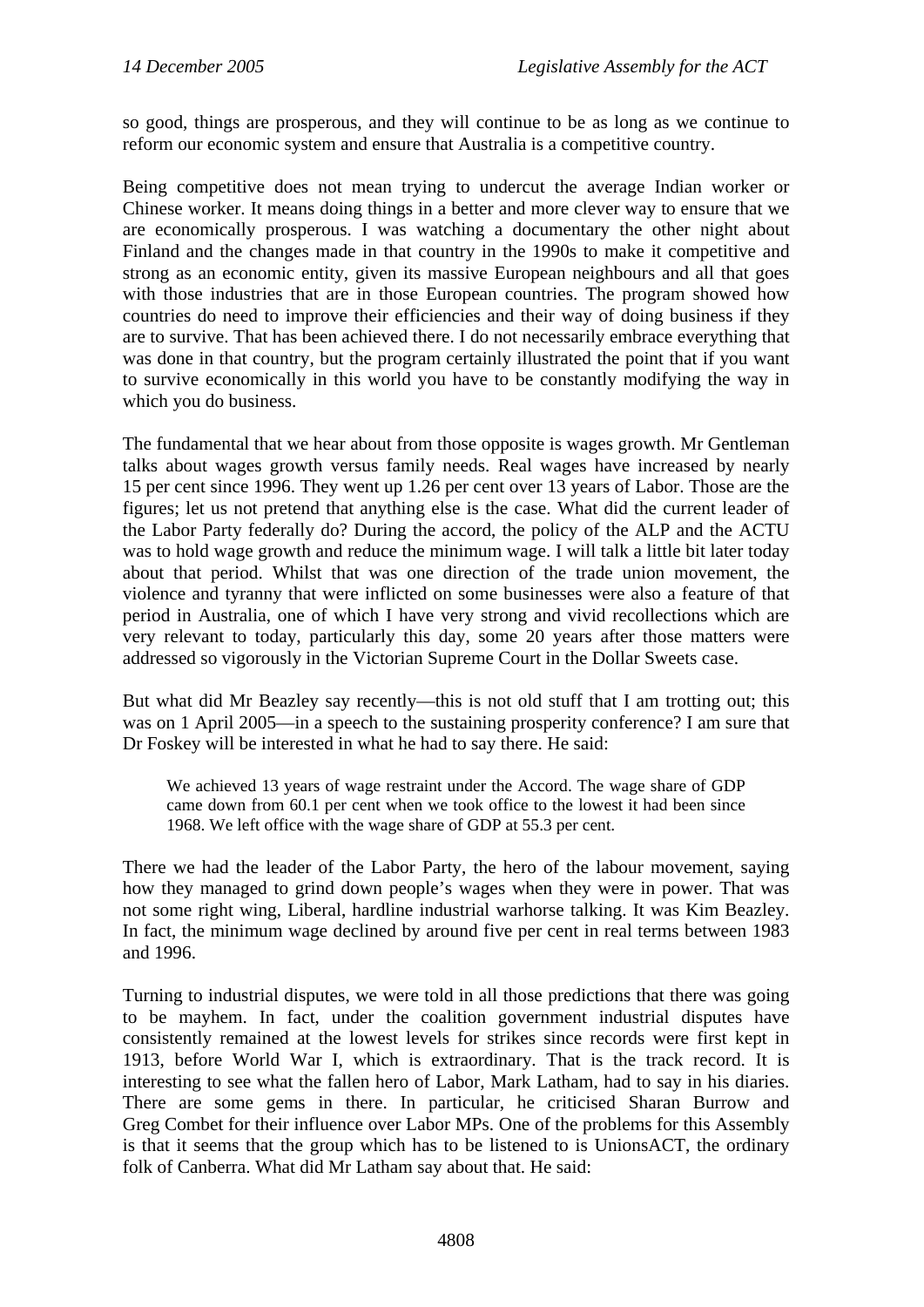If they want people like me to take unionism seriously, they need to give us better Senators and stop sending their rejects to Canberra.

How true those words were. Latham went on to say:

No wonder union membership is in free fall. People work hard, pay their union dues and then watch union officials spend all day playing internal Labor Party factional politics …. the average union worker could not give two hoots whether their union sends delegates to the Labor Party conference.

#### He said:

… they hate the idea of people being owners, not just workers. If people are becoming self-reliant they don't need to waste their money on the union fees that fund long lunches and piss-ups—

to use his term—

in Sussex Street.

Latham also said:

I'm not opposed to unionism per se, just the idea of six union secretaries sitting around a Chinese restaurant table planning the future for everyone else.

This is the sort of nonsense that even Mr Latham, last year's hero, managed to identify. So I say to Mr Gentleman that one can see why they do not have any credibility, one can see why they are struggling with less than 20 per cent membership in this territory. He must ask himself why so many people in this territory—an area where there has been a strong Labor vote, I do not deny that—are writing off the trade unions that operate in this town with such enthusiasm. I would be asking myself a serious question on that. I would say, "We have lost the plot, we have lost our relevance to people."

Of course, he cannot afford to say that because, since 1995-96, the Labor Party has collected \$47 million in so-called union donations, but they are not really union donations. It is a bit like talking about governments having money. They do not have money. The governments take money from the community. It is the community's funds that governments spend. The unions do not have money per se. The unions take money off ordinary people. They go around the work forces doing so. They are particularly prevalent with regard to young persons. They nail the people who are 18 and say that they had better join up to the union, they are expected to, and then they take their money and hand it over to my friends opposite and federally.

That is what funds Labor's activities. So there is a high level of indebtedness. Mr Gentleman's union—I believe that he was a TWU person—handed over \$2.782 million. Its donation sits alongside those of illustrious groups such as the CFMEU, which gave nearly \$5 million, the shoppies at \$6.8 million, the LHMWU at \$5.7 million, and on it goes.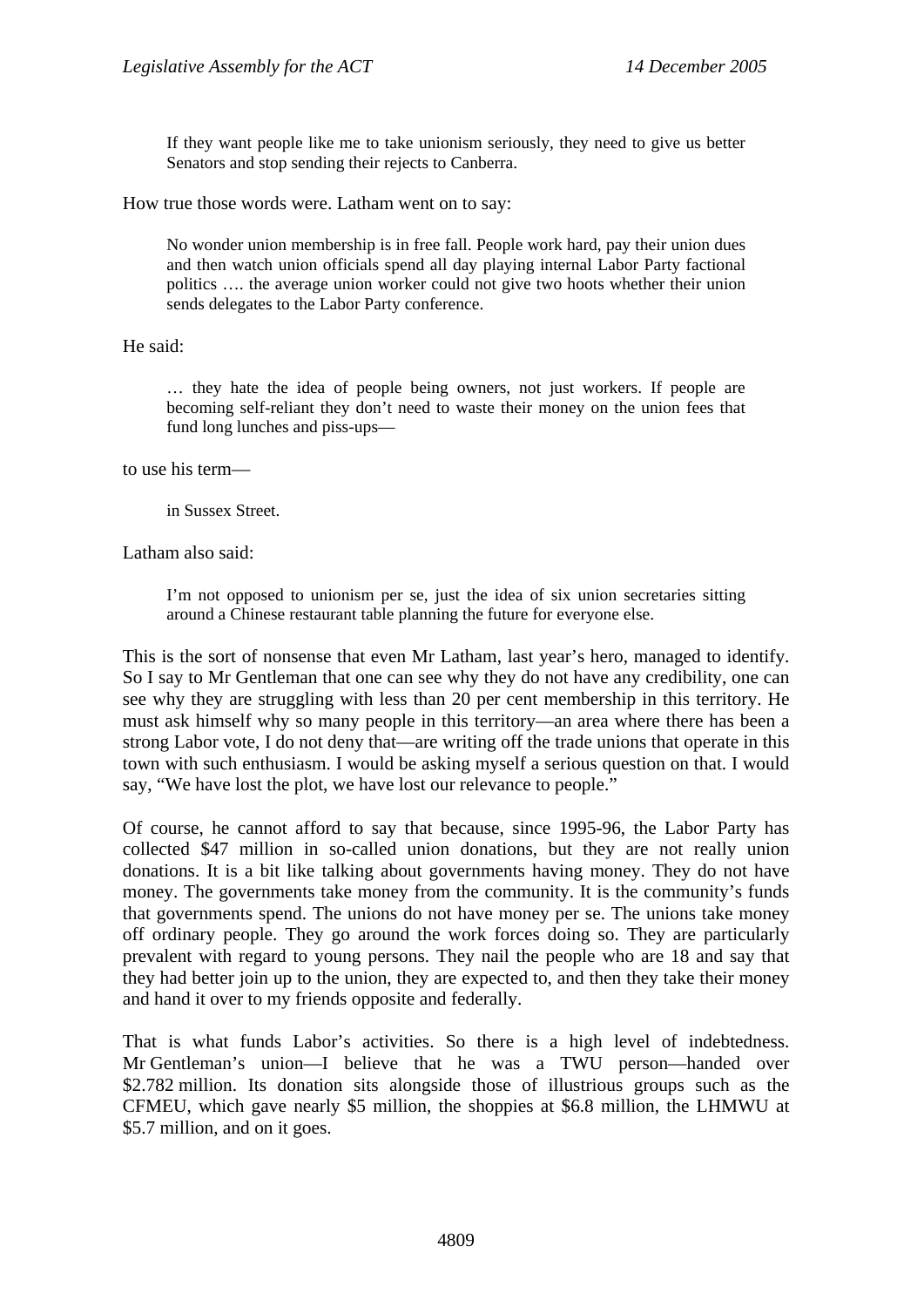Mr Speaker, in the time I have remaining, I must say that the prediction of gloom and doom has little basis. It did not have any basis in 1995-96. It will not have any basis going forward. We will see some changes in Canberra. We will see young people who had previously struggled to get into the work force being given a chance, the same young people that the territory government refuses to hire. They are the people that I think will most benefit from the changes the Howard government has introduced.

**MR HARGREAVES** (Brindabella—Minister for Disability, Housing and Community Services, Minister for Urban Services and Minister for Police and Emergency Services) (12.04): I rise to speak to this excellent motion from Mr Gentleman which identifies a number of problems with the WorkChoices legislation unfortunately passed by the federal government last week, rammed through the federal parliament in an arrogant last-minute frenzy.

In a year of welfare-to-work proposals, terrorism legislation and countless examples of the federal government misusing its majority in the Senate, this legislation sticks out as the one that could have the most negative long-term impact on the fabric of Australian society. Never before has a government attempted to so undermine the Australian notion of a fair go for all.

Mr Gentleman made brief mention of the response from church and community groups to the WorkChoices bill. I think it is important to elaborate on this point, particularly given that Mr Gentleman's motion rightly points out that the changes are designed to reduce workers' entitlements to family-friendly working conditions. An incredible number of church leaders from a cross-section of denominations have damned these reforms.

Peter Jensen, Anglican Archbishop of Sydney, has raised concerns about the ability of workers to share time for children, families and relationships once the changes are adopted. Recently, Jim Mein, moderator for the Uniting Church in Australia, New South Wales synod, wrote to the Chief Minister, the Minister for Industrial Relations, and the Premier and Minister for Industrial Relations in New South Wales, regarding WorkChoices. In his letter, he confirmed that the New South Wales synod had rejected the general directions of the proposed changes; in particular, the increased use of individual contracts, the abolition of unfair dismissal provisions and the use of the Australian Fair Pay Commission.

Uniting Church president Dean Drayton suggested that the package is more about choice for business than protecting workers. He said of the changes:

… workers are not commodities in the service of greater profits—they are people trying to make a decent life for themselves and their families.

Perhaps one of the most surprising critics of these changes was Cardinal George Pell, a confidant of the Howard government, who expressed concerns that these changes will result in the decline of the minimum wage. The local Catholic bishop, Pat Power, joined Cardinal Pell in questioning the reforms. He rightly asked whether the new laws target the most vulnerable people.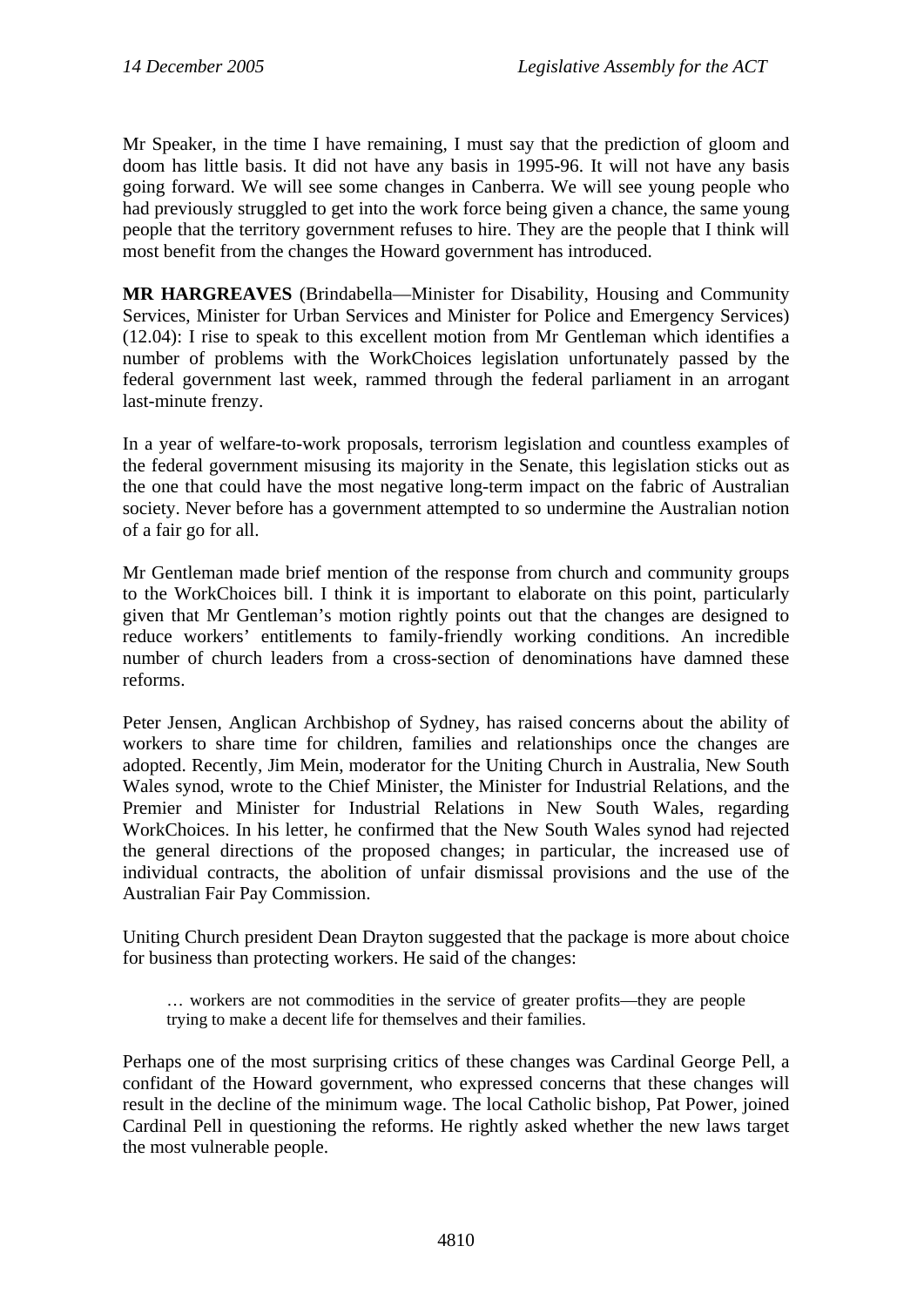The Brotherhood of St Laurence's executive director, Tony Nicholson, suggested when launching Anti-Poverty Week earlier this year that up to 1.5 million Australians already living under the poverty line were at risk of being left behind by the federal government's industrial relations reforms. He suggested that already far too many have been left behind by the modern economy, despite the unprecedented prosperity many have enjoyed.

The Salvation Army rightly pointed out that the reform's exploitation of the disadvantaged meant that these changes could only be described as unethical. A Salvos spokesman, Mr Dalziel, said:

People such as the homeless, those who have suffered abuse and young people with a poor education would not be able to bargain for decent wages and conditions.

The highly respected Australian Catholic Commission for Employment Relations, an agency of the Australian Catholic Bishops Conference, examined the proposed changes within the context of the body of Catholic social teaching and the church's collective and diverse experience as an employer. As the Minister for Workplace Relations, Kevin Andrews, is a prominent Catholic, he would be expected to pay particular attention to these comments. In a letter to the minister, the organisation's executive officer, John Ryan, said:

A fundamental principle of Catholic Social Teaching is that work affirms, enhances and expresses the dignity of those who undertake it. The church's teaching on work does not permit the worker to be treated as a commodity in the marketplace. A worker should be able to establish and maintain a family and provide for its future security.

In his letter, Mr Ryan questioned the minister as to the reasons for pushing through many of these changes, particularly why the government wants to take minimum wage setting away from the Australian Industrial Relations Commission, what empirical evidence the government has to support the need to exempt workers from unfair dismissal laws, and what savings provisions will be available for award employees in a situation where the current award standard is greater than the proposed legislative standards. ACCER's briefing paper goes into even greater detail, systematically examining the government's proposed changes and applying laudable Catholic teachings such as social justice, the nature and dignity of humanity and work.

This is an unprecedented level of opposition. Here we have religious and community groups of virtually all persuasions speaking out against these reforms. Even those leaders close to Minister Andrews are opposed to the reforms. However, it has not been just church and community groups that have been questioning the need for changes. The Sensis small business survey for November found that only three of every 10 Australian small businesses believed the changes would have a positive impact on business. Ten per cent thought the changes would have a negative impact and the majority believed that the changes would make no impact at all. Further, 70 per cent of those surveyed thought that the current system was fine and did not need any change at all.

After 1,200 pages of legislation and explanatory material, guillotined debate, the slashing of workers' rights, \$55 million of taxpayers' funds being spent on advertising and a total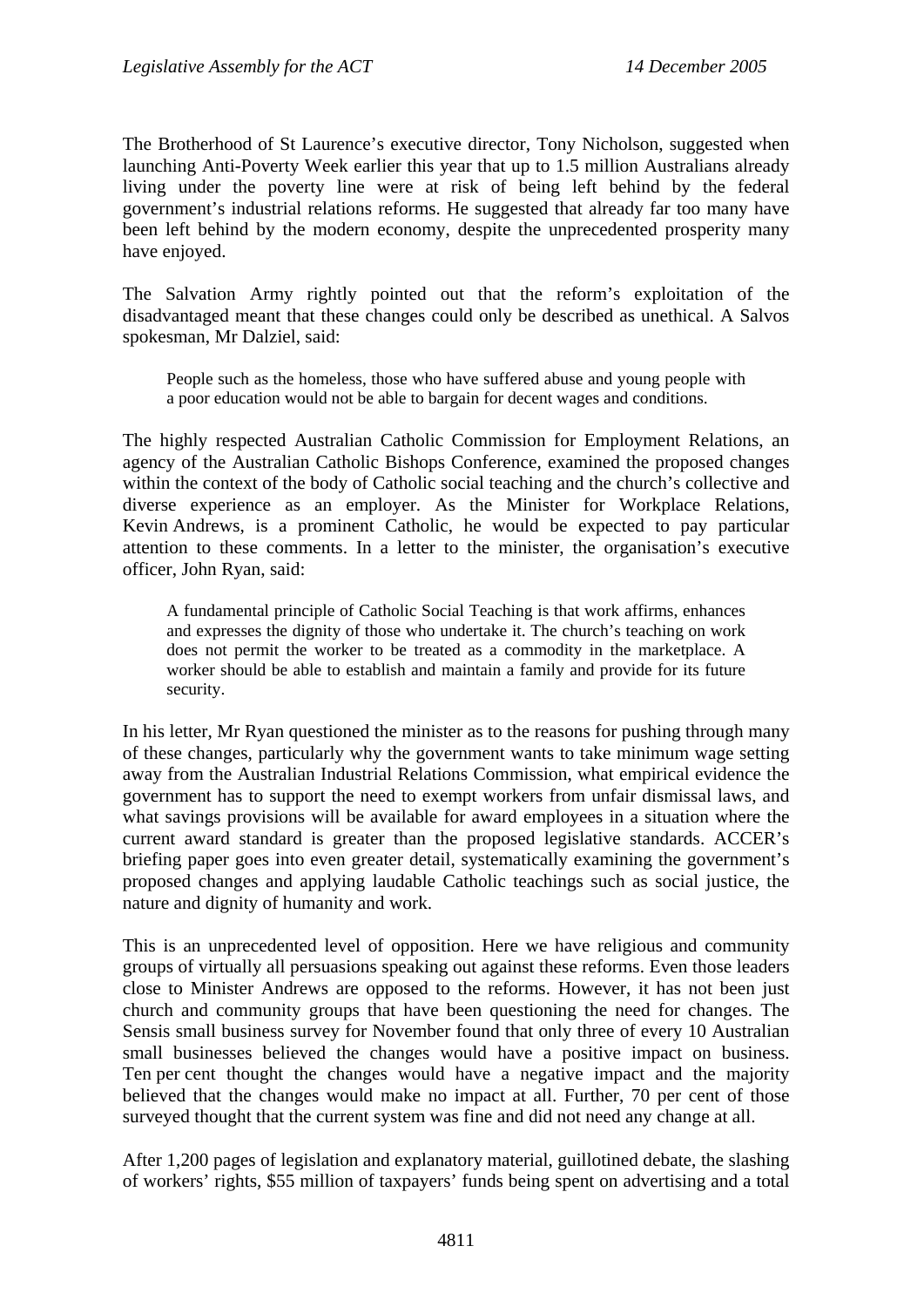failure to consult with anyone apart from the Australian Chamber of Commerce and Industry and apparently Mr Mulcahy, all in the name of helping small business, that very part of the community believes the changes will make no impact at all.

Mr Gentleman also made mention of the ridiculously short—five-day—hearing into the WorkChoices legislation, a hearing that, despite being kept to such a minute amount of inquiry, still resulted in 337 amendments being made to the bill. It is not a great leap forward to guess that had the inquiry had more time to consider the WorkChoices bill it probably would have recommended that the whole thing be scrapped.

The ACT Minister for Industrial Relations joined every other state and territory minister in appearing before that committee—an extraordinary display of unity amongst state and territory ministers, the like of which experienced Democrats senator Andrew Murray commented he had never seen before in his time as a senator—to condemn the WorkChoices legislation.

Minister Gallagher pointed out the negative impact that these changes will have in the ACT, changes which will come into effect from commencement in the territory. The ACT has the highest female work force participation rate in the country, of which we are particularly proud. However, one of the most worrying aspects of these reforms is the impact that they will have on working women.

A clear driver of these reforms is John Howard's ideological obsession with placing people on individual contracts. Recent studies show that only some eight per cent of the AWAs registered to date have provision for paid maternity leave, that women on AWAs earn on average \$5.10 an hour less than men, and that women covered by collective agreements have an hourly wage rate 11 per cent above women on registered individual contracts. Research also suggests that secret contracts offer less flexibility for work-family balance and provide less job satisfaction. Ms Gallagher emphasised to the inquiry how such research showed that the basic principles behind WorkChoices were flawed.

A joint submission by 151 academics to the Senate inquiry into WorkChoices stated:

Individual contracts such as AWAs represent a weakening of the bargaining power of employees and those with little bargaining power have difficulty in integrating work and family responsibilities. This applies particularly to women in part-time and casual work, and adversely affects equal pay.

A report prepared by Dr Barbara Pocock for the Victorian government on the impact of WorkChoices on working families concluded that AWAs on the whole are not family friendly and their promotion by the federal government is a retrograde step for workers and their families. Women, part-time and casual workers fare especially badly under AWAs. Dr Pocock's research showed that only 12 per cent of the AWAs registered between 1995 and 2000 had any work and family provisions, only 25 per cent had family or carers leave and only eight per cent had paid paternity leave. To make matters worse, some 58 per cent of the workers on AWAs are denied long service leave and the majority of AWAs lack penalty rates.

Further, the federal government's recently released document entitled "Work and family—the importance of workplace flexibility in promoting balance between work and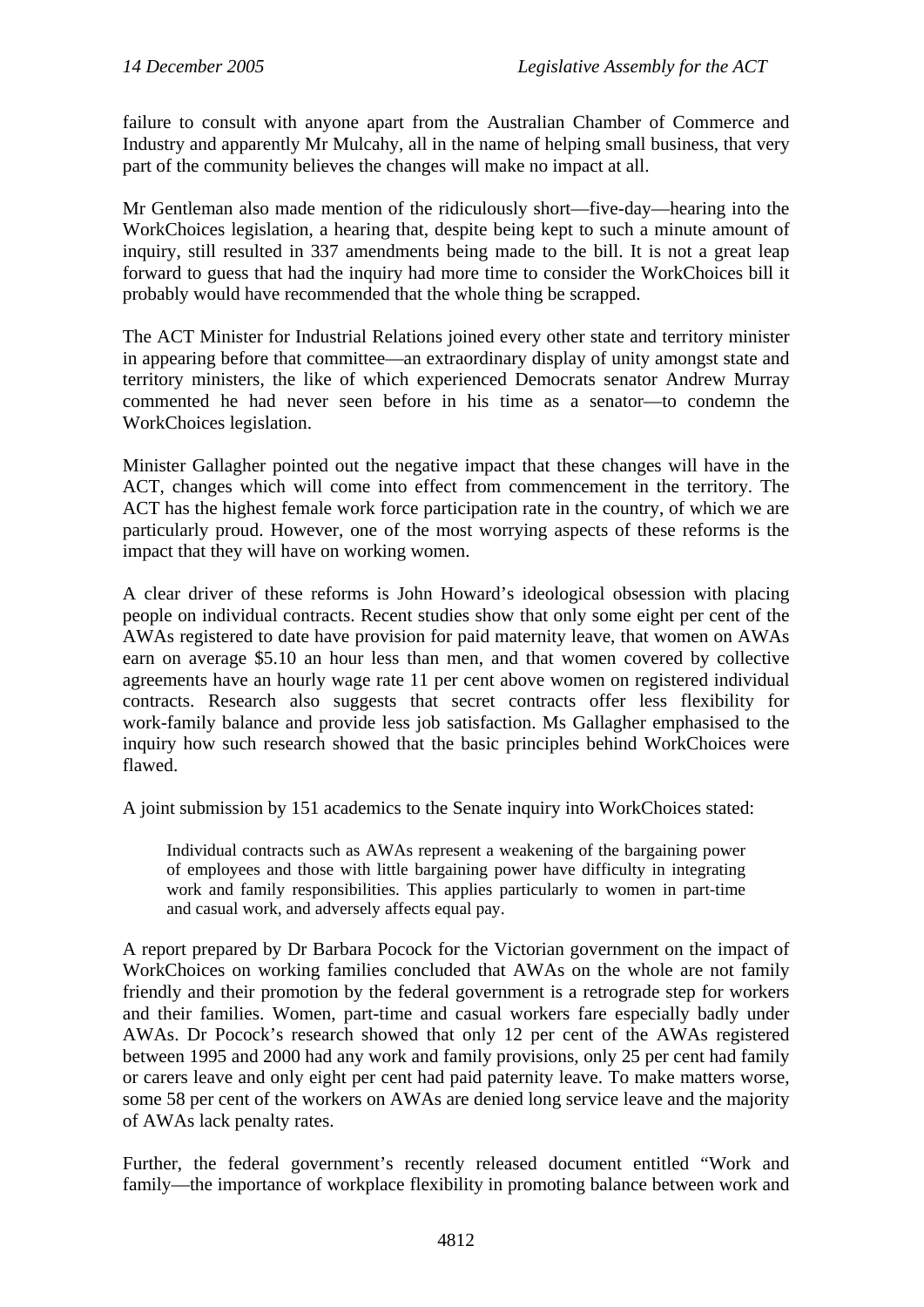family" admits that 84 per cent of the federal certified agreements contain at least one family-friendly or flexible-hours provision, with half containing two. These agreements covered 94 per cent of all employees under federal certified agreements. In short, the current system is slowly addressing the need for family-friendly provisions in the workplace agreements. A dramatic shift to secret individual agreements not only is not necessary but also will have a detrimental effect.

Ms Gallagher also emphasised to the committee that the ACT was very much a small business jurisdiction. With the vast majority of our workers in businesses of less than 100 employees, the federal government has effectively stripped ACT workers of their rights to unfair dismissal action.

Mr Speaker, the ACT government will closely monitor the impact of WorkChoices and will do what it can to mitigate its effect in the ACT. I believe that Mr Gentleman's work and family select committee will be a particularly valuable tool in shining a light on the darkest parts of the labour market where unscrupulous employers, and we have ample example of that across the chamber, are most likely to take advantage of Howard's deregulated and employer controlled labour market.

**DR FOSKEY** (Molonglo) (12.14): I certainly support Mr Gentleman's motion. I would like to express some disappointment in this debate, for there are several points that the Labor Party is yet to pick up. There are many reasons that the Labor Party is opposed to the restructuring of employment regulation. Whilst some of them may be based, as Mr Mulcahy has predictably said, on the presumed self-interest of Labor politicians and union officials, it is a facile interpretation of the labour movement to presume that this self-interest is the underlying reason for the very strong resistance to the federal government's WorkChoices legislation.

Any fair-minded and intelligent observer would acknowledge that there are real concerns with the consequences of an entirely bendable work employment environment—and we know who will get to do the bending of this workplace environment—and that those people most likely to suffer damaging consequences from these changes will be those with the least bargaining power, with the lowest level of education and with the least resources of affluence or community organisations behind them.

In that context, I believe that it serves Australia well that the Australian Labor Party, perhaps because it had no choice, has spoken out strongly against this legislation and has made a public commitment to unpick much of this new regime should it ever regain power. I think it assists Australian democracy enormously if the ALP does have a discernible identity and if it can be seen to be standing up for a set of values for a view of a kind of Australia that it would like to support. If actions do indeed speak louder than words, and they do, then never have we witnessed such a Tweedledum and tweedledumber performance by a Labor opposition which seems to be falling over itself to make itself indistinguishable from the government that purportedly it is in opposition to. The ALP has chosen industrial relations to make a stand, and in this the Greens do support it.

That leads us to the more frightening and antidemocratic component of that raft of legislation which we have seen brought in and passed by two houses in which the coalition has a majority—17 pieces of legislation. One of the last to go through was the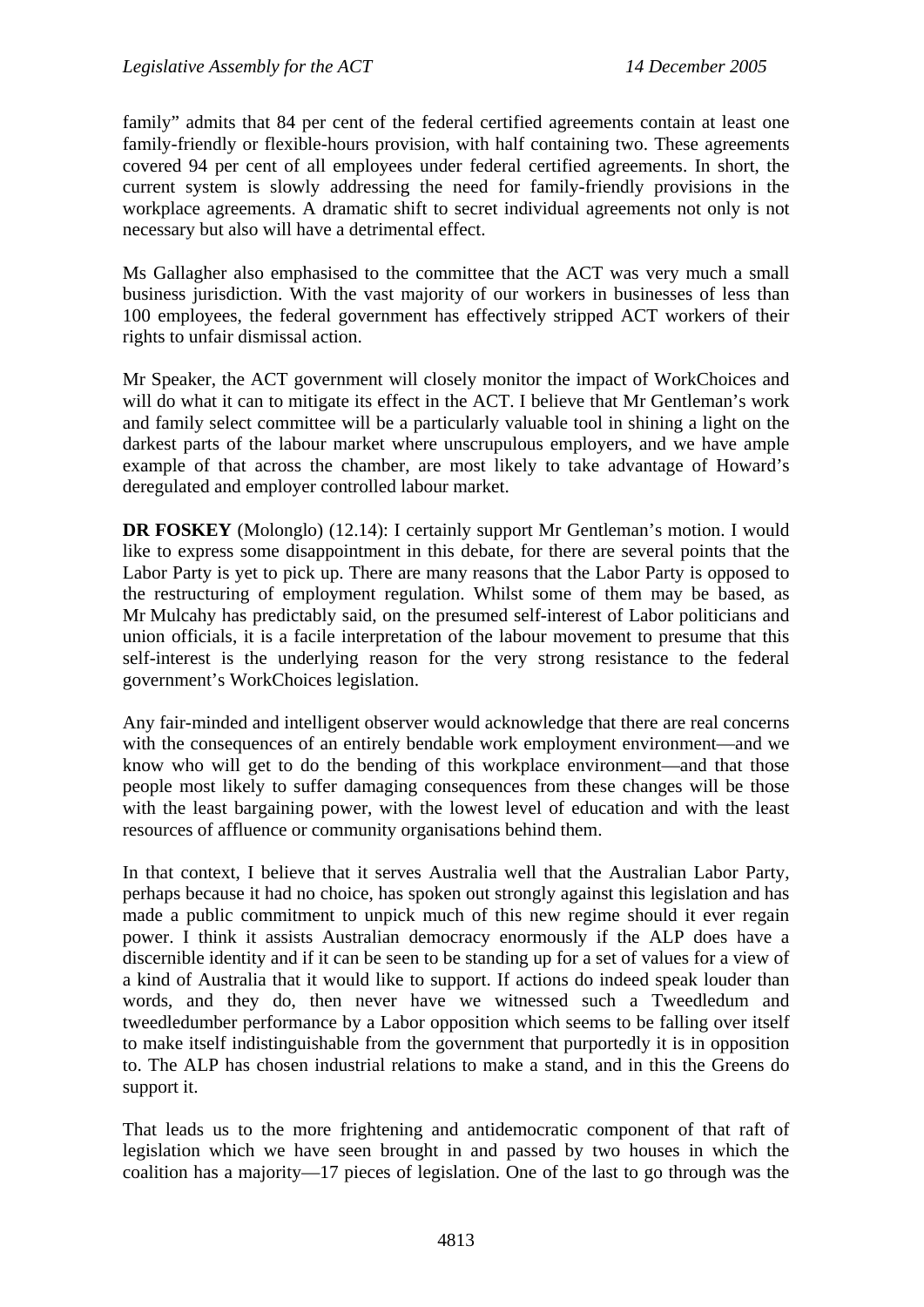so-called welfare-to-work legislation, which I would more realistically name welfare-topoverty legislation, which will intersect with the industrial relations regime to condemn the most sick and the most vulnerable in our society to poorly paid and meaningless employment when they are lucky and intermittent benefits when they are not.

Mr Gentleman has not moved a motion in relation to which I can closely argue the impact of this shameful legislation. Nonetheless, the point must be made that this package is not about providing work for people and that the welfare-to-work legislation has a strong link with WorkChoices and the ALP has failed to fight the so-called welfare-to-work package.

I am pleased that Mr Gentleman did refer to it in his last sentence and I am pleased that he thinks that if and when—for this reason alone we would prefer it to be when—the ALP takes power in the federal government, it will roll back the so-called WorkChoices legislation and then it might look at rolling back the welfare-to-work legislation. I hope so.

Without a doubt, there are an extraordinary number of single parents and disability pensioners who would love to be employed, but many of them do not have the education and many of them are not acceptable to employers who in many labour markets do have a lot of choice, although Mr Mulcahy did, rightly, point out that there are certainly scarcities of some skills. But these are not the people who are going to provide those skills. They do not have the resilience and they do not have the capacity to pick up employment. They do not have the finance, the money to pay for the expensive childcare that is expected, that is required.

The welfare-to-work proposal—I always need to say "sic" after that—is not about giving work to people. It is about shifting people off the disability support pensions and single parent pensions that were put in place as a safety net in an earlier, perhaps more enlightened, time. The federal government's own costings have demonstrated that it is more about saving money for the government.

Under the new regime, people who no longer qualify for a pension will be \$150 a week worse off if they try to retrain to make themselves job ready. People barely capable of 15 hours a week of employment, or even those deemed liable to be employable for 15 hours a week after two years of assistance, will find themselves living on \$200 a week rather than \$240 a week.

**Mr Mulcahy**: On a point of order, Mr Speaker: standing order 58 requires the member not to digress from the subject matter under question. We are not debating the welfareto-work arrangements. We are debating a motion from Mr Gentleman that deals with the WorkChoices changes announced by the federal government.

**MR SPEAKER**: Mr Gentleman referred to the welfare-to-work legislation in his speech and also drew a connection, I think, with the possible effects on poverty arising from the WorkChoices legislation. This is a wide-ranging debate and, now that it has been mentioned by at least one member without challenge, I think that other members ought to be able to contribute at that level as well.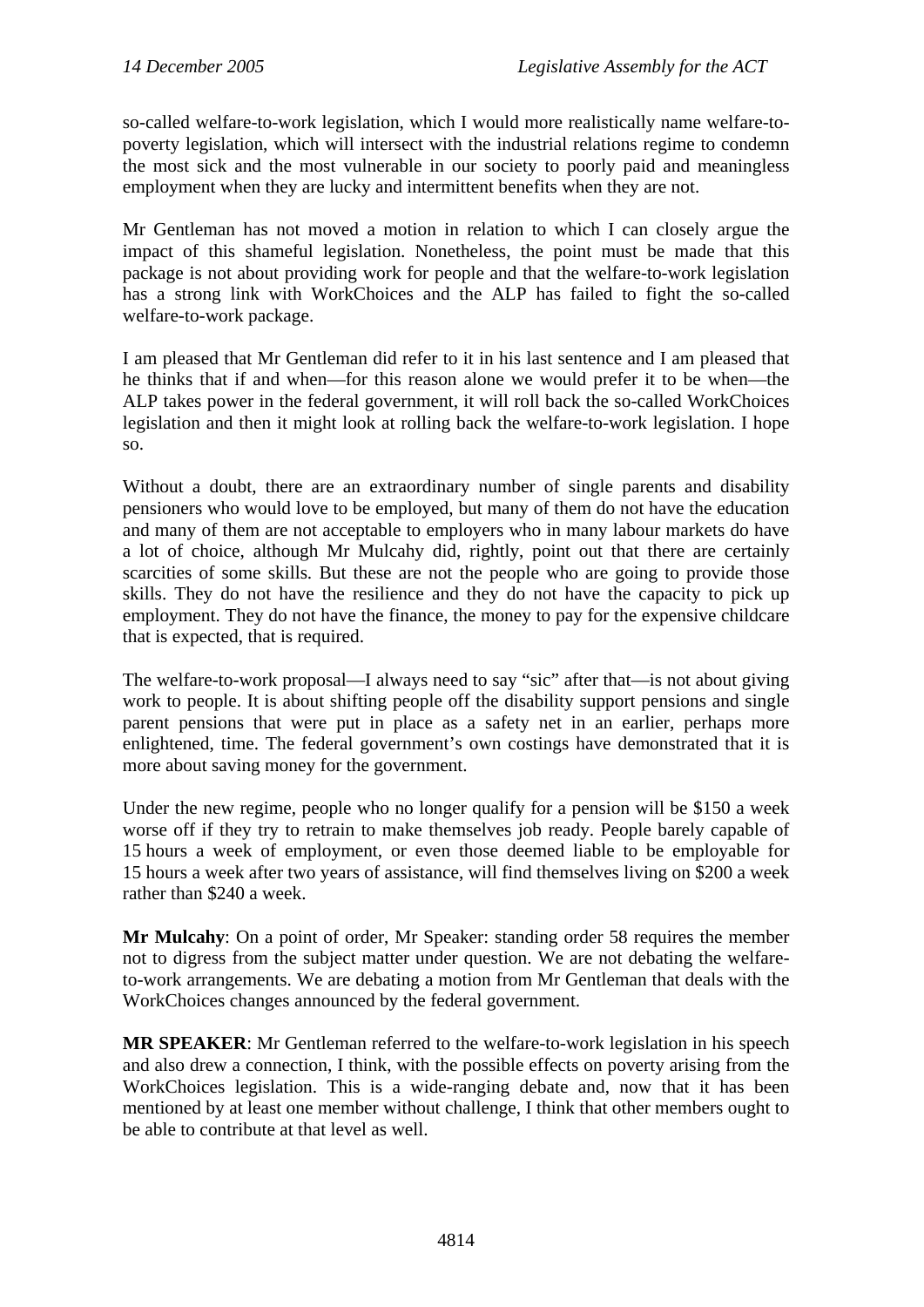**DR FOSKEY**: I would be interested to hear Mr Mulcahy, now that it has been declared a legitimate part of the debate, respond to it at another time. The people who have introduced this regime have no idea what it is like to live on \$200 a week. Yet the presumption is that, by requiring pensioners to work at night, with split shifts, without penalty rates on weekends, their quality of life will be improved. Tell me, Mr Mulcahy, how this is not related to the industrial relations legislation. No, do not tell me.

If not or if they do not gain employment and then do not satisfy the work test—in the American tradition, which we are adopting, it is three strikes and you are out—there will be no income for eight weeks. Making people homeless and causing them to rely on charities to eat hardly qualifies as welfare to work. So it is all about the deserving and the undeserving poor. The government has abandoned the communitarian tradition of looking out for those in difficulties and it has done what it can to separate the individual from his or her community.

The frightening thing here is that the Labor Party has not made any public commitment at the federal level to unpick the extraordinary inequities of this scheme. It has been prepared to buy the philosophical underpinning. Maybe that is because the welfare-to-work provisions will affect fewer people than the industrial relations legislation. It does not seem right to fight unfair legislation only when it affects a large percentage of the population. We should fight all unfair legislation, no matter who it affects.

Finally, as I am running out of time, I am happy to stand up here and talk about this subject but it does concern me that week after week on private members' business days we do end up debating these things. I would like to hear more about how the Labor Party backbenchers plan to push their government towards the mitigation of the effects of legislation such as WorkChoices. I was very glad to hear Mr Hargreaves say that his government would try to mitigate the effects of WorkChoices. It also does have a responsibility to mitigate the effects of the so-called welfare-to-work program. I would like to be debating those things we can effect here rather than just conducting a territory Labor versus Liberals on the hill battle in this house. The same goes for the opposition members defending their people up on the hill, rather than speaking as an opposition in this house.

**MRS BURKE** (Molonglo) (12.24): Mr Speaker, there is a raft of stuff that I could talk about today. I do not know how Mr Gentleman can stand in this place as chair of a select committee looking into this matter and, with all honesty, be able to say that he will be able to give an impartial report as chair. I await that. I think it is a disgrace that this matter is before a select committee. I will be on the public record time and again in saying that. There is no problem with debating this issue in this place, but to have the audacity to have a select committee is an absolutely disgraceful use of the taxpayers' money.

**Mr Corbell**: I take a point of order, Mr Speaker. I think that Mrs Burke is reflecting on a vote of the Assembly. The Assembly has decided to establish a select committee on working families.

**MR SPEAKER**: I think that that is a fair point.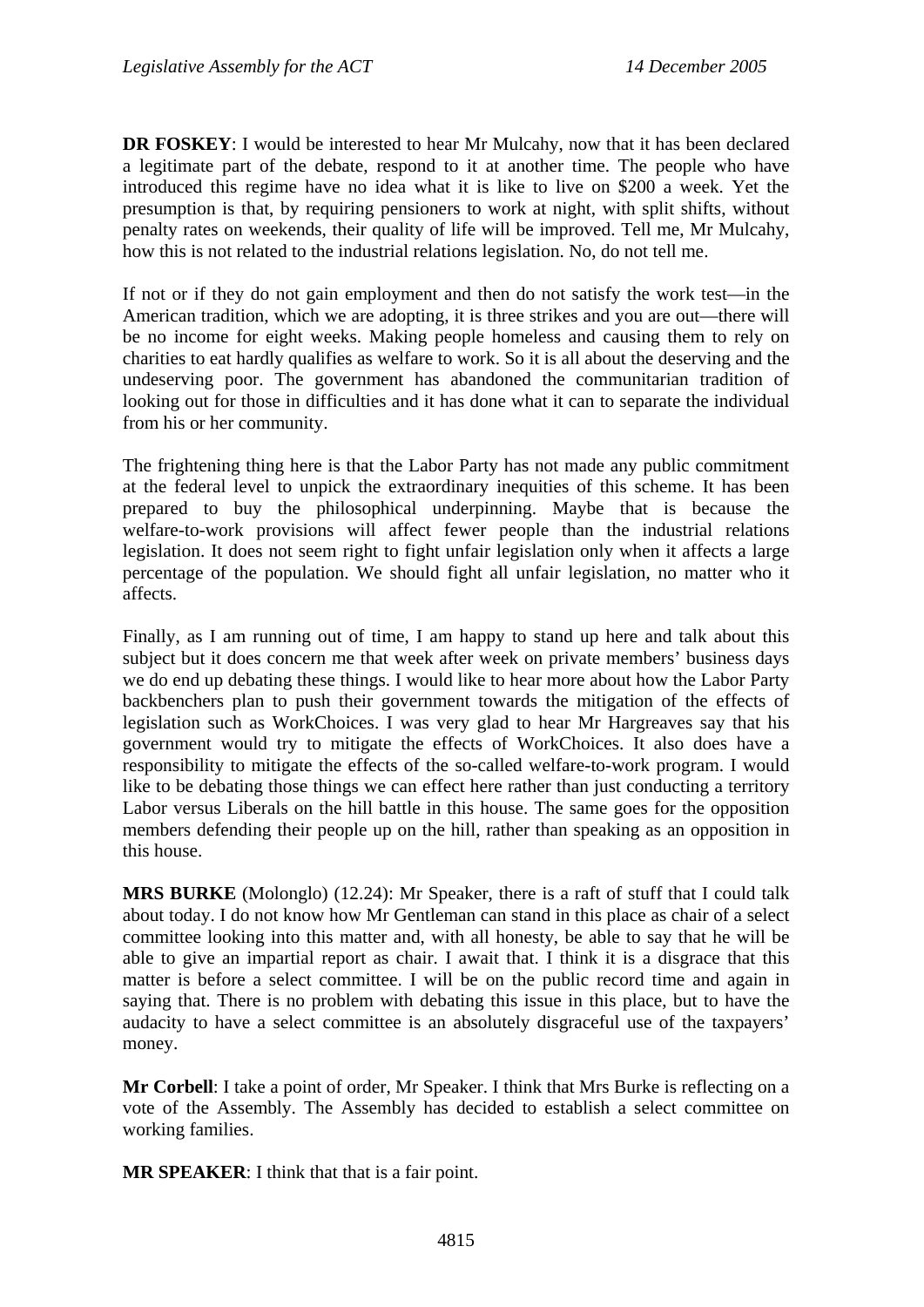**Mr Corbell**: It is quite inappropriate for Mrs Burke to suggest that it is a disgrace as she is, in effect, reflecting on the vote of the Assembly.

**MRS BURKE**: Speaking to the point of order, Mr Speaker, I was simply making the comment that I think that it is inappropriate. I understand your ruling and I will take note of it. There are currently six different workplace relation systems in Australia, with thousands of federal and state awards. This system is a product of a compromise over many years. That is the problem that we are dealing with. We are dealing with age-old legislation. We are dealing with age-old systems. We are dealing with a raft of things across this country that need to be simplified so that both employers and employees can have a better working relationship.

We need an industrial relations system that is responsive to the needs of employers and employees and is relevant to the 21st century. The current system, as I have said, was designed in the 1900s to solve the industrial problems of the 1890s. It was predicated on the idea that industrial relations is based on conflict and disputation. To quote Kevin Andrews on his launch of the second briefing, I believe, to the house on the hill, "A nation of 20 million people on the edge of the world's most dynamic region cannot afford to sleepwalk through the 21st century with a workplace relations system mired in the thinking of the 19th century."

Mr Speaker, let us see what the doomsayers are scaring the community with. They are saying that the legislation is a pact with the devil, that it is the devil's pact with business, that it is a poisonous plan to shaft workers and that it is the biggest attack on workers' rights for 100 years. It has been described as vandalism of workers' rights by Janet Giles from Unions SA

**Mr Mulcahy**: Scaremongering.

**MRS BURKE**: Scaremongering, as my colleague Mr Mulcahy says quite rightly. Here is a good one: workers will be enslaved. "This is not liberating workplaces. It is enslaving workplaces, with employers having the whip hand over bonded labour." That was Brian Boyd's contribution on 26 May.

**Mr Mulcahy**: Don't forget the family barbecue.

**MRS BURKE**: The family barbecue was another one. Life will never be the same again. Christmases will never be the same again.

**Mr Gentleman**: They aren't, are they?

**MRS BURKE**: Mr Gentleman, wake up. People have worked on Christmas Day since Adam was a boy. For goodness sake! Mr Speaker, I am very disappointed too that we do stand in this place as a matter of fact to debate federal legislation. I am concerned and wonder what we can do as an ACT Assembly against what is federal legislation.

**Mr Mulcahy**: Wasting our time.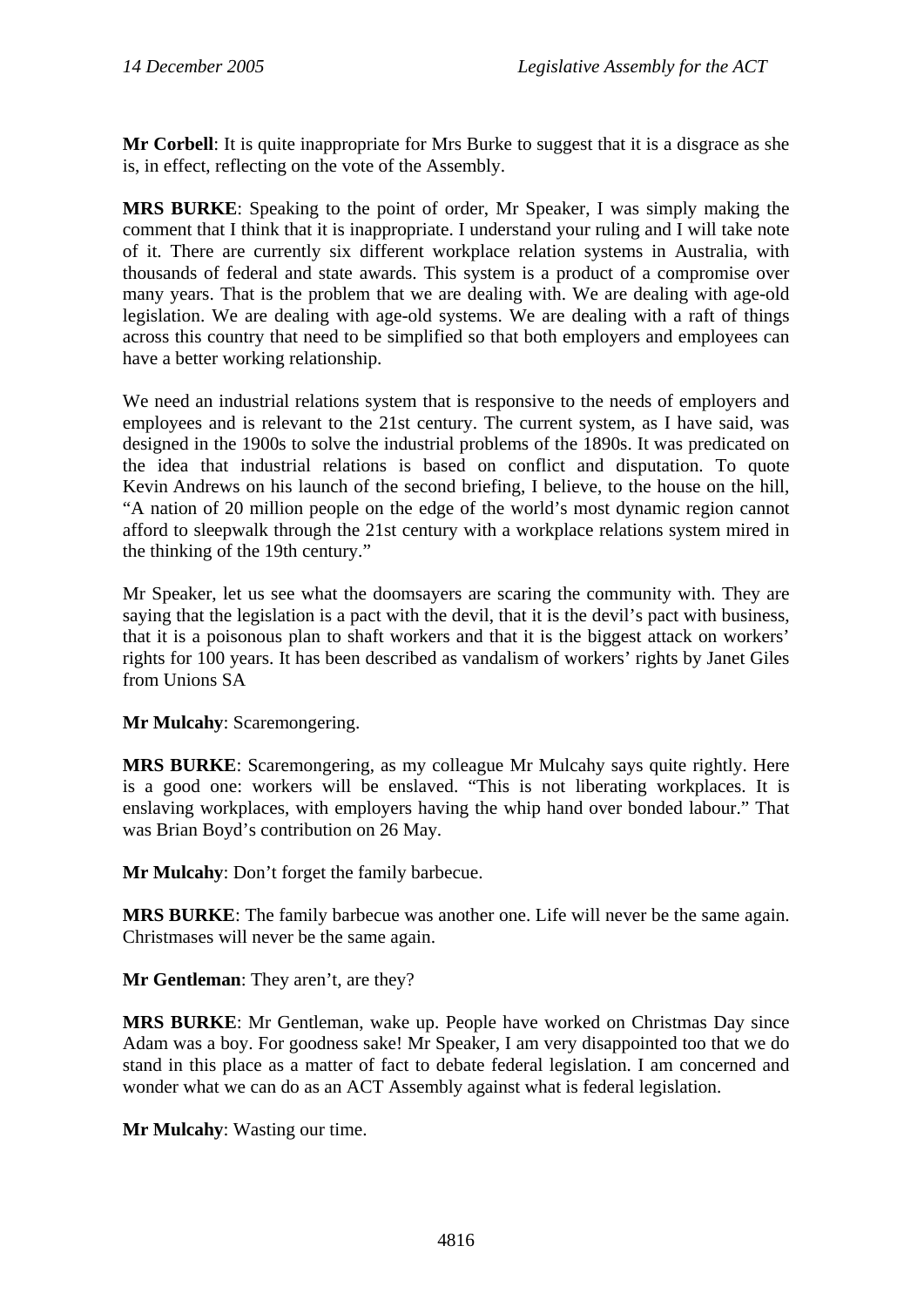<span id="page-34-0"></span>**MRS BURKE**: It is an absolute waste of time. Let us look at why I believe Mr Gentleman and the Stanhope government are very much out of step. Today, we may have heard Mr Gentleman's presentation speech on the select committee report; I am not sure. It is disappointing that he is not keeping step. Let us look at what people around the country are saying about the national system. They are saying that a single national system of workplace relations will remove the red tape and duplication caused by overlapping state and federal systems. Obviously, that is not what the ACT government want. They do not want simplification. They want to keep the waters muddy so that nobody knows what anybody else is doing. That suits their cause perfectly.

Under the new federal system, workplaces will no longer have to deal with the problem of overlapping obligations imposed by state awards and regulations. It is terrible to make things easier! How dare the federal government do that! What an audacious move on their part to make things better for employers and employees! Disgraceful! Let us look at what Neville Wran said. Mr Wran said that there should be a referendum to extend the industrial powers of the federal parliament, arguing that it was ludicrous that the federal government did not have the power, for example, to set minimum national wage rates or conditions affecting female workers. How interesting was that? That was good, wasn't it?

Steve Bracks has said that the Victorian ALP supports, in principle, the concept of a single national system of industrial relations and always has as it can deliver benefits benefits—to both employees and employers by creating a uniform national framework for dispute resolution and the application of minimum employment standards that can be more easily complied with and enforced. How very strange! And so it goes on.

Mr Speaker, it has been argued in this place ad nauseam and no doubt—I think that you have alluded to this—we will hear more of it over the next two to three years or whatever.

**MR SPEAKER**: Only two, I think.

**MRS BURKE**: Is that right? Okay, you have a crystal ball as well. Mr Speaker, I think that the scaremongering about the reduction of protections in the new system is a first-class furphy. There is no obligation to enter into a new agreement under the new system. I think we need to note, and Mr Gentleman should note, that conditions which will exist in awards can also exist in agreements. I will say that again.

*Debate interrupted in accordance with standing order 74 and the resumption of the debate made an order of the day for a later hour.* 

#### **Sitting suspended from 12.30 to 2.30 pm.**

### **Questions without notice Emergency Services Authority—internal audit**

**MR SMYTH**: My question is to the Minister for Police and Emergency Services. The Emergency Services Authority was established on 1 July 2004. Minister, why did the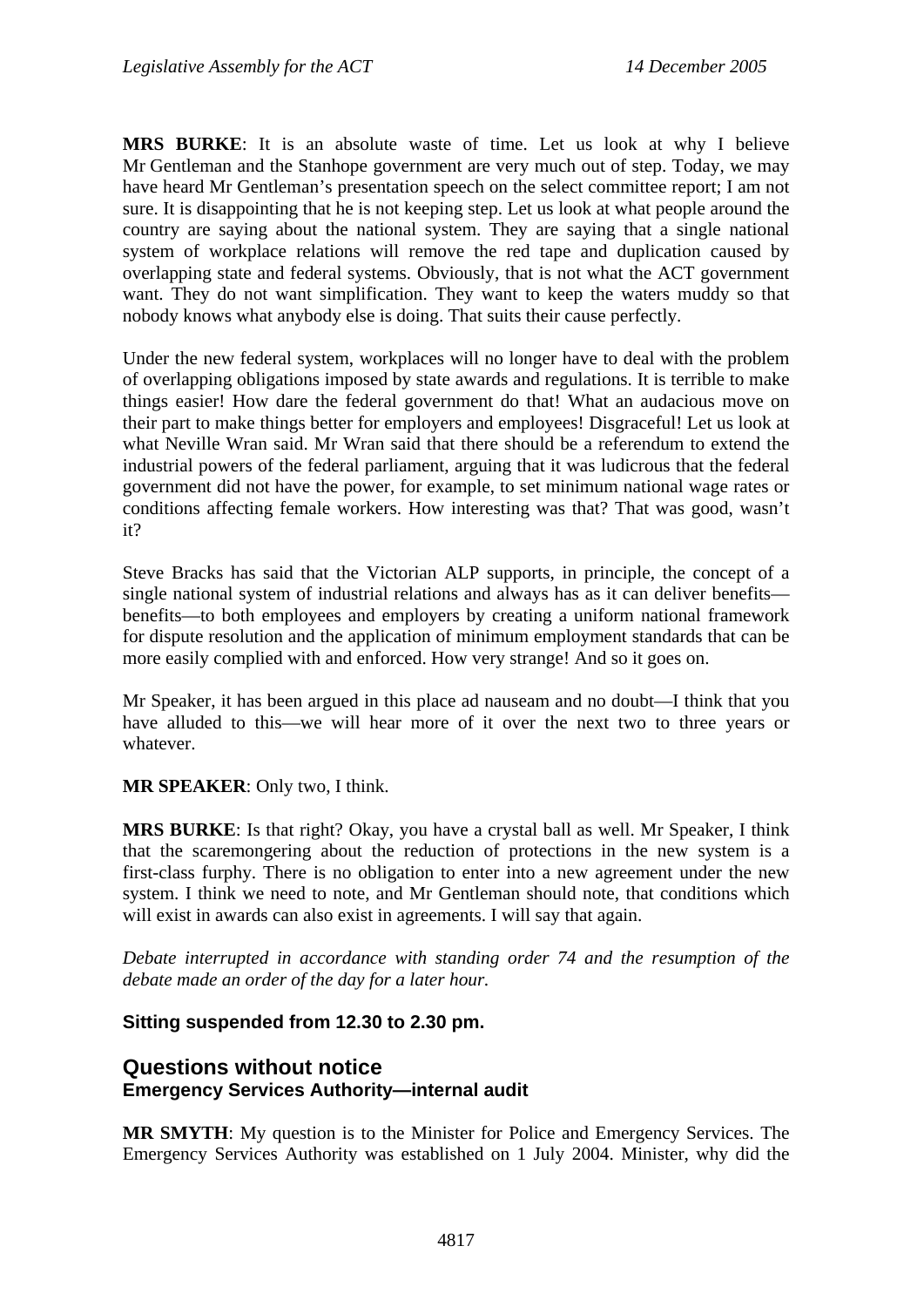<span id="page-35-0"></span>authority not have any internal audit capability as at the end of the 2004-05 financial year?

**MR HARGREAVES**: I think it does.

**MR SMYTH**: I have a supplementary question, Mr Speaker, as he obviously has not read the Auditor-General's report. Minister, by not having the capacity to conduct internal audits, was the commissioner in breach of section 31 (2) (c) of the Financial Management Act, which requires chief executives to have adequate controls in place?

**MR HARGREAVES**: I do not think so.

#### **Multicultural affairs**

**MS MacDONALD:** Mr Speaker, my question, through you, is to Mr Hargreaves in his capacity as Minister for Disability, Housing and Community Services. Can you please advise the Assembly of recent developments in multicultural affairs in the ACT?

**Mrs Dunne**: Wasn't the Chief Minister asked and didn't he answer this yesterday?

**MR HARGREAVES**: I thank Mrs Dunne for the comments. I thank Ms MacDonald very much for the question. I have said many times inside and outside this chamber that I believe Canberra to be the most successful multicultural community in the world.

#### **Mr Pratt**: Ooh!

**MR HARGREAVES**: I note Mr Pratt said, "Ooh" in a negative sense. I hope the community out there heard likewise.

We have over 200 multicultural, multi-faith organisations, which provide thousands of Canberrans with opportunities to maintain and celebrate their cultural heritage and to share this with the wider community. We have more than 80 different cultural groups represented throughout the city. We pride ourselves on our harmonious, inclusive and truly diverse community and are committed to seeing this community grow and prosper.

The Stanhope government is proud to represent such a diverse and committed community. We believe in the rights of all people to be heard and are committed to that great Australian philosophy of giving everyone a fair go. We were the first jurisdiction in Australia to have a bill of rights, and the last developed country not to have a national one. When we enacted the Human Rights Act, we entrenched the principles of a fair go, equality, diversity and inclusiveness.

Our social plan recognises the right of everyone to participate in and contribute to the Canberra community, to have the opportunity to reach their full potential and to be respected. It is with these principles in mind that I initiated six multicultural forums throughout the year that culminated in my inaugural ministerial multicultural summit on Saturday. I initiated these forums and summit to widen my circle of advice and, therefore, help develop more representative policies on multiculturalism.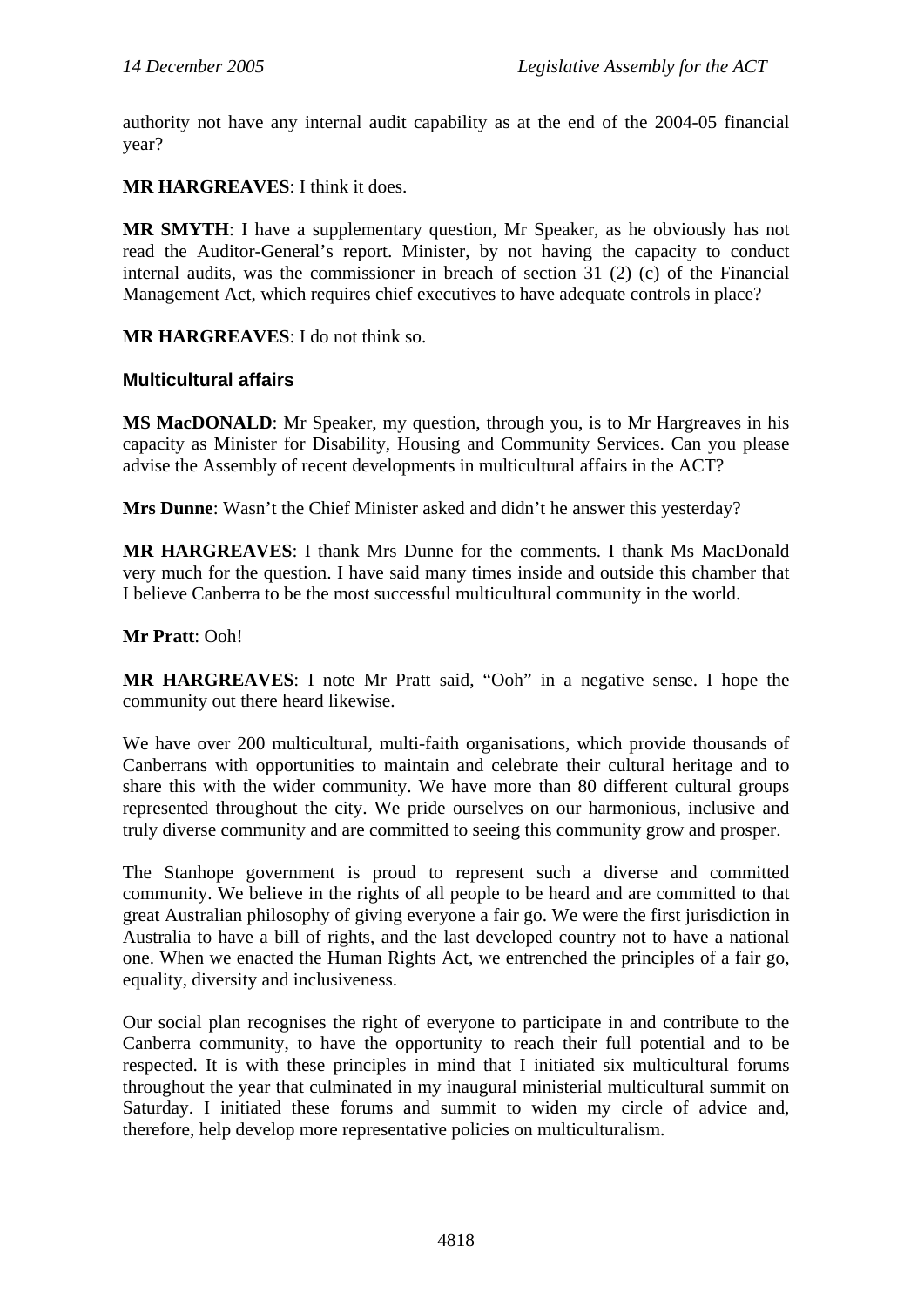I am pleased to report that almost 400 people from our multicultural communities took the opportunity to attend the summit and take on the responsibility of guiding and informing government policy. We were privileged to have respected speakers from interstate to guide discussion, including Mr Neville Roach AO, former chairman of the Council for a Multicultural Australia and chairman and CEO of Fujitsu Australia; Dr Hurriyet Babacan, associate director of the Centre for Multicultural and Community Development, University of the Sunshine Coast; Ms Voula Messimeri-Kianidis, chair-elect of the Federation of Ethnic Communities Councils of Australia, known as FECCA; and Mr Stefan Romaniew, executive director of the Australian Federation of Ethnic Schools Association.

Issues including the future of multicultural affairs, community participation in multicultural affairs and seniors and youth in multicultural Canberra were discussed. We also had a special presentation from the Human Rights and Discrimination Commissioner, Dr Helen Watchirs, on the new terrorism laws. Interactive workshops were held in the afternoon session that discussed migrants and refugees, the value of language and linguistic skills for the ACT, and fostering multiculturalism. There was also much discussion on the setbacks that Australian multiculturalism has suffered with the rank politicising of race by the federal government.

The day was a great success. All acknowledged that we have a very successful multicultural community and that Canberrans embrace and respect people from different cultural and linguistic backgrounds. However, we also heard that there are still barriers that exist to full participation in our society by members of our multicultural community, including barriers to education and employment. There was an acknowledgment of the fear of losing unique traditions, cultures and languages in younger generations. There was a level of passion and dedication that was inspiring and a commitment from the communities and individuals to further the success of our multicultural community.

The information gathered from the ministerial forums, the summit and written submissions will inform a strategic approach in the form of a new policy that will provide guidance for government and the community to address the identified issues over the next three years.

It is my intention to continue my direct engagement with the communities to ensure that everyone has a voice to government. I also believe that the new Theo Notaras multicultural centre, which houses six peak bodies and 23 multicultural community organisations, will give multicultural groups the resources they need to continue to foster tolerance and openness in what is already one of the most tolerant cities in Australia.

Canberra owes a great debt to its multicultural leaders, and the ACT government is pleased to be able to provide this facility to help them in their essential work. I note, for the record, that the member purporting to be the shadow minister was there for the best part of 45 minutes for the whole day.

#### **Emergency Services Authority—expenditure**

**MR PRATT**: I will seek to make a personal explanation under standing order 46 on the last comment, Mr Speaker.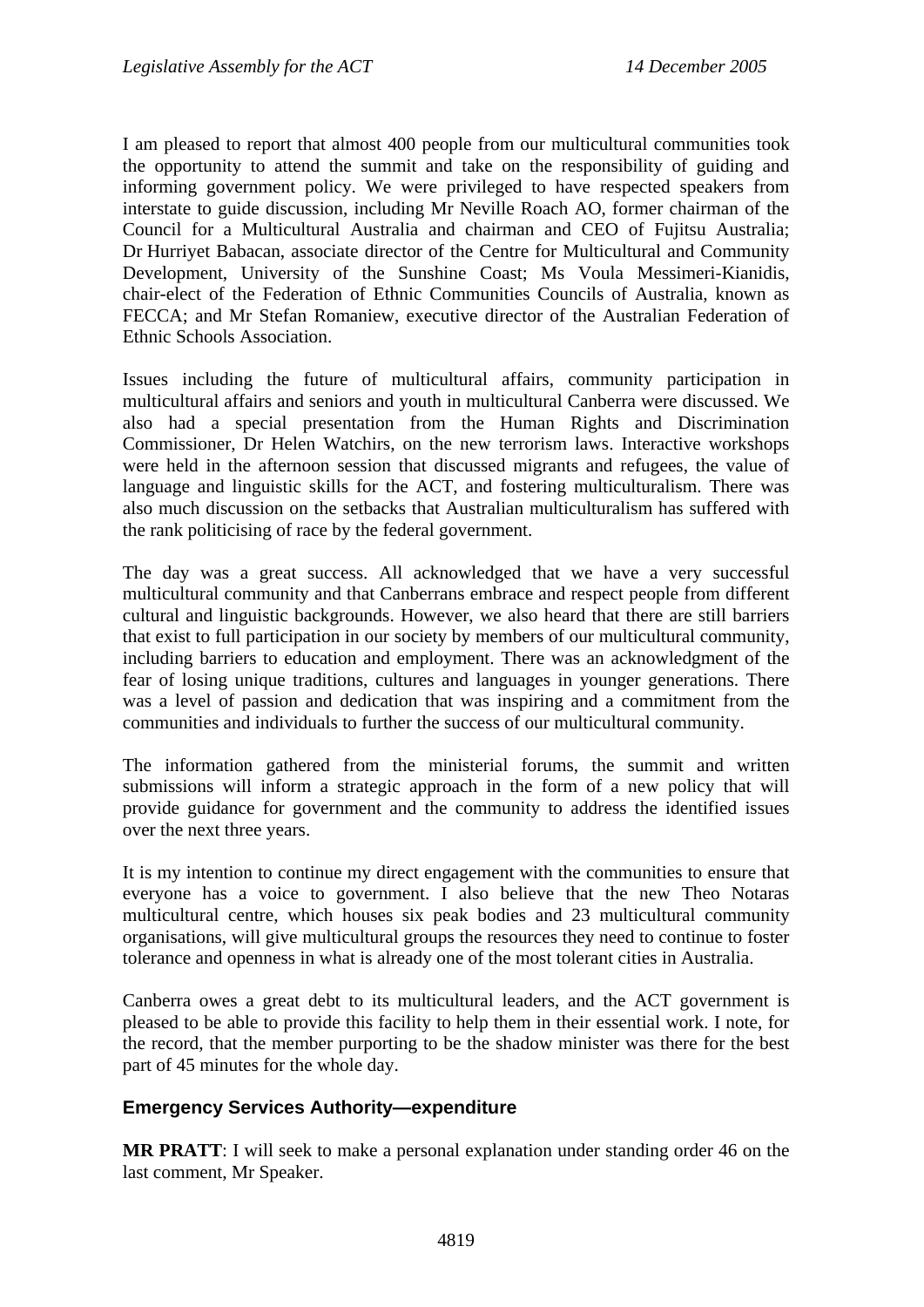My question is to the minister for emergency services. The Auditor-General's report No 7 of 2005, tabled yesterday, shows that the ESA's employee expenses were \$45.099 million, \$3.242 million under the reported budget of \$48.413 million. Minister, why did your department desperately require Treasurer's advances for 2004-05 totalling \$5.499 million, apparently to pay for overtime and other related administrative expenses, when the ESA has clearly come in under budget for employee expenditure?

**MR HARGREAVES**: Mr Pratt, essentially, is saying to me, "Master, how is it so?" I say, Mr Speaker, "Grasshopper, it is like this." The Chief Minister or the Treasurer, I forget which, has come into this chamber—

**Mrs Dunne**: I take a point of order, Mr Speaker. You have ruled regularly and consistently that members should address other members by their names.

**MR SPEAKER**: I think that there was some theatre in that. I do not think that he was referring to the individual in any sense. I think that it was an attempt at theatrics. This is not a place of amusement, members, so let's get on with the response to the question.

**MR HARGREAVES**: It is indeed not a place of amusement, Mr Speaker, and I apologise to the house for not bringing my Baygon with me.

#### **MR SPEAKER**: Now!

**MR HARGREAVES**: All right, I withdraw that, Mr Speaker. Given the shake of your head, I unreservedly withdraw that. In this place those opposite—one at a time, like ducks in a shooting gallery—have asked this government for the details of the Treasurer's advance. They have asked that question interminably—

**Mr Pratt**: And you have never answered it.

**MR HARGREAVES**: Mr Pratt continues to attempt to mislead the community. He ought to be quiet for a second. He might learn something, possibly for the first time in his life.

What has happened with regard to that Treasurer's advance is that the Chief Minister or the Treasurer—possibly both; I am not sure—has given that chapter and verse. It is something that has to be tabled in this place and that was duly done. It has been raised in estimates committee hearings and it has been raised at annual report hearings. The only thing I can think of that prevents Mr Pratt and his colleagues from understanding or interpreting what was said is that they are deficient in their reading skills. I do not know how many times people have stood up in this chamber and put it down. I am sure, absolutely certain, that the details of that Treasurer's advance have been put to this chamber again and again.

Mr Speaker, through you, I invite the so-called shadow minister to go back and look at a number of documents: the TA details tabled in the Assembly, the numerous reports in *Hansard* of this Assembly and the transcripts of every committee meeting at which members opposite have raised the subject.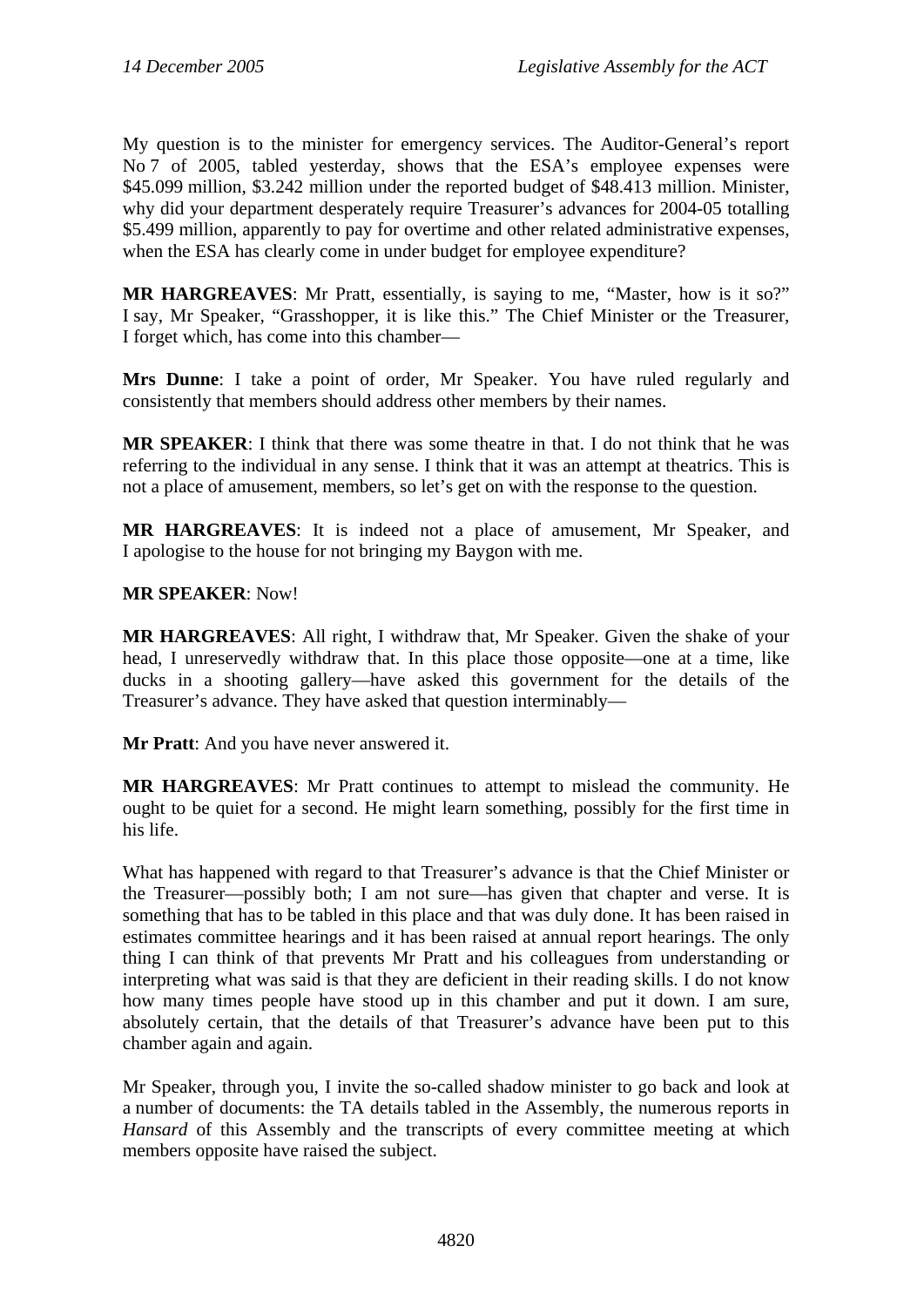**MR PRATT**: Gee, thanks, minister! I have a supplementary question, Mr Speaker. Minister, looking at the AG's report and getting back to the point, are these discrepancies and budget overruns a result of poor controls and lack of internal audit function?

**MR HARGREAVES**: Mr Speaker, what I will do for those opposite yet again—

**Mr Pratt**: Is answer the question.

**MR HARGREAVES**: Are you finished yet? Have you finished making a goose of yourself? Good.

**MR SPEAKER**: Order! Just come to the question.

**MR HARGREAVES**: Mr Speaker, for the edification of those opposite, I will get yet another breakdown of the Treasurer's advance for that and bring it to the Assembly.

**Mr Smyth**: Why did you ask for money that you did not need, or didn't you know?

**MR SPEAKER**: Order, Mr Smyth!

**Mr Pratt**: What about the internal audit report?

**MR SPEAKER**: And Mr Pratt! You have had your chance at asking a question and the minister is going to respond to it.

**MR HARGREAVES**: Mr Speaker, the real question that Mr Pratt is asking is: is the ESA responsibly discharging its responsibilities vis-a-vis its expenditure? I can say this much: I have every confidence that the ESA's management will function within the context of all financial management legislation. I am quite confident of that and I have every confidence that they have.

Mr Speaker, it is a shame that Mr Pratt—who is, I have to tell you, with the exception of one or two people that he has stoked up personally, roundly detested by that group of people because he continues to denigrate them—denigrates the volunteers, denigrates the firefighters and denigrates the ambulance officers. He denigrates those people administering them. He does not give those people an opportunity to form their department full time.

**Mr Pratt**: Is that the best diversion you have against answering?

**MR HARGREAVES**: All he does, Mr Speaker, is sit in here and interject, interject and interject.

**Mr Pratt**: Is that the best diversion you have against answering?

**MR HARGREAVES**: An examination of the tape will show the depths to which this man will go.

**MR SPEAKER**: Come to the subject matter.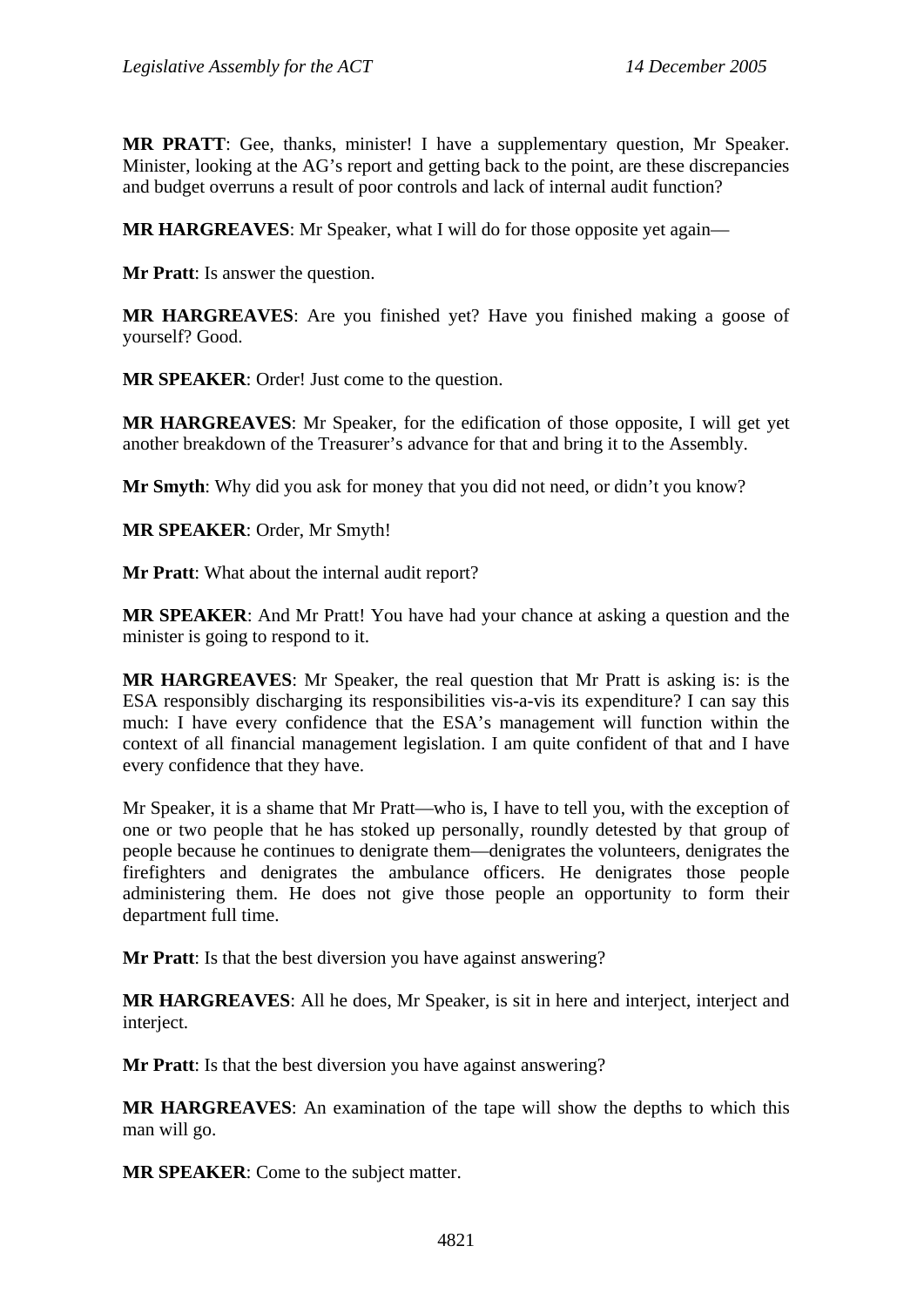**MR HARGREAVES**: Mr Speaker, his question goes to whether we have confidence in the financial management of the ESA. I will not put up with his snide comments about their lacking ability. I have every confidence in the ESA and it is about time that that person across the chamber started to instil confidence in our firefighters, in our Rural Fire Service, in our SES, in our ambulance officers and in the people who support them, because without the support of this place their job is doubly difficult.

As I said, I will bring here yet again the constitution of the Treasurer's advance. I put on the record of this place that I am heartily sick and tired of the attacks that this member of the opposition makes on the good men and women who fight fires, clear up after storms, and go out in the middle of the night to try to stop people from dying from heart attacks. They are superb human beings and this bloke is not fit to walk in their shadows.

### **Suicide prevention**

**MR SESELJA**: My question is to the Minister for Health. Minister, the suicide prevention strategy was released by the ACT Department of Health in November 2005. In a draft of the strategy it was proposed to "expand life skills programs that focus on resilience building for apprentices and trainees throughout the ACT". In the final report that recommendation was changed to "explore options for building on life skills programs … for apprentices and trainees throughout the ACT".

Minister, why has the government watered down this recommendation? Is it because of a lessened commitment to the expansion of life skills programs for apprentices and trainees or is it due to budgetary constraints?

**MR CORBELL**: The government has not watered down the recommendation. The government's record speaks for itself. Only last week I had the pleasure of attending a graduation ceremony for the OzHelp Foundation. OzHelp receives over a quarter of a million dollars from ACT Health, and therefore from the ACT government, to provide dedicated support, training and information to mostly young men, but also young women, working in the construction industry.

This is a group of young people who traditionally are not identified as a high priority in terms of mental health and life skills development, but through the work of organisations such as the Construction, Forestry, Mining and Energy Union, the Master Builders Association of the ACT and a range of other construction companies in Canberra, OzHelp Foundation has put together a comprehensive program that provides life skills and helps to build resilience and the capacity to manage crises. The government supports this program very significantly with over a quarter of a million dollars alone just for that program.

I think that demonstrates the government's commitment to investing in this area. There has certainly been no watering down of our commitment in relation to building life skills for young people.

**MR SESELJA**: I ask a supplementary question. Minister, why was the exploratory work that is recommended in the final report not done as part of the research associated with preparing the report?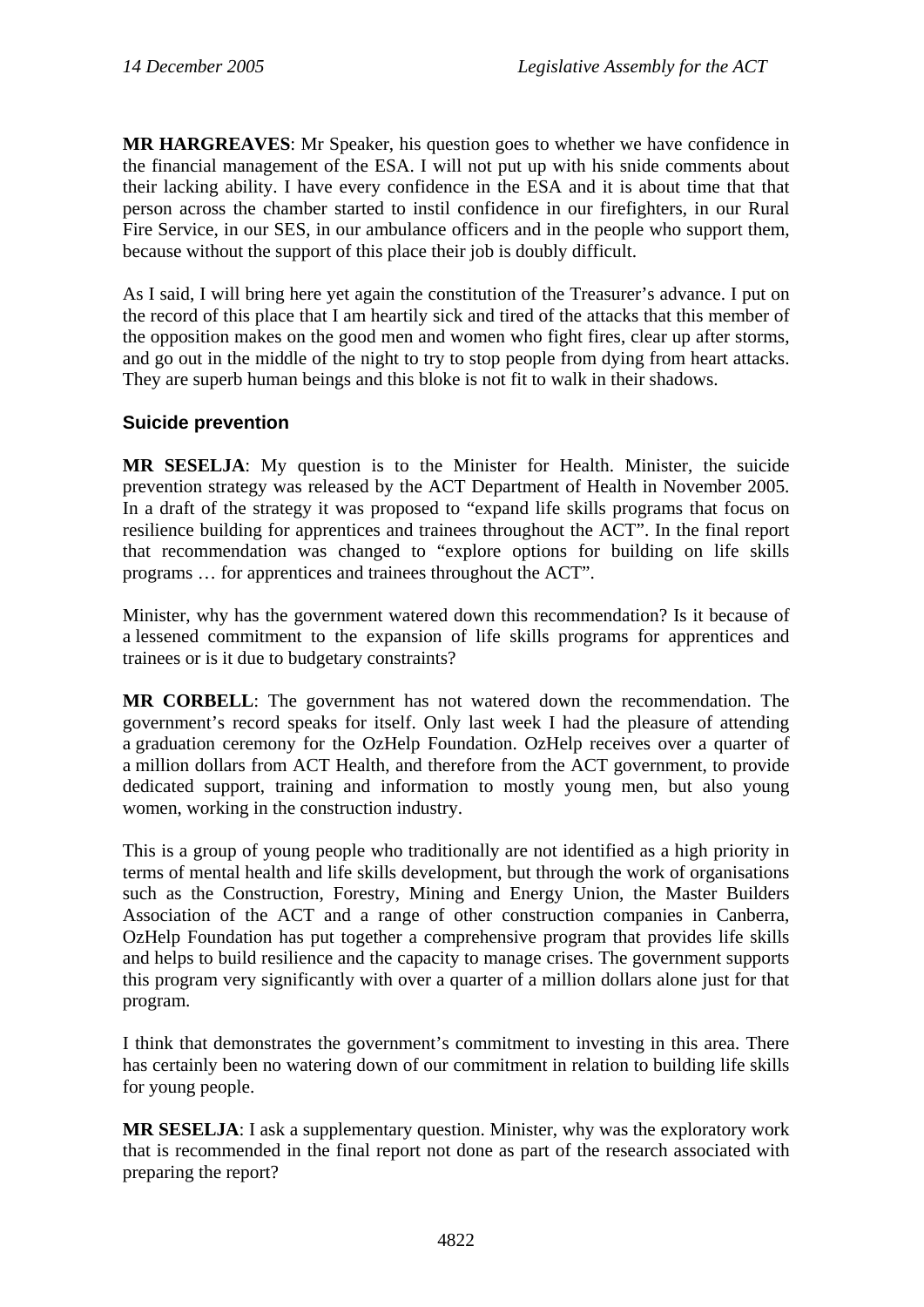**MR CORBELL**: I am not familiar with that level of detail in the report. I would need to take the question on notice.

#### **Water agreement**

**MRS DUNNE**: Mr Speaker, my question is to the Minister for the Environment. Minister, I refer to the memoranda of understanding relating to cross-border water agreements to be signed by the ACT, New South Wales and commonwealth governments. I refer also to the comment made by one of your spokeswomen last week that providing a secure water supply to the ACT will always be the government's primary goal and to your own comment about the danger of relinquishing or whittling away the ACT's paramount right to water, over which it has been given sovereign control by the commonwealth. What are the terms and conditions of these memoranda of understanding, specifically as they relate to what you tell us is the ACT's paramount right to sovereign control? Will you table the terms of the memoranda of understanding?

**MR STANHOPE**: This is certainly a very topical and important question. One of the most important questions relevant to the future of Canberra as a sustainable city is our access to a sustainable water supply. I think there is essentially no more fundamental an issue in terms of the capacity of the city to grow and prosper and be sustainable. It is probably fair to say that there were three major reasons for the establishment of Canberra in this place, one of which was, of course, geographic. There was a squabble between Sydney and Melbourne as to where the national capital might be best located so as not to detract from their significance as major cities. Also of concern at the time were issues around security and the adequacy or sustainability of a water supply for a national capital.

To the extent that the ACT has a paramount right to water, it is a right that vests in Canberra as the national capital. This is the national capital and it was in recognition of that that land was acquired from New South Wales and along with it sovereignty, essentially, in the broad sense of the word, to water within adjacent catchments. It is in that context that we can claim sovereignty to water rights identified by the commonwealth as necessary to ensure the future of Australia's national capital— Canberra.

The agreements will be executed shortly. When they have been executed they will, of course, be made public. At this stage they have not been made public. I am writing today to the commonwealth minister for territories, Mr Jim Lloyd, in relation to the involvement of the commonwealth. I am also writing today to Mr Frank Sartor, the relevant New South Wales minister, outlining the position—that the ACT government and cabinet have reached a preparedness to execute a cross-border water agreement and a cross-border settlement agreement.

In the context of that and as part of the negotiations, which continued until as recently as last Friday, there are some matters that were agreed between New South Wales and the ACT—in other words, between Mr Sartor and me—that are relevant to the basis on which the ACT government has agreed to enter into the memoranda. I need to confirm those in writing with Mr Sartor, which I am doing today. Essentially they go to issues of interpretation or understanding in relation to the basis on which settlement may—and I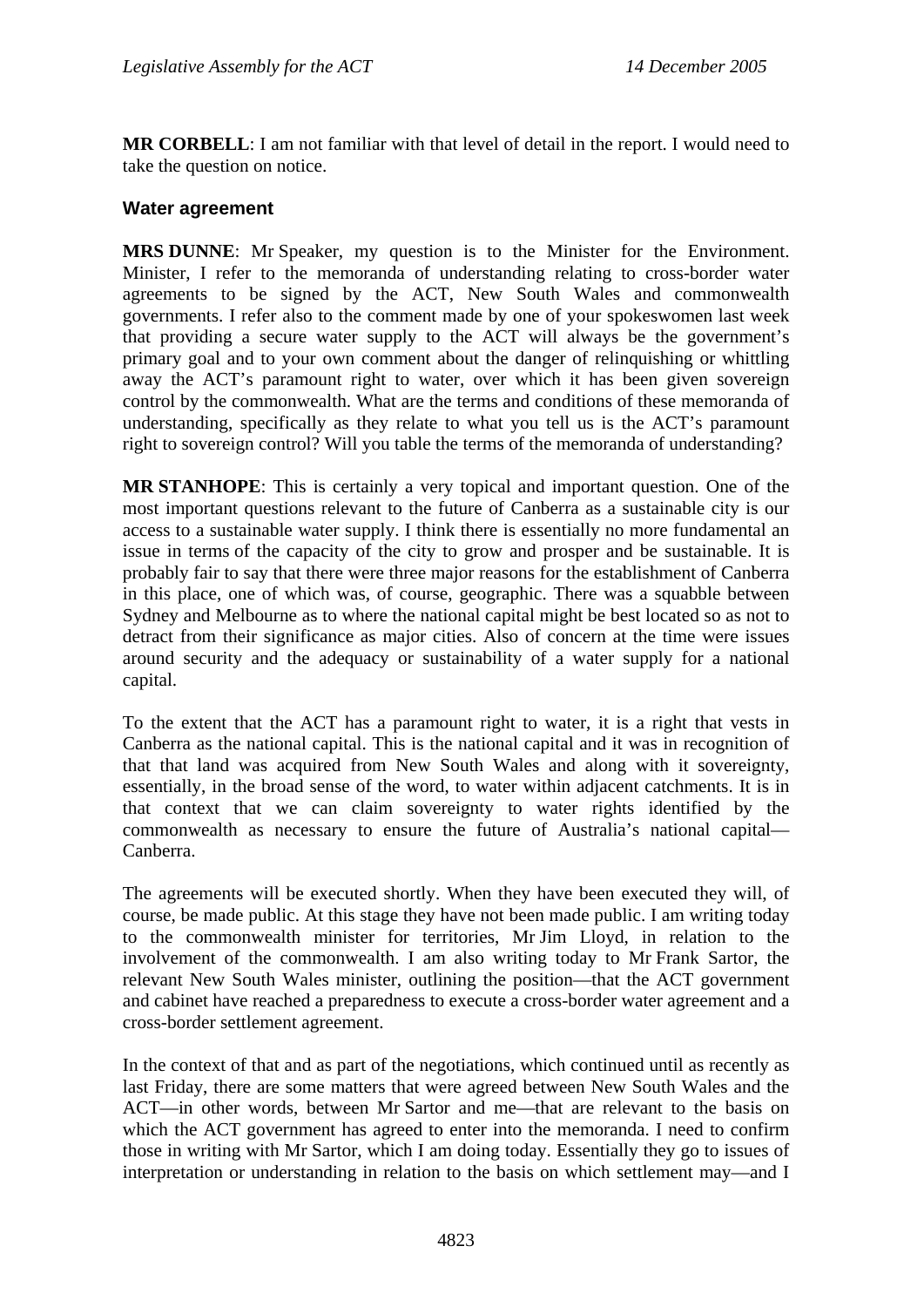say "may"—occur in the region and the basis on which, subject to that, the ACT would be prepared to provide water. As I have explained on many occasions—an explanation that more often than not has fallen on deaf ears—these are framework agreements which set out the circumstances that need to be satisfied before decisions can be made as to whether or not the ACT will provide water to New South Wales. These are very significant issues for us.

Through the spatial plan, we have developed for the ACT a very rigorous, essentially settlement, hierarchy—a sequence under which we will develop the ACT. It is very important, in the context of the spatial plan, that it be reciprocated by a similar rigorous objective sequence of proposed or agreed development which measures, with the spatial plan, the work the ACT has done. One of the issues we have been negotiating that led to the delay in the ACT's signing off was the basis on which New South Wales would approach planning decisions in relation to settlement within the region. These are issues we need some firm understanding on.

The ACT cannot just, willy-nilly, scatter water, which is a most rare and valuable resource, around the region because a couple of politicians across the border and the mayor of a local council are fairly determined to seek some personal advantage or think that, now that we have done the hard work—taken the hard yards—and secured a water supply at significant cost to the ACT ratepayer, it is all right to come in and start bludging off the people of the ACT for this hard-earned and hard-protected resource.

**MR SPEAKER**: Order! The minister's time has expired.

**MRS DUNNE**: I ask a supplementary question. Given that, according to Actew's own documentation, the ACT uses only 6 per cent of the water available to it with the remaining 94 per cent being used downstream by irrigators, free of charge—and I suppose that is sprinkling it willy-nilly—why have you not apparently previously exercised your paramount right to the sovereign control of ACT water?

**MR STANHOPE**: We do. That is an absolutely absurd question. At no stage have we done anything other than that. As utilisers of water and as respecters of the environment we have been rigorous in our use of water. If the Liberal Party were in power we know that the day after the last election, if it had won, it would have commenced work on the construction of Tennent Dam. It was the proud boast of Mr Smyth and Mrs Dunne on the very day of the election that construction was to commence.

I remember all those things most vividly. I remember the slogan, "Vote as if your life depends on it". How could we ever forget that slogan? Before the election I remember Mrs Dunne going around the electorate stating, "If a Liberal government is elected we will adopt Anthony Blaker's approach to the retrofitting of every house in the ACT." She then did the costings, which came out at \$840 million, and all of a sudden it is a policy on which the Liberal Party has gone very soft.

**MR SPEAKER:** Order! The member will come to the subject matter of the question.

**MR STANHOPE**: It is relevant to the question of water and to the decision that has been taken. I remember the \$840 million promise from which the Liberal Party has not yet resiled. I guess that is in Mr Mulcahy's alternative budget.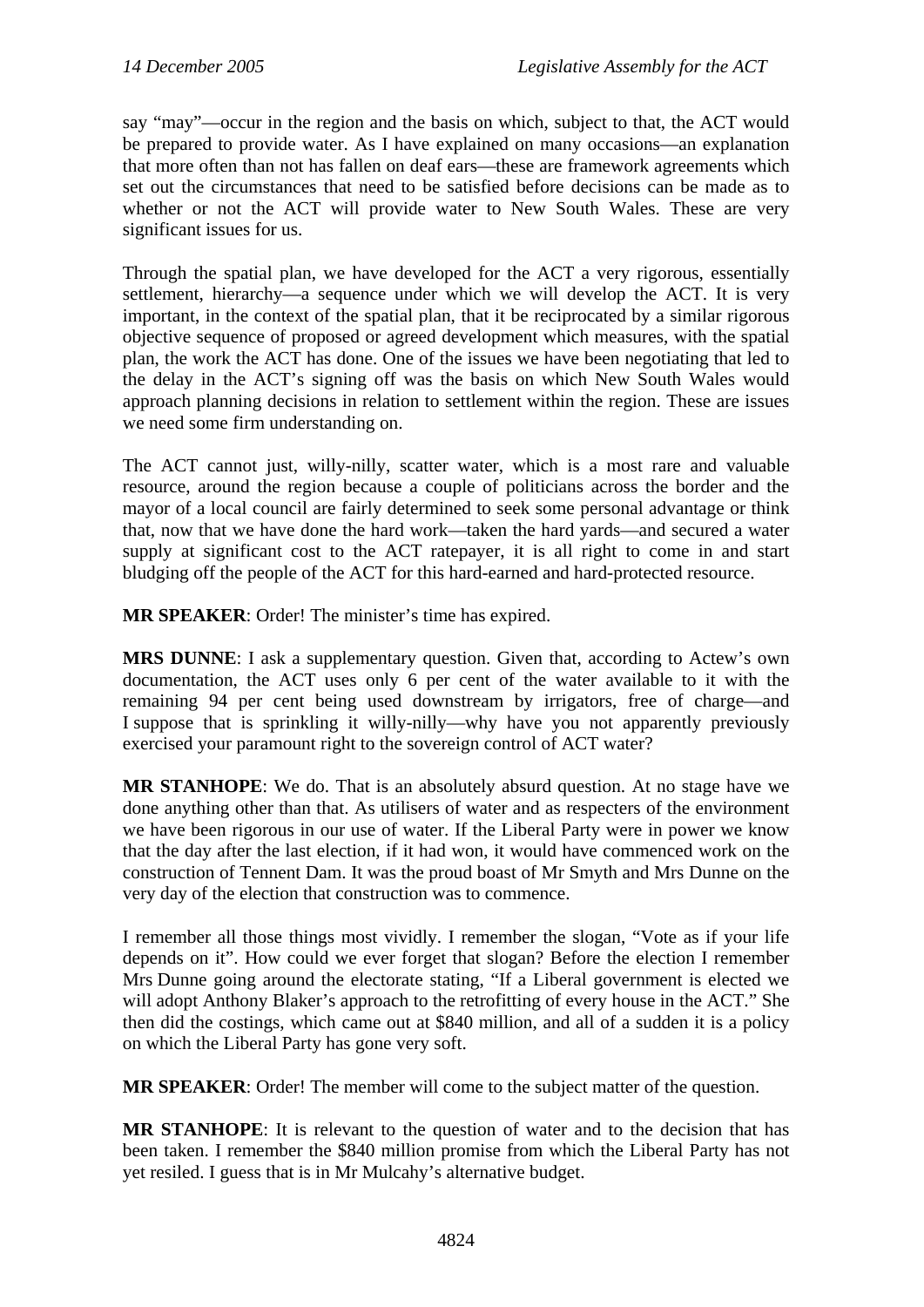**Mr Mulcahy**: Point of order: Mr Speaker, you already indicated to the Chief Minister that he was straying from the question and you asked him to resume. He completely disregarded your ruling so I raise the issue of relevance.

**MR SPEAKER**: Order! I asked the Chief Minister to come to the subject matter of the question. I am sure he is going to do so.

**MR STANHOPE**: I will. I was dealing with the subject matter of water, the Tennent Dam and the way in which we protect our sovereign rights. The Tennent Dam, of course, is at the heart of the approach to be taken by the Liberal Party. It was going to commence construction at a cost of \$250 million after it had expended \$840 million on retrofitting every house in the ACT with solar cells. On top of that Tennent Dam takes us up to just over the \$1 billion mark in two promises, one on energy and one on water. So we have a cool \$1 billion worth of promises. Of course, that does not take into account the \$140 million in capital funds that were to be used to employ more nurses and doctors at the hospital.

**Mrs Dunne**: Point of order: Mr Speaker, my question was about the government's approach to the paramount right to water and not a foray through Liberal Party policies, which I am quite happy to debate at any time. Will the minister answer the question?

**MR SPEAKER**: Order! The question was about the exercise of sovereign rights over water in the ACT.

**MR STANHOPE**: That is relevant to Tennent Dam. The government has been rigorous, objective, hard headed and sensible in the exercise of sovereign rights for Tennent Dam. We would not have done as the coat-tuggers opposite would have done. I have another great example. People across the border use our designated, hard-earned and hard-paid-for water. At the heart of the debate is the fact—and I think this is an issue for growing frustration and of embarrassment to some people across the border—that over the last three years ACT ratepayers, through Actew, put up around \$60 million.

That \$60 million is ACT ratepayer money that the denizens of Queanbeyan, or at least the mayor of Queanbeyan, think for some reason it is okay for ACT ratepayers to put up. This is where the coat-tugging analogy comes in. It is okay for ACT ratepayers to put up \$60 million but, on the basis of a bit of pressure from across the border, the Liberal Party approach is: just cave in. Do not worry about the scarcity and the value of water. Do not worry about the fact that ACT ratepayers, through Actew and this government, secured that resource and supply of water in a most intelligent way without having to build Tennent Dam, on which the Liberals were going to start construction on 18 October last year—after, of course, they had spent \$840 million retrofitting every house in the ACT.

It is interesting to note that these promises are still on the book and I presume they are in Mr Mulcahy's alternative budget. If Mr Mulcahy were honest and he were to have any credibility at all that \$1 billion would be in his alternative budget.

**Mr Stefaniak**: He is not that—

**MR STANHOPE**: Mr Stefaniak is quite right; he does not have any credibility.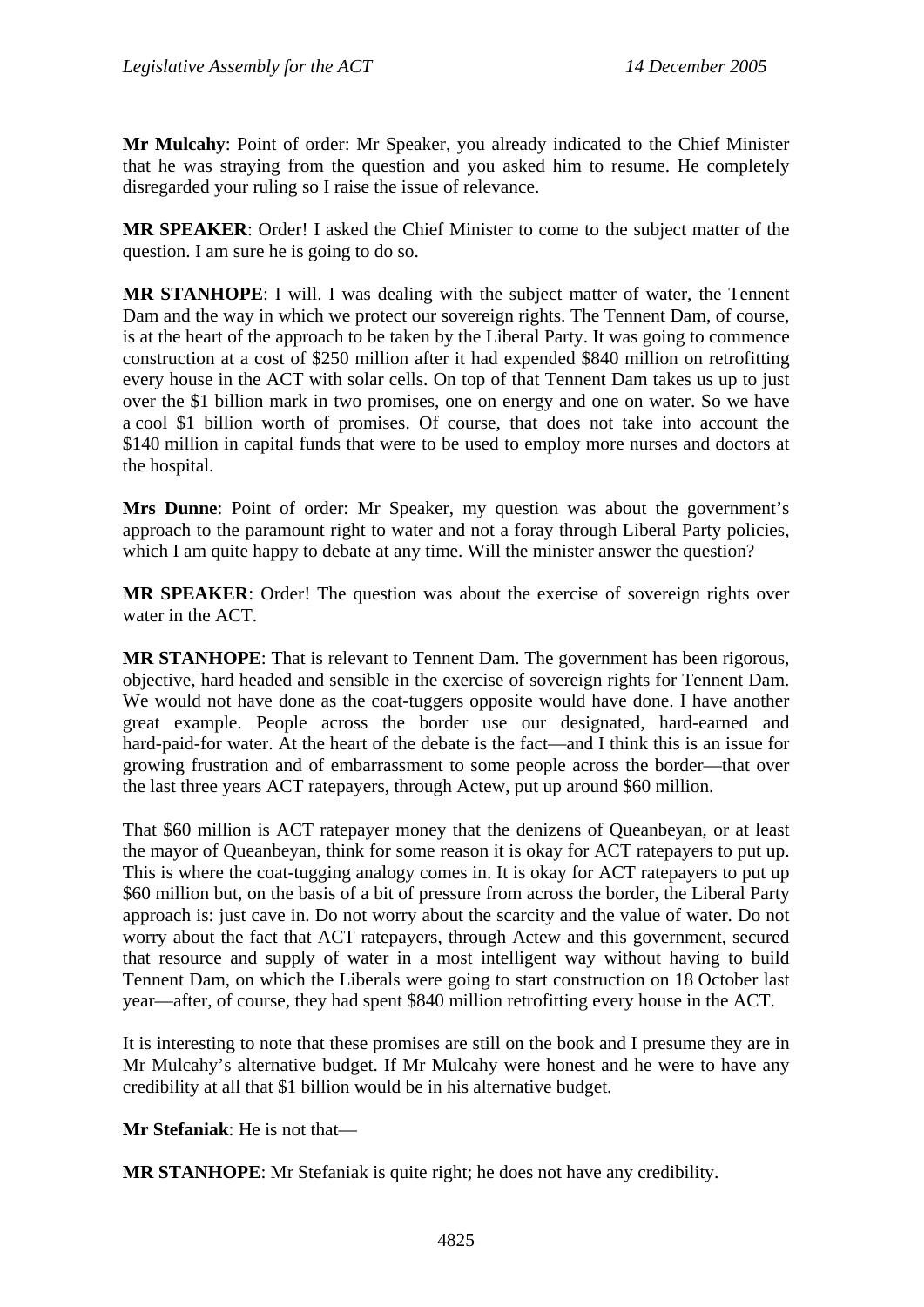### **Taxation—GST agreement**

**MR MULCAHY**: My question is to the Chief Minister. On 25 March 2005, you accused the federal Treasurer of threatening to, one, rip up the intergovernmental agreement on GST, two, raise the GST to 15 per cent or higher and, three, keep the extra revenue from the GST for himself. Chief Minister, when do you expect those three things will happen?

**MR STANHOPE**: I certainly do not accept as a fact, or a statement of something that I might have said, something that Mr Mulcahy or any member of the Liberal Party puts in my mouth. I am more than happy to take the question on notice and provide an answer in due course.

**MR MULCAHY**: I have a supplementary question, Mr Speaker. Chief Minister, in what way do you believe your intemperate rhetoric contributed to a useful outcome on the elimination of inefficient territory taxes?

**MR STANHOPE**: In relation to intemperate announcements in relation to budget issues—I think that is the focus of the question—let me go back to the \$840 million promised before the last election, just on the retrofitting of every house in Canberra with solar-powered units. I would like a full discussion on temperate—

**Mr Mulcahy**: I raise a point of order—

**MR SPEAKER**: Order, minister! I think you should come to the subject matter of the question, tempting though it might be to stray into other areas.

**Mr Mulcahy**: Would you like me to put it on notice? Is that easier?

**MR STANHOPE**: The question was about the GST. If I could relate the \$840 million to the receipt of GST payments, or their non-receipt, maybe I could—

*Opposition members interjecting—*

**MR STANHOPE**: I think the way to approach this question, so as not to transgress, is to look at the \$840 million promise that the Liberal Party made in relation to solar units and the \$250 million that was promised for the construction of the Tennent Dam as and from 18 October 2004 and to compare that with our GST receipts.

**Mr Mulcahy**: I raise a point of order, Mr Speaker. Your rulings are being constantly defied by the Chief Minister. I think you have made it very clear what is expected and he is disregarding your ruling. I ask you to direct him back to the question.

**MR SPEAKER**: I think he was going to talk about how—

**MR STANHOPE**: The GST—I was, if I had not been interrupted. If I had not been deliberately interrupted by the shadow Treasurer because he was embarrassed—

**Mr Mulcahy**: I'm not embarrassed.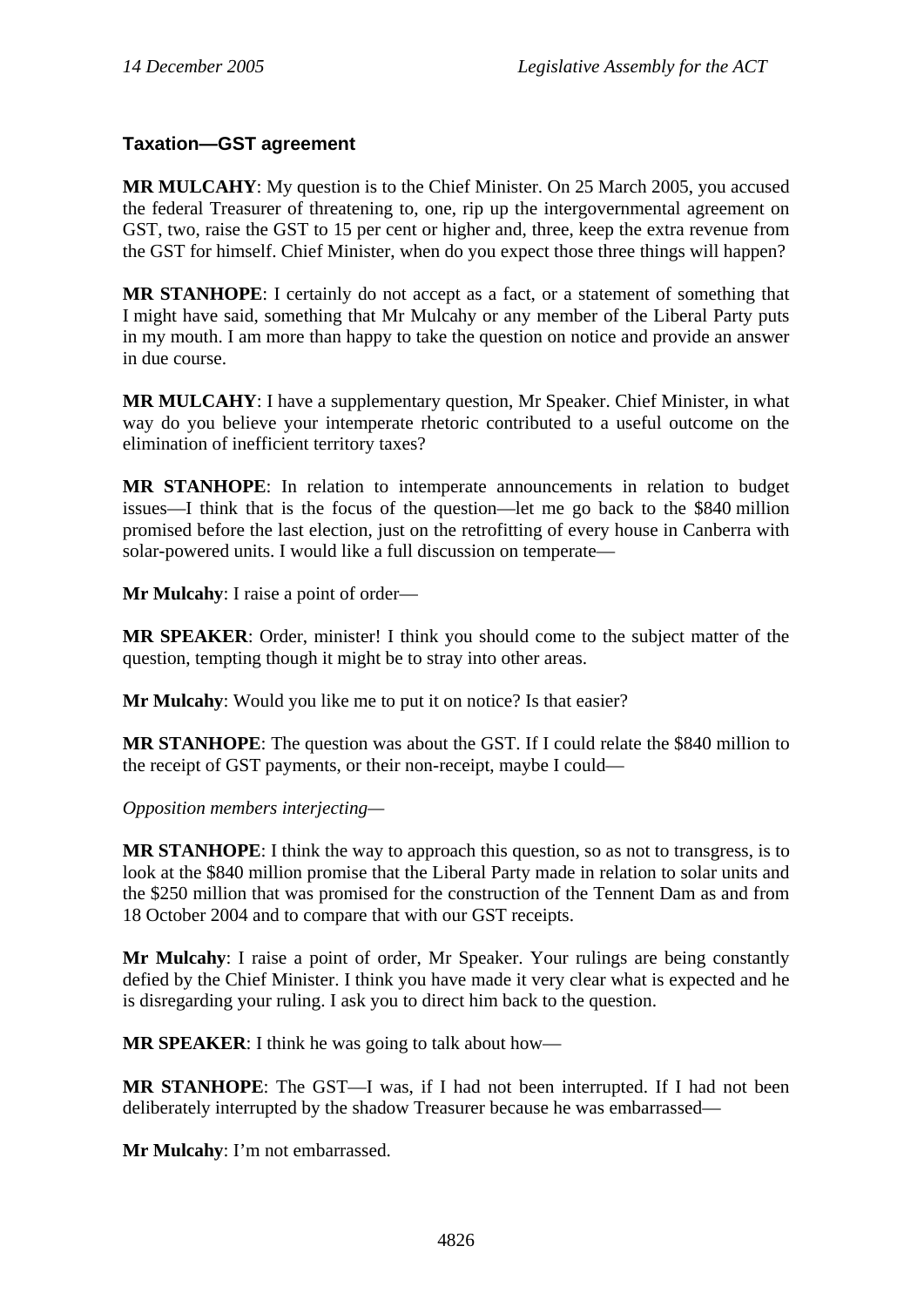**MR STANHOPE**: at the shallowness and the opaque nature of his question and the fact that he as shadow Treasurer has absolutely no intention of reflecting the promises—

*Opposition members interjecting—* 

**MR STANHOPE**: which are still on the paper, are still on the table, from before the last election. We note, for instance—

*Opposition members interjecting—* 

**MR SPEAKER**: Order! I think it is about time we came to the subject matter of the question—and the opposition ceased interjecting. Mr Smyth, I am tempted to warn you. I am not sure whether you can contain yourself once I do, so I just issue that interim warning.

**MR STANHOPE**: It is obvious that the opposition do not want to hear the answer, but, as I have just noted from a paper, our GST receipts in the last year were in the order of \$750 million. The question went to the attitude I have taken to the GST, to our GST receipts, statements that I have made in relation to that and the attitude of the commonwealth to those receipts. I think it is relevant, in the context of total receipts of about \$750 million, to think about some of the decisions that might have been made, and some of the promises. In the comments that I made, I was referring to the sorts of promises and initiatives one might have pursued, and pursued appropriately in relation to some knowledge around the extent of our GST receipts—somewhere in the order of \$750 million. In the context of that, one, of course, is entitled to compare the ACT government's approach to the ACT opposition's approach, the approach that Mr Mulcahy brings to this subject.

We know about the alternative budget, which the shadow Treasurer has to date neglected or refrained from preparing. He has refrained from preparing it because, if he were to be honest, he knows he would have to go back to promises that remain on the table from his own colleagues, which have not been taken off the table—and amongst those there is more than an entire year's GST receipts in a single promise made by the Liberal Party prior to the last election in relation to the establishment by the ACT of a bank to provide essentially upfront loans—

*Opposition members interjecting—* 

**MR STANHOPE**: No, this is on the record. I can produce it, if you like. This is on the record; this is a Liberal Party promise from the last election, which is on the table, and it is costed at \$840 million—more than an entire year's receipts of GST. Mr Mulcahy, you can disown it. But the difficulty you have in disowning it, of course, is that the promise was made by somebody in your little push-for-leadership group—and, of course, we know that you are not going to do anything to upset anybody in your little push-for-leadership group—and, indeed, as I understand it, the aspirant for the deputy leadership. We cannot have the dream team fighting before they actually realise the dream. We cannot have the to-be deputy leader being chastised and essentially undercut by the would-be leader before they get there.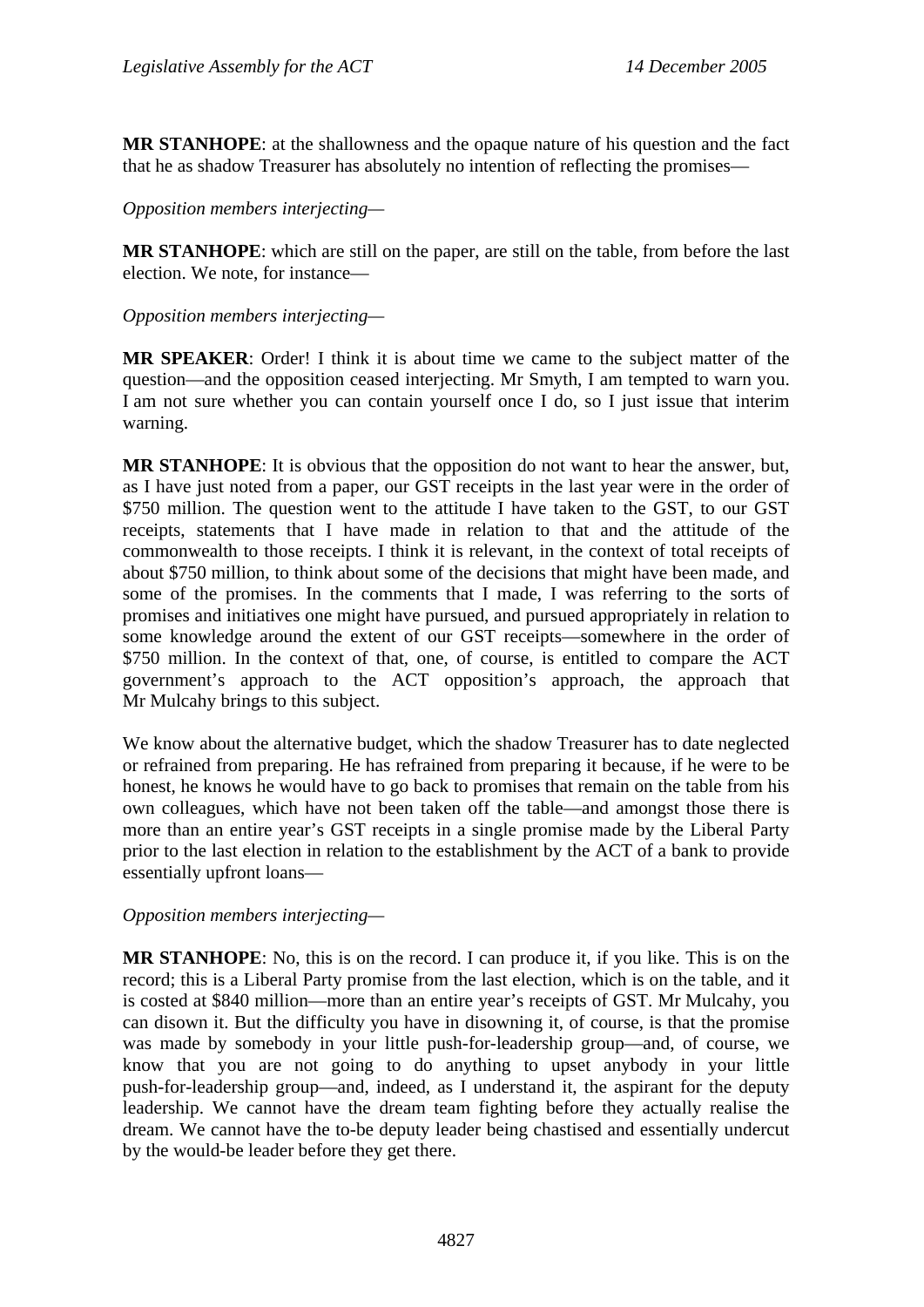**MR SPEAKER**: Order! The minister's time has expired.

### **Quamby Youth Centre**

**MRS BURKE**: My question through you, Mr Speaker, is to the Minister for Children, Youth and Family Support, redirected to the Chief Minister. According to the 2005-06 capital works program progress report, in the year to September only \$72,000 has been spent on the \$4.5 million Quamby upgrade. What plans do you have for the expenditure of the outstanding \$3.288 million that was allocated for the upgrade of Quamby under the government's capital works program?

**MR STANHOPE**: I will need to take some advice on the detail of the progress on the Quamby upgrade. I do not know where the project is in terms of contracts let or tenders called. It is not unusual, of course, in any capital works program, for there to be some slippage into another year. It represents the difficulty that all governments face in any capital works program, be it small or large. There is a whole range of factors that can impact to prevent a government maintaining a program of expenditure in the normal course of events.

One could take by way of example the Gungahlin Drive extension. The fact that a community group instituted legal action that delayed the matter for in the order of 18 months was way beyond the control of the government. One could propose the same question that you ask about Quamby in relation to the Gungahlin Drive extension. What we did in that circumstance was simply to roll the funds into the next financial year, which is what we do, which is what the Liberal Party did in government and which is what every government in Australia does in any capital project where there is a delay, for whatever reason.

The project, as far as I am aware, is continuing. I am not aware that there is any particular, untoward or undue delay in its completion. I am more than happy to get the details of exactly and precisely where the project is and provide those details to members. I will have to take some advice on the extent that there have been delays that will extend it beyond this financial year. I certainly do not have that particular detailed information available to me today.

**MRS BURKE**: Chief Minister, you may also wish to take this on notice: what effect will the failure to spend the allocated funding on the upgrade have on the health and safety of the young people in Quamby before the new youth detention centre is built in 2008?

**MR STANHOPE:** I will take that on notice. I am not aware of any particular issue. No particular issue has been brought to my attention. As the minister responsible today, I am not as well briefed as the minister would be. I am not aware of any particular issue about the health or safety of any individual. That is, of course, the highest priority of the territory in relation to all who are detained, whether it be at Quamby, the Belconnen Remand Centre or elsewhere in the ACT. Uppermost in our thinking at all times is their safety and wellbeing. I am not aware of a particular issue in relation to any of the people currently detained at Quamby, but I will certainly seek confirmation of that position.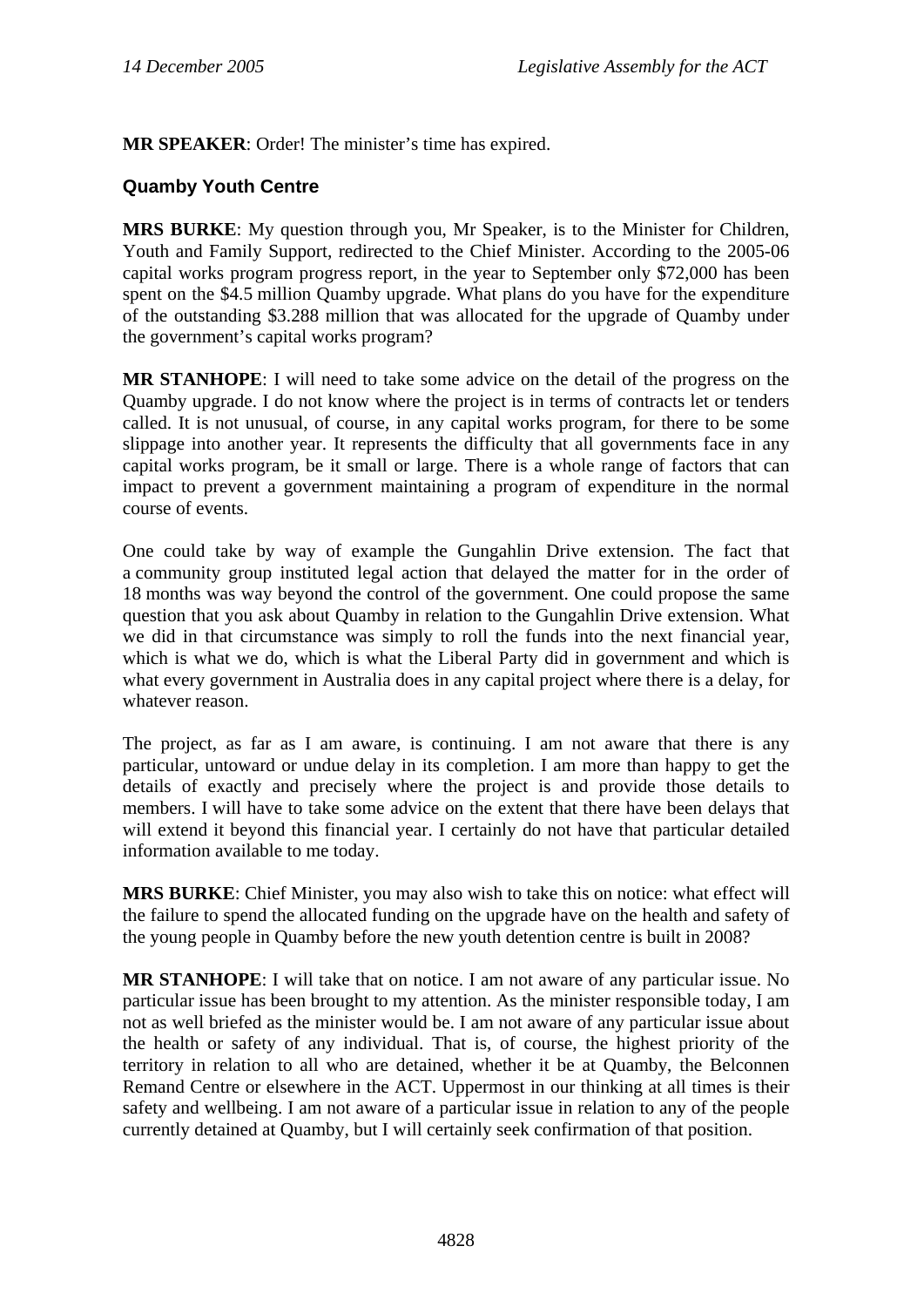#### **ACTPLA—development proposals**

**DR FOSKEY:** My question is to the Minister for Planning and is in regard to community engagement. Minister, in response to a previous question in October, you advised us that it was the Assembly, through legislation, that determined the degree of consultation required in development applications.

However, in November, in your response to a question taken on notice during the annual reports public hearing of the planning and environment committee, you argued that ACTPLA's community engagement officer is not expected to anticipate community concerns regarding development proposals and that that responsibility, if it falls anywhere, falls to community councils. Furthermore, we were advised that ACTPLA does not provide extra information about proposed development, such as diagrams on site or at shopping centres, because there is no statutory requirement to do so.

Can you please advise the Assembly if ACTPLA is expected to pick up the government's community engagement aspirations, as espoused in the community engagement manual, or is it only expected to meet statutory consultation requirements?

**MR CORBELL**: I thank Dr Foskey for the question. There are a couple of issues that need to be addressed here. There are essentially two types of community engagement that the ACT Planning and Land Authority is required to undertake. One is in accordance simply with government policy. The other is in accordance with formal statutory processes, as outlined in the land act.

If I may elaborate on the latter, in relation to a development proposal that has been formally lodged for assessment and potential approval by the planning authority, the planning authority is required to comply with the letter of the act as to who is advised, who is allowed to comment, what standing they have in relation to their comments and whether or not the people who have made comments or objections are entitled to seek review of a decision subsequently made by the authority if they are unhappy with it. That is the statutory process that ACTPLA must undertake.

But there are, of course, other processes that the planning authority also undertakes in relation to non-statutory processes. A good example of that is in relation to the Molonglo Valley. At the moment the planning authority is doing a detailed assessment of the suitability of the Molonglo Valley for urban development. At this stage there is no statutory requirement around that. There is no formal requirement in legislation to go out and consult in relation to the development of concept planning for the Molonglo Valley.

The planning authority in that instance has done a detailed letterbox drop. It has letterboxed every house in Weston Creek, providing residents with an update on what is happening in the Molonglo Valley. It has letterboxed a number of suburbs in west Belconnen. Again, those suburbs are most adjacent to potential development in the Molonglo Valley. It has held community information meetings. It has held staffed and unstaffed displays at shopping centres. It has conducted a range of one-on-one interviews and public consultation sessions. It has conducted its own planning sessions with community members. That is an example of the sort of work the planning authority does in relation to non-statutory activity.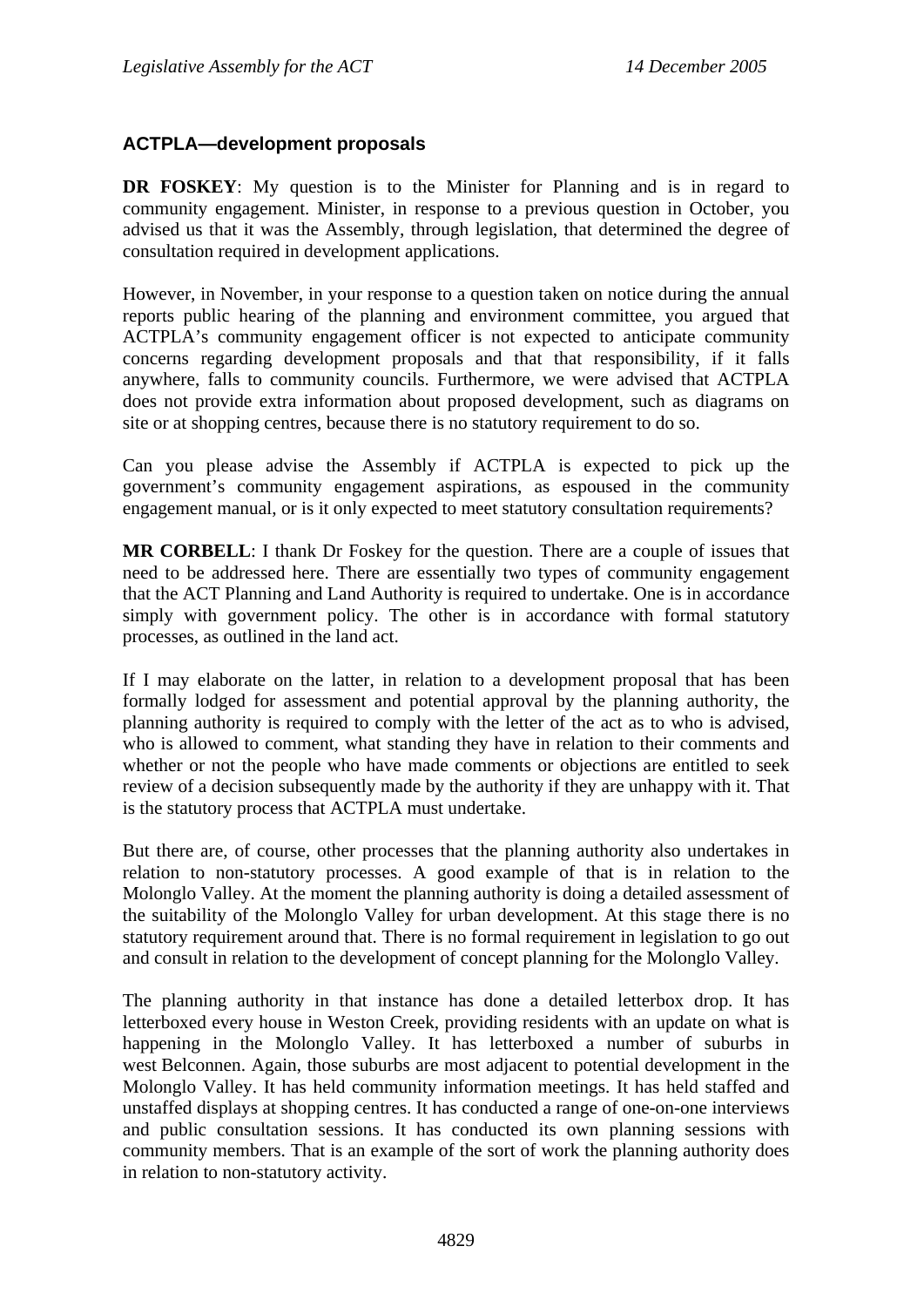I think when Dr Foskey asks this question, she has to be familiar with what are the formal requirements under the law for the assessment of, say, a development application and what are the policy requirements of the government around consultation on broader policy issues. That is what the planning authority does. I believe they engage very effectively and very broadly on a range of issues. There will always be someone who disagrees with that. Usually that disagreement comes about because they do not like the development proposal, so the immediate response is to say, "I was not consulted." That is not an argument. The argument should be about the quality of the proposal itself, the merits of the proposal itself and whether or not it stacks up. That is what the argument should be about.

I know that some people say that but, quite frankly, ACTPLA has a very comprehensive consultation process in relation to policy, such as that for the Molonglo Valley. Ultimately they are responsible for ensuring that, when a formal proposal comes forward, say, in the context of a development application, they use the land act and the requirements of the land act clearly and completely in advising those parties who should be formally notified of particular proposals.

**DR FOSKEY**: I ask a supplementary question. Can the Minister assure the Assembly that that policy requirement for community engagement will still apply after the introduction of the new reformed planning system and that major and contentious developments will be brought to the attention of local communities?

**MR CORBELL**: Yes, I can. Large-scale, complex development proposals will still need to be considered through a formal process of development assessment. As the government has outlined in its consultation process on planning system reform, we are proposing that development assessment will essentially fall into five tracks: merit; code; prohibited; impact and exempt. Those five tracks will specify the circumstances in which a development proposal should be considered and whether or not public notification and third party appeal are available, depending on the nature of the development.

So, yes, depending on the development, there will still be clear opportunities for the public to comment and to potentially object. In particular, that will be the case in relation to impact and merit of assessable projects, less so in relation to code and obviously not applicable in relation to prohibited or exempt track assessment.

### **Education—university admission index**

**MS PORTER**: Mr Speaker, my question, through you, is to the Chief Minister. I note that today's *Canberra Times* provides details of the top performing ACT year 12 students in the university admission index. Could you update the Assembly on these results?

**MR STANHOPE**: I certainly thank Ms Porter for her question and the consuming, deep interest she shows in education in the ACT as the chair of the Standing Committee on Education, Training and Young People.

I take the opportunity today to acknowledge the absolutely fantastic results that were achieved by ACT students this year. The ACT certainly leads Australia in educational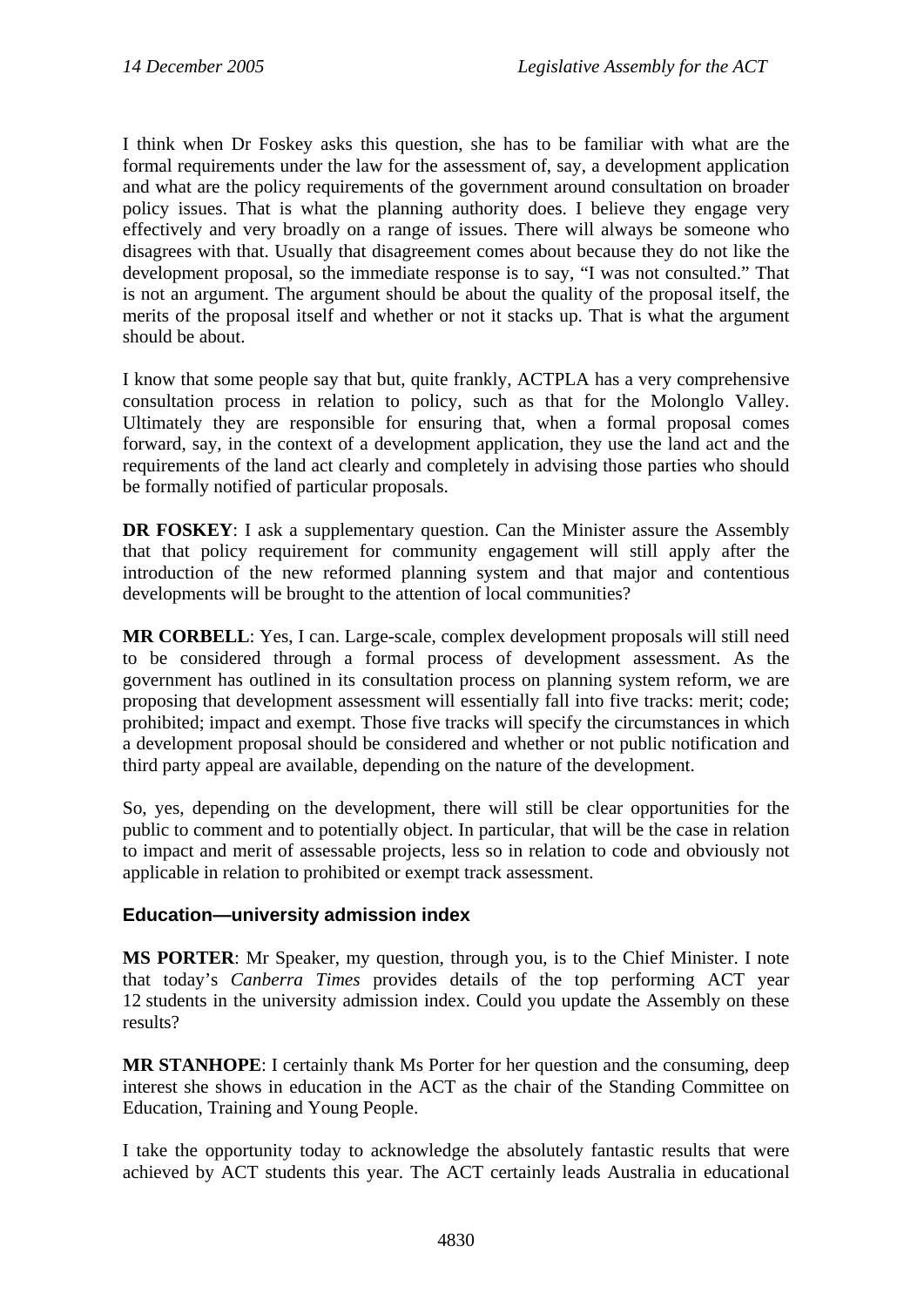outcomes. The results, which have been published today, reveal, again, the quality of schooling and schooling outputs in the ACT. The highlight, which we have seen referred to in today's *Canberra Times* of those results, is absolutely fantastic.

In that context, it is appropriate that I congratulate the ACT's leading student for 2005, Megan Nash. I congratulate Megan, as I am sure all members do. I am sure all members wish to join me in congratulating Megan Nash.

**Members**: Hear, hear!

**MR STANHOPE**: She graduated from Lake Ginninderra college with a university admission index score of 100—a perfect score. It is an absolutely amazing achievement by Megan Nash. On behalf of the government and, I am sure, all members, I extend our congratulations to Megan for that absolutely fantastic score. She is the top student in the ACT, with a perfect score of 100.

UAI scores are used to rank students hoping to gain entry to universities in the ACT and New South Wales. All students in the ACT, as we are probably all aware, will receive their certificates at graduation ceremonies, the majority of which are being held over the next day or so. In that respect, Megan and her peers in this year's year 12 who have achieved quite wonderful scores that rank the ACT, again, as the leading educational jurisdiction in Australia are fantastic ambassadors for the ACT school system.

The non-government system would excuse me for making the point that, in this case, in 2005, Megan Nash is an absolutely fantastic ambassador most particularly for the government school system. I have to say with great regret—and I do not want to politicise these fantastic achievements by our students—that as recently as just yesterday we had the Liberal Party massed to launch, yet again, another assault on government schooling, curriculum and teachers particularly within the government system in the ACT. This is something that we have become used to in the Assembly.

Something that the community is very aware of is the ideological position of the opposition, expressed constantly by Mrs Dunne, on our schools. I recall in the last month or two Mrs Dunne, on behalf of the Liberal Party, saying, "We all know the issue is not one for the affluent. The affluent will simply buy a proper education, which is there to be bought by the affluent." These were the words of Mrs Dunne in the last month or so in the context of her continued denigration of the government system. In Mrs Dunne's words, one needed to understand that a proper education could be bought in the ACT; that a proper education, in any other circumstance, would not be achievable by anybody.

She went on then in the most patronising and denigrating way to say, "The poor, of course, don't have that opportunity; they don't have the opportunity to achieve a proper education because in the ACT the only way of achieving a proper education is to buy it." They were the very words that Mrs Dunne used on 20 September this year.

In that context and in the context of the assault on government schools in this turgid debate on values, it is interesting to reflect on today's *Canberra Times* and the words of Megan Nash about her schooling. As reported today, Megan said:

I know there was controversy earlier this year—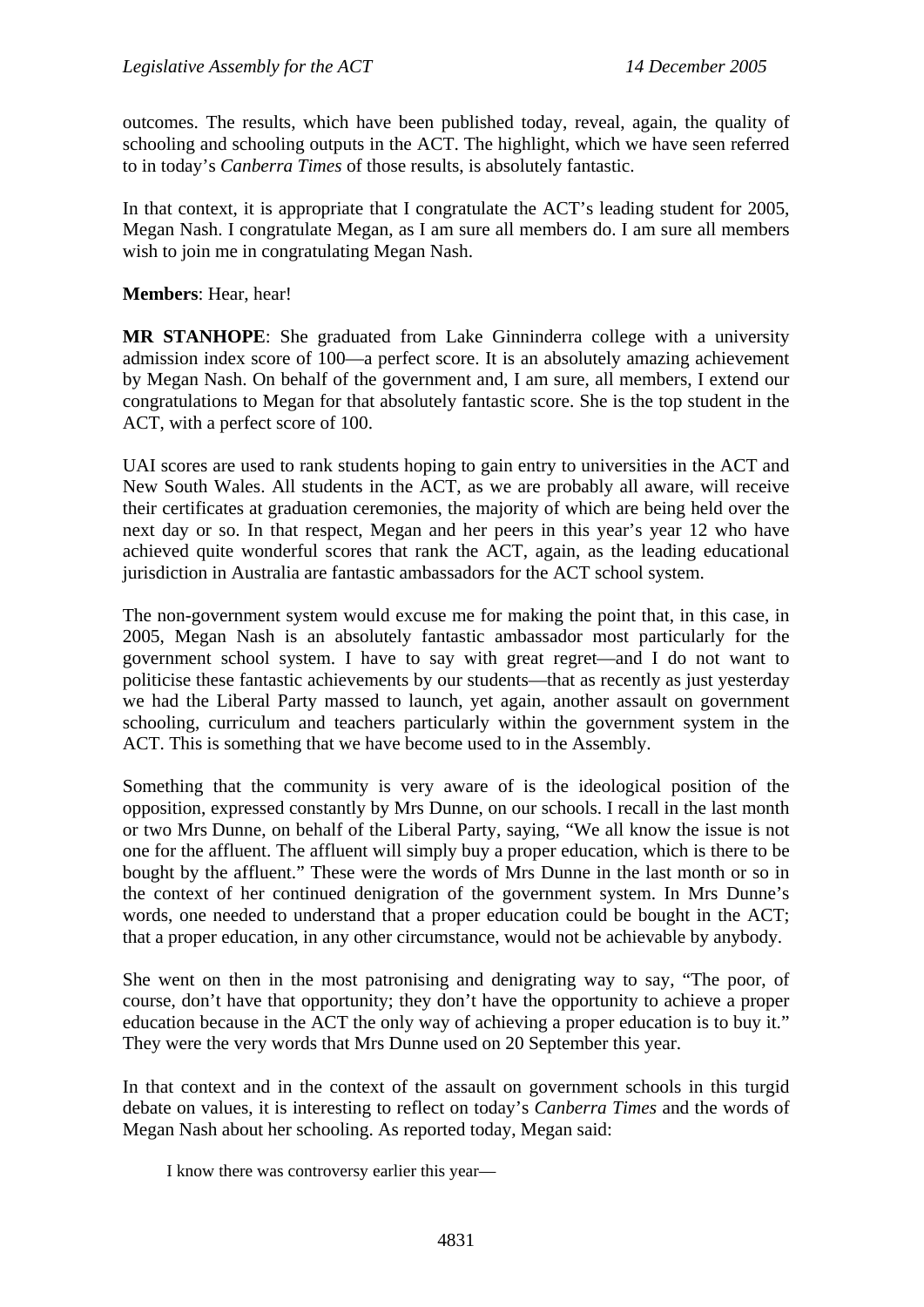I wonder whom she was referring to—

with people saying public schools didn't teach you ... values, but I think you learn a wider range of values because you are exposed to a broader range of people. At Lake Ginninderra College there is a really good spread of people.

It is interesting, is it not, that we have our leading students at our government colleges being forced to defend their college and defend the values that they are exposed to in their particular schools. "I know there was controversy earlier this year". I wonder whom Megan was referring to. I wonder who sparked that controversy. I wonder why that controversy was sparked. Our young people are awake to it. So is the rest of the community.

**MR SPEAKER**: The minister's time has expired.

#### **Crime—victims' assistance**

**MR STEFANIAK**: My question is to the Attorney-General. The only 24-hour, seven-day a week provider of services to victims of crime, the Victims of Crime Assistance League, or VOCAL, struggles to exist on the very small amount of funding it receives from government, notwithstanding its volunteer base. I understand that recently a conference entitled "Peaceful co-existence—victims' rights in a human rights framework" was held by the Victims of Crime Coordinator and the Office of Human Rights. Could you tell us how much that cost and what practical results for victims of crime came from this forum, if any?

**MR STANHOPE**: I am afraid I could not help the shadow attorney on what it cost. I do not know. I will seek advice on that. I am happy to take that question on notice. Since I am taking the question on notice, I am happy to provide the Assembly with greater details of the conference. I am aware of the conference. I was very aware that it was being conducted.

There is an agile debate conducted on victims and human rights. It is conducted in the context of the claim put about by some that one of the fallacies or weaknesses of a commitment to human rights is that human rights, to the extent that they are extended to a perpetrator of a crime, a criminal, in some way denigrate or derogate from the rights of a victim of crime. When one subjects that proposition to some analysis, it can be seen to be singularly flawed.

The fact that one group of people has a human right does not limit the possibility or the prospect that another group of people, who may in some way have association with that group with whom one is arguing, discussing or acknowledging the existence of a right, may have a right; in some way, that detracts from the rights of others. It simply does not. The notion of human rights is not that we choose in whom we invest human rights. We invest human rights in humans. We invest those human rights in humans, whether the human is a criminal or whether the human is the victim or somebody who has suffered at the hands of a criminal.

There are different sets of rights. In many respects, those rights are fundamental and inalienable. Because we acknowledge that a perpetrator has certain rights, say, to a fair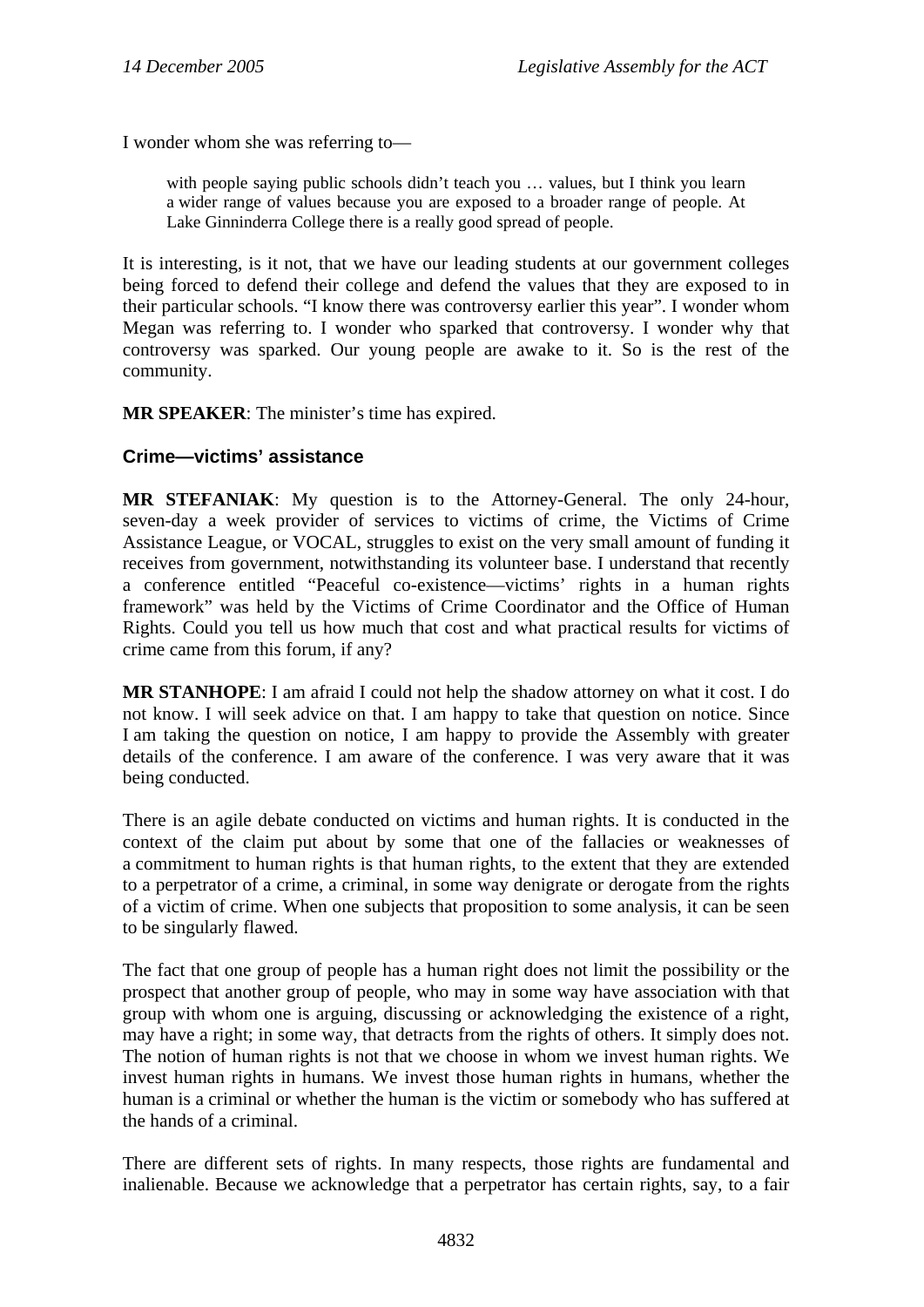trial, the fact that we, as a nation, respect and reinforce that a criminal has a right to a fair trial does not in any way denigrate, derogate from, reduce, limit or demean the rights which are invested in the victims of that alleged criminal's behaviour or activity.

To suggest, as the argument goes, which is the subtext to the question which the shadow attorney asks, that, because our Human Rights Act acknowledges the right to a fair trial and all that means and because we acknowledge the rights of some, we are in some way limiting or showing less respect for the rights of a person who may have been the victim of that particular criminal activity—that is the subtext, and it is a subtext that I reject absolutely—does not mean, in relation to others who may have some association or who may have suffered at the hands of those in whom we recognise rights, that we in any way diminish those rights. That is the whole point of human rights.

They are inalienable; they invest in each of us; they invest in the best of us; and they invest in the worst of us. That is the importance of recognising our Human Rights Act. We will never have any significant occasion in our lives to be forced to argue that a human right that we have has in some way been derogated from or infringed. Human rights are not something that those of us who are men, those of us who are white men and those of us who are middle aged, professionals, with a decent income, heterosexual, married and do not have a significant physical, mental or other disability worry about.

Human rights are for people on the edge; human rights are for people who struggle; human rights are for those who have a history of discrimination; human rights are for those people at the edges of our societies in the main, such as criminals and those that suffer at the hands of criminals. We have a whole range of human rights to ensure that we respect and recognise that. It is summed up nicely by: "There but for the grace of God go many of us." There is a lottery in life in terms of whether or not we are born with significant facts around our birth, our reality or our existence which have traditionally led to discrimination.

**MR SPEAKER**: The minister's time has expired.

**MR STEFANIAK**: I have a supplementary question. Attorney, why wasn't the Victims of Crime Assistance League consulted about the conference or given a leading role, instead of just being given quite belatedly, several days beforehand, an invitation by the Victims of Crime Coordinator to attend the conference, a conference incidentally that was held on the same day as the AGM of VOCAL?

**MR STANHOPE**: I do not accept those sorts of allegations. I do not know the basis on which the shadow attorney justifies his allegations. They are the sorts of allegations that it is very easy to come in here and throw around without any thought or need to substantiate them in any significant or serious way. To the extent that VOCAL have some concerns, I am more than happy to have those investigated. But I do take with a grain of salt this sort of bland, spray-it-around accusation against, once again, public servants, the suggestion that you cannot trust the public servants, that they are ignorant of other people's rights and sensitivities, and that they do not take into account other people's needs, programs, availability or interest in a particular thing.

It is just so easy to make the throwaway remark or come in here and make this serious allegation around an apparent total lack of care, interest or sensitivity on the part of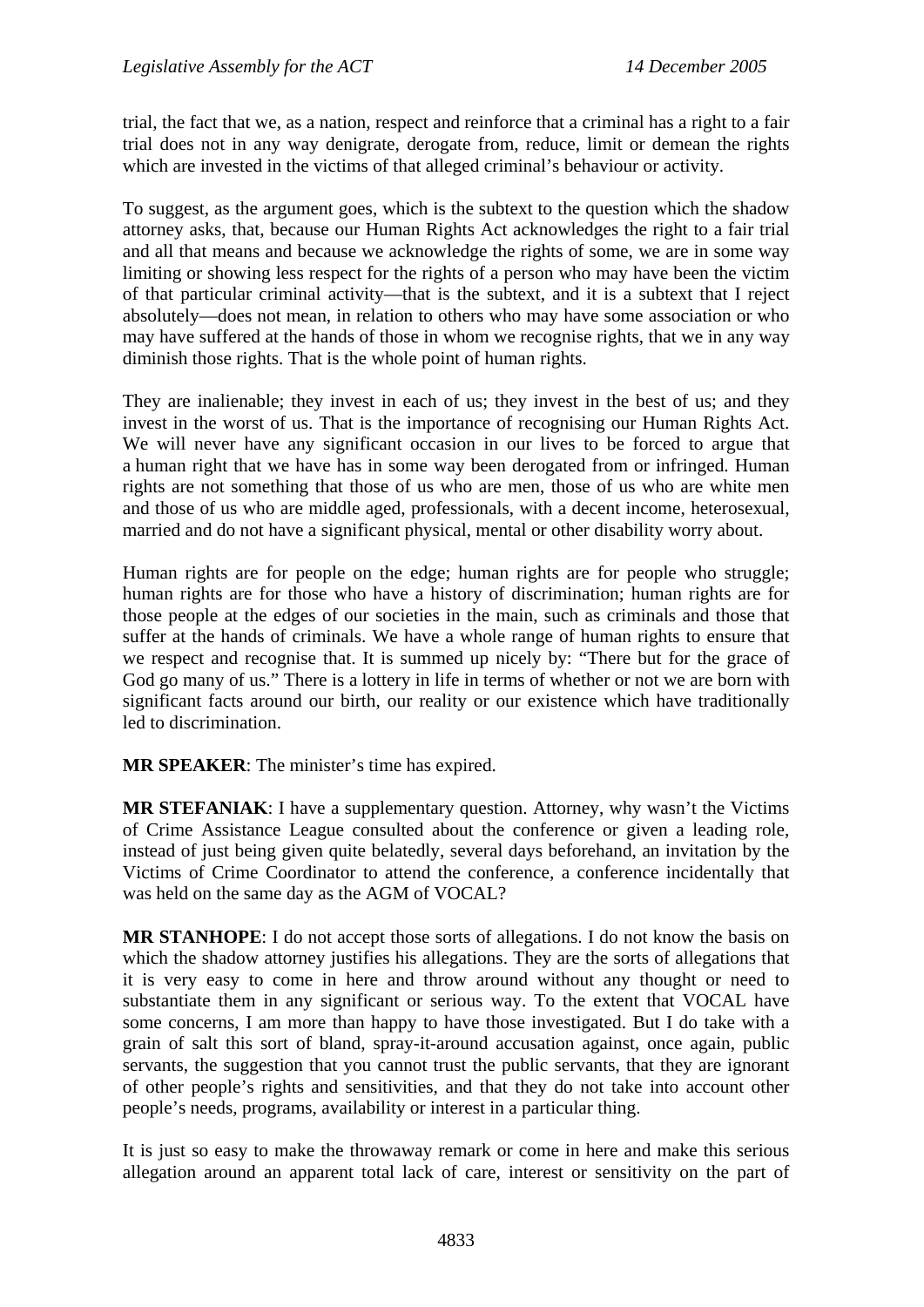public officials, which is what they are after all, isn't it? The Liberal Party have as a credo that, if you can gain some apparent advantage out of kicking a public servant, you should not hesitate to do it.

**Mr Stefaniak**: No, maybe just get them to do their jobs properly.

**MR STANHOPE**: This is another example of it.

**Mr Stefaniak**: Don't you care about victims?

**MR STANHOPE**: You have come in here with an unsubstantiated allegation, thrown it around, laid it on the table, being completely insensitive, not taking into account the needs of the community, not consulting, basically saying that they pulled on a conference on the day VOCAL were having their AGM so that they would not even be involved, despite the fact that it was all about them—

**Mr Stefaniak**: Lift your game.

**Mrs Burke**: Mr Speaker, I take a point of order under standing order 118 (a). The Chief Minister has been advised by you several times—

**MR SPEAKER**: I thought for a moment that you were going to complain about Mr Stefaniak interjecting.

**Mrs Burke**: Maybe that as well, but it really is to the point now where the Chief Minister has overruled your ruling several times. I request you to ask him to come to the point of the question.

**MR SPEAKER**: I think that he was addressing the point of the question. It was about the reasons behind invitations being sent or not sent to significant people.

**MR STANHOPE**: I will conclude on the point that I think that it is always regrettable but it is now so predictable that you do not need to substantiate your allegations. Whenever the allegation involves a complaint or a criticism of a public servant, do not worry about substantiating it. Do not worry about the hurt that you do to the individual at whom the allegation is directed. Just put the boot in, because they are only public servants. As far as Mr Mulcahy is concerned, they do not deserve pay rises. Mr Mulcahy does not think that any public servant in the ACT deserves a pay rise, despite the fact that he has \$1 billion in his books of unmet election promises. Here we have Mr Stefaniak joining him. If they are public servants, just boot them, just kick them. Who cares about public servants? The Liberal Party in the ACT certainly does not.

### **ANU Medical School**

**MR GENTLEMAN**: Could the Minister for Health please update the Assembly on the progress of the establishment of the ANU Medical School at both Calvary and Canberra hospitals?

**MR CORBELL**: I am very pleased to provide the Assembly with some advice on progress with the new medical school facilities at the Canberra and Calvary public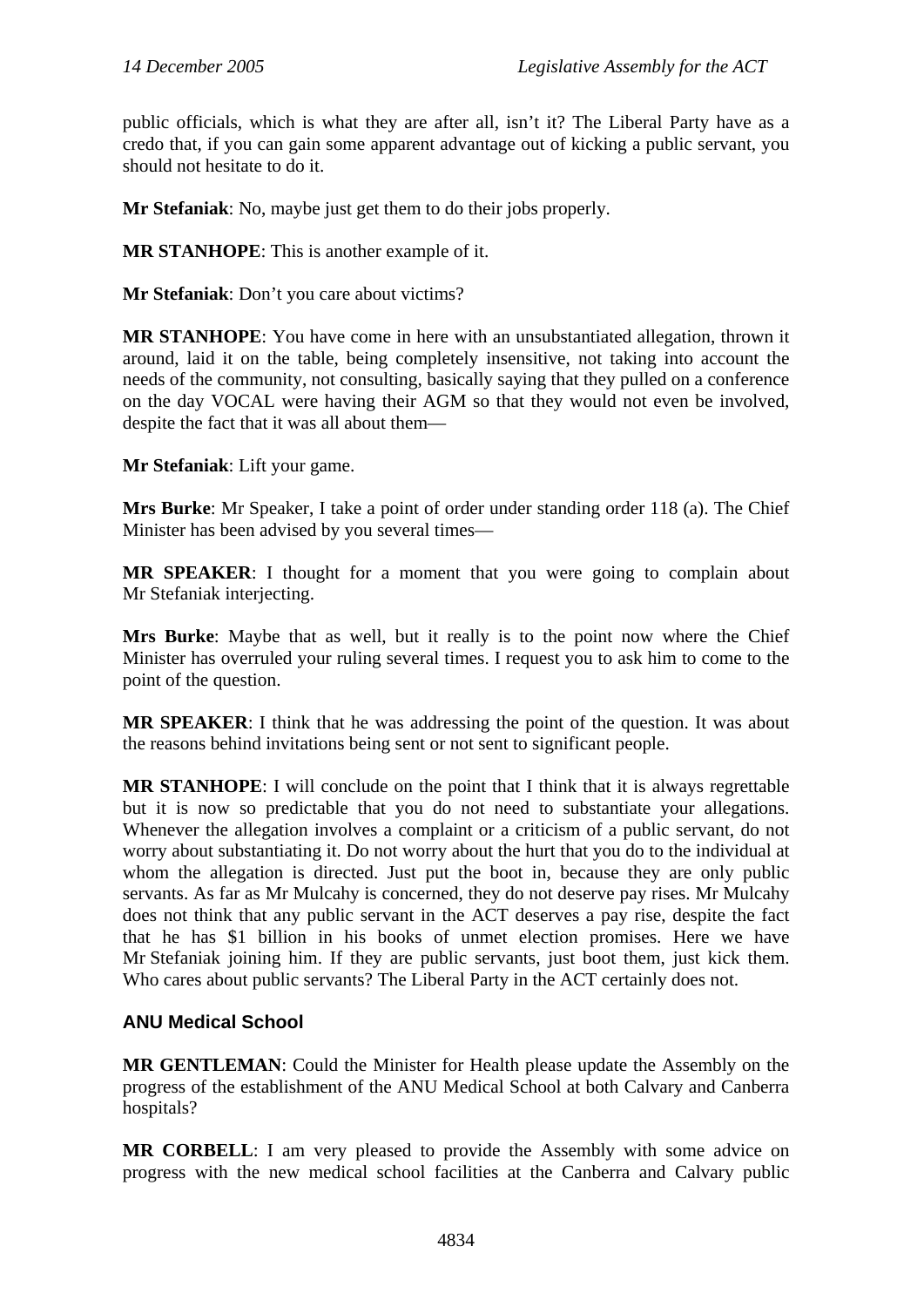hospitals. I do so in the context that this is one of those infrastructure projects that the Liberal Party were going to do. They were going to do it, they were committed to it, but they never spent any money on it, they never invested in the budget to make it happen. They were happy to take credit maybe for the idea but not to go ahead and do it. In contrast, this government has gone on and is doing it.

Over the past week, I have been very pleased to be able to inspect the progress with the construction of the ANU Medical School building at the Canberra Hospital campus, which is quite well advanced and is on track to be completed in March of next year. I also had the pleasure of helping commence work on the refurbishment of facilities for the new medical school at the Calvary campus.

The Canberra Hospital campus will accommodate the headquarters of the Canberra clinical school of the ANU Medical School. There will be a new health library for all ACT Health employees and health science students, tutorial rooms, a lecture theatre that will seat about 120 people, and teaching areas. Canberra Hospital will be the principal teaching hospital for the ANU Medical School and this new building will be a focal point for its activities. It complements the recent developments in medical education that the government has been supporting already at Canberra Hospital.

The faculty will include the Canberra clinical school and a rural and community clinical school which, between them, will supervise the activities of students in their third and fourth years. It is particularly pleasing that the construction is on time and the building is expected to be open for the student intake next year, as I have already indicated. The facility will cost approximately \$12.1 million and is coming in on budget.

What is really important about this facility is not just that we are teaching our own doctors but that we are providing facilities for teaching our doctors, which will mean that they will be more likely to stay in Canberra, that we will grow our own medical work force. That will mean that we will be able to address some of the significant shortages we now face concerning general practitioners, medical specialists and clinicians in the primary and acute care areas of our health system. We know that doctors are more likely to stay where they train. Plans for the ANU Medical School had been on the drawing board for some time and it is very pleasing to see this project well and truly under way.

Equally, the refurbishment of one of the existing buildings at Calvary Hospital—in fact, the complete gutting and refurbishment of that building—will accommodate medical students who will be on site at that campus from February of next year. Calvary has designated an area within their existing building that will become the Calvary annexe of the ANU Medical School. This internal refurbishment is due to be completed by March of next year.

ACT taxpayers, through the ACT government, are investing in this very important facility by providing \$1.75 million towards the refurbishment of this building. Once finished, this building will include four problem-based learning and tutorial education rooms, a new and improved library with 12 computer stations, a students' common room, a kitchenette, and reception and administration areas. The first students are expected to arrive at Calvary in February to undertake part of their clinical placement.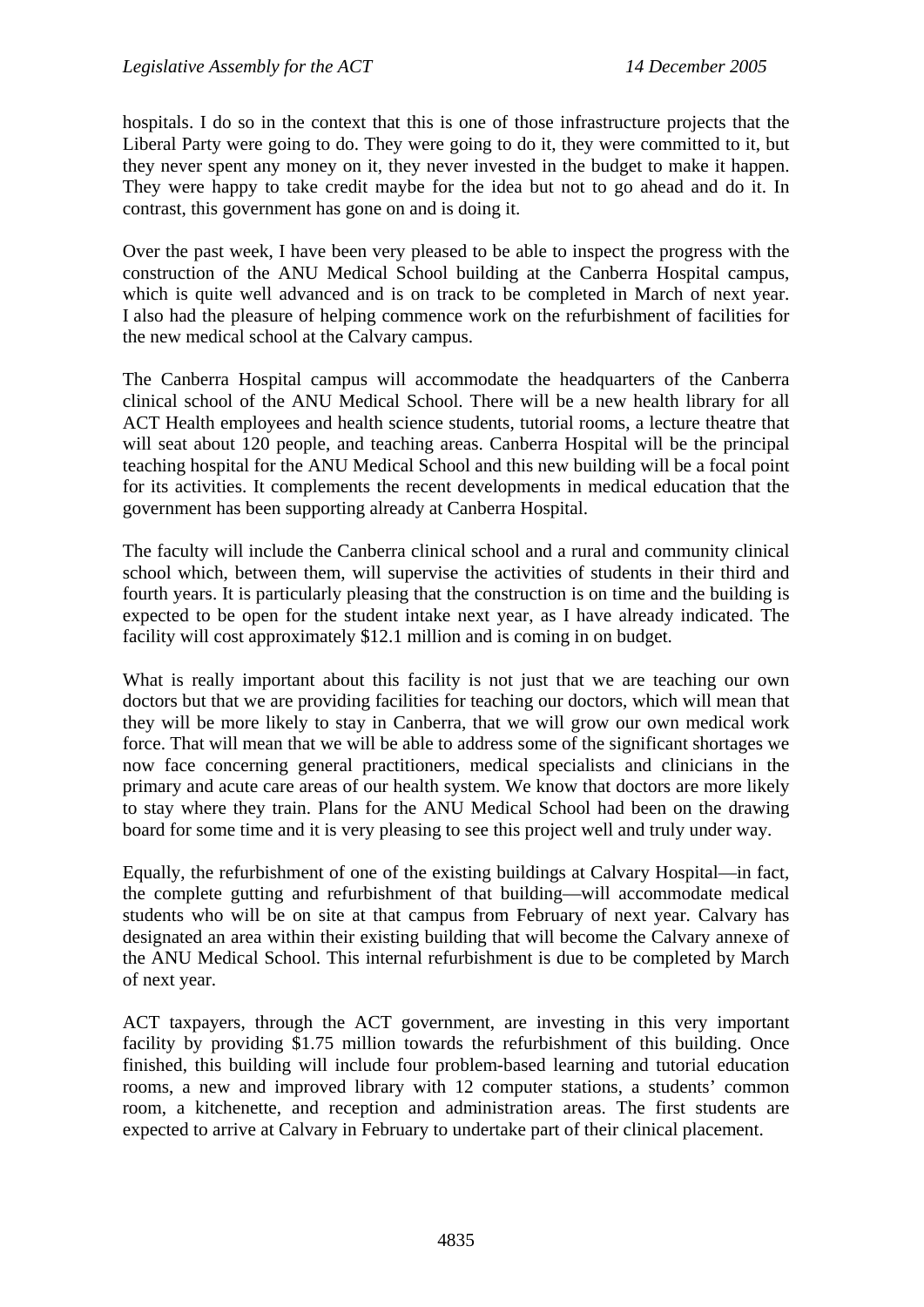The ANU Medical School is a very important initiative for Canberra, one this government is proud to support, because it will provide for training in the academic units of internal medicine, surgery, general practice and psychological medicine, as well as research activity. This investment by ACT taxpayers in the buildings at the Canberra and Calvary public hospitals will ensure that we are making the investment our community needs to make to build the work force for our health system for our future and to train in Canberra the doctors, specialists and clinicians that we will need into the future.

**Mr Stanhope:** I ask that further questions be placed on the notice paper.

**Mrs Burke**: Mr Speaker, I think that I was on my feet before the Chief Minister. Under standing order 113A, I ask that I be allowed to ask another question.

**MR SPEAKER**: I had called the Chief Minister.

### **Supplementary answers to questions without notice Quamby Youth Centre**

**MR STANHOPE**: I would like to add to my answer to a question on Quamby that I received from Mrs Burke. In the first instance, I am very pleased that the shadow attorney, with the agreement of the minister, will be making an inspection of Quamby on Friday. I am very pleased that the shadow attorney has such a level of interest in what is going on at Quamby. I am advised that the facilities that Mr Stefaniak will inspect on Friday include the significant upgrade which has been undertaken, to which Mrs Burke referred in her question.

As of Friday, Mr Stefaniak will be in a better position than I to provide Mrs Burke with details of exactly how the \$4 million worth of budgeted remedial works have progressed. I understand that they have progressed particularly well. I am a little out of date, but my advice is that the work is proceeding well and will be completed. The best I can say, Mrs Burke, is that, in relation to your interest in this matter, Mr Stefaniak will be full throttle on Friday. I am sure he would be more than happy to give you a briefing on all the work that has been done, how advanced it is and what a fantastic addition it is to Quamby. It is a very significant investment by this government in our young people. Some of the issues that we face at Quamby, of course, are a direct result of the fact that the previous government did not invest a cent in the facility in all the years that it was in government.

### **Hospital waiting lists**

**MR CORBELL**: In question time yesterday, Mr Smyth asked me how many people were on the not ready for care list as at 30 September 2005. For the record, I restate that there were 4,652 people on the ACT elective surgery waiting list who were ready for care at 30 September 2005. At that same date there were a further 862 people on the waiting list who were classified as not ready for care.

To elaborate on what not ready for care is, people on the not ready for care list are people who, firstly, have their surgery staged, for example, people on the list for two cataract extractions. Rather than the eye operations being counted twice, the first eye operation is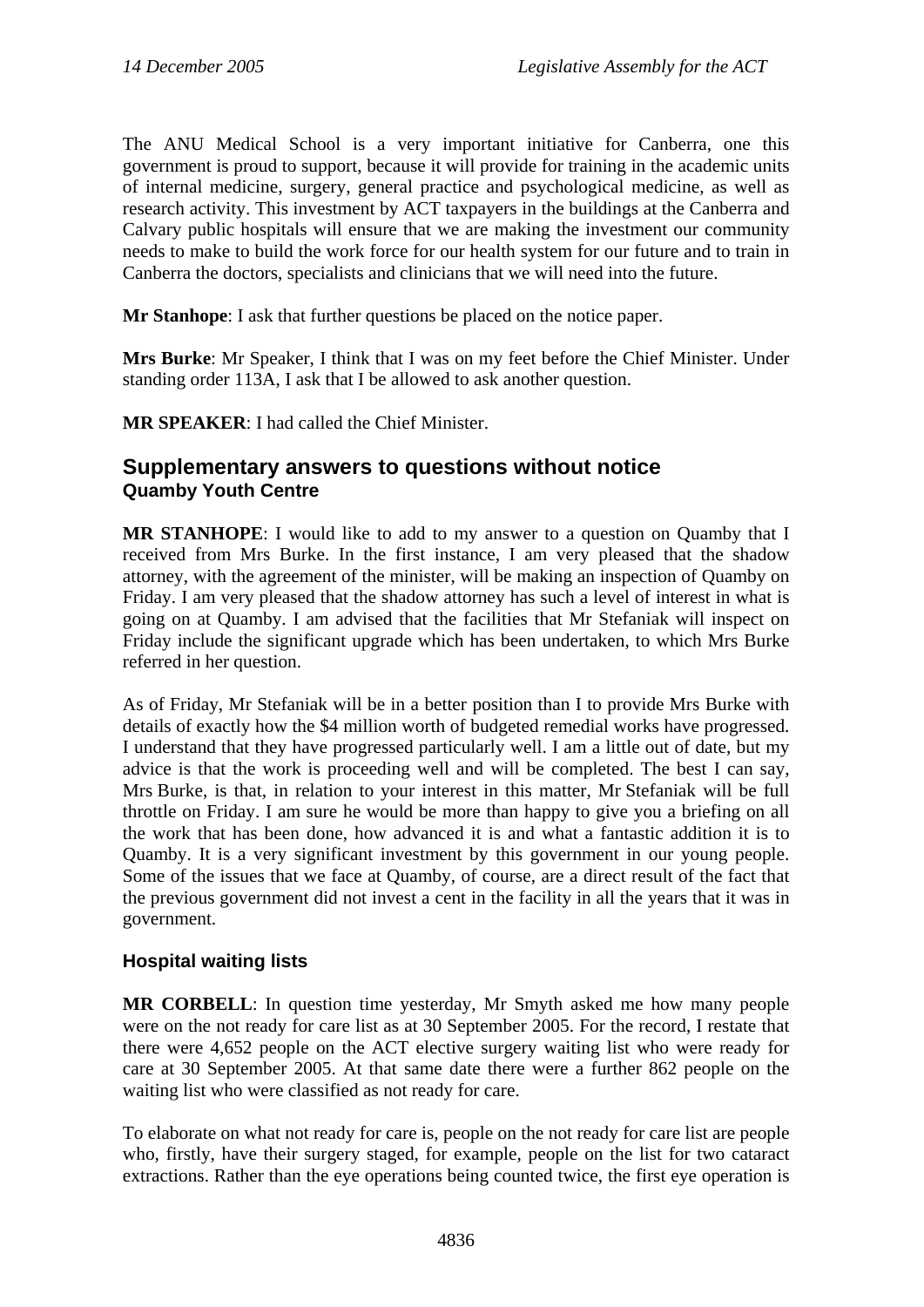put on the ready for care list and the second eye operation on the not ready for care list. As soon as the first eye has been operated on, the second eye operation is put on the ready for care list.

The second classification is of people who have sought a delay to their surgery due to social reasons. These include travel overseas, work commitments and carer commitments. The third classification is of people who are medically unfit for surgery. Given that a large number of the people on the elective surgery waiting list are older people, it is common that other complicating factors result in deferral of surgery.

#### **Disability services—transport**

**MR HARGREAVES**: Yesterday, Mrs Burke asked me a question about a decision to withdraw transport to group homes for people with a disability in the ACT? The answer is that there has been no decision to withdraw transport to group homes for people with a disability in the ACT.

#### **Emergency Services Authority—expenditure**

**MR HARGREAVES**: In answer to a question from Mr Pratt, I undertook to get further information relating particularly to the Treasurer's advance. I draw Mr Pratt's attention to the answer to his question No 500 of 23 August this year—it is in the *Hansard* which details the Treasurer's advance of \$5.449 million. Mr Pratt either has forgotten or has not read the answer to the question that he put on the notice paper. I would expect nothing else.

Further, I draw the Assembly's attention to Auditor-General's Report No 7 of 2005 at pages 52 and 53, but more particularly page 52. I would like to read into the *Hansard* four highlights of the Auditor-General's report that Mr Pratt and Mr Smyth neglected to put onto the record. They are:

An unqualified audit opinion was provided to the Minister for Police and Emergency Services on 23 August 2005.

The Authority's corporate governance framework is still developing.

The Authority generally managed to budget as its net costs of services did not significantly exceed the amended budget.

The budgeted operating surplus was not achieved due to capital injection funding not being fully drawn down because of the discontinuation of two major projects.

Page 53 of the report refers to the two particular projects, the Belconnen and west Belconnen joint emergency service centre projects. I believe that the Auditor-General has given the Emergency Services Authority a notably clean bill of health.

### **Personal explanations**

**MR MULCAHY** (Molonglo): Mr Speaker, I seek to make a personal explanation pursuant to standing order 46.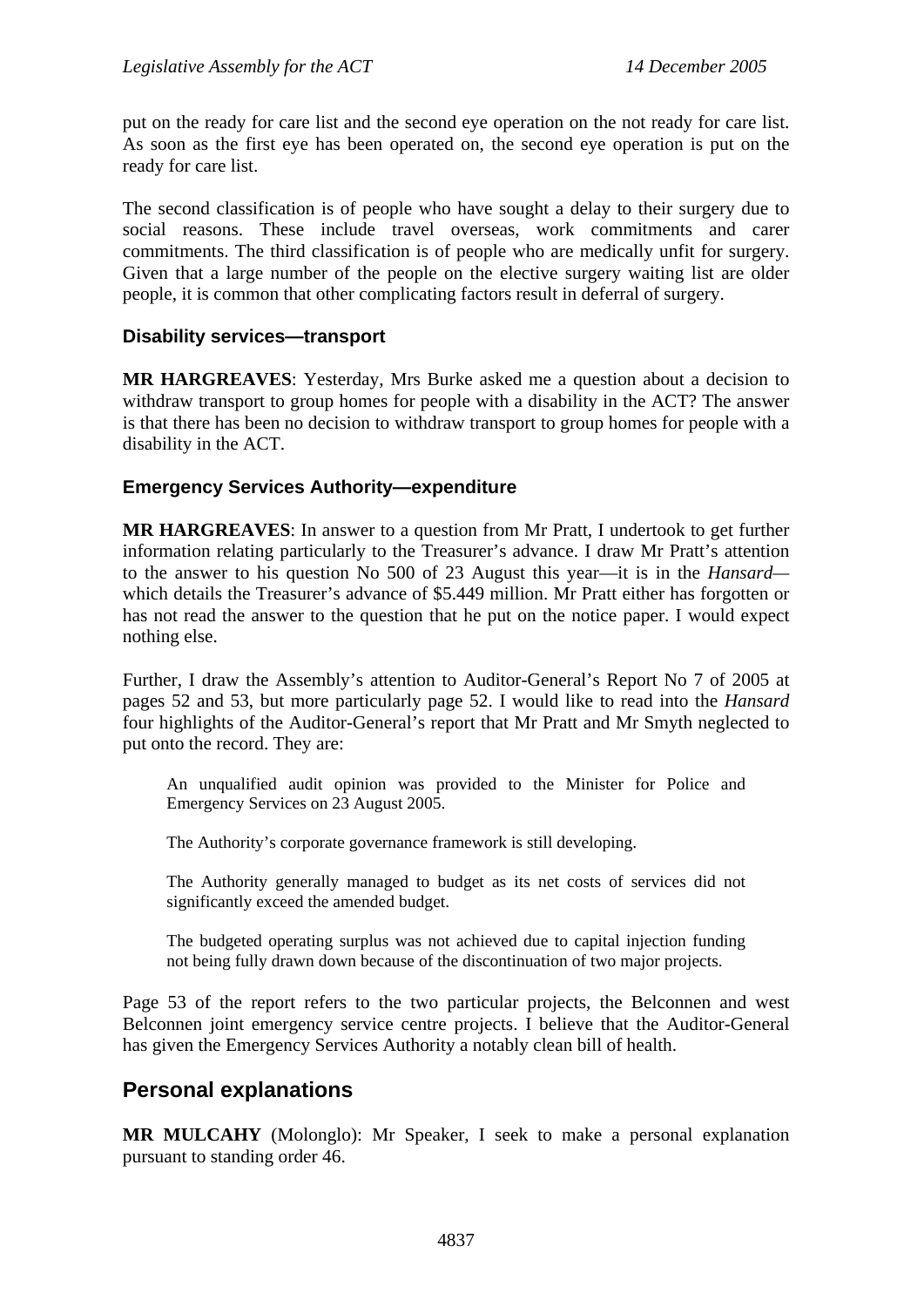**MR SPEAKER**: Go ahead.

**MR MULCAHY**: In reply to a question earlier today, the Chief Minister, I believe, questioned the veracity of the premise contained within my question that quoted statements he had made. I would like to table the media release to which I made reference to assist his memory. I seek leave to table the document.

Leave granted.

**MR MULCAHY**: I present the following paper:

"Costello's secret plan to raise GST"—Media release by the Chief Minister, dated 25 March 2005.

**MR PRATT** (Brindabella): Mr Speaker, under standing order, 46 I seek leave to make a personal explanation.

**MR SPEAKER**: Go ahead, Mr Pratt.

**MR PRATT**: Today in question time the minister made the statement that I had spent 45 minutes at the multicultural summit last Saturday.

**Mr Corbell**: It was 47 minutes.

**MR PRATT**: Forty-seven minutes, was it, or was it 46? The fact is that, after attending the Arab and Australian Women's Friendship Association bazaar for a couple of hours last Saturday morning—

**MR SPEAKER**: How have you been misrepresented here, Mr Pratt?

**MR PRATT**: Mr Speaker, it was claimed that I had spent 45 minutes at the meeting, but I can prove to you that I spent 2½ hours at the particular venue. The minister claimed that I spent 45 minutes at the multicultural summit on Saturday afternoon. I arrived at 1.00 pm and I stayed there until about 3.30 pm. That is a total of about 2½ hours, not the 45 minutes claimed by the minister.

### **Paper**

**MR PRATT** (Brindabella): I seek leave to table an explanatory memorandum for the random drug testing legislation tabled earlier today.

Leave granted.

**MR PRATT**: I present the following paper:

Road Transport (Alcohol and Drugs) (Random Drug Testing) Amendment Bill 2005—Explanatory statement.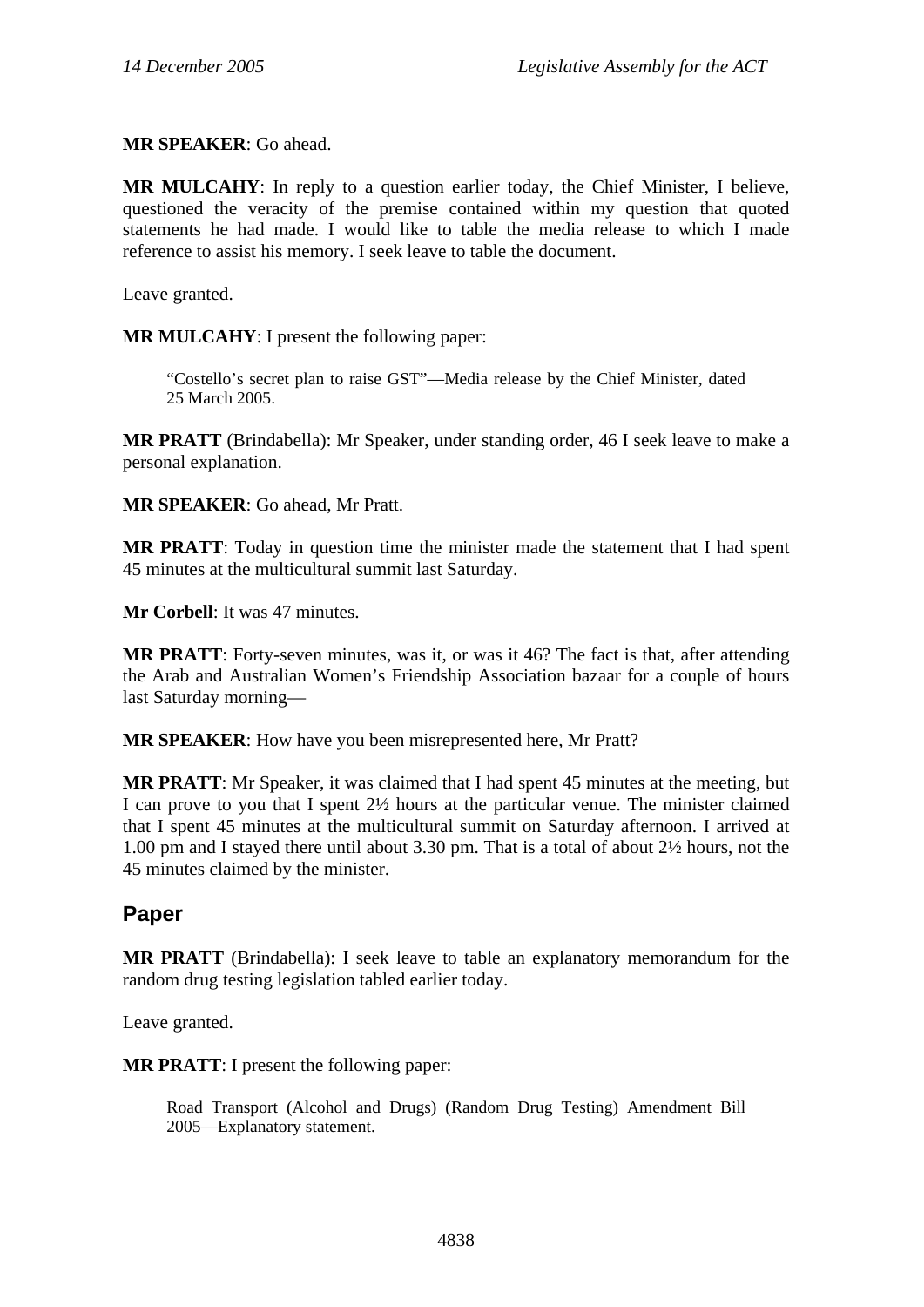## **Workers' entitlements**

Debate resumed.

**MR SPEAKER**: Before I call on Mrs Burke to continue her remarks, I wish to say that at the conclusion of question time, Mrs Burke raised an issue under standing order 113A. Standing order 113A is fairly specific. It requires that all non-executive members have at least one question, and they did so.

**Mrs Burke**: On that ruling, Mr Speaker, if I may: that has been left wide open. It says "at least one". It does not say that you cannot ask more than one.

**MR SPEAKER**: Of course, but the Chief Minister asked for the call.

**Mrs Burke**: I believe that I was on my feet first.

**MR SPEAKER**: We will continue with the motion before the house.

**MRS BURKE** (Molonglo) (3.46): In the debate today on this motion much has been made of protections in the new system. Terms and conditions will not be abolished. Employees will be able to keep their conditions until they agree to new arrangements with their employer. There is no obligation to enter into a new agreement under the new system. Conditions that exist in awards will also exist in agreements. Agreements will now be able to run for up to five years, rather than the current maximum of three years.

There is much I could say about the standard for fair pay and conditions in Australia. What I will say is that, for the first time, the bill will introduce universal statutory minimum standards at the federal level. There has been much made about employees being forced into some situation they do not want to be in or in which they cannot negotiate. It will continue to be unlawful to force employees into new agreements. If a worker does not like what it is on offer, they can opt to stay under their current arrangements. That is interesting, and I know that people in this place will debate that strongly. A strong inspection service will exist to assist workers who believe they are not being paid their appropriate entitlements. So all this doom and gloom about how it is going to be the end of civilisation as we know it is absolutely wrong; it is a furphy.

Protections against unlawful termination, that is, termination for prohibited reason, will continue to apply for all employees. Prohibited reasons include: family responsibilities, union membership, discriminating on the grounds of race or gender, et cetera, and refusing to agree to an AWA. Unlawful termination cases have a reverse onus of proof. The onus is on the employer to prove that the termination was not for a prohibited, that is, a discriminatory reason.

The federal government has issued a raft of media releases setting out the facts, not the fiction, the scaremongering and the crystal ball gazing that we have heard in here today. I seek leave to table media releases.

Leave granted.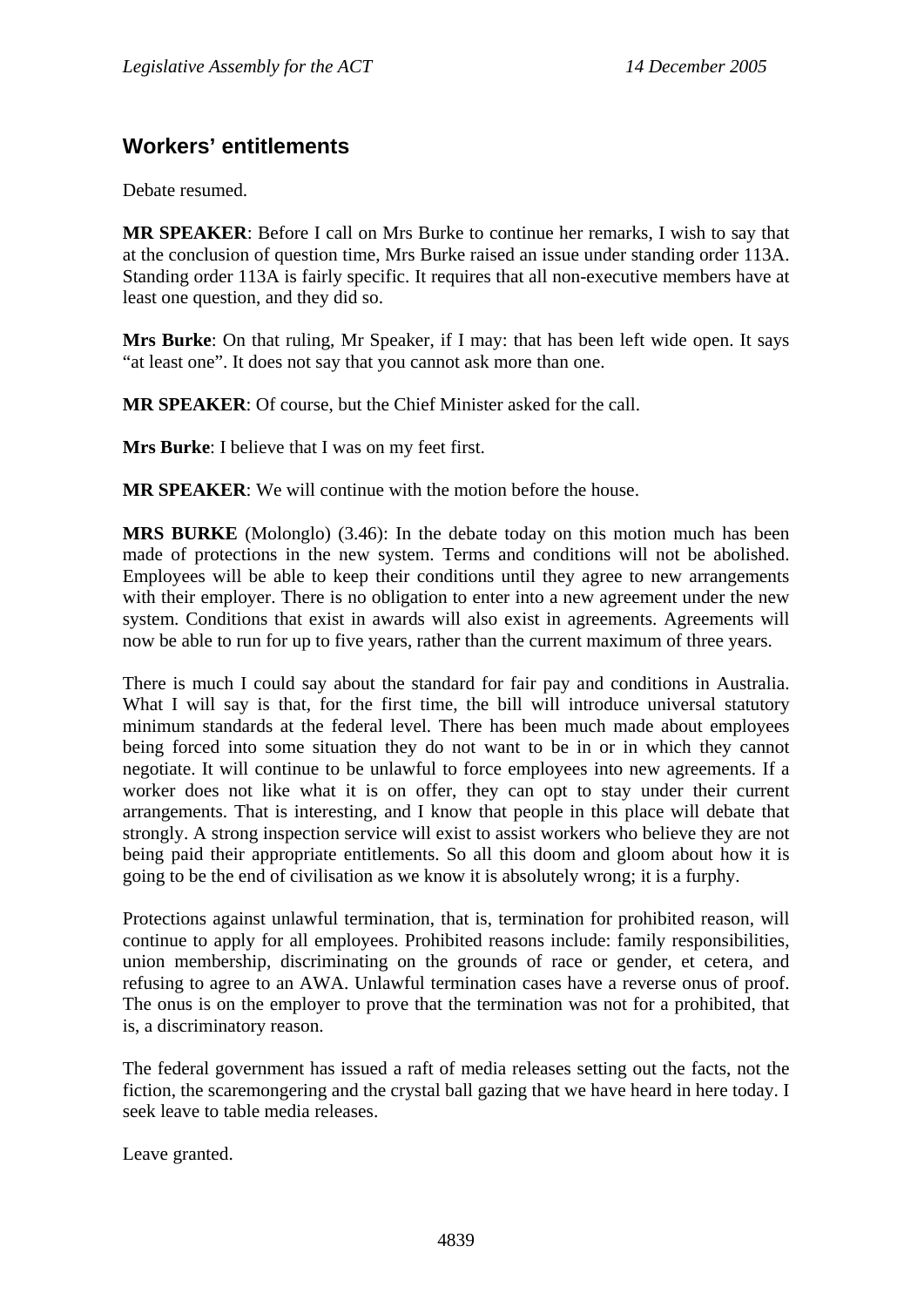**MS BURKE**: I present the following papers:

WorkChoices funding—Media releases by the Federal Minister for Employment and Workplace Relations, dated 2 November 2005— Agreement making. Australian Fair Pay Commission. Compliance. Unlawful termination.

What really is at the heart of this matter? It would not be anything to do with union membership by any chance, would it? I remember my colleague Mr Mulcahy saying that the ALP is hopelessly beholden to the trade union movement. Since 1995-96 trade unions have donated over \$47 million to the ALP. I know that Mr Mulcahy referred to that previously. I will not go into that now and embarrass those opposite even further.

The union movement simply has no interest in helping small business. That is clear. Its campaign against workplace reform has been predicated on the idea that no employee can trust their employer and that all employers are heartless animals that cannot wait for the chance to exploit or sack members of their work force. I could go on and on. It really gets down to the fact that, deep down, union leaders know that their scare campaign based on evil bosses is not realistic and is not the reality of small business in the workplace. It is an absolute disgrace that we have yet another ridiculous motion on the notice paper and that again we have a select committee in progress that will do all of this work, and more.

**MR SMYTH** (Brindabella—Leader of the Opposition) (3.49): It is interesting that we have another motion to enable the prophets of doom opposite to revel in their belated condemnation of some very sensible workplace reforms that were passed by the Australian parliament the other day. The dilemma for those opposite is that, at the time of the lowest union membership since records were kept, we also have the lowest rate of disputation for something like 30 years. We have the lowest unemployment for something like 30 years. We have the strongest jobs growth in recent memory, with more growth to come—

**Mr Stanhope**: So why change the system? Ideology, is it?

**MR SMYTH**: That is your problem, Chief Minister. You do not listen to anybody. You have this bloated ego that must block your ears so that you cannot hear what people are saying. Why do you have to change? You have to change because the rest of the world is catching up, Chief Minister. You are happy to sit here, do nothing, not make decisions and twiddle your thumbs. While you are off on your social justice agenda, other jurisdictions around Australia are getting ahead of us.

**Mr Stanhope**: Which employers are calling for it?

**MR SMYTH**: We used to have the best budgetary position in the country. We do not any more.

**MR SPEAKER**: Order! Mr Smyth, resume your seat just for a moment. Cease interjecting, Chief Minister. Mr Smyth, direct your comments through the chair.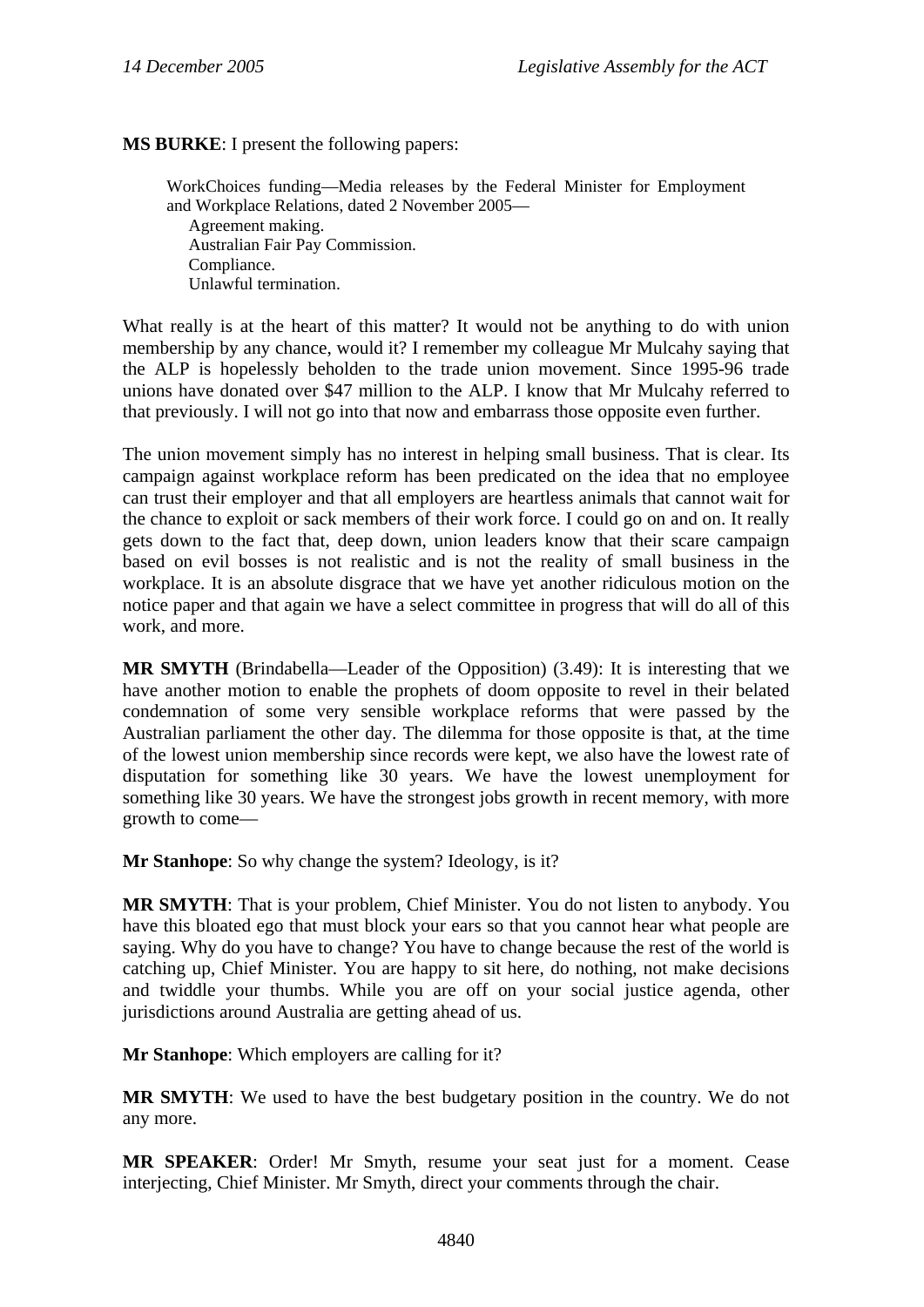**MR SMYTH**: Certainly, Mr Speaker. We have been left behind. We used to have the best online services in the country. We were leading this country, if not the world. There is a beaut web site—I think it is in Sweden—that used to rank the ACT online e-government and e-commerce as one of the three best in the world. Since this lot have come to office, we have slipped off that list. We do not lead the world. That is the problem. If you do not continually improve, then you fall behind.

**Mr Gentleman**: I raise a point of order, Mr Speaker. I ask that you direct Mr Smyth to be relevant to the motion.

**MR SPEAKER**: Relevance, Mr Smyth.

**MR SMYTH**: Relevance! The Chief Minister asked why you have to make improvements. I am outlining why, if you do not make improvements, you fall behind. If the Chief Minister is happy for the ACT economy to fall behind, as it has under his government—

**MR SPEAKER**: Mr Smyth, be relevant, please. Whatever the Chief Minister raises by way of interjection does not give you the right to be irrelevant.

**MR SMYTH**: Mr Speaker, I am being entirely relevant. He asked why you would have workplace changes. I am just pointing out why there should be workplace changes.

**MR SPEAKER**: I will order you to sit down if you do not become relevant. Stick to the motion.

**MR SMYTH**: Since the first workplace relations reforms were put in place back in 1966, 1.7 million new jobs have been created. The prophets of doom said, "The Howard government has come to office. It is the end of the world as we know it." Today the budgetary position has been restored and Australia has one of the strongest economies in the world.

In 1996 the government made changes to employment services. The prophets of doom cried, "There will be more unemployed. This is a callous federal government." They were wrong again. There are less unemployed. They said that Mr Howard was never going to achieve what he wanted with the gun buyback. The gun buyback worked and the higher ed reforms worked. This morning those opposite spoke out about the GST—

**MR SPEAKER**: Mr Smyth—

**MR SMYTH**: I am responding to the debate this morning, Mr Speaker. This morning the same people who have been critical of workplace reform were critical of the GST reforms. Mr Gentleman referred to GST in his speech.

**MR SPEAKER**: I think it was Mr Mulcahy.

**MR SMYTH**: Maybe it was Mr Mulcahy.

**MR SPEAKER**: Do you disagree with him?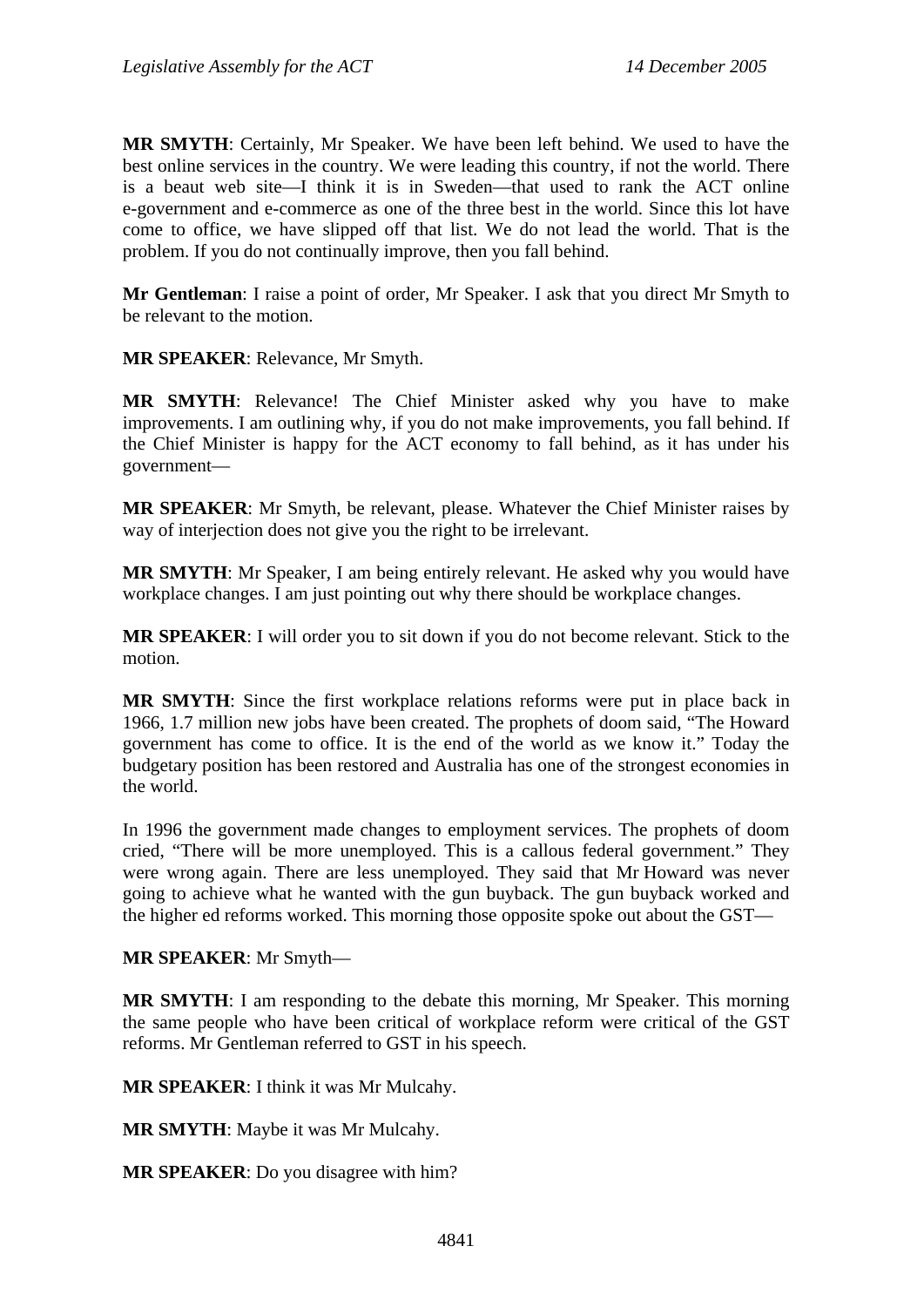**MR SMYTH**: No. He is absolutely right. Those who said the GST would be a failure were wrong. Yet here we have yet another tirade, another Trojan horse: we cannot be proud of what we have done because there is not much to be proud of, so we will beat up the federal government.

They have got it wrong. There are 1.7 million new jobs and the lowest unemployment in almost 30 years. The fear was that workers' wages would be attacked. In the 13 years from 1983 to 1996 under a Labor government, when the Chief Minister was a senior adviser and chief of staff, wages growth for workers was 1.2 per cent in real terms. That is a real achievement, Chief Minister! You should be proud of that. In the 13 years of Labor government wages growth was 1.2 per cent. In the last nine years real wages growth has been 14.9 per cent. This has occurred at a time when union membership has died and we have had the lowest levels of industrial dispute since records were first kept in 1913. Between 60,000 and 100,000 new jobs will be created by these reforms. That is on top of the 1.7 million new jobs that have already been created.

We want opportunity for this country. The indicators of wellbeing in this country include having a job and having a roof over your head, but the motion we are debating here today rails against the 1.7 million new jobs and the expectation of a further 100,000 jobs. Those opposite should be ashamed of themselves.

The last time we had a debate of this nature, I think I called Mr Gentleman a parrot. The next day he came back with a superb parrot poster and said, "Look, aren't I superb?" The superb parrot has been plucked and is now Chicken Little. How often have we heard from Mr Gentleman, "The sky is falling, the sky is falling." The sky is not falling. The creation of 1.7 million jobs in the last 10 years means that the sky cannot fall because this government has got it right. These reforms are necessary to put us in a position to remain competitive with the rest of the world.

Paragraph (2) of the motion states:

calls on the Federal Government to admit the harmonious workplace relationship developed between employees, unions and employers have resulted in a productive economy, and retain workplace laws in their current form.

It is the federal government's reforms from 1996 and since that have lead to harmonious workplace relationships. We know this because we have the lowest levels of industrial disputes since records were first kept in 1913. You are right, Mr Gentleman: the federal government's workplace reforms from 1996 and the decline in union membership have led to these harmonious relationships. Well done, Mr Gentleman. It is good of you to acknowledge at last that the Howard government has done well.

The motion says that "harmonious workplace relationships have developed between employees, unions and employers and have resulted in a more productive economy". Exactly. That is how we paid off Mr Stanhope's share of the Beazley \$100 billion black hole. Mr Stanhope, as a chief of staff and an adviser, must have contributed too, because he was in favour of all the Labor Party policies between 1983 and 1996. I did not hear any objections. I did not hear him in civil libertarian mode say, "No, that's wrong." I did not hear the Chief Minister say, "Don't put Mabo into an early grave. Stop putting those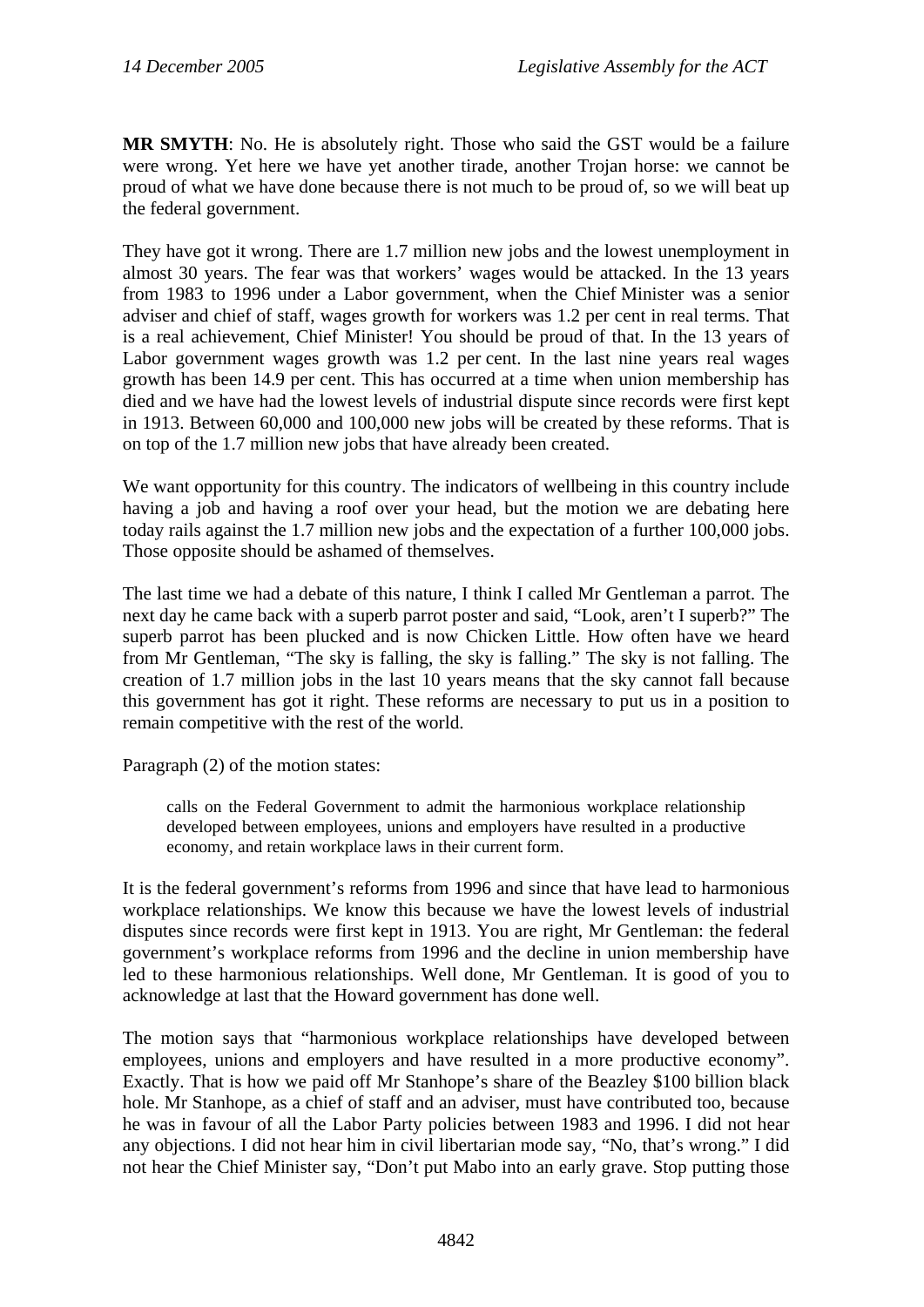children into detention." They were Labor Party policies. The Chief Minister, the then chief adviser, was mute. They were the policies he worked for. He is hoist with his own petard.

When we talk about the reforms of the Howard government dating back to 1996, we really need to give credit where credit is due and think back to Paul Keating, who actually started some of these reforms in 1993. He understood that, without a strong economy in which people are employed, you cannot deliver productivity, bring down debt or deliver real wages growth to people. We should give credit to Paul Keating for starting this process.

Recently in England, at a speech to a conference of unionists, Tony Blair said that he would not be undoing the reforms of the Thatcher years because they had delivered jobs and growth. The stagnant English economy, which had been killed off by strident unionism, has been restored to a place where the English now have the best standards of living in the world. That is why the reform must go ahead, Chief Minister, so that we can continue to deliver more jobs, lowest unemployment, real wages growth and the lowest levels of industrial dispute since records were kept. That is why we should not be voting for this motion today.

I note that the motion was put on the notice paper on 18 October and that Mr Gentleman says he wants to retain workplace laws in their current form. The workplace laws have changed since this motion was listed. I wonder whether Mr Gentleman will amend the motion or whether he will congratulate the federal government for creating jobs, reducing debt and increasing real wages and for bringing about the lowest level of dispute, better productivity and a higher regard for Australia around the world.

**MR QUINLAN** (Molonglo—Treasurer, Minister for Economic Development and Business, Minister for Tourism, Minister for Sport and Recreation, and Minister for Racing and Gaming) (3.59): I want to say a couple of things. I thank Mr Smyth for pointing out where economic reform started in this country: under the Hawke-Keating government. It is a fair analysis to say that in fact today's economy in Australia has a lot to do with those fundamentals and the growing market in China, because we have a commodity-driven economy. Neither of those things is down to any genius within the Liberal Party.

The economy has waxed and waned. The Howard government came to power at an incredibly fortunate time. They have worked well the advantage of the Bob Hawke accord and the reforms that were introduced. Since that time, I wonder what it is that the Howard-Costello government has done. Members opposite chuck around generalisations like "it has been good management" and "it has been responsible". What did they do? You need a lot of luck in politics. There you go; they have certainly had it.

There are a couple of things that come up in this debate from time to time that ought to be mentioned. Some of the facile things that are said ought to be mentioned. We have laws. Most of the laws that we have in this country—virtually all of the laws, but most of the laws at least—are about the lowest common denominator; they are not for everybody. You guys do not need a lot of the laws that exist in this country because you are normal citizens that would live and let live anyway. The structure of the legal system,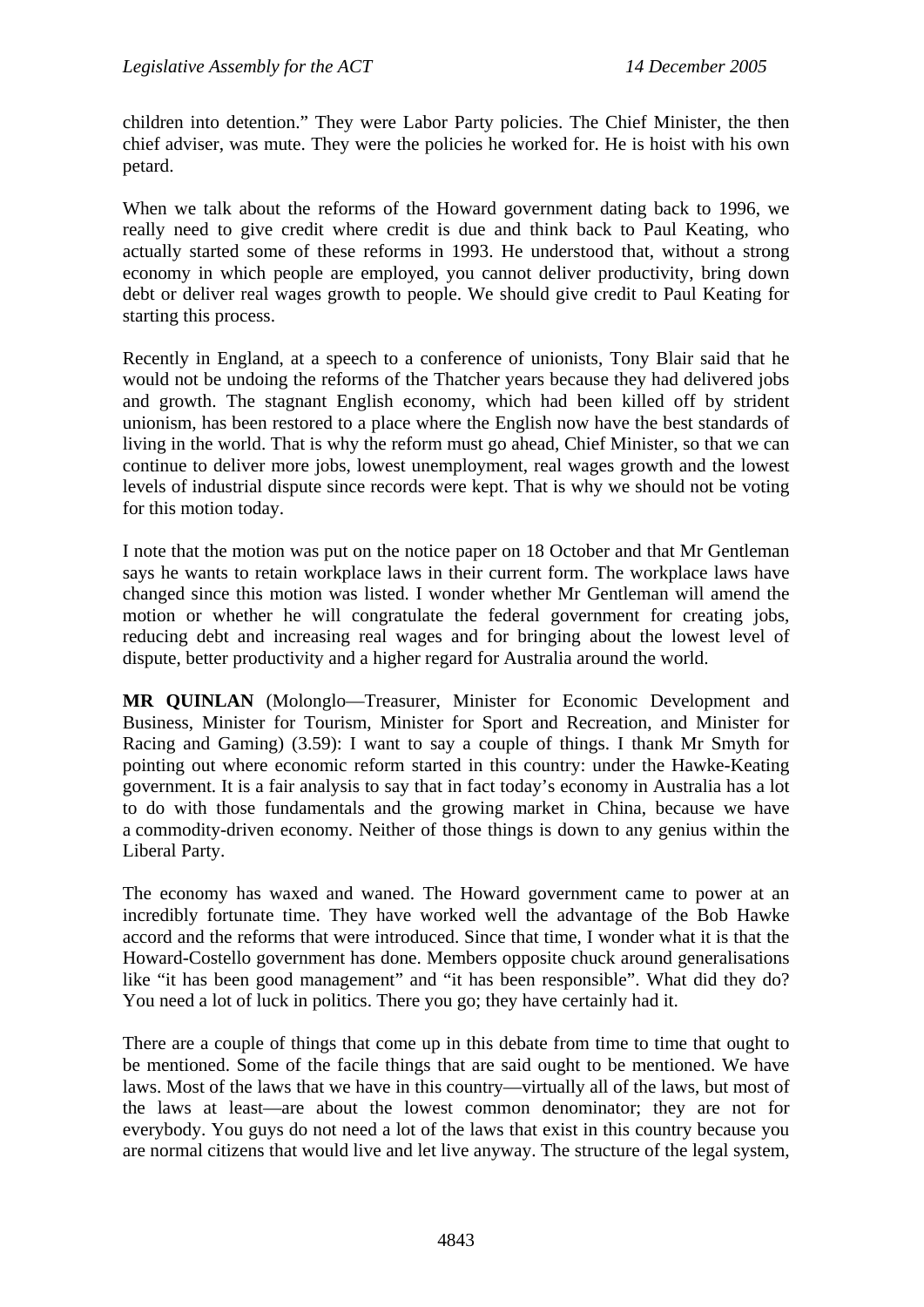the structure of legislation, is about covering all cases. A lot of it is targeted at the lowest common denominator.

The facile statements that if you object to this legislation you are painting all employers as bad and all employers as pernicious are not the case. Each of us knows of employers that have been poor employers at some time. We know of employers that have a bad record in treating their staff, and it has been necessary to have a framework to support those people that were impacted upon by those employers that have little respect for their employees.

The legislation that has recently been introduced lessens the protection and the conditions that are available to those vulnerable workers and leaves—not all employees, but the ones that really need it—a structure in place so that there will be a decent place for them to work; otherwise the employer would demonstrate their total irresponsibility and lack of consideration for their employees, treat them badly and end up in industrial disputation with them. It happens from time to time; it certainly does. Therefore our concern, and my concern, is not about the bulk of employers. Enlightened employers know that you get better productivity if you have a decent relationship with your employees. Most employers know that, but not all of them know that.

**Mr Mulcahy**: And there are rogue employees.

**MR QUINLAN**: Yes. From time to time there are very poor records, even in this town, Mr Mulcahy. That is our concern. Our concern is to ensure that there is protection for all, not just the majority. We know the majority are going to be okay.

The other thing I might say is that a number of employer organisations have said, "We do not need all those protections there because we look after our employees; otherwise we would lose them. We do not want to lose them in these times of full employment." There will not always be full employment. Despite all this great work that Howard and Costello have done, there will not always be full employment. If there happens to be a downturn in purchases, particularly by China, we will feel that; we will feel that keenly.

We need a process in place that lasts for all time. We need legislation for all seasons. We need legislation that will stand by the workers in good times and in bad. We need protections that will protect workers who work for good employers, and, unfortunately, we want legislation that protects workers who work for bad employers. We have to structure at the lowest common denominator to ensure that. That is the argument we are trying to put forward.

It is facile in the extreme to be saying, "Most employers are okay, so we will not have any protections. Most employers will look after their workers, so we will not have any legislative conditions." Not all employers are decent people; not all employees are decent people. There needs to be a balance, but we still have to look at, I am afraid, the lowest common denominator.

**MR SESELJA** (Molonglo) (4.05): My colleagues have put the case very forcefully but I would add a few things. I speak with a sense of deja vu. I remember doing something similar not long ago. There have been a few motions similar to this brought before this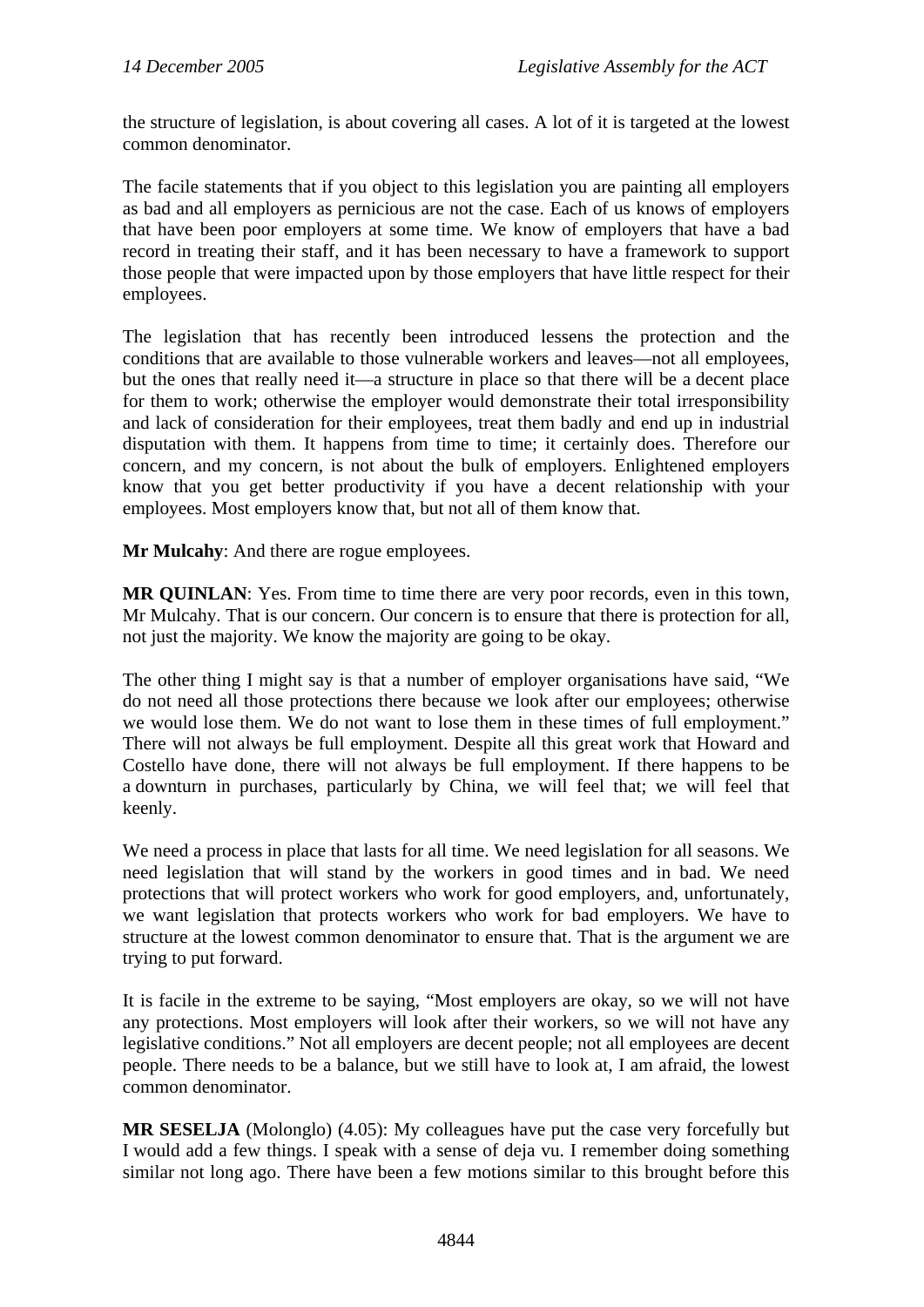place lately. Of course we will have the debate again and we will continue to have the debate as long as people want to put it up.

One of the differences this time has been, though, that I have not heard Karin MacDonald—I do not know whether she has spoken on this yet—quoting from the *Rerum novarum* as she did last time. I am not quite sure why the change, but I heard Mr Hargreaves earlier in the day quoting, if not church documents, then certainly church figures. It has been a bit of a common theme here.

I found it interesting that Mr Quinlan was able to keep a straight face when he said that the Howard government has been so fortunate to have been in these good economic times for the last 10 years. It could not be anything to do with the good economic record, with the economic reforms that they have had. Of course during these fortunate 10 years we have seen recessions in most of the other industrialised economies and no recession in this country. I guess it is the global economic conditions that have propped us up for the last 10 years. I suspect that the Treasurer was struggling to keep a straight face as he delivered those lines earlier.

I want to talk a little bit about terms and conditions under the federal government's workplace relations reforms. Some of the words in the motion are about how terms and conditions will essentially be lost. The Treasurer spoke about the fact that it is about the lowest common denominator. That is why there is a safety net; that is the purpose here. It is a fact that currently most people do not get award wages; most people get well above award wages, and that will continue, and above award conditions, and that will continue to be the case. But the safety net will continue for those who need it. That is the important point to be made here.

Employees will be able to keep their conditions until they agree to new arrangements with their employer. There is no obligation to enter into a new agreement under the new system. Conditions which will exist in awards can also exist in agreements which will now be able to run for up to five years rather than the current maximum of three. The bill will introduce universal statutory minimum standards for the first time at a federal level.

The Australian fair pay and conditions standard will contain the following minimum conditions: minimum and award classification wages; four weeks paid annual leave, with an additional week for shift workers, with the option for employees to cash out two weeks leave but only at the request of the employee; 52 weeks unpaid parental leave; 10 days paid personal and carers leave, including sick leave, for employees with more than 12 months service; plus two days of paid compassionate leave, plus an additional two days of unpaid carers leave per occasion will be available in emergency situations for employees who have used up their paid leave; and a maximum 38-hour working week. These are the safety net conditions that will underpin the new system.

What we have heard from the Labor Party consistently for the last 10 years on the issue of industrial relations, every time there has been a suggested change, has been that this is going to mean the end of us, this is going to be a terrible thing for workers, this is going to be a terrible thing for Australia. Mr Mulcahy earlier quoted from Kim Beazley in 1996 when some of the industrial relations reforms were going through. Senator Kim Carr said: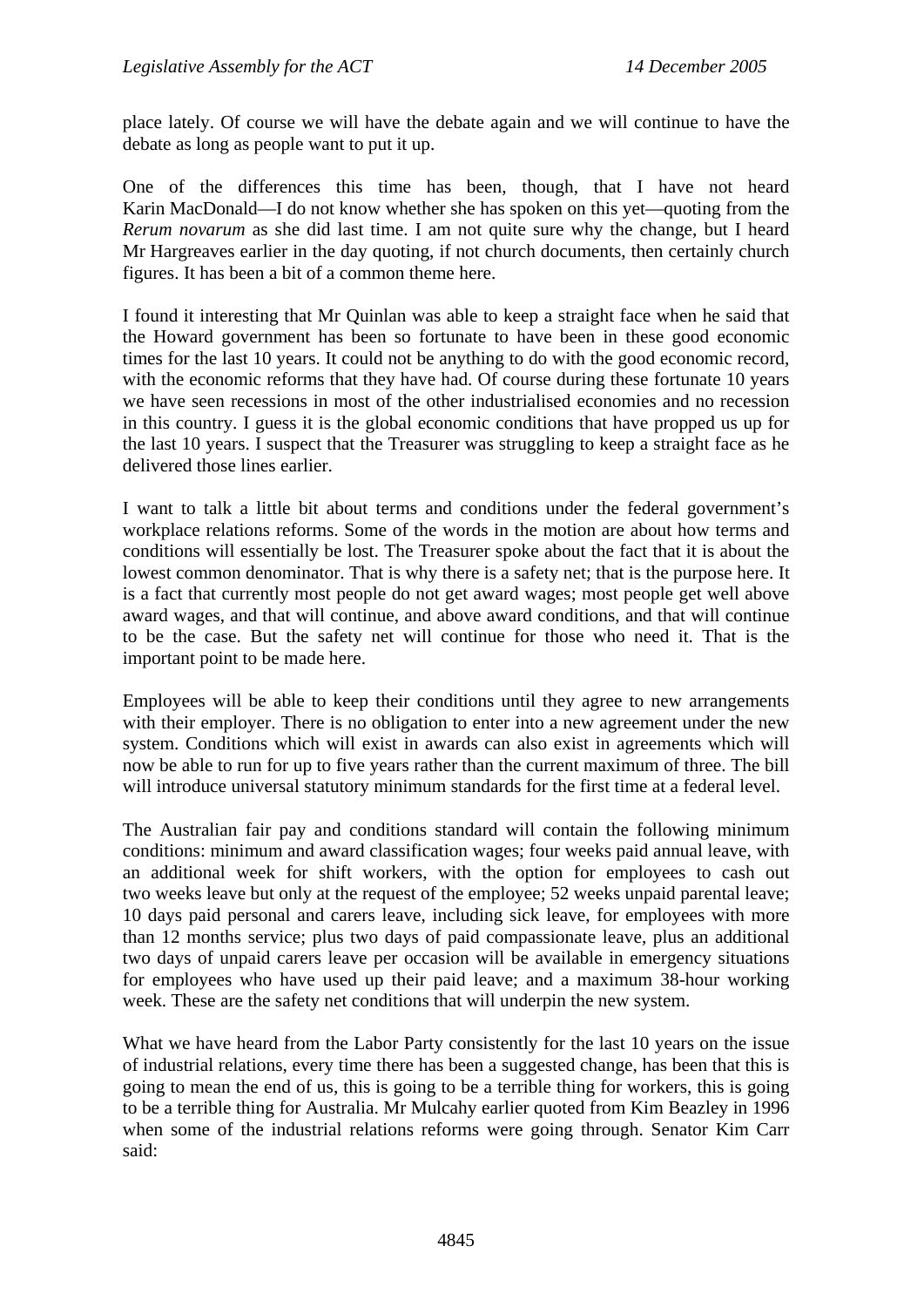… we see this bill as being obnoxious, insidious and fundamentally hostile to the interests of working people in this country. We see it as fundamentally opposed to the maintenance of living standards for working people in this country and as a device aimed at redistributing wealth and power towards people who are already extremely well positioned within our society.

That caused me to read closer Mr Gentleman's motion. Point (2) says:

Calls on the Federal Government to admit the harmonious workplace relationship developed between employees, unions and employers have resulted in a productive economy, and retain workplace laws in their current form.

These are the workplace laws that the Labor Party said were obnoxious, insidious and fundamentally hostile to the interests of working people in this country. Ten years ago they were obnoxious, insidious and fundamentally hostile to the interests of working people, but today we have Mr Gentleman, the workers' champion, calling on the federal government to retain the workplace laws in their current form. They love them; they cannot get enough of them.

Previously the Chief Minister interjected, "Things are so good. Why would you change anything?" This is the John Hargreaves line from the last time we discussed this: "We have done everything that has to be done. We never have to make another change. We do not have to progress; we do not have to take things forward." Is that the attitude of this government to reform?

Economic reform is a continuing thing; industrial relations reform is a continuing thing. It has been happening, as was pointed out, since the 1980s and through the 1990s in this country in significant ways. It was embraced by Paul Keating; it has been embraced by the federal government; it is rejected by the current federal Labor opposition; and it is rejected by the government in the ACT.

I draw the Assembly's attention to the contradiction between the words of Mr Gentleman's motion and the words on the current industrial relations scheme that were put out at the time by the Labor opposition and by members of the union movement. They could not be believed then, and they cannot be believed now.

I want to touch quickly on another aspect of the motion. It talked about the workplace changes requiring secret ballots. I am still not quite sure—and I have not heard Mr Gentleman make the argument—as to what could be so wrong with secret ballots. What is going to be lost by having secret ballots?

**Dr Foskey**: Why don't we do it here?

**MR SESELJA:** Dr Foskey interjects, "Why don't we do it here?" There is a very good reason why we do it here. We are elected representatives. People need to know how we vote on any given thing. People do not need to know whether 12,400 workers voted one way and 8,200 the other way and know their names and their voting record; they are not elected representatives. There is a significant difference. That is why we do not do it here. But that is not an argument against doing it in the context of a workplace.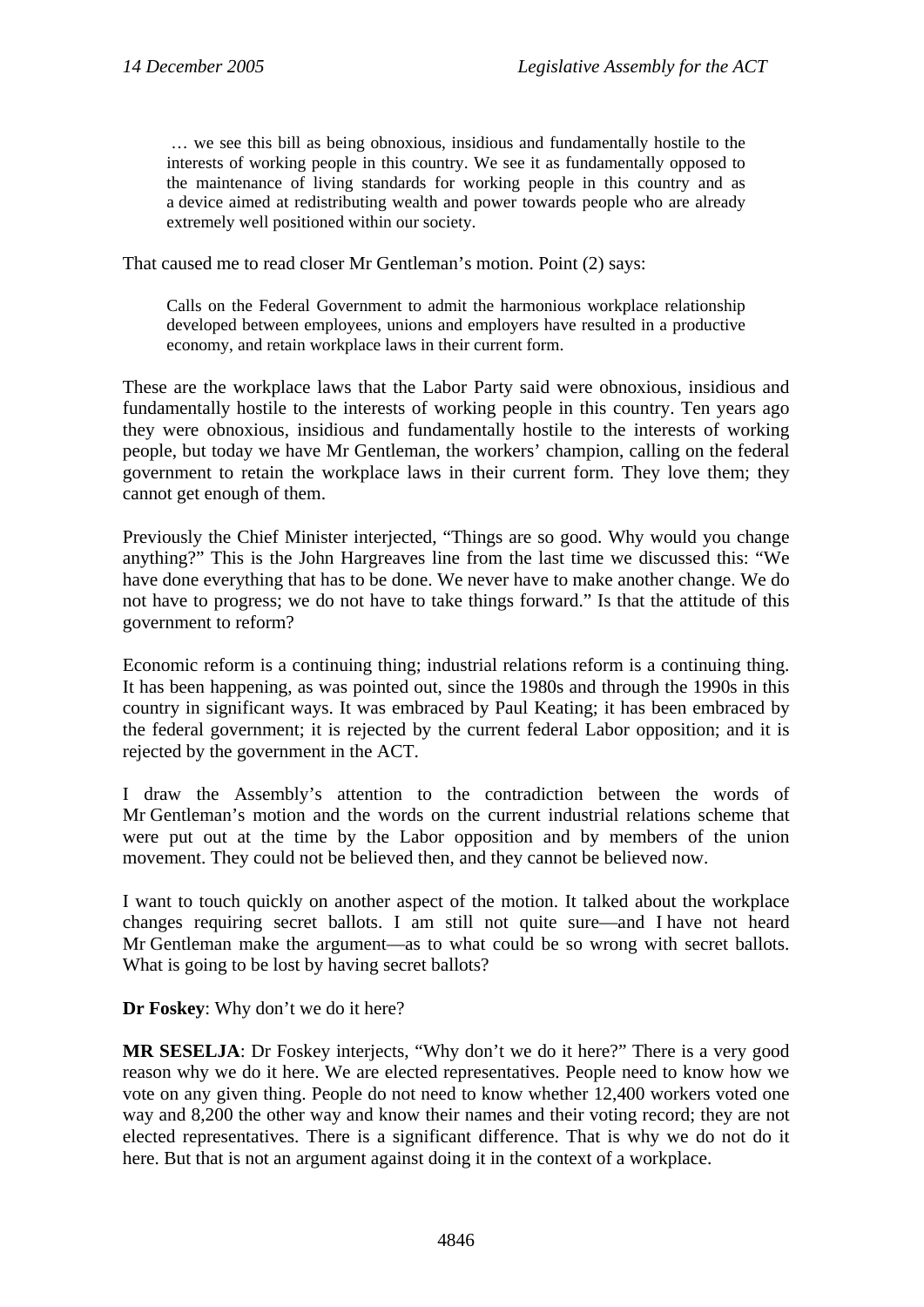I have not heard Mr Gentleman put forward an argument. I call on him to put forward the argument in his closing remarks. I call on him to do it without reading it; come forward with the argument—

**Mrs Burke**: From the heart.

**MR SESELJA**: From the heart, tell us why the secret ballot is not a good thing. Who is it protecting? It protects against bullies. When there is a secret ballot it is very hard to force someone to vote a particular way, but when there is not a secret ballot it is somewhat easier; pressure can be put on. That is the reason behind pushing for secret ballots. I have not heard one single argument, one reasonable argument, put forward.

I heard Dr Foskey throw out an argument just then, which I do not think is a reasonable one. But I have not heard one reasonable argument as to why requiring a secret ballot would be a bad thing and why that would threaten workers. It simply threatens union officials; it simply threatens thugs who would seek to bully people into industrial action against their will.

I conclude by restating some of the key points. Since 1996, under this so-called insidious, obnoxious and fundamentally hostile system, we have seen 1.7 million new jobs; we have seen the lowest unemployment in almost 30 years; we have seen real wages growth of 14.9 per cent.

**Mr Quinlan**: It is all down to Paul Keating, for God's sake.

**MR SESELJA**: Under Paul Keating, real wages growth was 1.2 per cent in 13 years. It was 1.2 per cent under Hawke and Keating. We have seen the lowest levels of industrial disputes since records were kept in 1913.

This is the so-called insidious and obnoxious system. This is the same system which Mr Gentleman now says is so good that we need to retain it; this is the system which the Chief Minister says is so perfect that we do not have to change anything ever again because things are so good.

We need to keep changing things; we need to keep making improvements; we need to build on what has happened in the last few years; we need to build on the very strong economy we have in this country. Mr Gentleman will probably continue with motions such as this one in the coming years, but I am sure that his arguments will look weaker and weaker as the system is put in place and people enjoy higher wages and better conditions and continue to be able to go to barbecues and live a good way of life. Unemployment, I expect, will even drop in this time. I look forward to more motions like this where we can discuss, compare and contrast how the system is progressing in the current context.

**MR GENTLEMAN** (Brindabella) (4.15), in reply: I thank Mr Sesejla for his comments. This motion call on the federal government to admit that harmonious workplace relationships have developed between employees, unions and employers and have resulted in a productive economy. I start by challenging some of the opposition's furphies here this afternoon.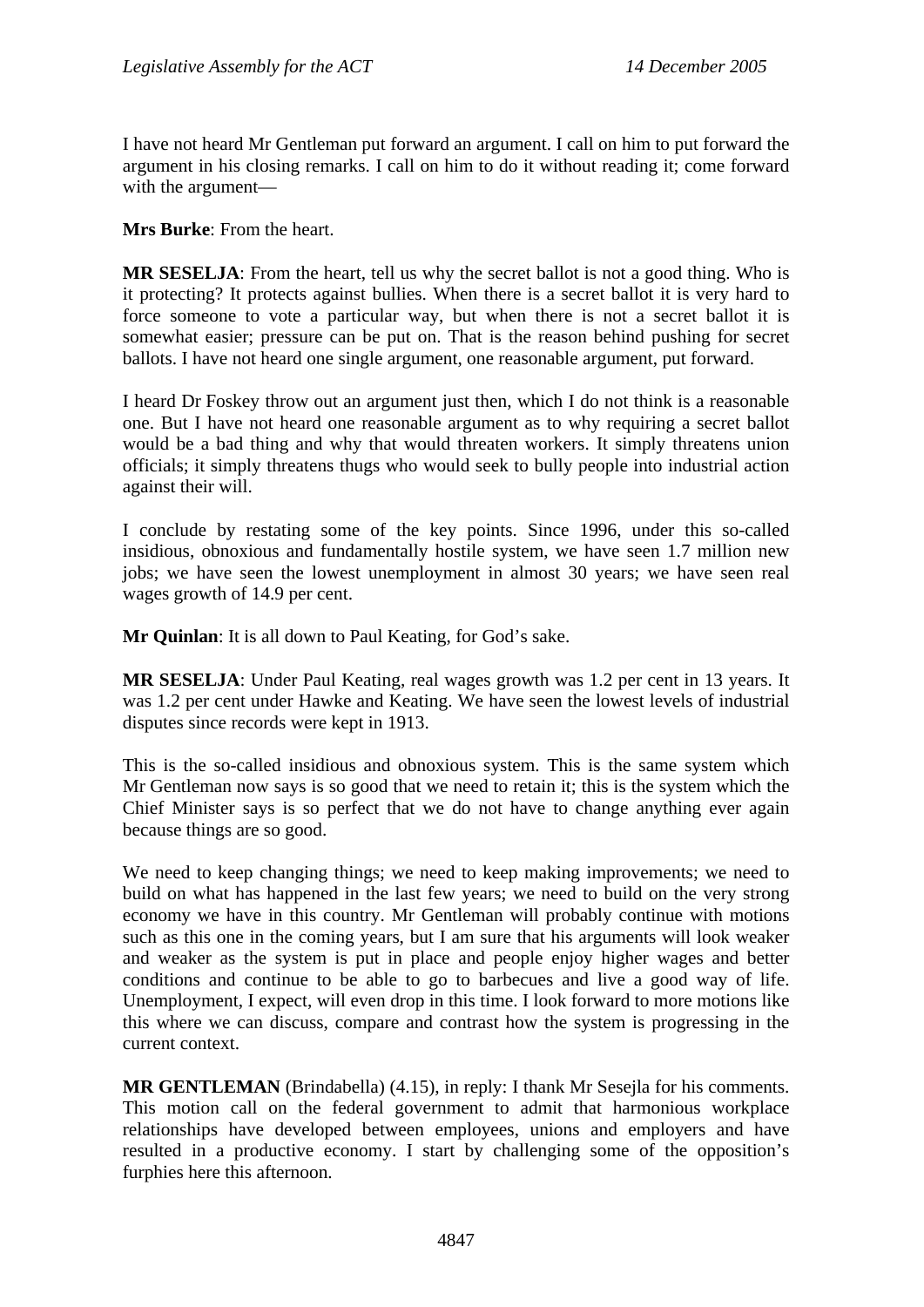Mr Mulcahy says that young people will have more opportunity for work in the ACT under these new laws. I ask myself why Mr Mulcahy is so confident that WorkChoices will provide more jobs. There does not seem to be any job-creation projects in either the 600-odd-page bill or the 500-odd-page explanatory note. I think I know why. I think it is because Mr Mulcahy understands that WorkChoices allows employers to sack workers without fear of retribution. Employers can sack workers at Christmas because they asked for a holiday. That frees up a couple of jobs, does it not? Sacked for wanting a Christmas holiday! Heaven forbid if you asked for a pay rise!

When Mr Mulcahy talks about the violence and tyranny of yesteryear, we should remind the Assembly and the people of the ACT that the union movement has never used attack dogs and balaclavas; nor have they seen fit to train militia overseas for an overthrow based on increasing profits.

My favourite is the make-up of the Australian Labor Party. I am proud of my party's history and its links with this country's largest social movement, the union movement. And I am proud that at our party's ACT annual conference we had in attendance some 160 delegates. But that was a bit different to Mr Mulcahy's Liberal Party. I understand his shindig attracted about 64 people. He was lucky to get a third of ours. How is that for representation of your constituency! Do not worry, Mr Mulcahy, you will have lots of time to think on how lonely it is in the Liberal Party when you enjoy your paid holidays at Christmas, unlike those workers from the coalmine.

Mr Seselja said that employees will be able to keep their conditions until they trade them off. I ask him: how does that apply to these sacked miners? How will they be spending their Christmas?

As Mr Mulcahy reflects on my speech he should remember that not I alone nor the ACT government are the only ones raising concerns about WorkChoices. Remember those 500,000 workers who participated in the national day of action, the biggest worker action we have ever seen in the ACT; the religious groups who have voiced their concerns; the 5,400 submissions to the Senate inquiry; and the 85,189 people asking the Christmas goose to cross the floor.

Mr Smyth said that we now have the lowest rate of industrial action since 1913. I remind him, again, of the 500,000 workers on a day of national action.

Now to Mrs Burke's comments. She waxed lyrical about the desire of employers to work under a simpler system. Is this because she believes employers are too simple to understand the current system? Maybe it is because she has herself been a little confused in the past. But I digress.

As I said, this motion calls on the federal government to admit that harmonious workplace relationships have developed between employees, unions and employers and have resulted in a productive economy. I would like to think that I am clever in throwing the federal government's words back in their faces. But, alas, I am just being truthful.

Unlike the federal government, I have 151 academics to back up what I say about productivity. I quote from their submission to the Senate inquiry into WorkChoices: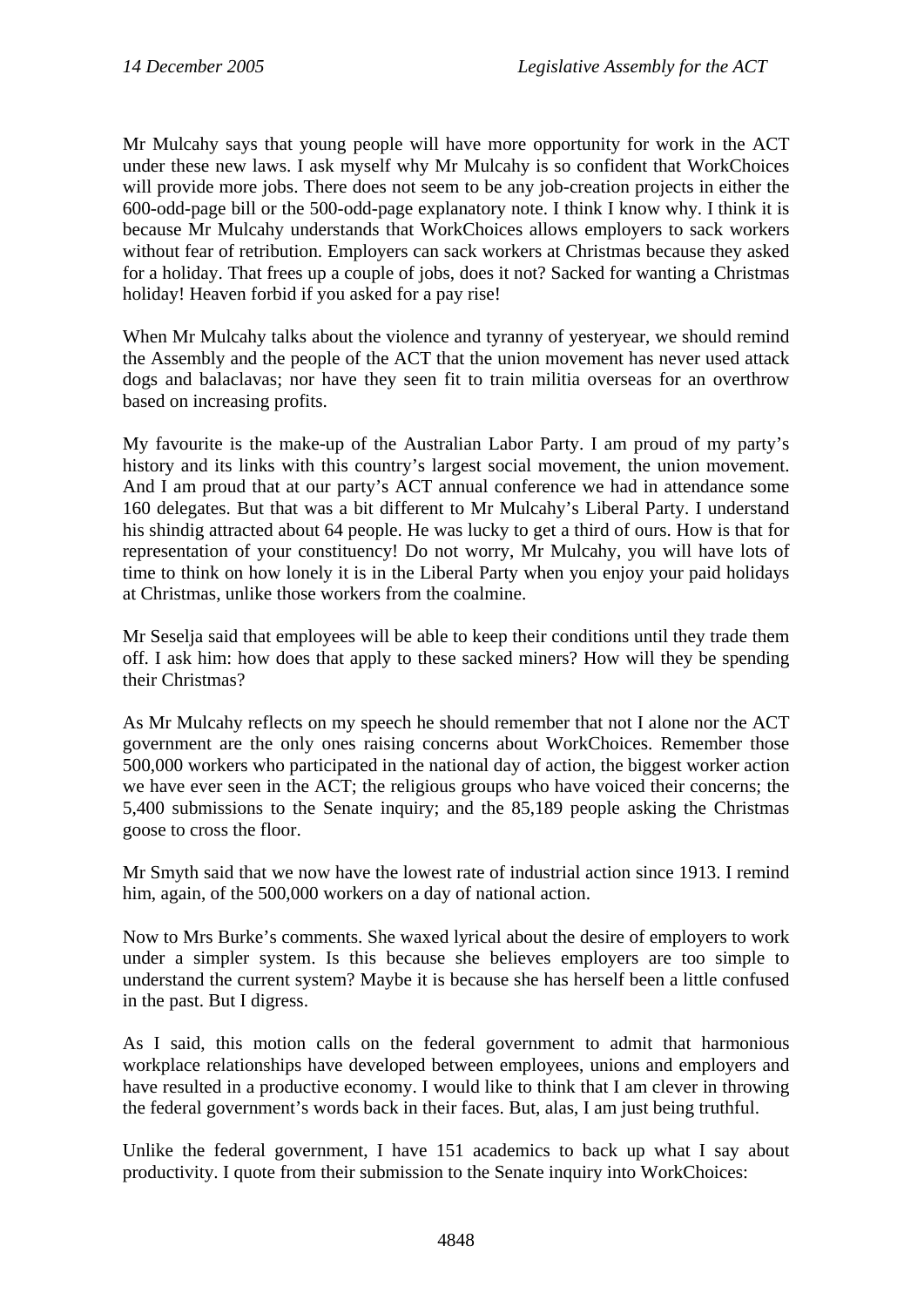There's not a lot of evidence that individual contracts produce productivity ... the biggest gains for productivity still revolve around a system which is collective based.

Based on the collective relationship between workers, the unions and employers, we have prospered. That was reinforced by Mr Mulcahy earlier today.

We do not need to look too far to see the impact these types of changes will have on our economy, our productivity and, most importantly, our workers' rights and entitlements. In 1991 New Zealand, under a conservative government, introduced the New Zealand Employment Contract Act. This act abolished the century-old system of awards; it withdrew government endorsement of collective agreements. This is all sounding a little too familiar, is it not?

Here we are, nearly 15 years since that act came about, and what does New Zealand have to show for it? Workers in some industries experienced a 12 per cent fall in real wage terms over six years. New Zealand became a less equal society, with the gap between the haves and the have-nots widening. There was an overall reduction in real wages, in full-time work and flatter productivity. Clearly, the experiment failed, in economic terms, in social terms, in long-term prosperity. To earn decent wages and to work under decent conditions New Zealand's youth migrate to Australia because our system works.

The federal government's argument about productivity is, first and foremost, a furphy. We have seen it in New Zealand and we have heard it from the academics. The federal government needs to open its eyes and ears to the truth. Even Gollum had a moment of self-reflection. The federal government has to acknowledge that it is a furphy. Thank you, Jacqui, for extending my vocabulary with that word.

I call on all members of the Assembly to do the right thing by their constituents and working families in the ACT and support this motion.

Motion agreed to.

### **Court Procedures (Protection of Public Participation) Amendment Bill 2005 Referral to committee**

Debate resumed from 29 June 2005, on motion by **Mr Hargreaves**:

That this bill be agreed to in principle.

Motion (by **Dr Foskey**), by leave, proposed:

That, notwithstanding the provisions of standing order 174:

(1) The Court Procedures (Protection of Public Participation) Amendment Bill 2005 be referred to the Standing Committee on Legal Affairs for inquiry and report; and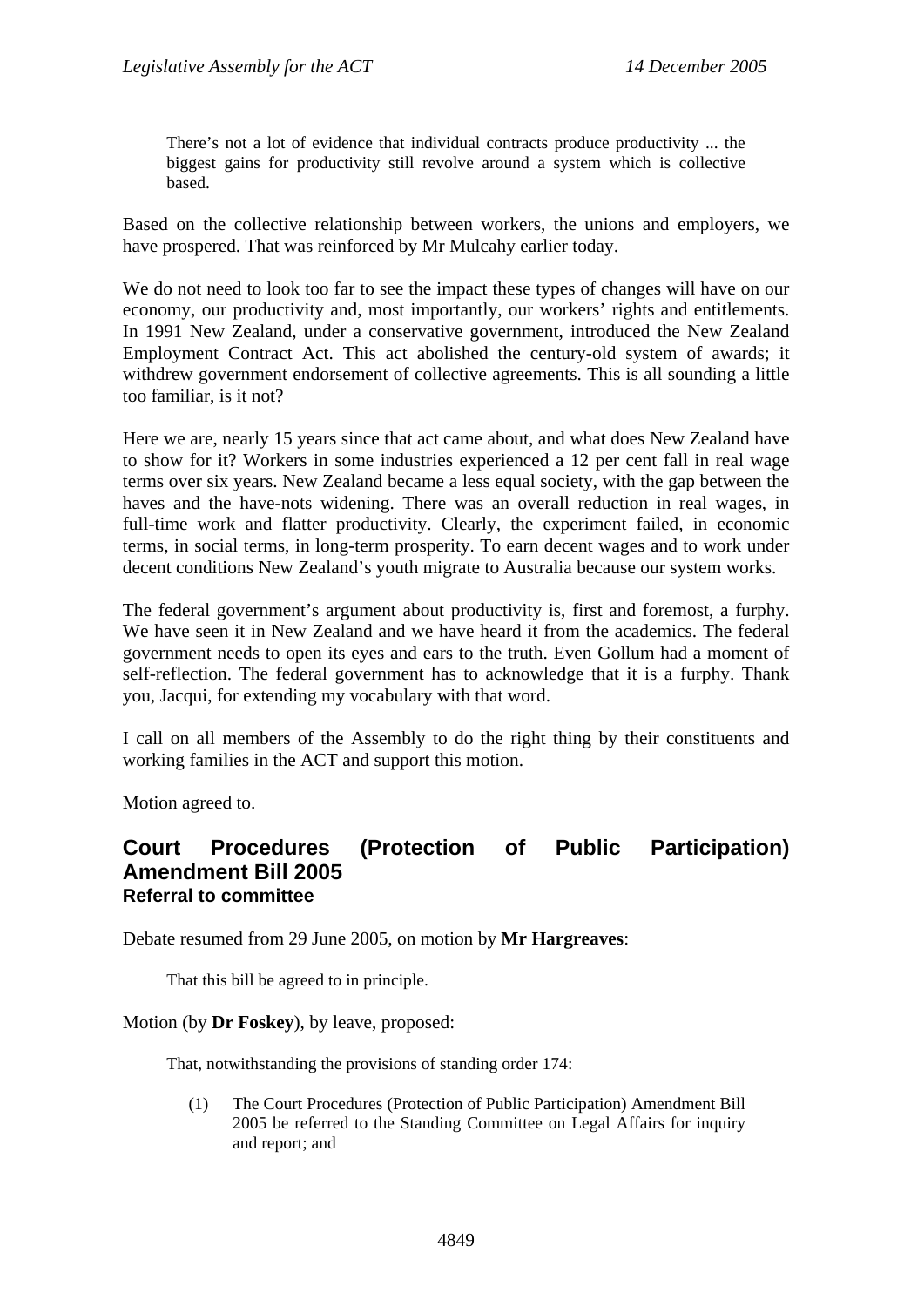(2) on the Committee presenting its report to the Assembly, resumption of debate on the question "That this Bill be agreed to in principle" be set down as an order of the day for the next sitting.

**MR STEFANIAK** (Ginninderra) (4.23): I think it probably is a very good idea that the bill be referred to the committee. The scrutiny of bills committee did have a number of concerns, and Dr Foskey wrote a letter as a result of those, which is in the current scrutiny report. For members' benefit, the scrutiny report which looked at the bill initially is scrutiny report No 16 dated 19 September 2005.

There are obviously a number of issues in relation to this bill. I see the point that Dr Foskey is trying to make. I suppose a preliminary observation from the opposition would be that we have a fairly robust system where, if you have totally spurious pieces of litigation, with people simply trying to delay, there is at present the ability for courts to strike out matters for things like want of prosecution. Significant costs orders, of course, will be incurred by people who take on litigation and then lose it. That can cause considerable difficulties for people who are listed as the defendants in that particular type of civil litigation as well; hence, I understand what she is trying to do.

There are, of course, human rights issues involved, which the scrutiny report mentions. I am not going to go into those. They are important issues, though, which the committee will no doubt look at. It is a problem, I suppose. I have occasionally said in this place in the past that, certainly in the criminal law, there are problems where people, for example, make wrongful complaints and malicious complaints against police. Many of the complaints against police are actually knocked out quite easily by the ombudsman, simply because they are made almost as a matter of course and there is no substance to them. Perhaps we also need to look at, in the criminal law, for example, some sort of offence. It would not have to carry a huge penalty, but some sort of deterrent for people who maliciously make complaints against police and other office holders which have no substance, which are quite easily proved to have no substance, yet cause all sorts of problems, delays and angst, too, to innocent people who are the subject of those malicious complaints.

Similarly, in terms of domestic violence legislation, there are occasions where the complaints also have no foundation. Again, there is no disincentive to people making those types of complaints. So I think this is an area where probably a lot more can be done in other areas of the law, apart from just what Dr Foskey is doing here, and that is something I commend to other Assembly members. But the opposition does support this bill being sent to the legal affairs committee and, as chair of that committee, I look forward to the inquiry.

Motion agreed to.

# **Civic Development Authority Bill 2005**

Debate resumed from 21 September, on motion by **Mr Seselja:** 

That this bill be agreed to in principle.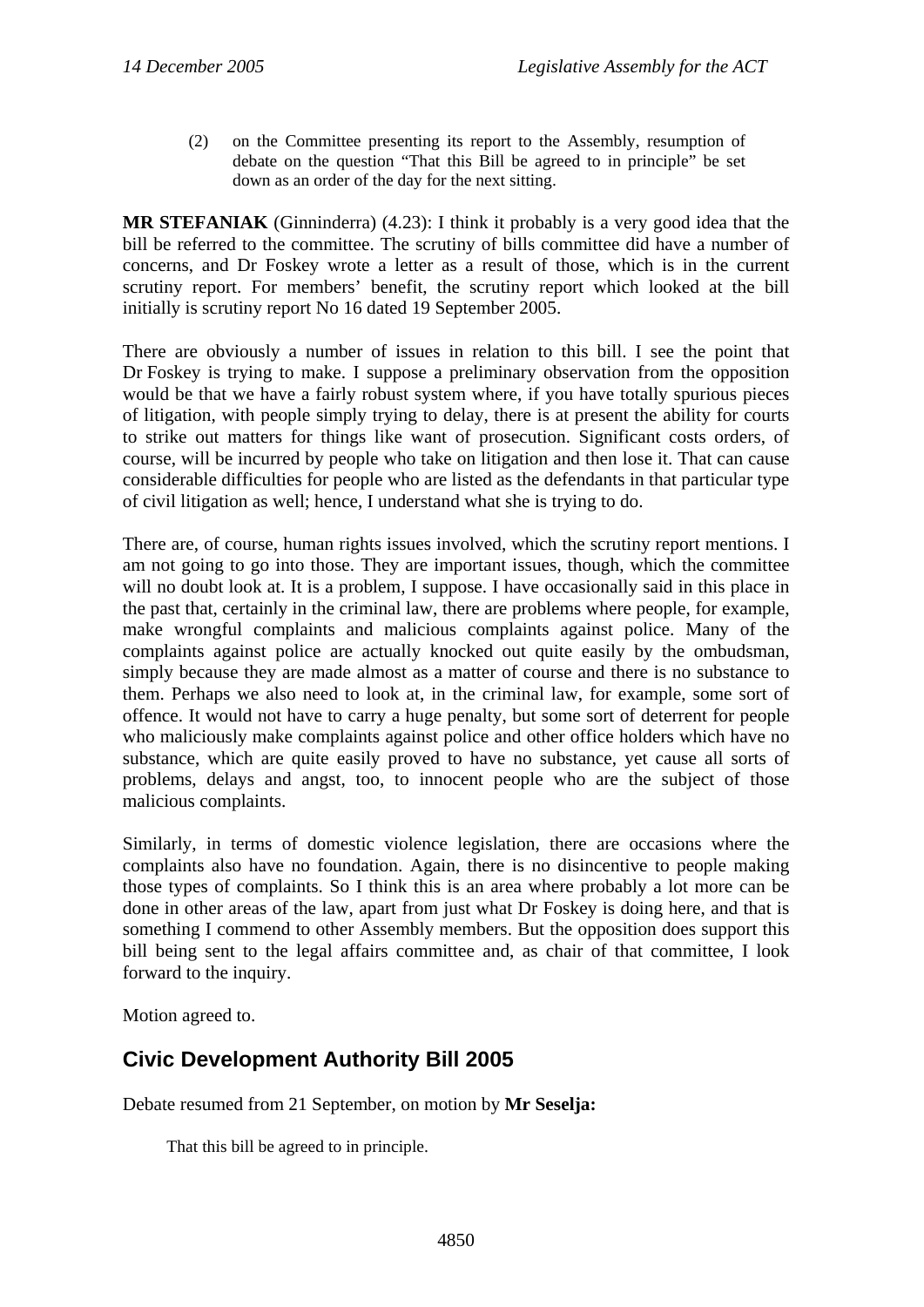**MR CORBELL** (Molonglo—Minister for Health and Minister for Planning) (4.26): The government does not support this bill. It is ill-conceived and in some parts unworkable. As I have announced today, the government has already accepted the recommendations of the expert financial consultancy report, which has called into question both the wisdom of and justification for establishing a development authority for this part of the city centre.

The Canberra central task force which the government established to look at these issues considered the option of a development authority similar to the one proposed by the opposition's Civic Development Authority Bill but concluded that this approach was not appropriate for Canberra central. Given the size of the territory jurisdiction, current institutional arrangements and the potential market in the foreseeable future for this scale of development, the government agrees with the task force's approach. The approach proposed by the Liberal Party is to establish another layer of bureaucracy which will have nothing to do—no land to release, no development to proceed with—for at least three to five years.

The key issue here is one of demand—demand for this scale of development and whether our city can absorb it at this time. The independent financial analysis commissioned by the Canberra central task force and prepared by Hill PDA, widely recognised and respected experts in their field, concluded that the development of the City Hill precinct is a 27 to 30-year project and, to use their words, is not viable as a commercial venture at this time. That was not the government's view—not even the task force's view—but the view of independent consultants commissioned to assess the financial feasibility of this development project.

The challenge for the Liberal Party is to demonstrate what their analysis shows in relation to demand that would justify an ill-conceived bill such as this. A project exclusively focused on the City Hill precinct, concluded Hill PDA, could not realistically commence until 2010-11 at the earliest, and the cost of establishing a new statutory authority simply cannot be justified. The reality check provided by the Hill PDA report and backed up by the observations of the task force itself meant that another statutory authority, which would be costly in itself to establish, would have little to do, certainly in the first five years. It also fails to recognise all the precondition work that has been and continues to be carried out so that when the market is right a future government can act on implementing the development of City Hill in a well-considered and financially responsible manner.

I welcome in this regard the comments of the Master Builders Association of the ACT, which in a media statement today has indicated that it supports the government's decision not to establish a statutory authority at this time and supports the argument that establishing another level of bureaucracy would do nothing to improve planning administration in the city. Those are views of a body which is not always aligned with the government, but the Master Builders Association of the ACT have come out today and said that the proposal for a dedicated statutory authority is flawed, and that they, as the peak body representing builders in the ACT, do not support it.

The government has decided to continue with the existing task force until the establishment of a new advisory body as a permanent body, which will be announced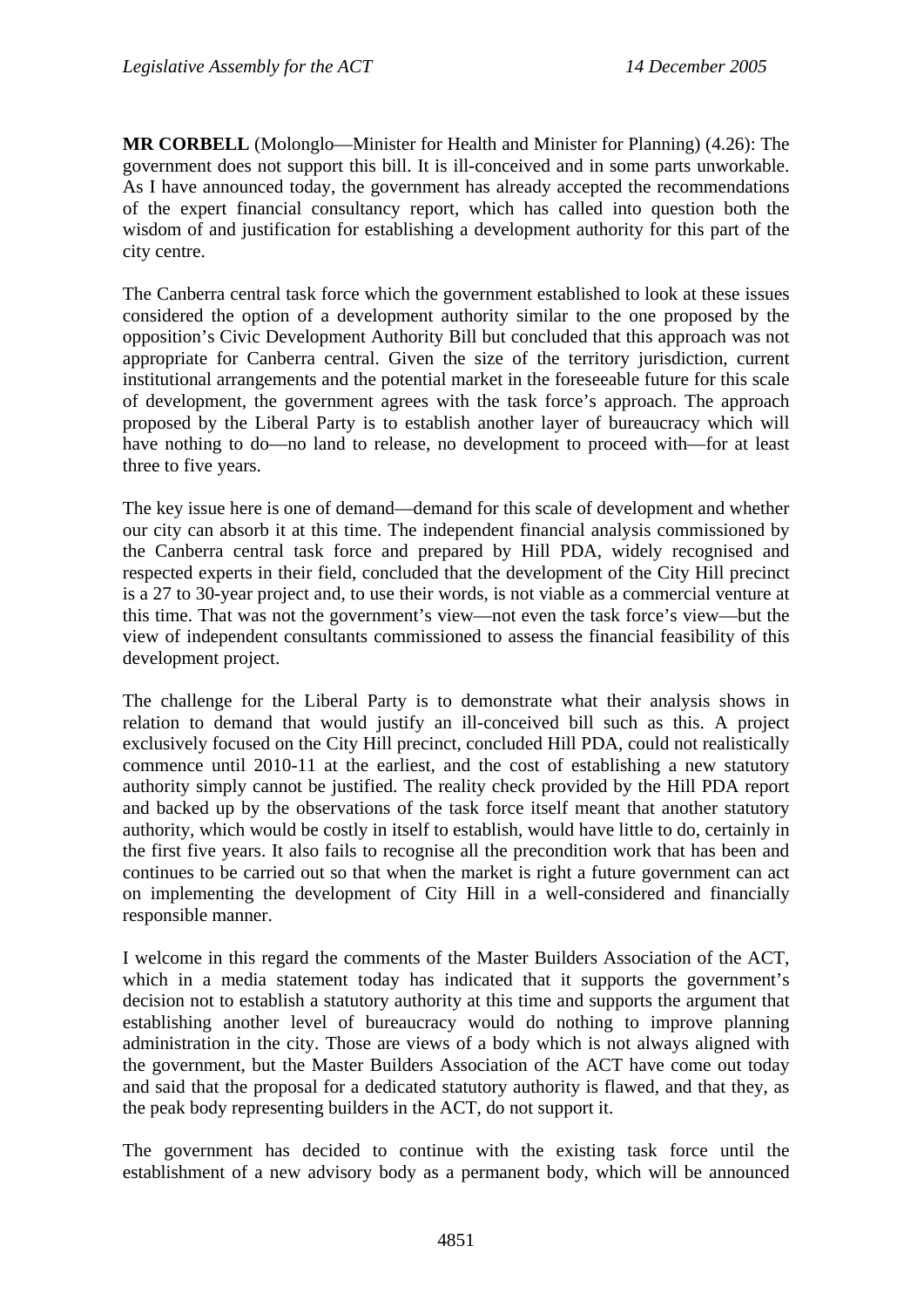early next year. The Civic Development Authority Bill proposes an authority with focus limited to development of City Hill. It is not an appropriate vehicle to engage in and resolve broader aspects that are important to the city's ongoing revitalisation. The current Canberra central program not only influences the government's decisions on releasing land—how much, where and when—but also addresses linking into public transport strategies, employment policies, community facilities, public realm improvements and management, and events and marketing for the city.

Vibrant cities are created by the successful layering and coordinating of all of the many cultural, economic and social issues. This bill would result in constant friction between the established planning and development arrangements, which include the substantial and important role of the National Capital Authority. It is, quite simply, a recipe for constant government intervention, controversy and disaster.

What is most telling about this bill is the lack of recognition of who actually has planning control in this area. Is it the ACT government that has planning control over City Hill? The answer to that is no, it is not. So how does Mr Seselja propose that the NCA relinquish its planning responsibilities through the passage of this bill? The NCA will do no such thing. The NCA have indicated very clearly that they wish to retain ultimate responsibility for land use control in relation to this part of the city. They consider it an important part of the overall legacy left by the city's designer, Walter Burley Griffin, and they will not accept any relinquishing of that responsibility. That is a simple fact that Mr Seselja has ignored in this bill.

In contrast, the government is establishing new advisory arrangements to allow us to continue the partnership and team-based approach that has worked so successfully to date. We have successfully engaged with the National Capital Authority, respected their role and the important contribution they make, and we have worked together with respected leaders in private business, as well as relevant public sector officials, to drive forward the future vision for the city centre. Our new advisory arrangements will not have statutory powers, and we are not proposing a development authority or decision-making body to replace existing government agencies; rather, an advisory and coordinating body that complements and draws on existing government capabilities as well as private sector experience to ensure continuous, dedicated and focused attention to the development of the whole city centre.

That is the other weakness in this bill. This bill targets part of the city and neglects the rest. This bill focuses on one part of the city and neglects Canberra central as a whole. The city does not stop at London Circuit. The city is a central area. From Ainslie Avenue to University Avenue, across to West Basin and all the way over to Russell: that is the Canberra central area. That is the area that we must focus on in its entirety.

The government is determined to make sure that new planning changes are in place to permit development. Today, I have outlined a detailed response on the land use changes we will be requesting from the National Capital Authority to provide for development potential of up to 420,000 square metres of area in this part of the city centre. The government has also outlined what it believes is an appropriate development sequence, which is already emerging from the high level of investment which is already happening in our city and which will be built on ultimately with the completion of the City Hill precinct.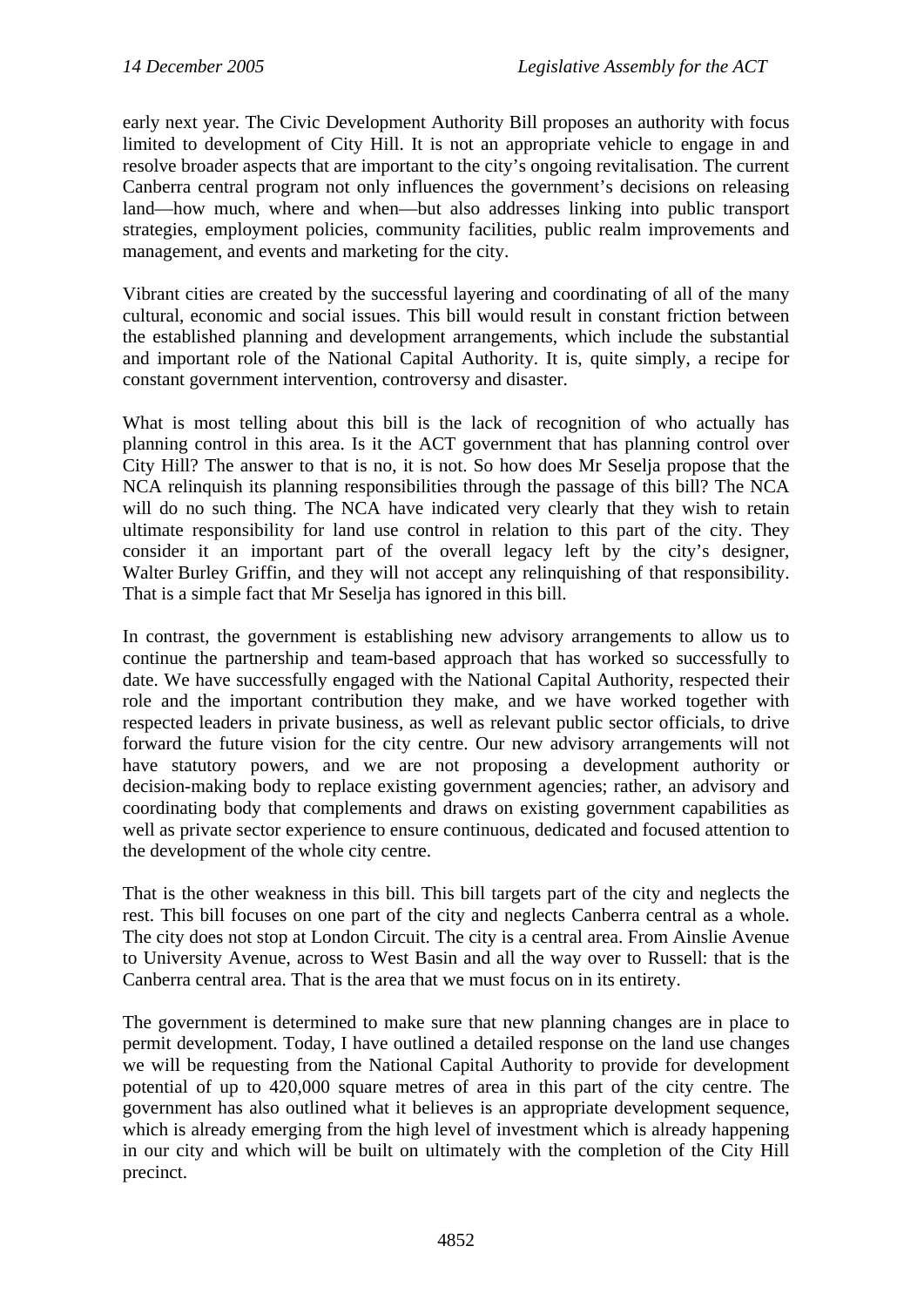We will also be working closely on examining new trigger projects to assist with instigating development in the City Hill precinct itself. The new advisory forum will investigate these trigger projects, along with the Planning and Land Authority, the Land Development Agency and other relevant government departments. These will allow for continued investment and growth, which is currently occurring in the city centre.

This is one point I really want to make above all others in this debate: walk outside the doors of this Assembly and look around the city. This is not a city that is in stagnation. This is not a city that is failing to attract investment. This is not a city that is failing to renew itself through considerable private sector involvement. Hundreds of millions of dollars of development activity is happening outside the doors of this chamber right now. Count the cranes in the sky, count the new buildings that are being built, look at the new government departments that are choosing to move into our city centre. Just last week, a commonwealth department, currently located in the parliamentary triangle, said it is moving into Civic. It wants to be in the city centre and it has chosen a new office development on Marcus Clarke Street in City West to have as its base. None of those things are indicators of a city centre that is struggling for relevance or struggling for investment.

But there is still more that we can do, and the government's approach, I think, is vindicated in the considered and very timely advice of the Canberra central task force. Unlike the opposition, I would like to thank those members for their work; unlike the opposition, I would like to recognise the real professionalism that they have brought to their work; and, unlike the opposition, I would like to refute the claim that in some way the Canberra central task force was stacked. I do not know which school of politics Mr Seselja comes from, but, if you really want to stack something, you make sure you have got a majority, Mr Seselja; otherwise there is not much point. The last time I looked at the composition of the Canberra central task force, a majority of those members were not representatives of the ACT government.

How can the ACT government stack a body when it does not even have a majority? It would have been very easy for the ACT government to have a majority, because we determined the membership, but we did not do that. Indeed, we made sure that a majority of the body did not represent the ACT government; they represented private sector interests or they represented agencies outside of the ACT government. That is not stacking, and I think Mr Seselja and those opposite, and others in this city, who have made that assertion cast a real slur on the reputations of those significant private business individuals who are on that task force. Is Mr Seselja saying that Mr Jim Service, Mr Tim Efkarpidis and Mr Ross Barnett are stooges or lackeys of the ACT government? Is he saying that we just told them what to do and they did it? I would challenge you, Mr Seselja, to see if anyone can tell Mr Jim Service what to do or think. He is a smart man, he has got a mind of his own, and he has got integrity and credibility, unlike those opposite. This task force has been considered and detailed in its recommendations.

The new approach the government has outlined will strengthen the government's planning processes for the future development of the city and City Hill. The government has not lost sight of the significance of this community asset—and that is what it is, a community asset—nor of the legacy that we will be creating for future Canberrans. To establish a place that has meaning, that is relevant and valued, it must be a place that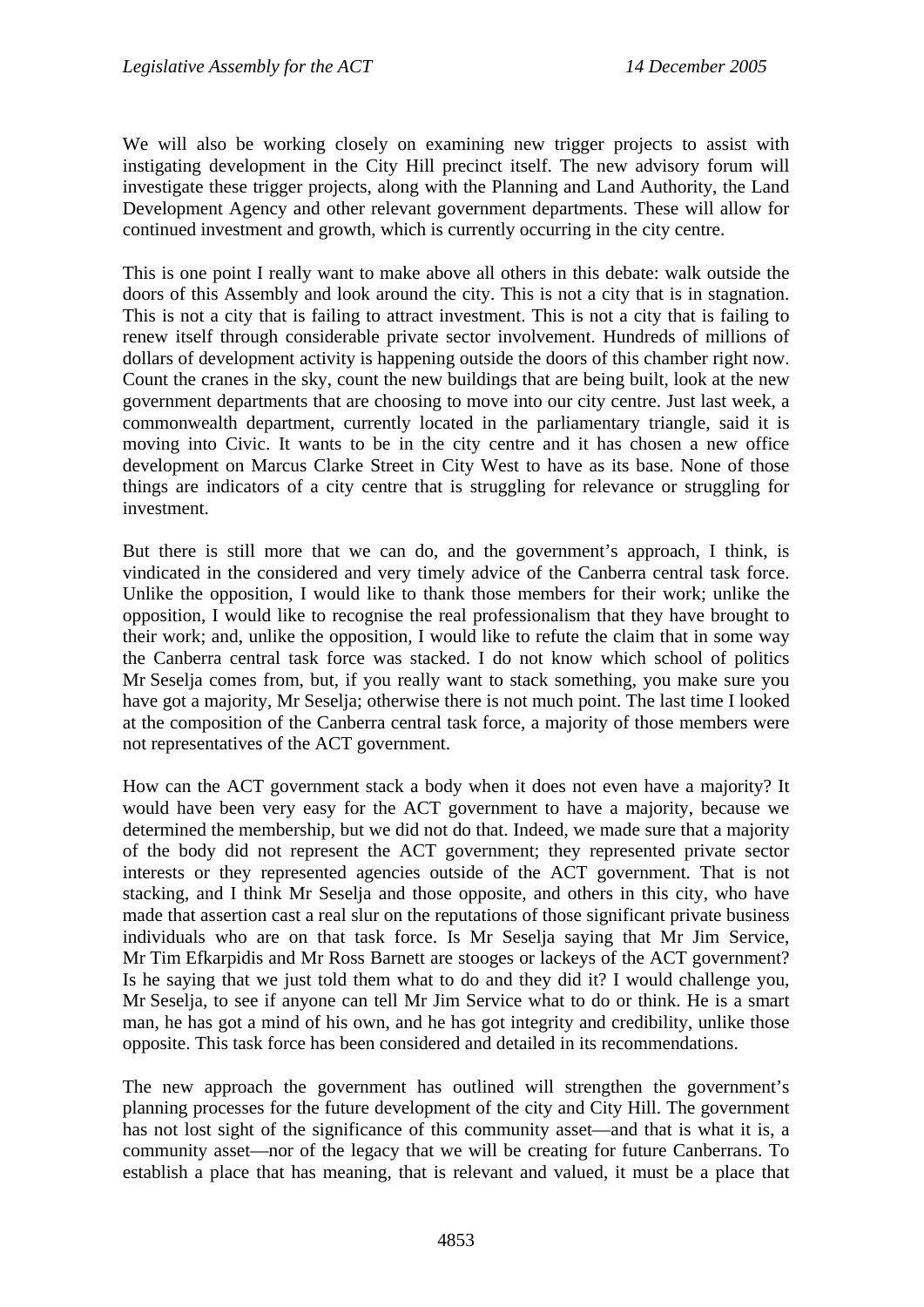reflects our community's egalitarian values, and this can only be realised by an open and transparent process and through a broad planning approach that takes account of all the other relationships—physical, economic, social, financial—and not through this bill, which is narrow minded, ill-conceived and narrowly focused and which will not achieve the outcomes that Mr Seselja seeks.

The government does not support this bill. This bill is unnecessary. It is a new layer of bureaucracy. We want to streamline the planning system; Mr Seselja wants to add more layers to it. We want to develop a cooperative approach with the National Capital Authority; Mr Seselja wants to create, and entrench in legislation, conflict. We want to look at development of the whole of the city centre; Mr Seselja wants to neglect the rest of the city and only focus on what happens in London Circuit. All of these issues only reinforce in the government's mind why this bill cannot be supported today.

**MRS DUNNE** (Ginninderra) (4.42): It is good that we can keep Mr Corbell guessing, because what you have seen today is that Mr Corbell is floundering despite the recommendations of his own committee. He is sitting here today defending his government's position to oppose the City Hill bill despite the recommendations of his own group that he picked basically to come up with his idea.

The history of ACT self-government is littered with ministers who have created a situation where they get their way, and this is a classic case. We have some examples from the past. Entrepreneurs, developers, proposed a light rail system from Gungahlin into Civic before Gungahlin was developed, and the minister for urban services and transport at the time basically took the proposal to his bureaucrats, threw it on the table and said, "Kill it." They did, to the detriment of Canberra. What we have here is the playing out of the petulance of this minister, whose particular aim was to kill the ideas and the innovation of anyone outside his select circle.

On radio this morning, Mr Seselja put it fairly succinctly. Mr Corbell was scrabbling for relevance because he knew that businessmen around town were developing their vision for Civic and, not to be outdone by people who have a long commitment to Canberra, he had to come up with his vision, which has been pretty much borne out by the visionless document that has been brought forward by his select group. Everything that Mr Corbell has spoken about today is really an effective way of trampling upon the hopes and aspirations and a vision for this city.

The development of the Civic-City Hill precinct is not something that would happen overnight under any formula. It takes time, it takes thought, it takes openness and it takes dealing with the community. Mr Seselja's bill creates the framework for that. But what we actually have, through the announcements made today by Mr Corbell, what he has said in the paper and what he said on radio this morning, is really, quite frankly, a trampling on vision, a trampling on aspiration and a shelving of anything that will take Civic forward in a holistic way for many years, because this man does not have the ticker to do it. This man does not have the vision, the will or the guts to make the hard decisions and come up with a structure that will take the city of Canberra forward, that will involve the people of Canberra and make Civic the real heart of Canberra.

We have talked about it for years. Those of us who have been involved in the planning debates in the ACT over years have heard people mouth the platitudes that Civic is the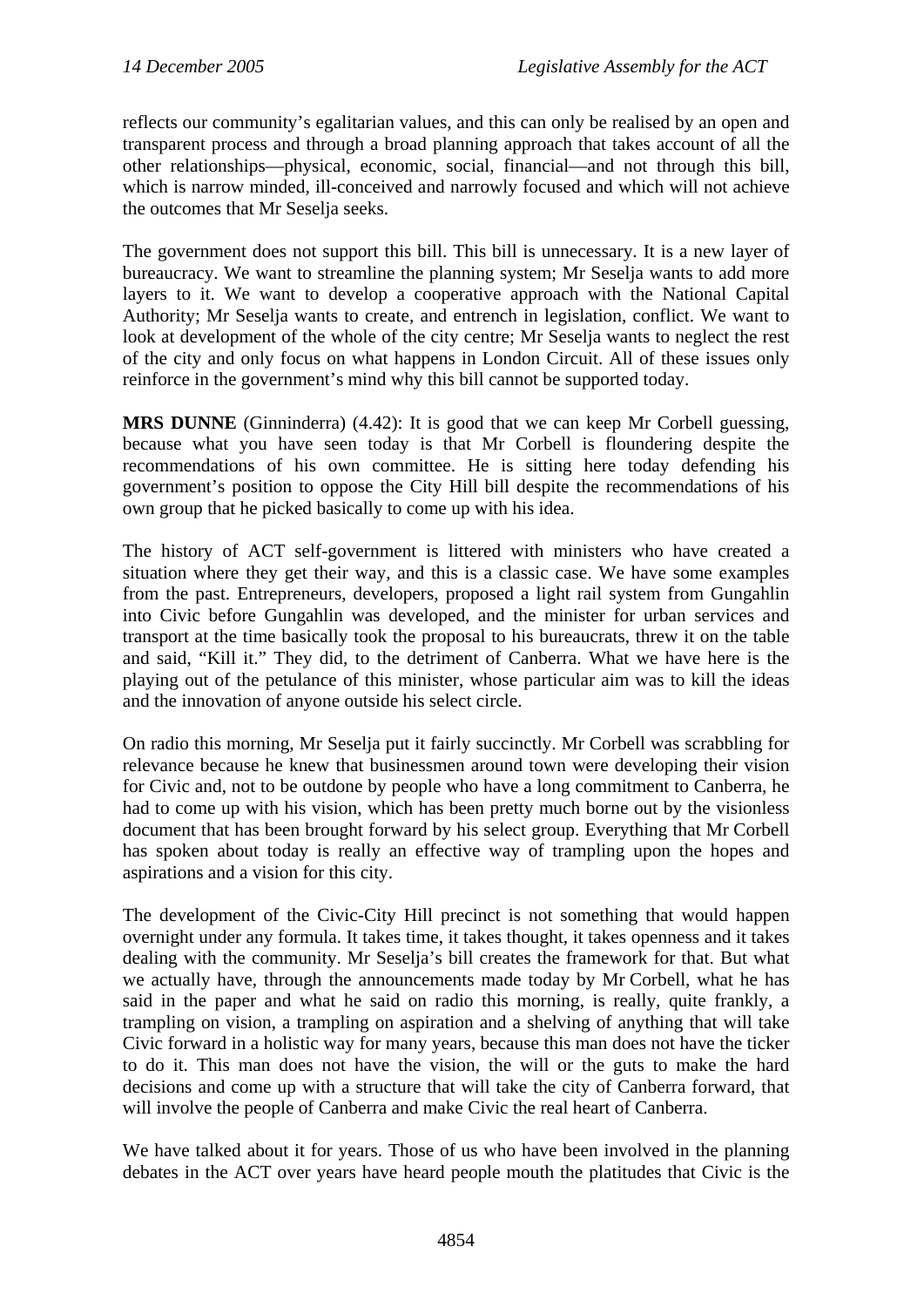primus inter pares, the first among equals, of the town centres. They talk about it but they never do it. What has happened today with Mr Seselja's bill is that the opposition has thrown the challenge: be as good as your words, make your walk as strong as your talk. But this man cannot walk the walk. He can talk about it all the time. When he was the opposition's spokesman on planning, we heard all the things that he was going to do to improve the planning system in the ACT—and his first term as Minister for Planning was one of abject failure.

He introduced the new ACT Planning and Land Authority and all its accoutrements, which was going to be the new way forward. At the time the bill was passed, I asked the vital question: in six months after this bill passes, or 12 months, what will have changed? As we know, very little has changed. There is still the slow and cumbersome process of land approvals. To the constant shame of this territory, applications for direct grants of land by direct sale take four years to get through. And we have the constant failings of this minister, who first and foremost wanted to put his own stamp on his new Planning and Land Authority. He changed the name, but he did not resource it or do anything about changing the culture. So what has happened is that things are pretty much the same as they were before he got his hands on it, and that was a situation that needed significant improvement.

The dead hand of government is everywhere in the planning system in the ACT, and that is reinforced by the dead hand of the Minister for Planning. It is about stifling; it is not about innovation. It is about the opposite of innovation; it is sucking the life out of the innovative people in the ACT. It was a thumbing of the nose at people in the community who were not part of the planning inner circle but who had the audacity to say, "We've got a vision for Canberra. Let's put it on the table and talk about it."

I do not think that there was a person in Canberra who said, "Gee, Terry Snow. That's a great plan: let's go out and implement it tomorrow." But there are lots of people in Canberra who said, "There is food for thought. Let's start the process." That is not endorsing everything that is there; there are good things and there are bad things about it. It is not for either the opposition or the government to say what should or should not be there. It is for the community to say what should or should not be there.

Mr Seselja's model provides the mechanism for the community. This minister, this man lacking in vision, has basically said today, "We will shelve all this for five years or more. We won't do anything. We will have this sort of vague idea of a land bank one day in the future. We're going to shelve it and nothing will happen." In that five years, if we adopt Mr Seselja's model today, we could be having an open, consultative and broad approach to master planning for the whole of the area, which would be designated by the minister. It could be as wide or as narrow as the minister chooses to make it. It can be all incorporated and done in consultation with the wider planning for the Civic region and the north Canberra region.

But this minister, with his lack of vision, is going to vote down this bill today because he does not have the ticker to put his plans out to the public, consult with the public and come up with a publicly accepted master plan for that area out there, which is so important to Civic, so important to Canberra, so important to the economy of Canberra, so important to the future development of Canberra. He does not have the ticker to do it. He does not have the courage to take the people of Canberra into his confidence and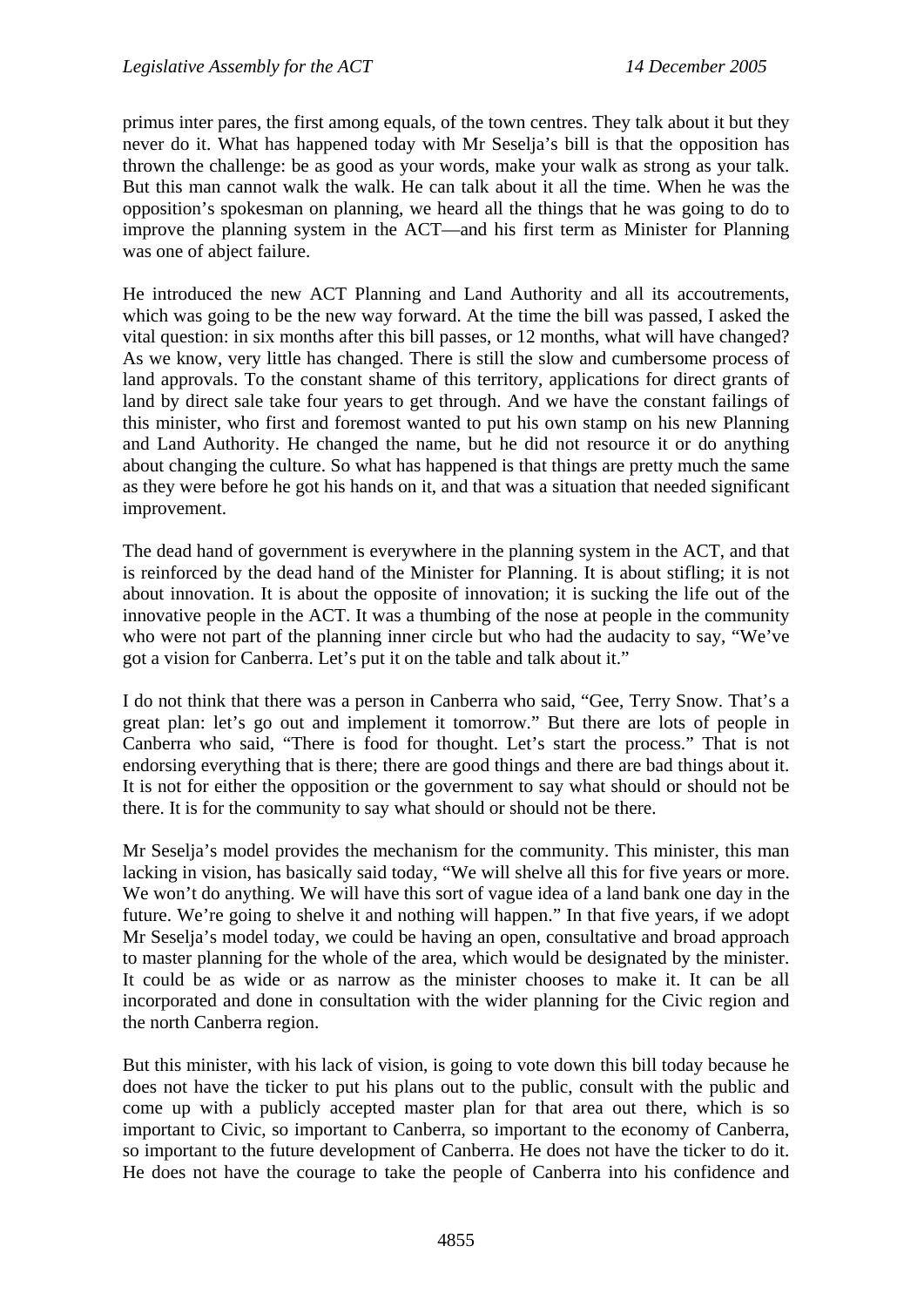publicly and openly develop a master plan that can be implemented in a staged and coherent way so that people know what is going to happen in 20 or 30 years time.

It will take 30 years. But it is going to take a lot longer if we never start it, and what Mr Corbell is proposing today is to sit on his hands. This is a minister who lacks vision, who lacks courage, who does not have the confidence to go to the people of Canberra and say, "Let's develop this together. Let's plan this together. Let's make this a city for everybody—a city that everyone can be proud of and a city that everyone has a stake in." He does not have the courage and, because Mr Seselja has that courage, all he wants to do is squash it. He does not have the courage, and he does not want to see anyone else take up the cudgels.

The speech by the Minister for Planning today was quite simply a disgrace. It shows a lack of foresight. The work done by Mr Seselja and the people who assisted him should be complimented, and it should have a better outcome than we are going to see.

**DR FOSKEY** (Molonglo) (4.51): I do concur with quite a lot of what has been spoken by those speakers for the opposition today, but, on the other hand, I do concur with some of the statements made by the minister. I do think that there is a strong case for the creation of an independent authority to oversee the planning and development of the central area of Canberra, but I am not convinced that the area that needs such management has yet been defined, nor what the parameters for such an authority ought to be, should we decide to pursue it, so I will not be supporting the bill.

The government has now released its response to the report of the Canberra central task force. I would just like to remind the Assembly of my motion on this matter, supported by all members, in August:

That, in regard to the future development of Civic Centre, including City Hill, this Assembly:

- (1) welcomes the enthusiasm and vision of the various frameworks for development that are now in the public arena;
- (2) calls for the public debate on the issue to encompass the broader plans of the National Capital Authority, and existing agreements such as the City West Masterplan;
- (3) recognises the need to build in broad community and industry acceptance to any plans of this magnitude; and
- (4) calls on the ACT Government to ensure:
	- (a) the major planning decisions are informed by a community values exercise that incorporates the perspectives of the full range of stakeholders, consistent with the Chief Minister's Department consultation protocol; and
	- (b) any task force or development body set up to manage the process includes community, business, Territory and Federal Government representatives, and provides advice to the Government which is open and transparent.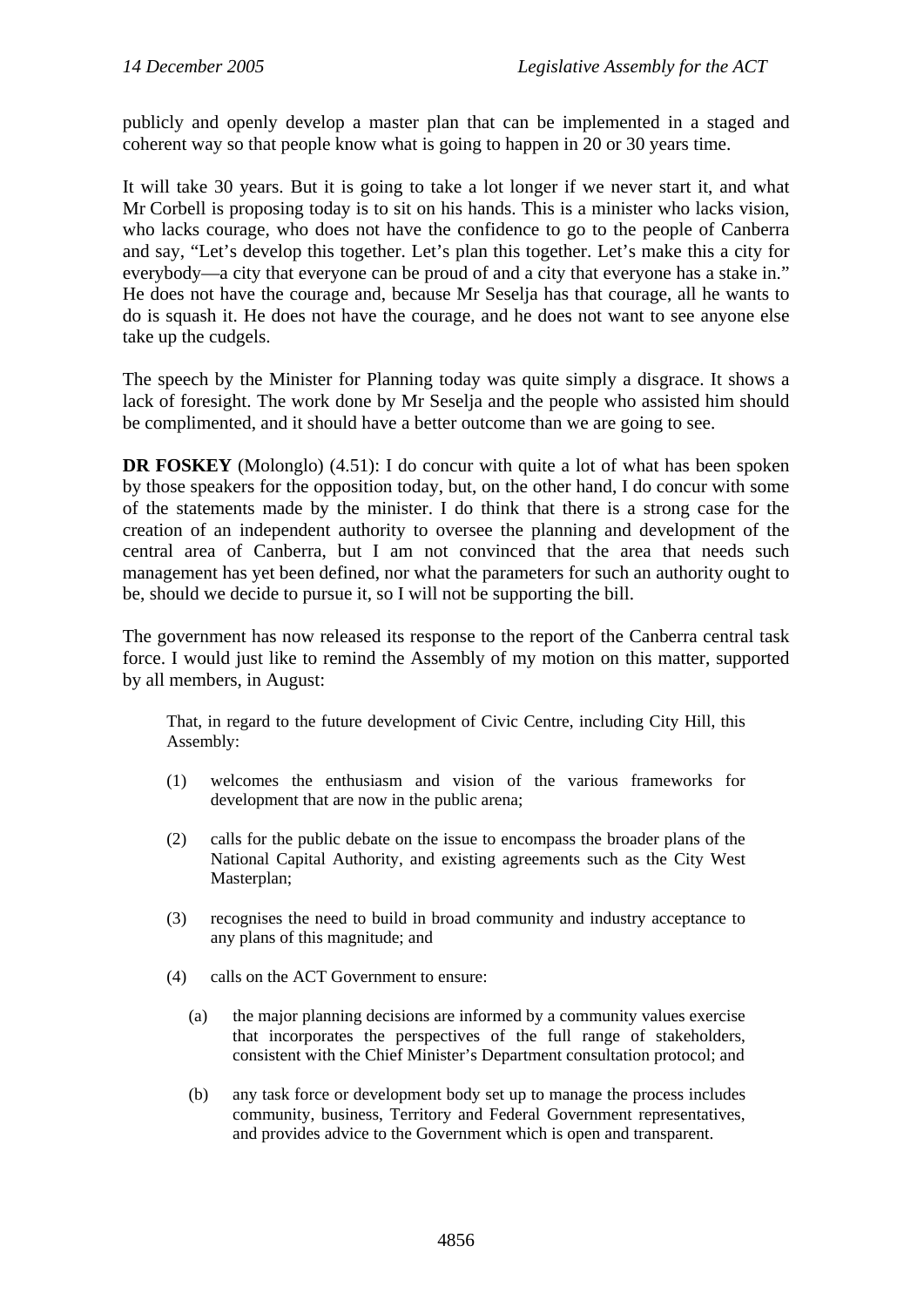Nonetheless, despite the fact that this motion was agreed to by the entire Assembly, what we have seen so far has been consultation through a competition suggested by Terry Snow and run through the *Canberra Times*, plus some more considered plans by the NCA, ACTPLA, Terry Snow and a group of transport planners. That was fun, but it is not consultation. Then we had a Canberra central task force that included, among other experts, a social policy analyst. The task force included retailers, developers, and town planners, of course, but no residents, no-one from any of the community organisations that are based in Civic, no-one who uses those services, no-one with special needs, nor specifically any commuters.

I can understand that the point of the task force was not to be representative; but, when you look at the expertise that was a part of that group, without a doubt it represented some groups, and it performed a representative role. That would not be such an issue if the task force's report had been then made public and, before the government formulated its response, those unrepresented groups on whom this proposed redevelopment would have a major impact, and other interested parties, could feed in to the general planning process.

That is one way that these "major planning decisions" could be "informed by a community values exercise that incorporates the perspectives of the full range of stakeholders, consistent with the Chief Minister's Department consultation protocol". Again, it is as though the community engagement strategy is pulled out sometimes and not pulled out at other times. Sometimes when there is a statutory requirement for it, there are statutory forms of consultation, and at other times it is forgotten about altogether. I am concerned that the planning minister took the report to cabinet and got a whole raft of the government response signed off before such a process could be put in place. I would have thought that was unacceptable to the Assembly, given its unanimous support of the motion in August.

Mr Service said today at the media conference where the government's response to the report was launched—and, of course, at the same time as the task force's report itself was inadvertently launched, but all the fire had gone out of it by then—that there had been some submissions from interested people. That is all very well and good; but most people did not know that there was an opportunity to provide submissions, so we can expect that those submissions were from people who were probably already, to some extent, inside the process. That cannot be called consultation.

I understand from the media and from the government that not much is going to happen quickly. So there is still room for a decent community engagement process, and I call on the minister to act respectfully to the Assembly and ensure that such a process is pursued. One of the key observations of the task force's report is that it would take an inordinately long time to develop the area inside London Circuit if the residential development is to target the premium market. The task force suggested that a focus on below-premium housing would accelerate the development process. I do not know exactly what the task force means by below-premium housing, but I would go so far as to see this as an opportunity to factor a proportion of affordable housing into the development strategy. Rather than simply accepting or rejecting the reviews of the task force or of other MLAs, I believe that that issue, the mix of housing that would be included in this key development, has to be part of the public debate.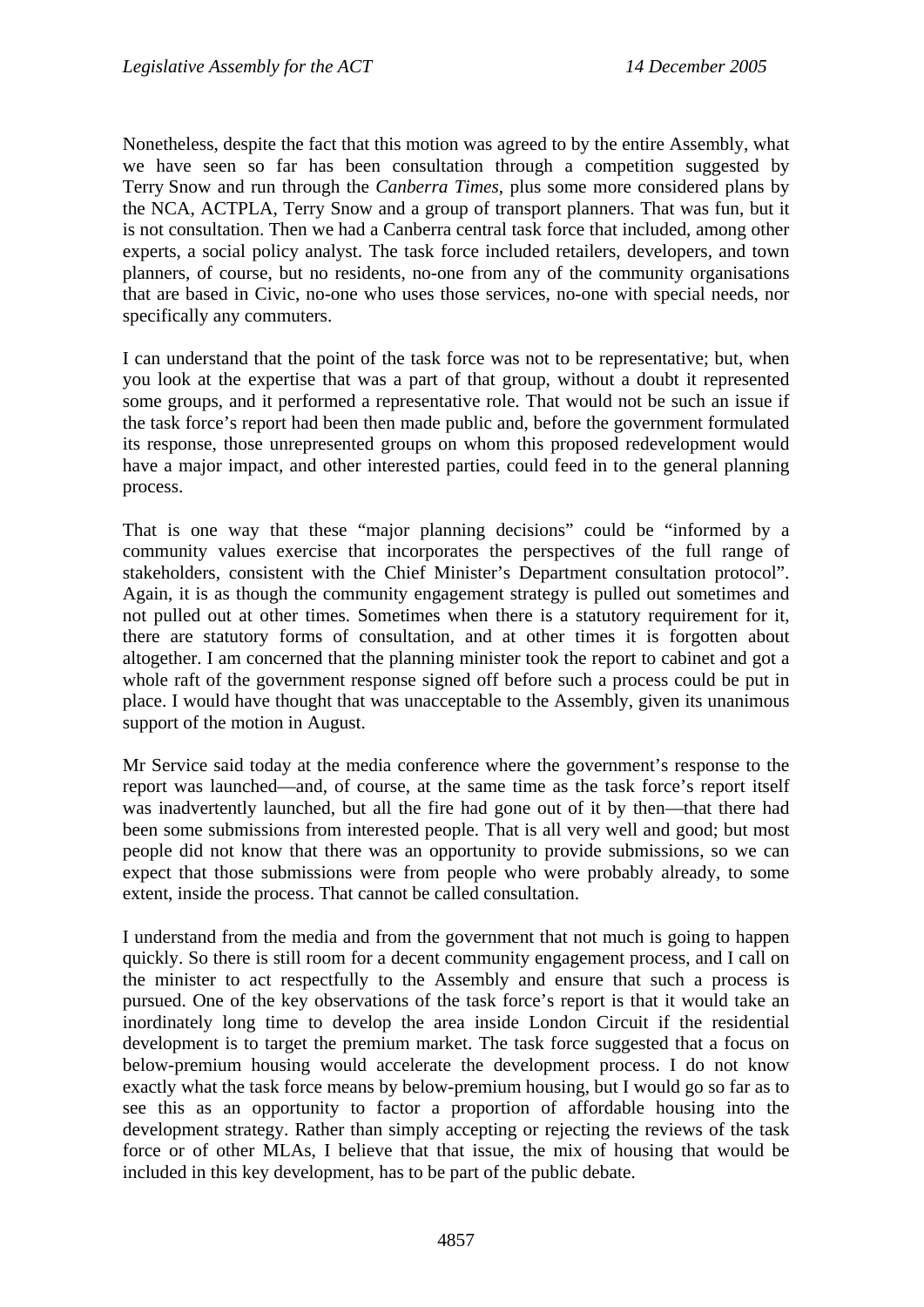Now there is also the expectation that a permanent committee will be established to replace the task force. Mr Corbell just updated us on that, though, when he said that the existing task force would continue. What I want to know is: who is going to be on this committee? Will it be the same people? What transparency will there be and how will its operations and advice be communicated? Will they just go straight to the minister or will there be some more transparency?

The Greens are quite sceptical of the advisory groups that have been set up by the government, and I do note that Mr Corbell used that term today, because, for instance, the dragway advisory committee has been set up, seemingly, to advise the government. But, while we are told by Mr Stanhope that that is a consultative process, what in fact is stifling the community in relation to that is that the members of that committee, who, for instance, come from residents associations, are not actually allowed to communicate to those associations what is going on in the committee. They received reports last week that are of vital interest to local residents and to dragway proponents alike. But, if those people are really doing their job, they are not telling their constituents what is in them. That is not really what I would call consultation. It certainly is not a fair representation and I would go so far as to say that it puts those people in a very difficult situation. If they are not allowed to report to their constituencies, and their constituencies want to know, that is a very difficult situation to be in. So I would strongly advise the government about setting up another such group.

The motion agreed to in August suggests that the government will ensure that any ongoing committee does include community representation and that the committee itself will act in an open, transparent manner with commitment to true consultation. That means communication backwards and forwards between the government and the communities that they represent. By the way, I understand that a social planner—and I am very glad there was a social planner—on the task force did speak to groups like ACTCOSS, but she was not in a position where she had to represent those views to the rest of the committee. She was not a representative of the community sector. She was recognised as someone who was good at talking to the community sector, but that is not consultation either.

There are broader questions that need to be considered and explored by the wider Canberra community. One is the general transport philosophy. The monorail proposal that was put on the table during the *Canberra Times*-led discussion of Civic development certainly put transport, and indeed public transport, centrally on the table in terms of this proposal. This report and the government's response only deal with transport issues in a half-baked way. I note that there is now a presumption that the Civic bus interchange will be demolished and replaced with a less focused bus system in Civic. I am not aware of any consultation on this matter that has been conducted with bus commuters and potential bus commuters, nor indeed with retailers who benefit from people being able to catch public transport into Civic, in order to find out the impact on them of such changes. Given that, I can only state that in my view the transport proposals for Civic should still be on the table.

There is also the question of the National Capital Authority's Griffin legacy plans for substantial development along Constitution Avenue and in the area known as West Basin. These are areas that are under the purview of the NCA and so are difficult to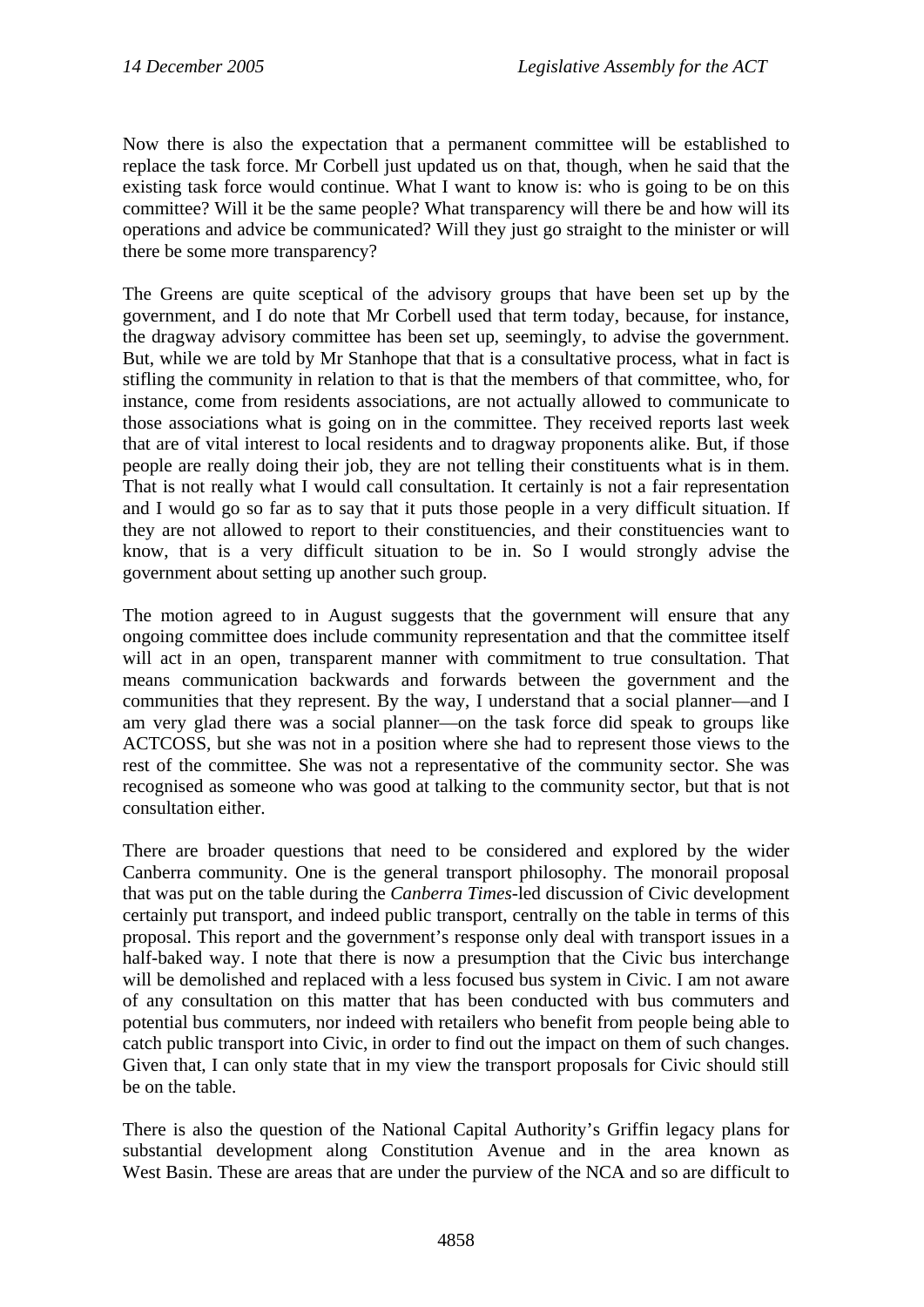influence both in terms of scale and the manner in which they are implemented. There have been some problems from an ACT government perspective on matters such as this in the past. The point about the Griffin legacy plans is that they would have a massive impact on the focus of business and activity in and around Civic. I think it is important that Canberra people have an opportunity to understand how these plans intersect and are invited to collaborate in the planning process.

These will be the most significant changes to Canberra's city area planning for many years to come. Putting plans in place for the Civic central part of that area now, without giving everyone the chance to understand the wider implications, is poor planning and very poor community engagement. I do not see why we have to put everything off for five years. My feeling is that there is work that could be done in Civic now. It does need a group that has a stronger role than that of the Civic task force, but I think we could be spending some time with community consultation, putting some details into the broad scoping principles that the task force outlined in its report.

I do not think an authority as such is the right group to do that at this point in time. An authority is an action body and I am not quite sure that we are there yet, so in that context to set up an authority charged with delivering plans which are not yet clear and which have not yet been embraced by Canberra people is premature. But we do need a vehicle to get community and other visions for Civic put on the paper and included in the final outcome.

**MR SMYTH** (Brindabella—Leader of the Opposition) (5.05): It is worth looking at what is in the report. Part of me suspects that Mr Corbell has not read the report. Mr Corbell simply does not want to give up the control. We know that Mr Corbell gets his way in cabinet. We know that there are opportunities out there that cabinet has now lost.

The sad thing about this is that over the last couple of weeks we have been talking about the drunken sailors spending all their cash. It seems the drunken sailors have now left port; they have climbed down off the wharf; they are in the little longboat, heading back out to sea. The captain, Mr Stanhope, is asleep at the tiller. Mr Quinlan, the only person driving the government, is paddling on one side; so they are going around in a circle. Mr Corbell is sitting there, staring at the stars and dreaming about being in charge. That is what this is all about. This is about retaining control. This is about being in charge. "Do it my way or do not do it at all."

Clearly, Mr Corbell has not read the report. The report does not say that there should be a development authority. The report, if you go to page 45, lists a set of principles about what is called the delivery vehicle. If one looks at the set of principles delivered one can only conclude, at the end, that they are talking about an independent statutory authority that will develop all of Civic. Let us read through them:

That the government:

a. apply the following principles in designing the delivery vehicle for progressing the development of the City Hill Precinct:

i. It should ensure a strong advocacy for the development of the City Hill precinct in accordance with the agreed planning and development principles;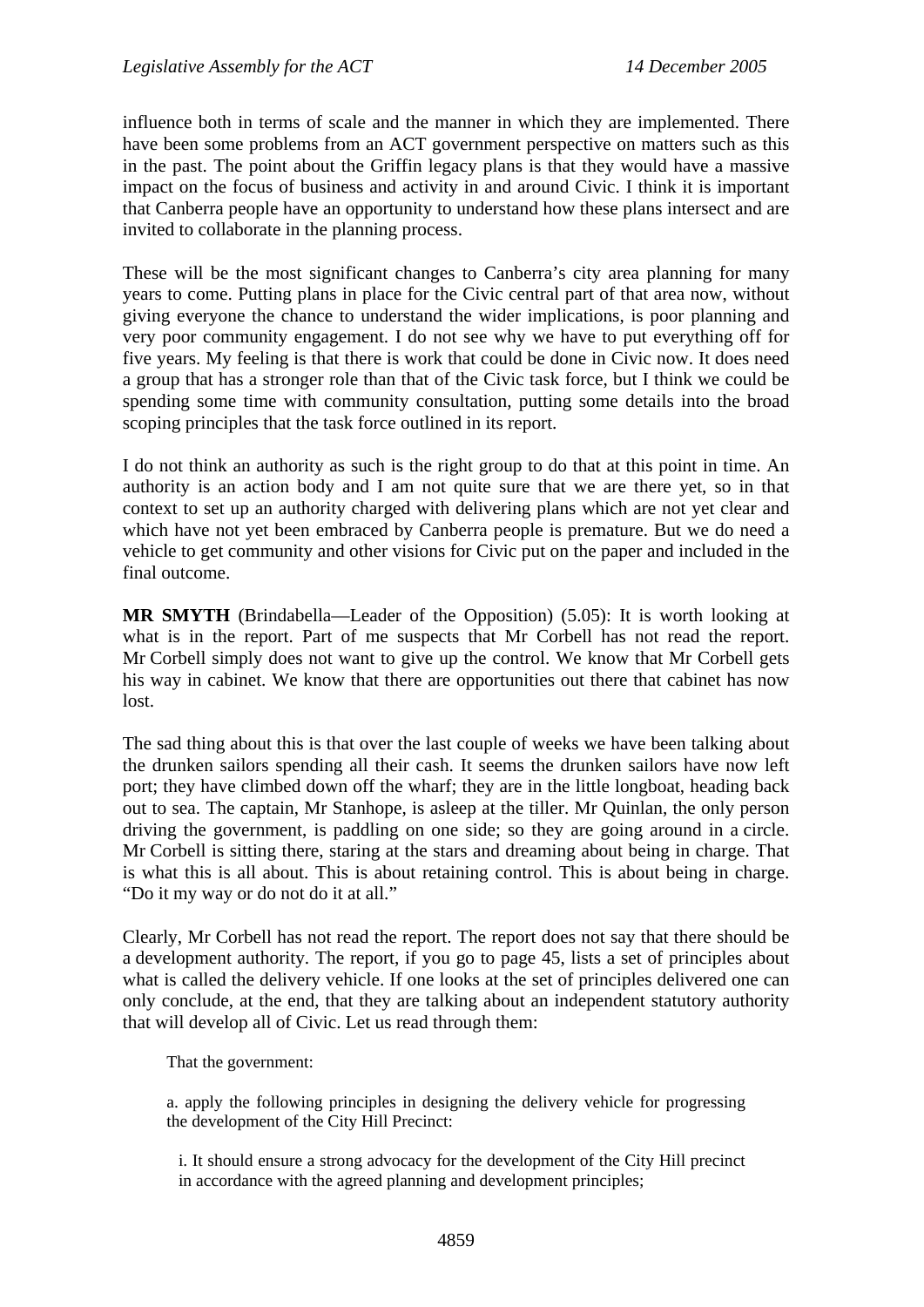It has to be independent. It is a strong advocate; it cannot be the government advocating against itself; so it must be independent. Also, it must be focused because its focus is on the City Hill precinct. I continue:

ii. The delivery vehicle should operate within a robust governance framework;

That sounds like "by law" to me. That sounds like independent and by law. I continue:

iii. It should ensure that there is a continuous, dedicated and focused attention, and effective action;

It is somebody with authority who has to take action in developing the City Hill precinct. This is quite specific. It cannot be any other government body. What is described there is something quite specific. I continue:

iv. The vehicle's cost should be minimised, with any chosen model not duplicating the functions and authorities of existing government agencies and departments, but it must add value and complement the existing capacity;

It must be cost effective. We all know that this government is not cost effective through its current vehicles in delivering such services. I continue:

v. The delivery vehicle should have a strong commercial focus, with non-commercial objectives being determined by government and where necessary and appropriate, funded by Government; and

It is a commercial body at heart; it is a body that is there to deliver. I continue:

vi. In the context of current legislation, it could not be a planning authority.

That might as well have read, "It should not be ACTPLA." If it cannot be the current planning authority, it has to be an independent statutory authority as proposed by Mr Seselja. We then go to the next one:

b. Note that, while not concluded, the majority of Taskforce members currently consider that the following additional principles might also be applied to the vehicle to best meet local circumstances:

i. The vehicle should be one with a clear status—

A clear status, not a committee; that is what it is saying—

which is readily recognised by both Government and the private sector:

I do not think committees have that status. Something defined with a clear status is clearly some sort of statutory authority. It then goes on:

ii. It should have responsibility—

it should be given the tools to do its job—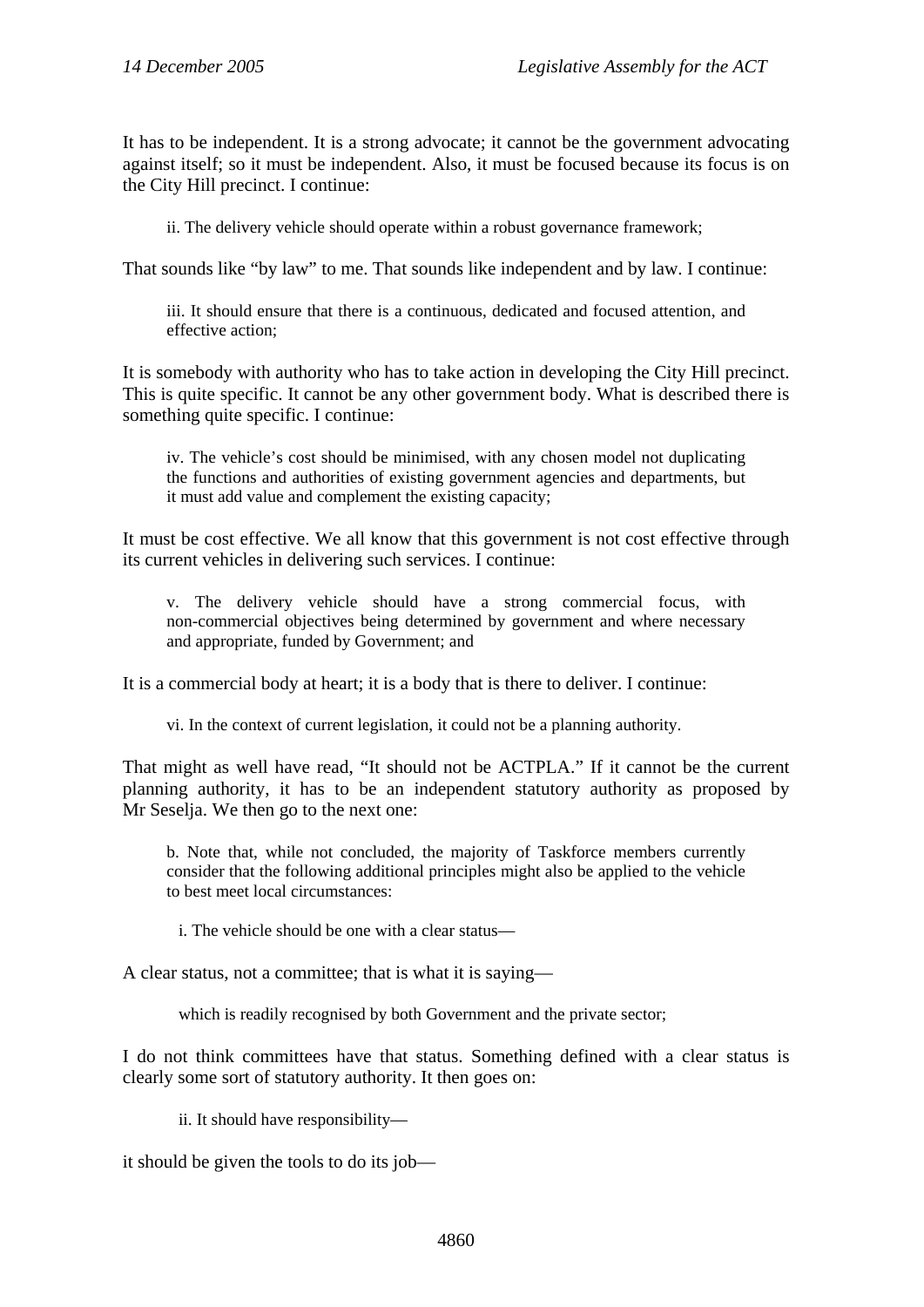and input only for matters relating to the City Hill Precinct, enabling the dedicated and focused attention required, but with due regard for what is happening in the balance of the City;

It has to have the right to be independent and to develop. There is a call to action here. It should have responsibility. I continue:

iii. In particular, recognising the role of Government, it should not be concerned with balancing the development of the City Hill Precinct with other developments in the Territory; and

It has to be independent and it has got to be free to drive. The only way you can do that is through an independent and statutory authority. And then:

iv. In keeping with the principle … above, it should require minimal to no additional bureaucracy and in-house support—

but there is a governor on this recommendation. It goes on to say:

although if development demand substantially exceeds expectations its in-house support requirements might be revisited.

There is the kicker. If it gets up and it gets going, let us give it the resources to do so and to deliver what we all want on City Hill. What this means is: what you have to do is not smother, not suffocate, not stifle what people want, but give it the ability to drive, the freedom, the energy and the tools to make sure this can happen.

But that is not want Mr Corbell wants. He wants this delivered over 27 years because he wants control. Nothing is going to happen for the next five years because they have killed off the economy. There is no need for this. Mr Quinlan is there, rowing on his one oar, going around in a circle, the boatswain's mate. But in 27 years my twins, who have just left school, will be my age. That is the sort of time frame you are talking about. In 27 years, any child graduating from year 12 will be 1½ times their current age. That is the time frame that this government is proposing, and it is absolutely preposterous. This will become known as the opportunity lost.

There were editorials in the *Canberra Times* over the last couple of budgets about opportunities lost. This is opportunity absolutely lost. The government's approach today, their admission today and their lack of belief in the future of this city, as reported in the *Canberra Times* today, show quite clearly the failure of the economic white paper. It is not delivering anything. Where has the growth gone? It has disappeared; it has all been turned off.

The interesting thing is that on page 44, when they are discussing how the City Hill redevelopment or potential development should be delivered, it says:

An example, which approaches the concept being considered, is the City West Precinct Committee, albeit that this body is established under the terms of the agreement between the Territory and the Australian National University, rather than legislation.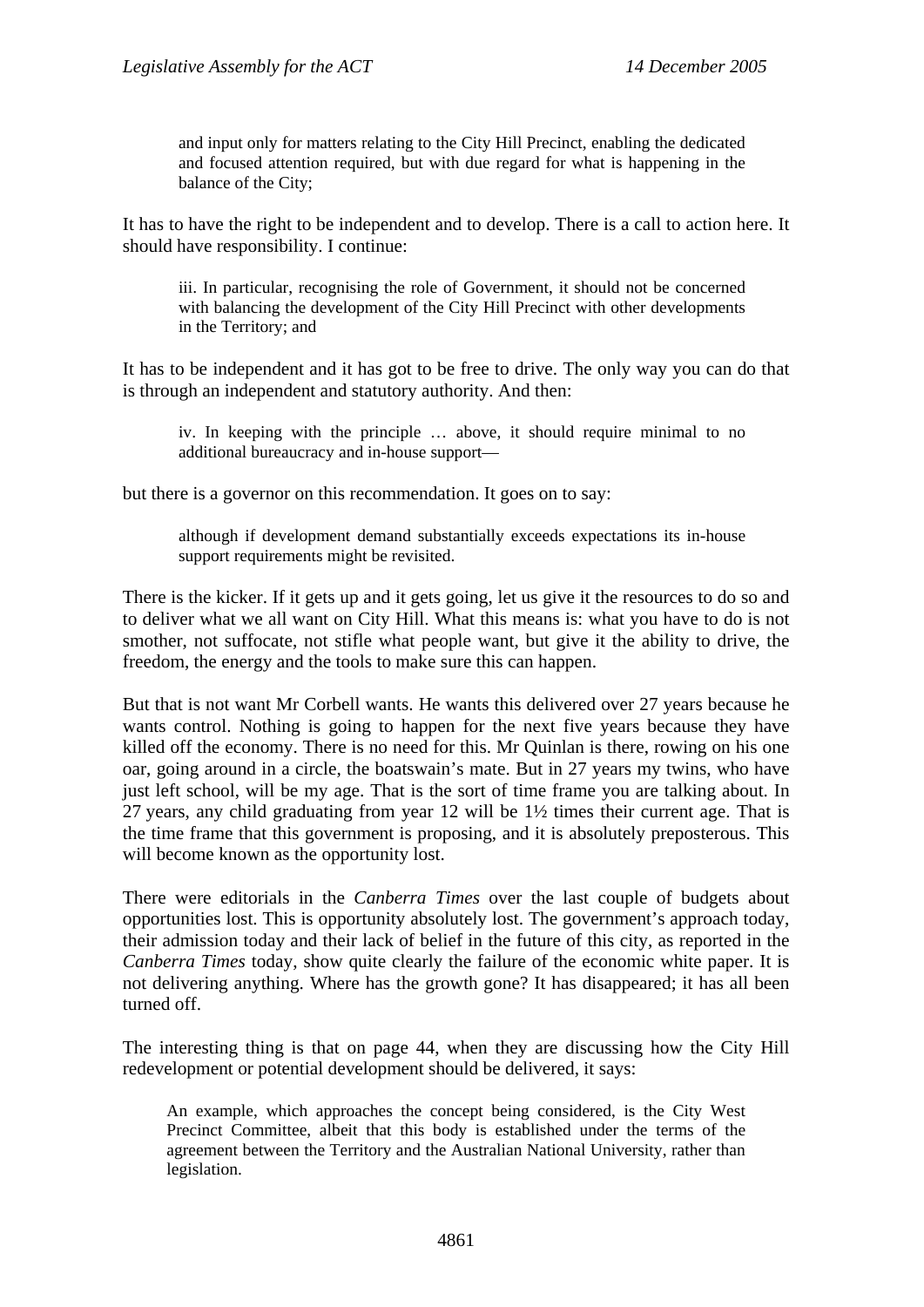The next paragraph says:

For reasons already expressed, however, a legislative basis appears at least highly desirable, and would enable the specific functions of the new body and its relationship with stakeholders to be carefully described ...

I suspect that if you read this bill—and I am sure that Mr Seselja will enlighten us—this is exactly what he has achieved in his bill, the bill that we are discussing here today.

What is this all about? This is a government that is scared of its own shadow; this is a government that cannot make decisions in cabinet because Mr Corbell will not let them. He likes to have his own way. Mr Corbell said that this is another layer of bureaucracy. It is not another way of bureaucracy; it is an independent bureaucracy that will deal only with City Hill and, if you had the courage, as minister, to define it, a further region. It is called the Civic Development Authority Bill. Your argument that Mr Seselja ignores the rest of Civic shows you probably have not even read the bill, because it says that you, as minister, would get to define the area, an area that has the flexibility to meet the needs of the time.

If Dr Foskey was concerned over that, it is also a disallowable instrument. It could come back here and be discussed by this Assembly. We could keep the required control while giving them the independence to get on with the job.

Mr Corbell said, "Look out the front door; this is not a city in decline." Why did the head of the CFMEU, George Wason, say he has got \$350 million but he cannot invest it in this city because it is too hard? It is too hard under the reforms the failing planning minister has put in place that are slowing development and driving developers to Wollongong, Tweed Heads, Coffs Harbour, the Gold Coast, Adelaide and Melbourne. They cannot invest in this city because of the bureaucracy that Mr Corbell has put in place. We have to keep coming back to what it is we seek to achieve here.

The announcements says that something like \$140 million in capital work is required. But we all know that there is no cash left because his cabinet colleagues have squandered it against the best advice of the Treasurer. Perhaps Mr Corbell should put aside his busway, which has no business case and cuts very little off the trip from the Belconnen town centre to Civic. According to his own chart, it delivers no extra patronage for the expense of \$140 million. Perhaps he should surrender that money to the Treasurer. That would allow this to get on the road and it could get on the road today if they wanted it to. But they do not.

This is about control; this is about: "Do it my way or not at all." This is about: "Do it in my likeness or not at all." This is about rejecting the ideas of others. We then go on the radio and claim, "What right do they have, because they are well off, to be suggesting what the government should do?" They have the right that they are citizens and pay their taxes and they should be accorded that courtesy.

At the top of page 44, the report, referring to the task force, says:

at this stage, it appears to the Taskforce that to effect these objectives—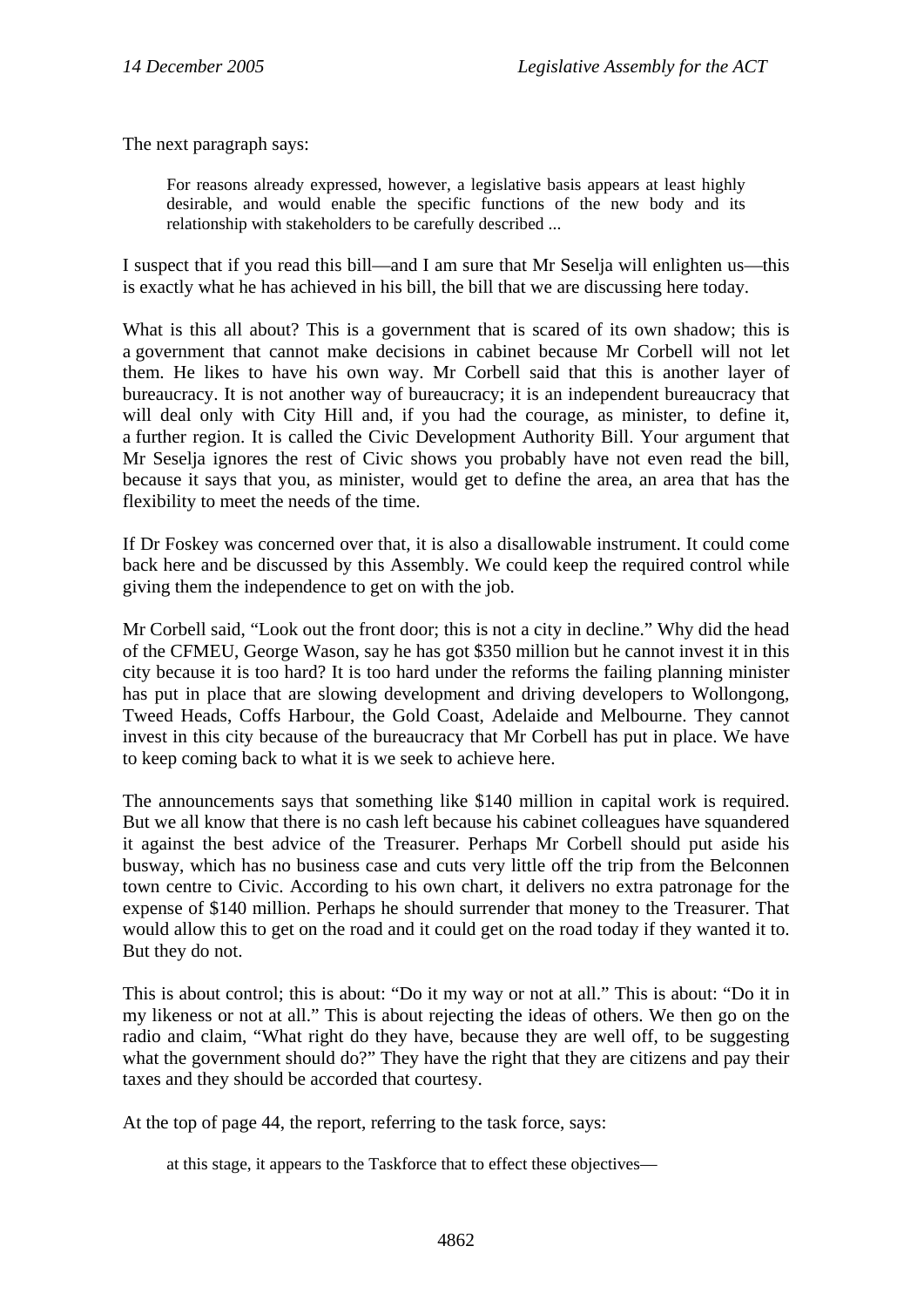the objectives they set out that they think should be achieved—

the select body might be assisted if constituted under legislation.

I put it to you that the case Mr Seselja made in his speech to accompany the bill was that it can only achieve those objectives in a timely, commercial, focused and dedicated fashion if it is constituted under legislation, the sort of legislation that Mr Seselja puts forward today.

But let us not dither; let us not delay; let us not smother; let us not stifle; let us not suffocate the future of Civic. Define a bigger area, if you have the courage, Mr Corbell; use the powers that would be accorded you as minister by this legislation to say what is the precinct that you would like to see developed. That is what Mr Seselja has intended.

Obviously this bill will not get up today, and that is a shame. The standard for this government's operating procedure is: when in doubt, form another committee. When you have formed your committee, then blame the NCA. I am pleased to hear the minister say at last that he is going to negotiate with the NCA on something. Conversation between this current government and the federal government has been very poor, as pointed out by Mr Mulcahy in the last sitting week, on a whole range of areas where we have not communicated properly with the federal government, which also has great sway in this city, as the nation's capital, as is appropriate.

I commend this bill to the house. It is a reasonable bill; it is a reasonable approach. It will be killed off by those opposite, as so many opportunities have been killed off. This is an opportunity lost. This is an opportunity squandered. This is an opportunity that comes along very rarely. At a time when the majority of people in this city are interested in looking at something moving forward, unfortunately we have a backward-looking government.

**MR QUINLAN** (Molonglo—Treasurer, Minister for Economic Development and Business, Minister for Tourism, Minister for Sport and Recreation, and Minister for Racing and Gaming) (5.17): If someone does a study of this Assembly and how it operated in the noughties, debate like this would be a terrific example of what occurs in this place. We have had the Snow/Stewart plan put forward. I have to say that, when I first saw it, I thought, "That is a pretty picture. That looks good. I like that." On the first day, I asked the question: "What demand for space does this imply versus the potential growth of the city even on the most optimistic of projections?" That was the fundamental question. The fundamental question has come home to the working party that has looked at this proposal.

I refer to page 37 of the report. There is a diagram which shows that demand equals supply in accommodation, even with the existing and planned dock, at about the year 2025 and beyond—it stretches to 2030—to absorb the additional commercial office space implied by the City Hill project. Many of us slumped back when we realised that. I first saw that diagram or its original when I had a briefing from Treasury. I instructed Treasury to do some analysis. I instructed them not to be pessimistic, not to be Treasury-style conservative but to do some projection with an element of optimism and a bit of "build it and they will come". When you look at the whole project that is on offer,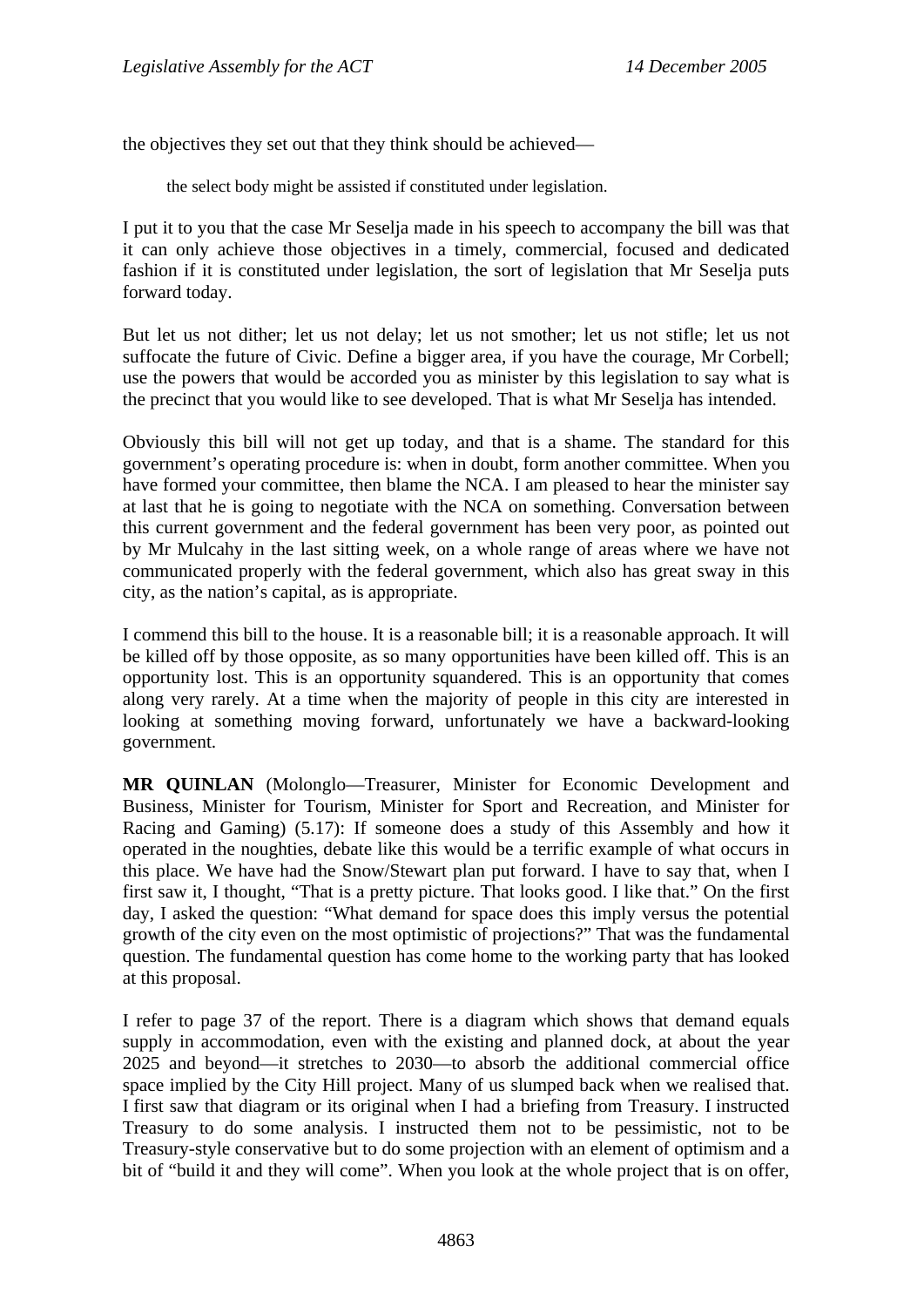the stars in the eyes quickly fade. You could say, "What are the commonsense things to do?"

I heard the opposition, in particular Mr Brendan Smyth, talk about the need to grow the economy, but I have not heard one constructive suggestion as to how to grow the economy. The one that stuck with me was the thriving fashion industry that Mr Smyth was going to engender into the town had they won the last election or the election before. I am very happy to hear some constructive suggestions as to how to grow the economy. I am sure you would be aware, if you wanted to look, if you wanted to see, that this government has applied more resources and energy to growing the economy than governments past.

In extending further on the theme that this would make a great case study, this legislation is "I am going to get in first" legislation. Someone puts a plan on the table and there is a public discussion about what the vehicle might be and whether we have a commercial body and then you have the opposition rushing in and getting some legislation drafted so that they can be first. All of a sudden you get some ownership of somebody else's idea: "I have not got many of my own." You get hold of the idea and try to own it and try to steer the publicity to say that it is an opposition full of ideas. We know that is nonsense and the little theatrics, the pantomime, that we go through.

Mrs Dunne's speech was, not atypically, more a discourse on the failings of the planning minister and a lack of spine, courage and vision. She is the one that for many years advised the dynamic Gary Humphries, Gary the unready. It is quite obvious now that Gary held her dynamism back and that it would have burgeoned had she been part of a winning election team.

I am glad to see that there has been some change over time. We would probably have seen the Liberals, had they been in government, rushing to this proposal under the banner of "build it and they will come". If you build the dam, it will be okay. What about "build a stadium and they will come"?

**Mr Smyth**: And they did.

**MR QUINLAN**: Only after all the money that was spent had been written off. In terms of its being an asset, under the audit reports, was it value for money? No. One section of the audit report said that it was not value for money. That is history now.

If you are in opposition, you can pick up on a possible project like this and say, "That looks good; it has got pretty pictures; we do not have to be responsible for it; therefore, we will be courageous and we will be adventurous." It seems to me that being courageous and being dynamic is so much easier over there than it was when you had anything to do with running the territory.

Although we would all like to think that the Colin Stewart plan for City Hill was viable—and I would love to think it was viable—if it was viable and if it was doable over a reasonable period of time, then I would be supporting legislation that set up a body to implement it as well. I would go for that. But I would have to be convinced. I would have to be sure that it was not like one of the examples used here, Docklands,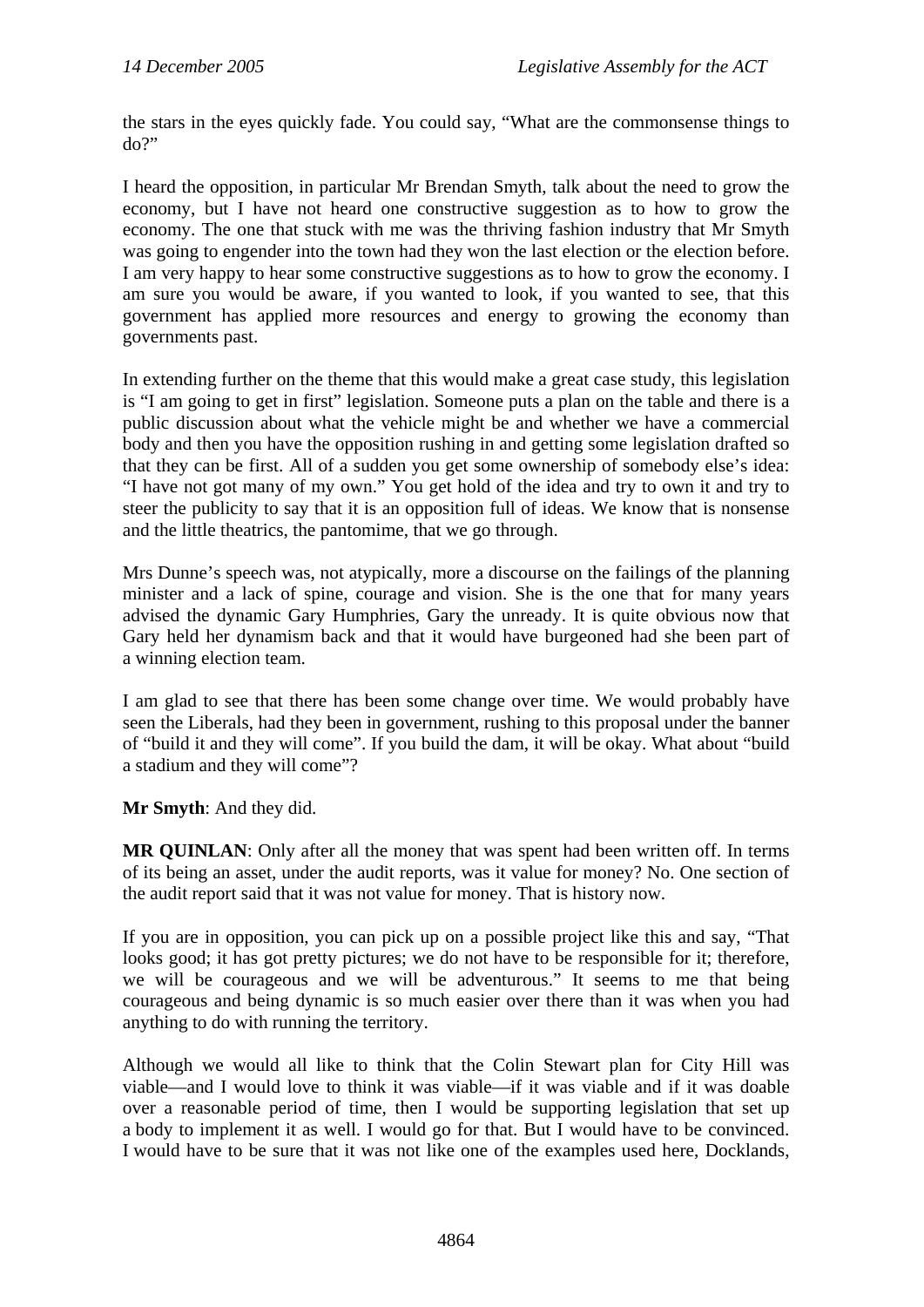which seems to be struggling even now, with that great plan that they had down there. You still have to be convinced that it is not going to drag you down.

The focus that has gone on City Hill is fair enough. The debate that has flown from it has been a very constructive process. There is some suspicion that it was a diversionary tactic on the part of Terry Snow. Nevertheless, it focused on planning, and people took an interest in it. The *Canberra Times* embraced it and people become involved in it. That is a good thing.

However, when we just happen to have the hands on the levers of government, then we have to be practicable and we have to say what can and cannot be done. There was some byplay about the buildings that are now under construction and the cranes in the sky. I have a little list here that I quickly got in consultation with the planning minister: section 88; section 84; QIC; City West, which has a 10-year program, including student residences; Leighton's building, which has now got a government department as a tenant; Leighton are building NICTA; the Willemsen building; the building at Acton House; the Metropolitan on Northbourne Avenue or whatever that damn thing is. And it goes on.

There is plenty happening and that is what provides the projected space above the demand curve on page 37. We have to be aware of that; we have to at least be aware of the fact that there is a projected substantial increase in commercial space. Remember that City Hill is not just commercial space; it is also residential space. I am sure that further analysis would show that there is a similar situation in the projection for residential space, particularly with all those units that we are aware of that are going to come onto the market. Adding to that might create a scenario like you see on page 37 or even worse.

Then a responsible government says, "What do we do? How do we make sure that we take as much benefit out of this exercise as we possibly can but at the same time not just rush into it as fools sometimes do?" That is the process that we have undertaken. When the MBA comes out and says that it supports what the government is doing, you have a fair indication that the government has made the right decision in terms of addressing the available commercial space.

I return to my original theme. This would make a good case study on how this Assembly works. It is not about being constructive; it is not about being courageous; it is not about being dynamic. It is just about trying to pinch a bit of the action. We heard a couple of speeches from the other side which were almost totally designed as a personal assault on Mr Corbell who, I notice, did not take a whole lot of notice really. I suppose that is also a commentary on the fact that he has become quite inured to Mrs Dunne's continued personalising of debates. How many times did she repeat the same theme? In the last five minutes, it was just over and over, saying the same things in different ways. You will have to brush up the vocabulary to be able to keep it going without becoming totally cyclical in what you are doing.

As I said, this is a genuine case study in how things quite often operate here. The bottom line is that there is nothing constructive coming from that side of the house. This is not constructive; this is not dynamic; this is not courageous; this is some bloody petty little copycat process; and they are trying to bloody steal a little bit of the action. To try to paint it as courageous and dynamic, give me a break!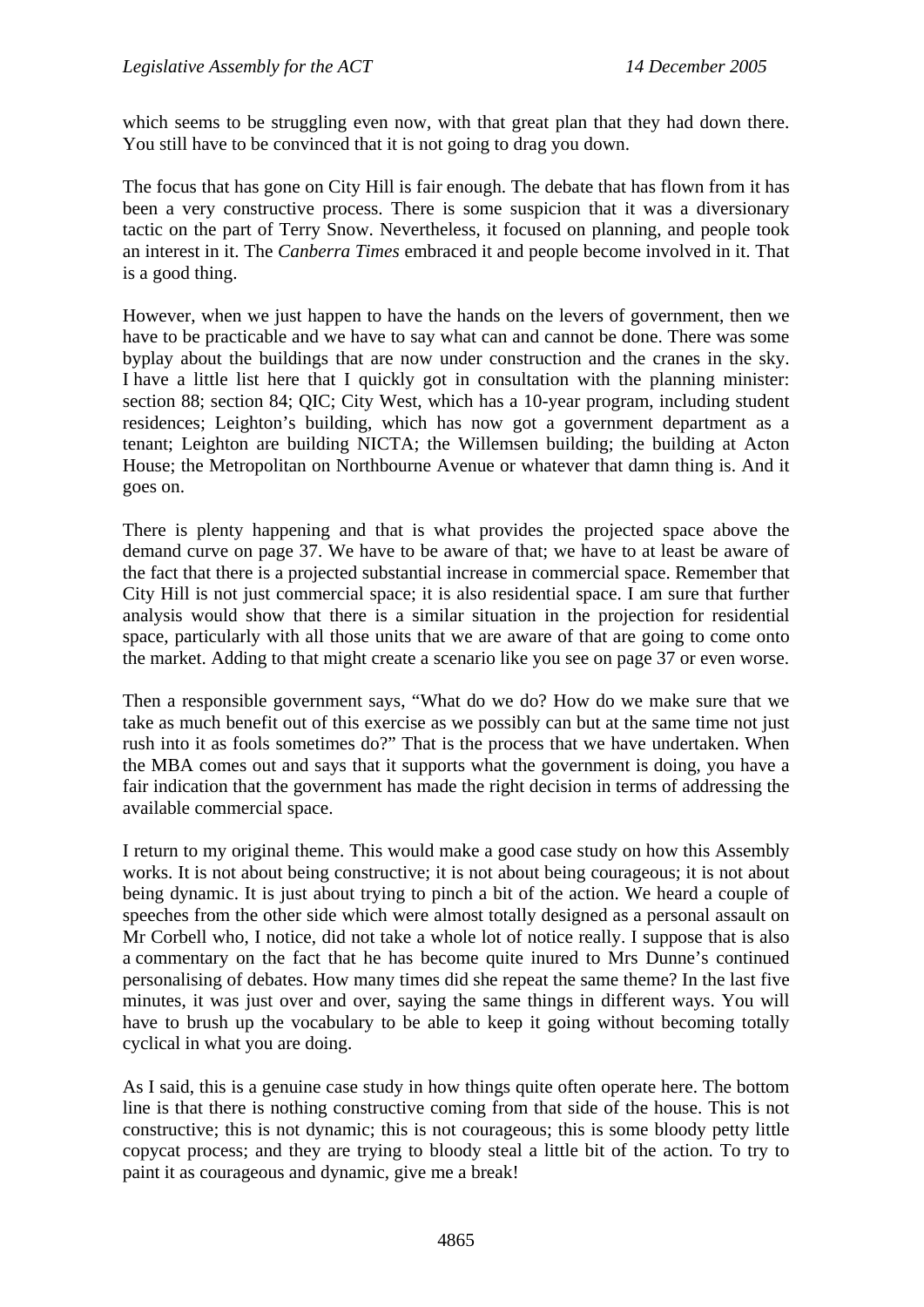**MR SESELJA** (Molonglo) (5.30), in reply: I am pleased that the Treasurer has given us the opportunity to speak eventually. I thank all members for their contribution to the debate. I am particularly disappointed that this bill will not be supported. It is interesting that I have not heard any substantive arguments against it, particularly from the Treasurer. In fact, the Treasurer's main argument was that it is an "I am going to get in first" bill. We always enjoy it when the Treasurer comes in at the end of a debate and gives us his reflections on how the debate has been conducted. He put no substantive arguments whatsoever against the bill. All he could say was, "I am going to get in first." There has been a little bit of that in the planning minister's actions in relations to City Hill. He heard about Terry Snow's plan and he raced out and released his own. That is the pot calling the kettle black.

Before I conclude, I do want to respond to some of the points that have been made during the debate. Mr Corbell questioned which school of politics I had been to when I said that he had stacked the committee. It is technically true that there is not an ACT government majority on the task force. There were six ACT government representatives, one NCA and six non-government. Anyone who has been around politics or anywhere else or has dealt with committees knows that, if you have six members of a committee of 13 voting the one way all the time together, it is not very hard to get the result you want. You only need one other person to come on board.

It does not take a genius to figure out that you are pretty much going to get your own way most of the time if six are voting in a bloc and the others are not part of a bloc. In addition, you have the NCA as the seventh member. Whilst not part of the ACT government, Mr Corbell knew their views very much going in. As I made the point when we were having some banter across the chamber before, Rupert Murdoch does not have a 50 per cent share in News Corporation, but there is no doubt who controls it. I think that is true of this committee.

I point out that apparently the new policy under Mr Corbell is to do as he is told by the NCA. That is what we heard today. We heard that he does as he is told by the NCA. He said to us, "The NCA does not want to relinquish control of some of these areas. So we are just going to do as the NCA tells us." Has Mr Corbell lobbied the territories minister? Has he lobbied the Prime Minister? Has he lobbied his federal Labor ACT representatives? No. What he has done is: he has said, "Annabelle Pegrum said no, so we cannot do anything about it." This is the new attitude.

We always hear Mr Stanhope say that he wants to take on the federal government. We heard that response when we had the debate a couple of weeks ago in this place. What we had from Mr Corbell was: "No, we cannot do it because a public servant said we cannot." I do not know whom Mr Corbell represents but he should represent the people of the ACT. If there are changes that need to be made, why not lobby his federal colleagues? Why not lobby the federal government to make the changes? It is the elected representatives who makes those decisions, in the end; it should not be an unelected, unaccountable body, the NCA, which makes those final decisions. Mr Corbell's response on the NCA and on what kind of control it has had over this process has been illuminating.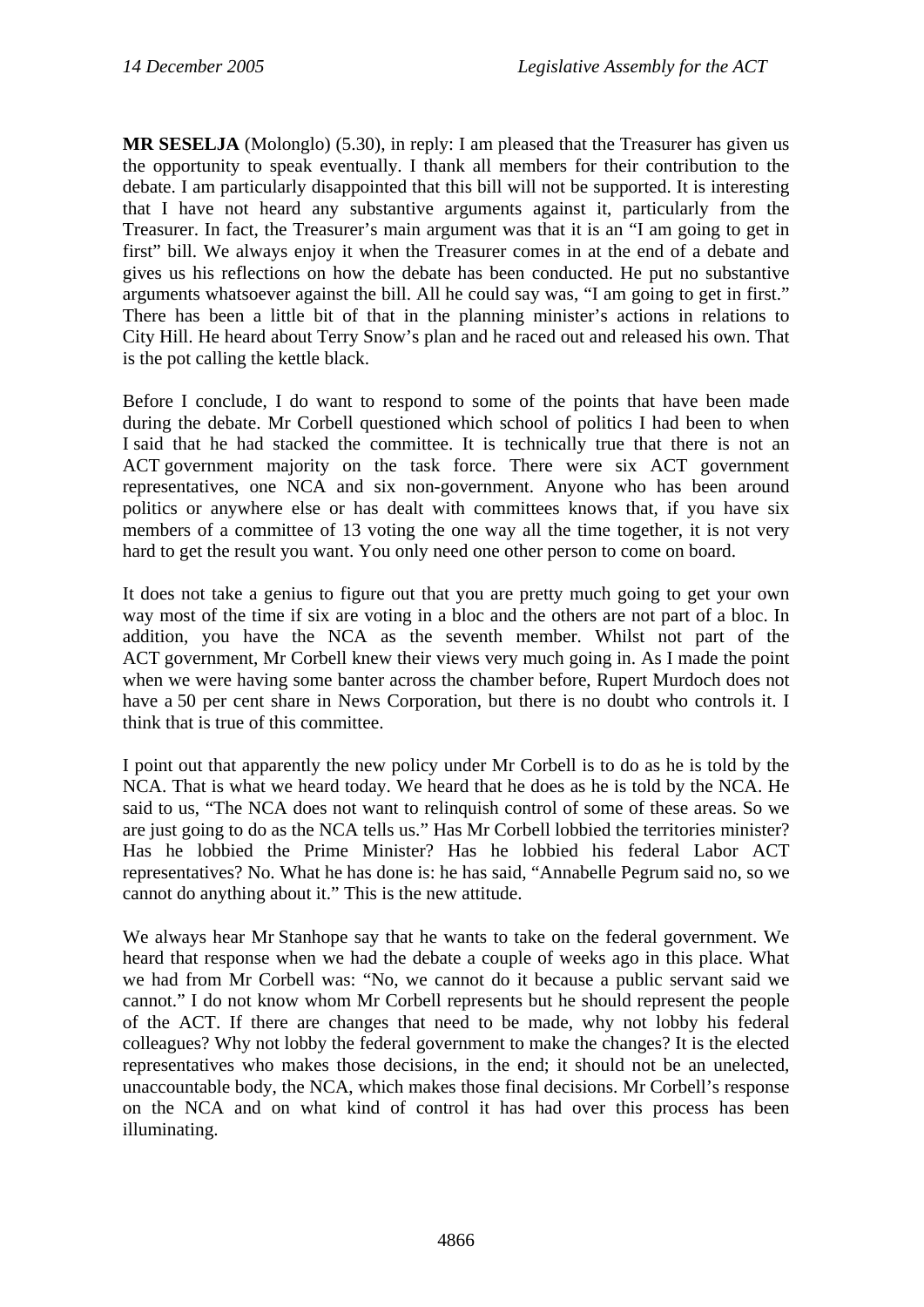As I said, there have not been any substantive arguments against this piece of legislation. Mr Corbell started off his speech by saying that it is ill-conceived, but he did not say why. He elaborated a little bit in that he said, "In part, because it is only limited to City Hill." To paraphrase Mr Corbell earlier, I do not know which law school he went to. But if he reads clause 7 of the bill, he will find that it talks about the minister declaring the Civic development area.

That is an area in the vicinity of and including City Hill, but that does not necessarily mean it is limited only to City Hill. It is only the area inside London Circuit. So there is scope. If you were to read the legislation you would see that the only substantive issue that Mr Corbell raised, that it would only be about City Hill, can be rebutted simply by reading the legislation.

Mr Corbell also selectively quoted industry groups and said that the MBA is opposed to a statutory authority. I am quite aware that the MBA is opposed to a statutory authority for City Hill, and I have been aware of that for some time. But that is not the view of the property council; that is not the view of the business council; that is not the view of the chamber of commerce. Three of the four significant industry groups in this territory which have expressed a view, that I am aware of, support the statutory authority. It is quite selective quoting to say that the MBA opposes it. I have the greatest respect for the MBA, but three of the four industry groups which have expressed a view on this issue are opposed to the MBA's view. That point needs to be put on the record.

I also point out, as Mr Smyth did, some issues in relation to the delivery vehicle. The report of the task force talks throughout about the type of delivery vehicle. The points it makes about what it should have are all reflected in this bill. It says:

The vehicle should be one with a clear status, which is readily recognised by both Government and the private sector;

It should have responsibility and input only for matters relating to the City Hill Precinct, enabling the dedicated and focused attention required, but with due regard for what is happening in the balance of the City;

That seems to be going against the point that Mr Corbell was making previously when he was criticising the bill. I continue:

In particular, recognising the role of government, it should not be concerned with balancing the development of the City Hill Precinct with other developments in the Territory; and

In keeping with the principle … above, it should require minimal to no additional bureaucracy and in-house support, although if development demand substantially exceeds expectations in-house support requirements might be revisited.

I refer to page 44 of the task force report:

For reasons already expressed, however, a legislative basis appears at least highly desirable.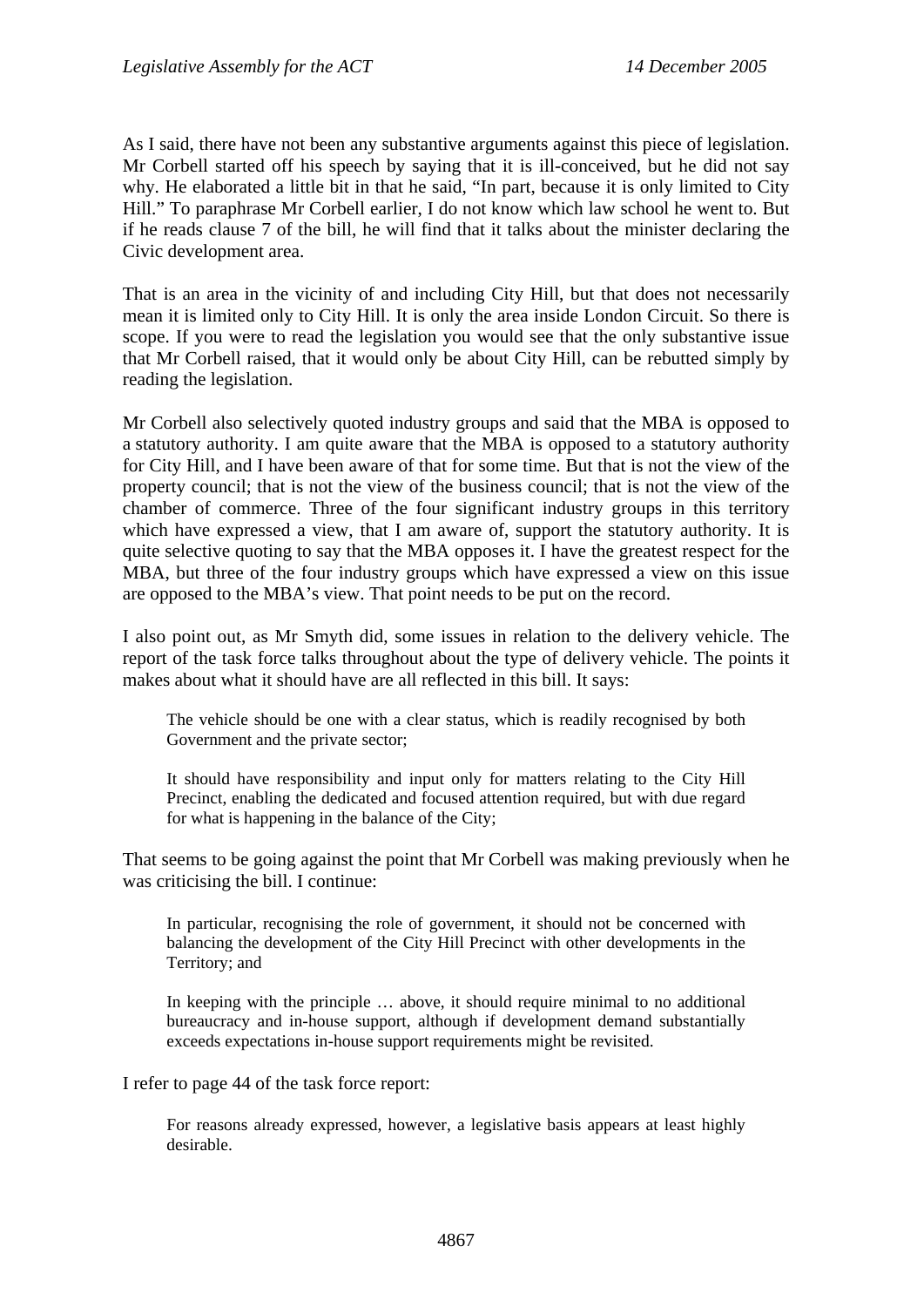These are the words of the task force. Even with the task force giving Mr Corbell most of what he wanted, the task force supports a legislative model. It did not make a definitive judgment but it said that, if you are going to go with a model, a legislative model is probably the way to go. Referring it to a committee is certainly not the way to go. That is going to achieve very little. The government's response to this has been unfortunate.

The rejection of this bill is the culmination of the killing of the plans for City Hill. When presented with the opportunity to do something great for the future of Canberra, when presented with a once-in-a-lifetime opportunity, Simon Corbell has responded by doing nothing. He has responded by referring it to a committee, no doubt a committee which will tell him what he wants to hear. In five years time, nothing will have been done, and a great opportunity will have been lost.

It is worth revisiting how the government came to its position, announced today through the *Canberra Times*, not only to oppose this legislation but also to do nothing on City Hill. This is the five-year non-plan. The NCA started this process through the release of the Griffin legacy last year. In terms of stimulating debate on the future of Canberra, the NCA played a positive and constructive role through the development of this plan.

At around the same time, the Chief Minister was calling on the private sector to put their money where their mouths are and contribute ideas for Canberra. Terry Snow responded to this challenge by preparing his living city plan. Simon Corbell got wind of this and rushed out his own plan prior to the launch of the living city plan, which essentially took lots of bits from the Griffin legacy.

What did Mr Corbell do when Mr Snow launched his plan? He attacked him. He attacked Terry Snow for daring to put forward a plan which was different to his own. There is someone, on their own initiative and using their own money, seeking to contribute to a debate about the future of our city centre. On radio at the time, Mr Corbell said it was inappropriate for people with a lot of money, influence and contacts to seek to unduly influence a planning process. I can only assume he meant that, by contributing their ideas, they were seeking to unduly influence a planning process. I do not see how he has come to that conclusion.

Of course there was a marked difference between the planning minister's response at the time and the Chief Minister's response. The Chief Minister welcomed the plan. Mr Corbell attacked Terry Snow for going out with it. That is where this started. That is how all of this started. Now we have come to this point of referring it to a committee, this point of rejecting a positive initiative, writing it off as if it is no good without putting any arguments as to why you are going to oppose it.

Mr Corbell's press release of 11 May is interesting. In relation to the task force, it said that the planning minister directed the task force to provide advice on the delivery vehicle that is best suited to the planning and design outcomes. No recommendation, in the end, was made, and that is disappointing. Any discussion which was had or any view which was expressed by the committee backs our delivery vehicle. It backs the delivery vehicle that we have put up and that the government has rejected today and will be rejecting today.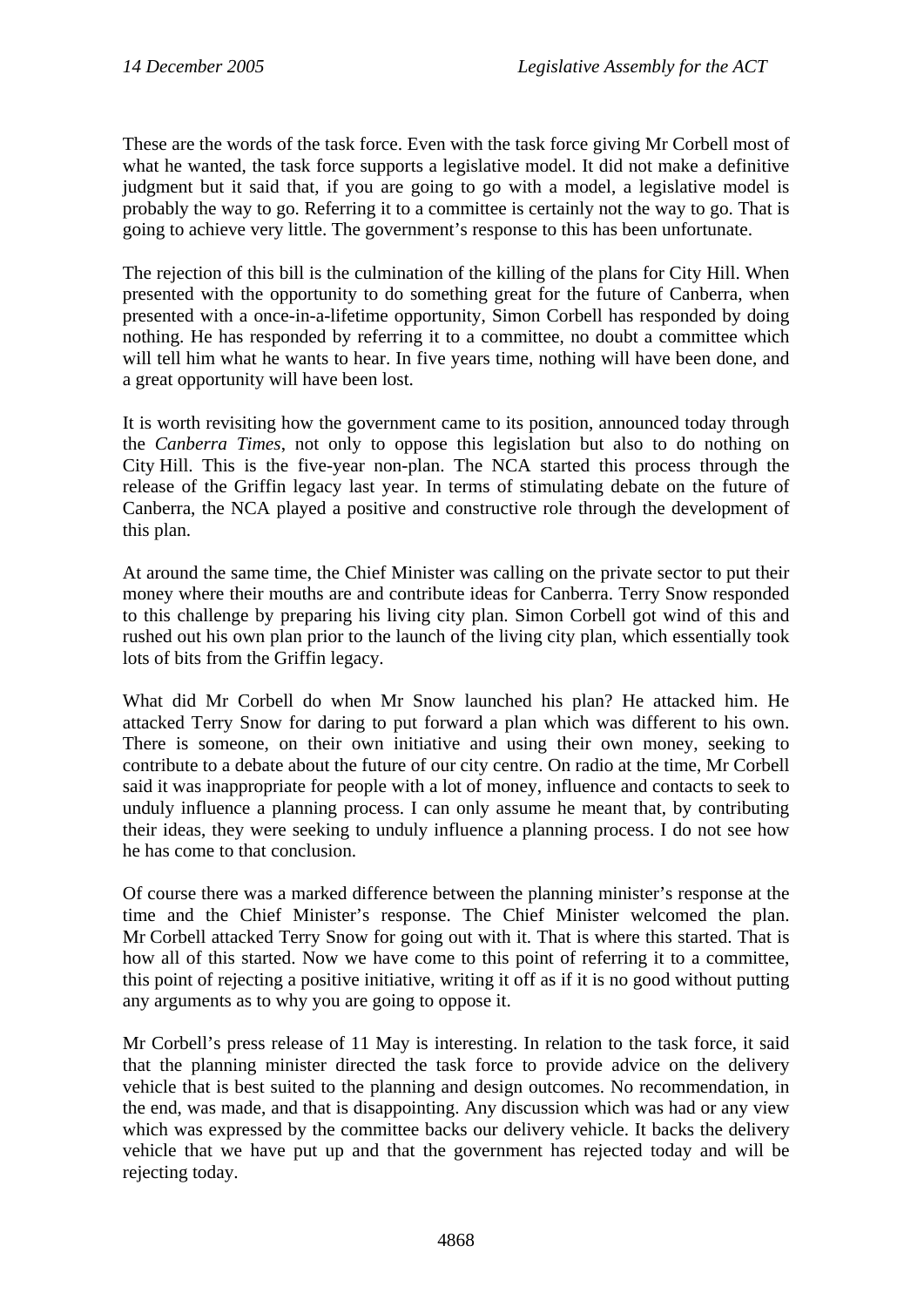What we are debating here today, and what this bill is about, one the government will be rejecting today, is a way of taking this debate forward. By rejecting this bill, the government is confirming that it does not want to do anything on City Hill. It has confirmed the do-nothing approach that Simon Corbell signalled at the outset of this debate, as I have referred to before.

There has been a real muddle-headed approach to a lot of these issues, most starkly demonstrated by a bit of a side issue but a similar issue. Today in the paper I read the comments by the planning minister on the proposed tunnel under City Hill. The report said:

The government has … accepted the … recommendation to examine the feasibility of a … tunnel … not because … it's a good idea … but … to put the issue to rest once and for all. The way to do that is to do an analysis to demonstrate that it does not stack up …

You can imagine what a balanced analysis that will be. Are there any other issues that the government thinks are really silly and that it will commit money to, to demonstrate what a silly idea they are. The use of such funds needs to be questioned. It demonstrates a little bit of the haphazard approach of this government on this issue.

As opposed to the government's plan to shelve the City Hill proposal by sending it to a committee, this bill provides a mechanism for making it happen. In stark contrast to an unaccountable committee telling Canberrans what will happen on City Hill, the Civic Development Authority Bill would provide for a public master plan process to come up with the best plan for the future of City Hill. This would be subject to public and Assembly scrutiny. It would provide the necessary focus and expertise to get the job done and would be sufficiently independent to avoid the vagaries of changes of government over the life of the project.

The rejection of this bill is disappointing although not unexpected. It is the culmination of the minister's attitude to this process from the start. He has acted on this more like what people would ordinarily categorise the opposition rather than as a planning minister. He has responded to everything else that has been going on. He has responded to Terry Snow; he has responded to the NCA; he has responded to the opposition putting up positive proposals for the future of this project. What they have announced today is an indictment of this government. They will be rejecting this bill. I commend the bill to the Assembly.

Question put:

That this bill be agreed to in principle.

The Assembly voted—

Ayes 6 Noes 9

| Mrs Dunne  | Mr Stefaniak | Mr Berry      | Ms MacDonald |
|------------|--------------|---------------|--------------|
| Mr Mulcahy |              | Mr Corbell    | Ms Porter    |
| Mr Pratt   |              | Dr Foskey     | Mr Quinlan   |
| Mr Seselja |              | Mr Gentleman  | Mr Stanhope  |
| Mr Smyth   |              | Mr Hargreaves |              |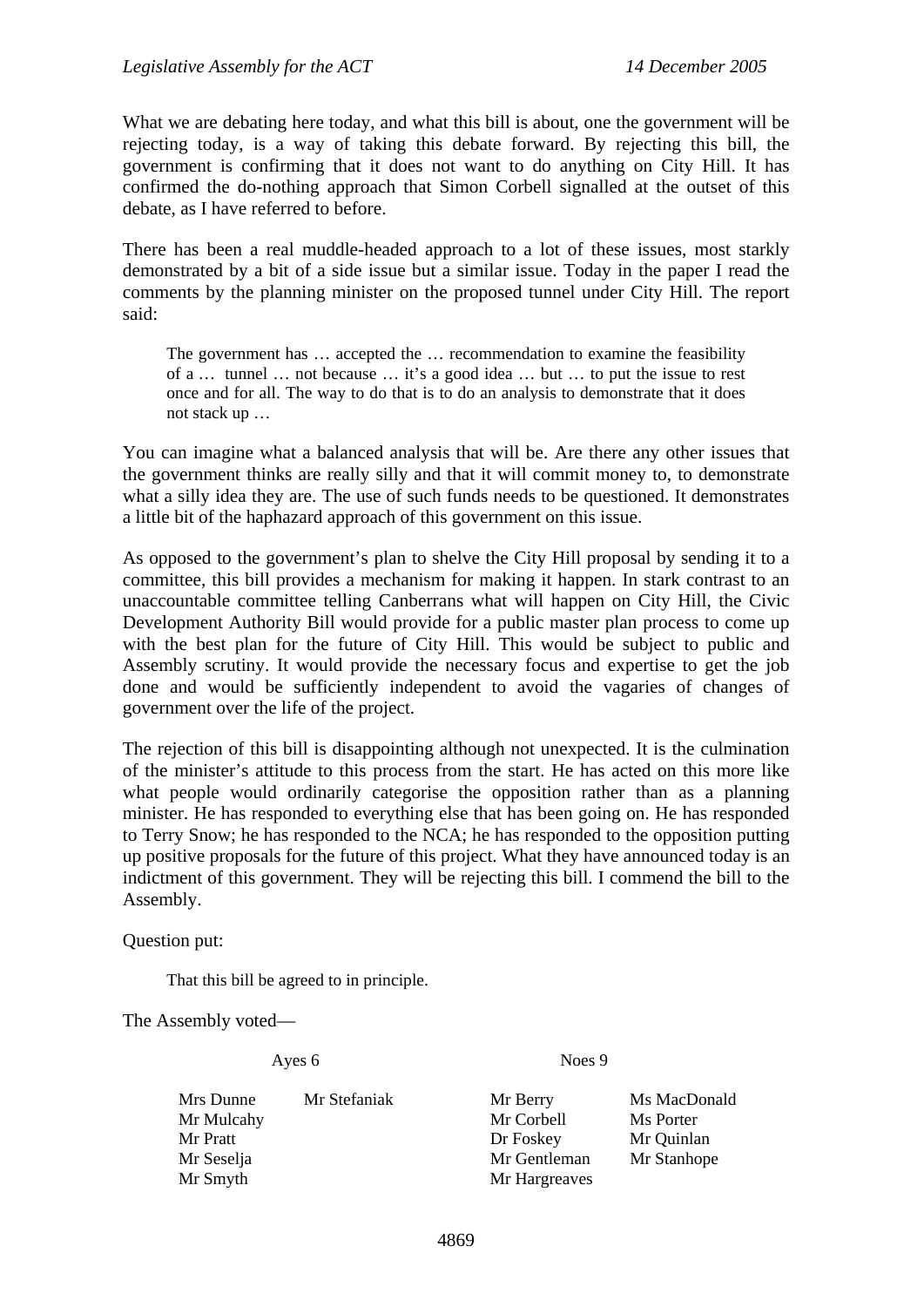Question so resolved in the negative.

# **Road safety**

## **MS MacDONALD** (Brindabella) (5.46): I move:

That this Assembly:

- (1) recognises that driver inattention and speed are major contributors to road accidents;
- (2) expresses concern that some drivers continue to drive under the influence of drugs and alcohol in spite of the overwhelming evidence that these substances reduce drivers' abilities to judge, concentrate and react to road situations;
- (3) acknowledges that keeping ACT roads safe is a shared responsibility;
- (4) urges drivers, riders, cyclists, pedestrians and anyone else who uses our roads to remain vigilant regarding road safety, particularly during holiday periods;
- (5) notes that the 2005-2006 ACT Road Safety Action Plan identifies key actions that aim to reduce deaths and injuries on ACT roads; and
- (6) recognises the important role educational road safety programs and initiatives play in increasing road users' skills and raising awareness about road safety practices in the ACT.

This year, Canberra's road toll has been horrific. Twenty-six lives have been lost on ACT roads, with the latest tragedy occurring last weekend when a motorcyclist was killed on Barry Drive. One life lost is too many and our thoughts go out to all those affected by the loss of loved ones on the roads. While the ACT has always been well below the national average for road death rates per 1,000 population, this year's toll and the upcoming holiday period emphasise the need for the issue of road safety to be raised in this place and again highlighted in the community. We know that the ACT is not alone in the deaths and injuries caused by road accidents. Road deaths and injuries continue to be national and global problems of massive proportions.

In Australia, on average, five people die in road crashes every day, with more than 171,000 people being killed on Australian roads since the advent of motorisation in the late 1890s. Worldwide, more than 3,000 people die in road crashes every day. These are horrendous figures. Hundreds of thousands more are seriously injured and disabled every year as a result of road crashes. It is estimated that, globally, there are about 100 million families trying to cope with the death or disability of a family member involved in a road crash.

Road traffic injuries also have disproportionate effects on young people. More than 50 per cent of the road deaths worldwide occur among young adults aged between 15 and 44. Males are almost three times more vulnerable than females. In 2002 the rates were 27.6 per 100,000 males and 10.4 per 100,000 females. As people in the most economically active age groups are also those most affected by road crashes, there is an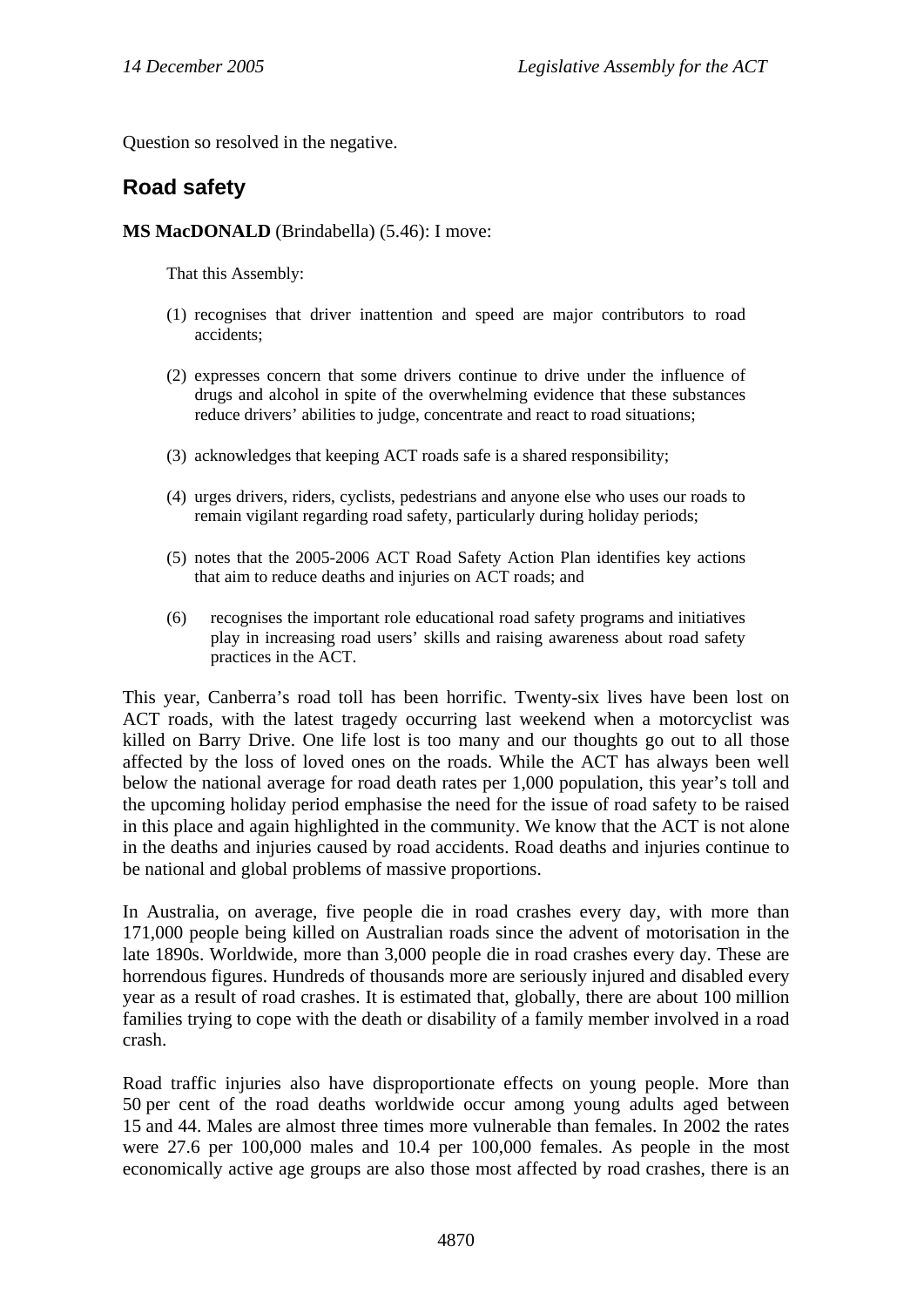increased burden on poorer countries attempting to tackle poverty and raise levels of economic growth.

In 2004 the World Health Organisation recognised the urgent need to reduce deaths and injuries on our roads and raise global awareness about road safety. In 2004, for the first time since World Health Day commenced in 1950, the day was dedicated to road safety. World Health Day attempts to involve a wide range of people at local, national and international levels. The 2004 World Health Day slogan "Road safety is no accident" highlighted the fact that road safety does not happen accidentally but requires a deliberate effort by governments and their many partners.

Based on current trends, annual road traffic deaths and injuries in high income countries such as Australia may decrease by up to 30 per cent by 2020. These projected decreases will be due to the substantial efforts these countries have made and will continue to make to improve road safety. However, these efforts need to be implemented throughout all countries in the world. More has to be done on a global level. At both the local and national levels much is being done to improve road safety and reduce fatalities and casualties. Not only does the ACT government consider road safety a top priority but so too do all Australian state and territory governments. The federal government could always provide more funding to improve road infrastructure and upgrade black spot areas, but it too has recognised the importance of promoting safe road use practices. I have no doubt that it considers road safety to be an important issue.

The ACT government has demonstrated its commitment to road safety through the development and implementation of its road safety strategy and action plans and its participation in the development of the national road safety strategy 2001-10. Adopted by the Australian Transport Council in November 2000, the national road safety strategy came into effect in January 2001 and was developed by all Australian jurisdictions. The target of the strategy is to reduce the annual number of deaths per 100,000 people by 40 per cent from 9.3 in 1999 to no more than 5.6 in 2010. Achieving this target will save an estimated 3,500 lives by 2010, reducing annual road deaths by approximately 700.

Since the implementation of the road safety strategy the annual road fatality rate in Australia has decreased, but more needs to be done to increase driver awareness and responsibility before the target can be reached. Making our roads safer for all users and keeping them safe is a responsibility that needs to be shared by all in our society. The government, the police, vehicle manufacturers and the community all have important roles to play in improving road safety levels on our roads. But there is only so much they can do as, ultimately, the greatest responsibility lies with the individual.

Motorists everywhere must take responsibility for driving safely within their own capabilities and according to the prevailing road conditions. Unfortunately, too many motorists still have not accepted this responsibility and continue to endanger their lives and the lives of other road users by their irresponsible actions. A significant number of motorists still speed, drive while under the influence of alcohol or drugs, do not wear seatbelts, or just do not pay enough attention while driving. In Australia alcohol remains one of the highest single causes of road deaths and injuries.

Research has consistently shown that driving performance skills such as concentration, divided attention and reaction time are impaired at blood alcohol concentration levels of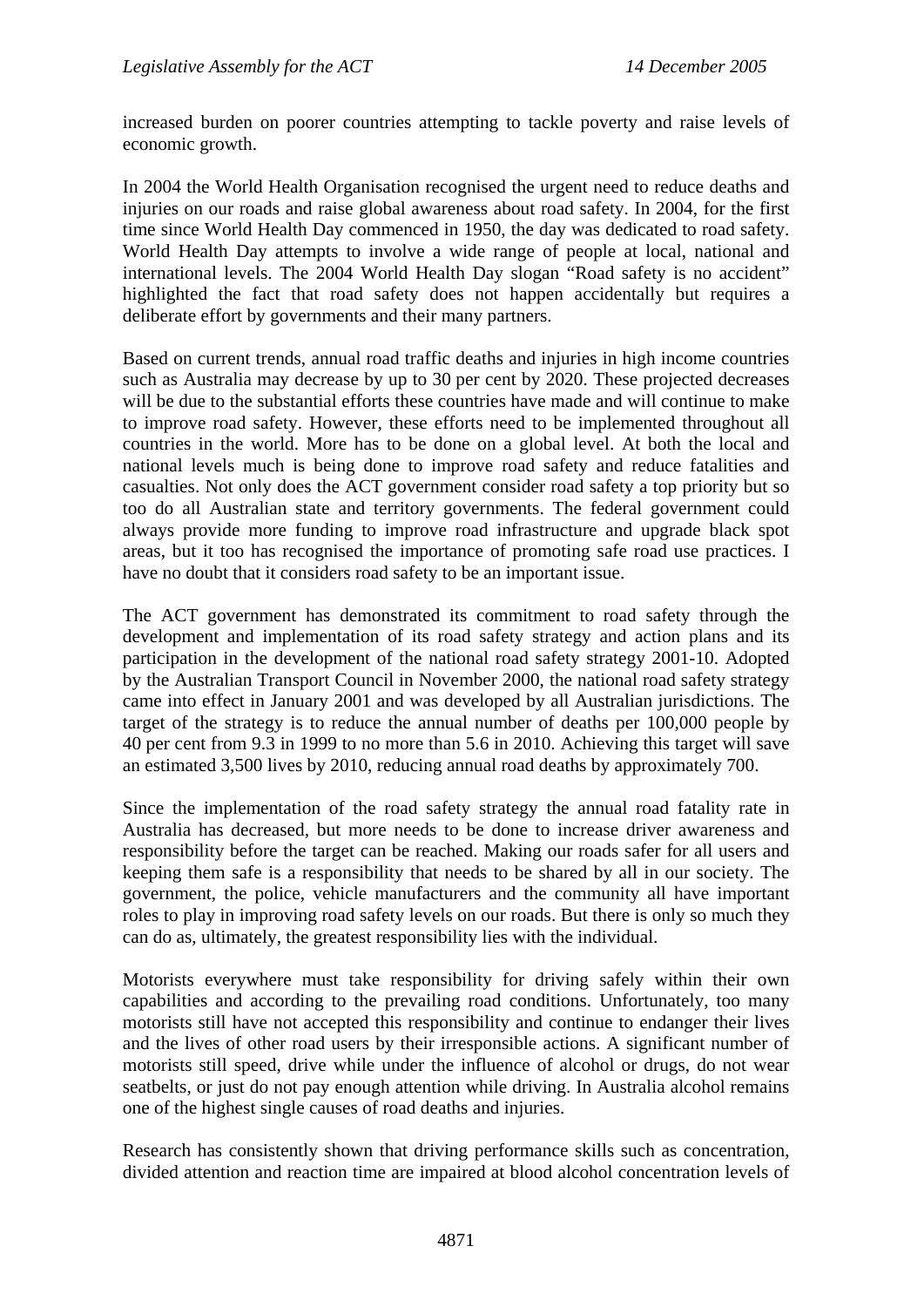around 0.05 grams per 100 millilitres. At this blood alcohol concentration level a driver has double the risk of a serious crash than at zero. At 0.08 the risk is double that at 0.05. Although significant reductions in drink-driving have been achieved over the past decade, one in every 1,000 motorists still does not restrict the amount they drink when driving. It has been estimated that there would be a 24 per cent reduction in fatal crashes if no drivers used alcohol and a 13 per cent reduction if no drivers used other drugs.

While studies have shown that cannabis and other drugs impair performance on driving-related tasks, evidence still suggests that alcohol is a bigger road safety problem than all other drugs combined. Considerable efforts have been made by all Australian governments, including the ACT government, to inform and educate the driving public of their responsibilities. As with drink-driving, there is evidence from an extensive body of research that even small reductions in vehicle speeds result in a marked reduction in the number of road fatalities and serious injuries.

While there is growing public understanding of speed risks and majority support for strict approaches to speed management, there is still a widespread belief that only speeds well in excess of current limits are risky. Research has shown, however, that motorists travelling five to 10 kilometres per hour over the set speed limit double the risk of a casualty crash. Evidence also shows that, although moderate speeding within 10 or 15 kilometres per hour over the posted limit is far less risky than more extreme speeds, it makes a comparable contribution to serious road crashes because it is so common.

The majority of drivers in our community are well informed and aware of the dangers and risks associated with speeding and driving while under the influence of drugs or alcohol. However, some drivers are still unaware of the importance of paying attention and concentrating while driving. Driver inattention has been found to be a major contributor to road crashes. We know the dangers associated with talking on a mobile phone while driving—and this is now illegal—but there are many other distractions that are just as dangerous.

It is up to motorists to be sensible and pay attention to the task at hand. Every day a large number of motorists engage in various activities while driving including eating, drinking, reading, writing, shaving, applying make-up, smoking, using mobile phones, changing music and conversing with passengers. Distractions reduce drivers' abilities to react to certain circumstances and we know that reacting even a split second earlier can make a huge difference to the outcome of an accident. It is important for motorists to be aware of the dangers of inattention and distractions, particularly during holiday periods when distractions can be increased. Families often travel in the school holiday period and children in particular find themselves with time and room to explore and have fun. At the same time, this period is all too often marred by tragedy, as it can be a time when vehicle and pedestrian accidents peak.

On average, during holiday periods each year 36,000 Australian children are injured severely enough to be admitted to hospital. The four major causes of these injuries are deaths in motor vehicles, drowning, pedestrian deaths and deaths caused by fire, smoke or flames. Looking at these categories, we can identify generally that the most likely place a child will be involved in an accident will be near a road or driveway or in the family home. For instance, each year around Australia 50 children die from pedestrian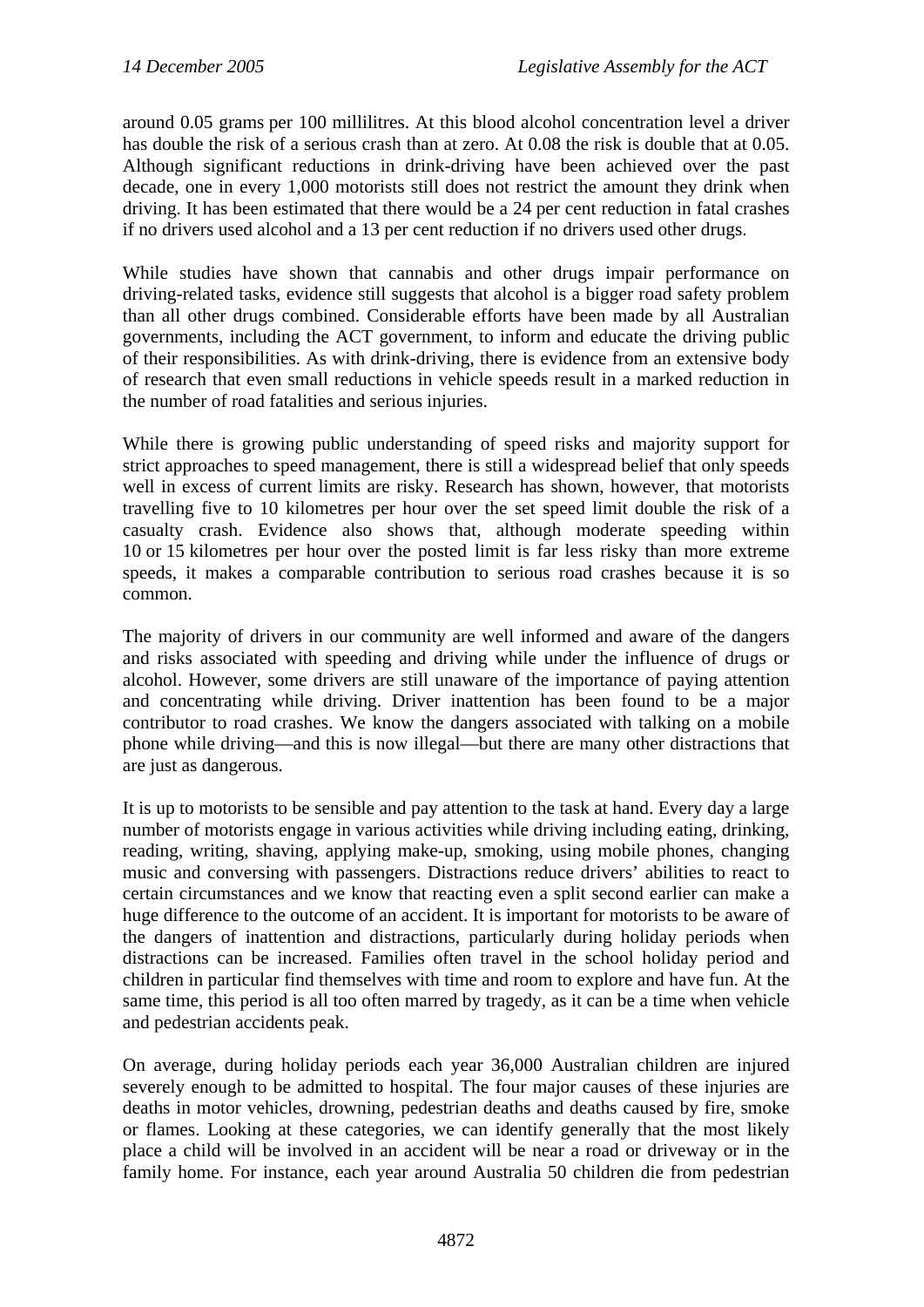injuries and, for every death, there are 25 children admitted to hospital. The tragedy of these deaths and injuries is that many could quite simply have been prevented if a little extra time and care were taken to watch out for or pre-empt the dangers that might lurk around the home or near driveways or roads. This is particularly important coming up to the school holidays, which begin next week.

It should be kept in mind that, when children are playing, even near quiet suburban streets, they are still likely to have trouble judging the speed of a car, have trouble telling where noise is coming from or even have trouble seeing over bushes or parked cars. This places them at risk. To fight these dangers there are a number of important steps that can be taken to prevent both pedestrian and home-related accidents, such as slowing down in areas where children might be playing or riding; ensuring that, when backing out of driveways, no children are near or likely to walk in the path of the car; and ensuring that school-aged children on holidays receive adequate supervision and care.

A number of programs, initiatives and organisations have played an important role in ensuring that children and their parents are aware of and briefed on the dangers that pose a risk to them. These programs have been very successful and, since 1979, the number of child fatalities and accident-related injuries has halved. The ACT kidsafe program, school safe, was implemented in all ACT primary schools at the end of 2003 and provides a mechanism for schools to improve safety at school by integrating changes to the safety-related curriculum. This program has been particularly useful in increasing the awareness of school-age children to things like safety in school car parks, at bus stops and on roads. These skills and this knowledge are useful at all times.

The ACT government has also played an important role in developing and facilitating road safety awareness strategies and plans which are useful in safeguarding motorists and children over times like school holidays. The introduction of 50-kilometre per hour zones in residential streets and 40-kilometre per hour zones around schools is a good example of the government's commitment to ensuring the safety of our children.

The emphasis on fighting driver fatigue is another relevant strategy for many ACT families who travel outside the ACT over the school holidays. Many of these families, for instance, travel to the north coast, to the south coast, to Sydney, to Melbourne or to regional New South Wales—areas that are many hours drive from the ACT. These roads are unfamiliar to many Canberrans. They generally have high speed zones and over the school holiday period can often be congested with other travellers. I would urge all road users to be vigilant when it comes to road safety, especially during holiday periods, and to be prepared and organised while travelling. Know your holiday address and tell others where you will be; carry first-aid equipment and know first aid. Although these are small safety measures, they are nevertheless skills which can save lives.

The ACT government's road safety strategy and action plans also aim to curb death, injury and trauma on our roads. These are being implemented not only by guaranteeing stricter enforcement of road rules but also by ensuring that public education is a high priority, ensuring that particular emphasis is placed on developing program awareness for vulnerable road users, including cyclists, the elderly and, importantly, school-age children. I have many more notes but I am about to run out of time. I commend the motion to the Assembly, in light of the upcoming holidays.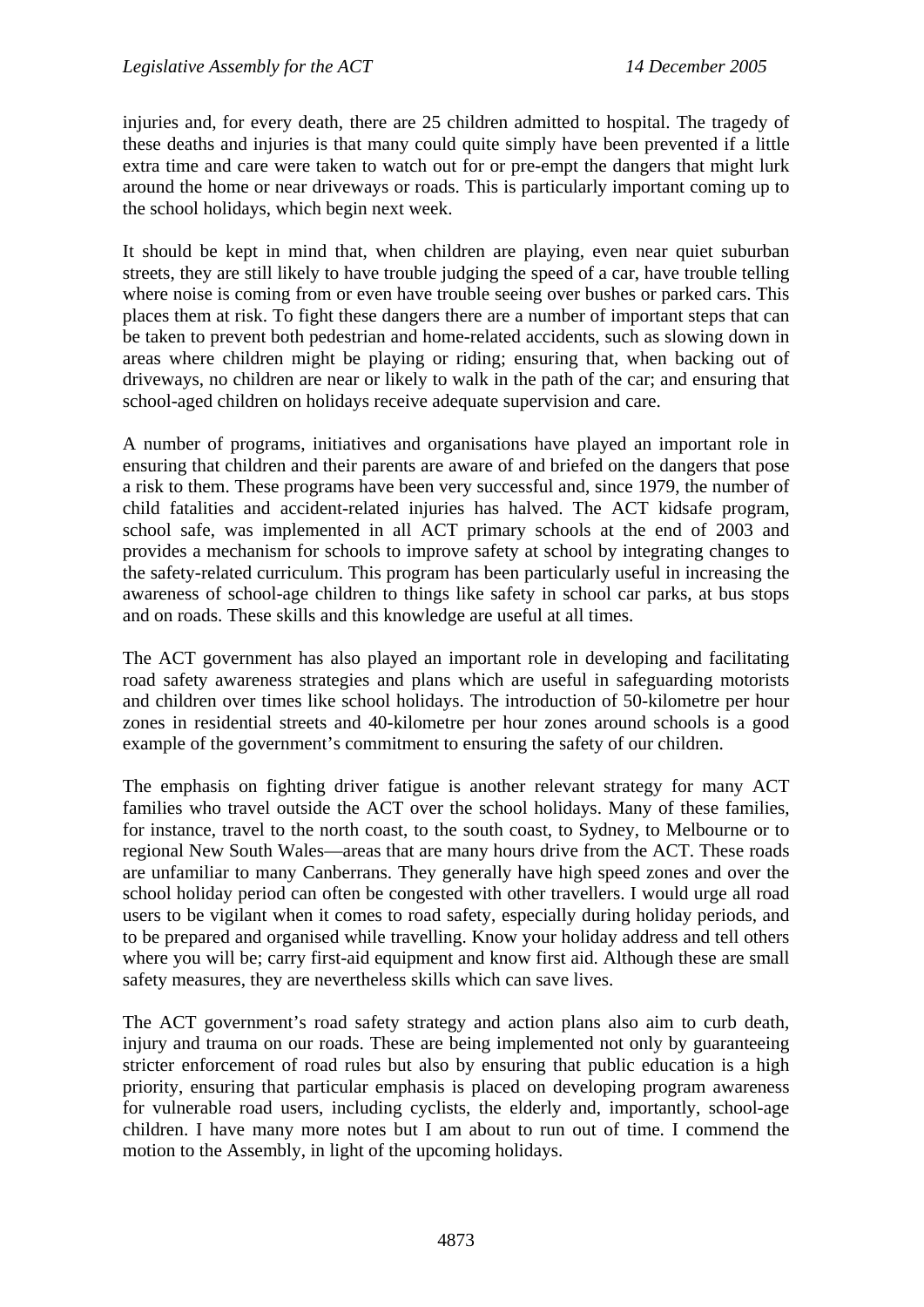*At 6.00 pm, in accordance with standing order 34, the debate was interrupted and the resumption of the debate made an order of the day for the next sitting, and the motion for the adjournment of the Assembly was put.* 

## **Adjournment Industrial relations**

**MR MULCAHY** (Molonglo) (6.00): We have had some discussions on industrial relations today. As I mentioned yesterday, today is a day of some significance in industrial law in that it is 20 years today since a small family business in Melbourne successfully brought a common law action against the Federated Confectioners Association of Australia for damages as a consequence of the damage inflicted on the Dollar Sweets Company in Melbourne. Much has been made of the legal side of that matter. It is taught in our universities not only because of the precedent established but also because the junior counsel has ended up as the country's federal Treasurer. The real story of what happened at Dollar Sweets lies in the 143 days that preceded the case, and is something on which it is appropriate for us to reflect.

Mr Gentlemen said that this sort of tyranny went on in days of old. He also said that the sort of conduct he cited as occurring when Mr Reith was the federal minister was conduct never engaged in by unionists. I do not have to tell you, Mr Speaker, as I am quite sure you know because you have been on the scene longer than I have, that in fact Dollar Sweets saw all of that and much worse occur. This was a family business. The Stauder family were immigrants to Australia.

Alfred Stauder senior, who was an accomplished confectioner in Europe—he produced products for some of the leaders in Europe—brought his family to Australia, where they established a small confectionery business known as the Dollar Sweets Company. His son Fred, who had the same name, and his son, also of the same name, all worked in the business at different times. They believed in doing the right thing as a small business. Today we heard discussion about the accord. They adhered to Mr Hawke's accord but for their compliance with the accord they got tyranny and terror. In that industrial dispute the lives of employees were threatened, to the point where police had to provide protection.

We saw the company threatened and we saw arson attacks on the business. It did not come out at the time but I will tell you today that contact was even made with Coles, advising that cyanide would be put into the "hundreds and thousands"—the products that kids around Australia had on their birthday cakes. It was only under threat of publication of this fact that we eventually got Bob Hawke to step into the equation and tell this militant union to back off. But they continued to persist, and it resulted in damages and litigation.

This case was an eye-opener to the sort of thuggery that we were told did not exist. I saw the electrical trades union come around and threaten to cut off power; I saw the plumbers and gasfitters threatening to cut off gas; I saw the transport workers union blocking activity; and I saw Telecom workers refusing to restore telephone lines after they were severed in the midst of this dreadful industrial action. We saw a union leader who went to Libya as a guest of Colonel Gaddafi to align himself with this sort of regime who, at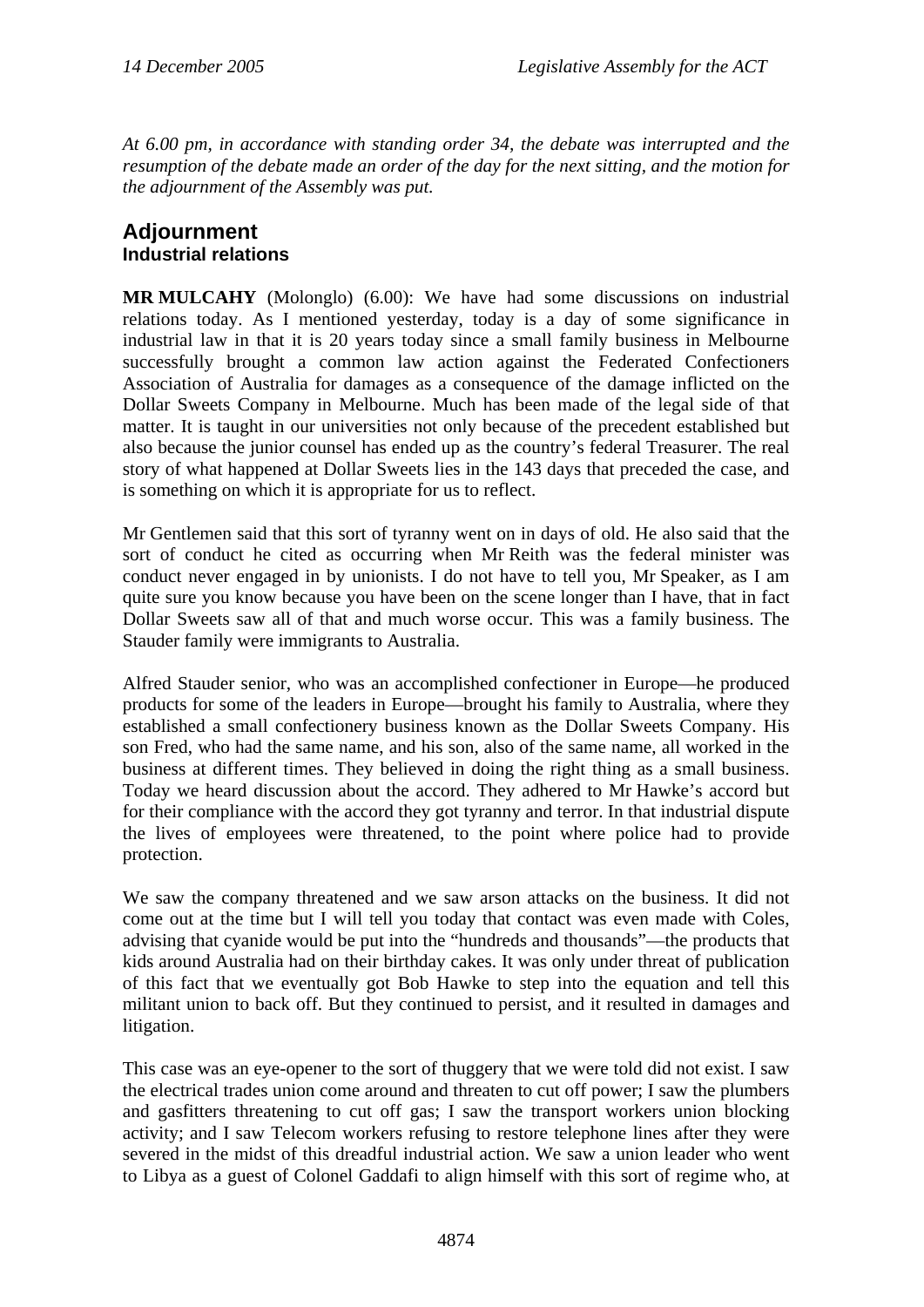the same time, was pleased enough to attack a small family business which was not doing anything wrong but trying to support the accord that had been agreed between the ACTU and the Australian government.

This was an extraordinary example of what happens if you try to do the right thing and stand up against militant unions. I saw tyranny on a scale I have not seen before. Most of the people working in that plant were of either Mauritian or Greek extraction. They were terrified at what they were being subjected to when they were simply trying to carve out a living for their families. Most of them lived close by the factory, in the area of Malvern in Victoria. It was only through persistent determination on the part of the owner, Fred Stauder, that he was able to withstand the tyranny he observed. Sadly, employer organisations—members of the IR club—showed little more support than did many of the militant unionists who went around disregarding section 45D of the Trade Practices Act.

That story is yet to be fully told but it is a sad day in Australia when people are subjected to this level of intimidation. It was a just result that the courts in Victoria came down firmly on the side of the victims, being the company. I would not want to go through anything like that again, but I am proud that I spent six months of my life helping to defend this company and its employees. It certainly was an example of what happens if you take on union thugs. It was difficult for one and all. It is important that we reflect, when we hear so much about IR, on what happened 20 years ago today.

**MR SPEAKER**: The member's time has expired.

#### **Death of John Ducker Sydney riots**

**MS MacDONALD** (Brindabella) (6.05): I wish to raise two matters this evening. The first is the passing on 25 November 2005 of John Ducker, former secretary of the New South Wales Labour Council and member of the New South Wales Legislative Council. John Ducker's contribution to the labour movement and to the Australian Labor Party is well known. That is well and truly on the record and I need not reiterate it. Although I had the privilege of meeting John only once, I would like to record in this place the passing of a great man and pass on my condolences to his family.

Secondly, I refer to the terrible incidents that have taken place in Sydney over the past few days. In my inaugural speech on 11 December 2001, I said:

My perception of Australian society over the last six years is that we have become insular and less caring about our fellow citizens. As an observer of history, and of my own family history, I find this very disturbing…

My maternal grandparents were German Jews … they were lucky enough to be offered places in this country…

I went on to say:

… it is my belief that my grandparents made a huge contribution to many aspects of this country, not least through their contributions to culture and work.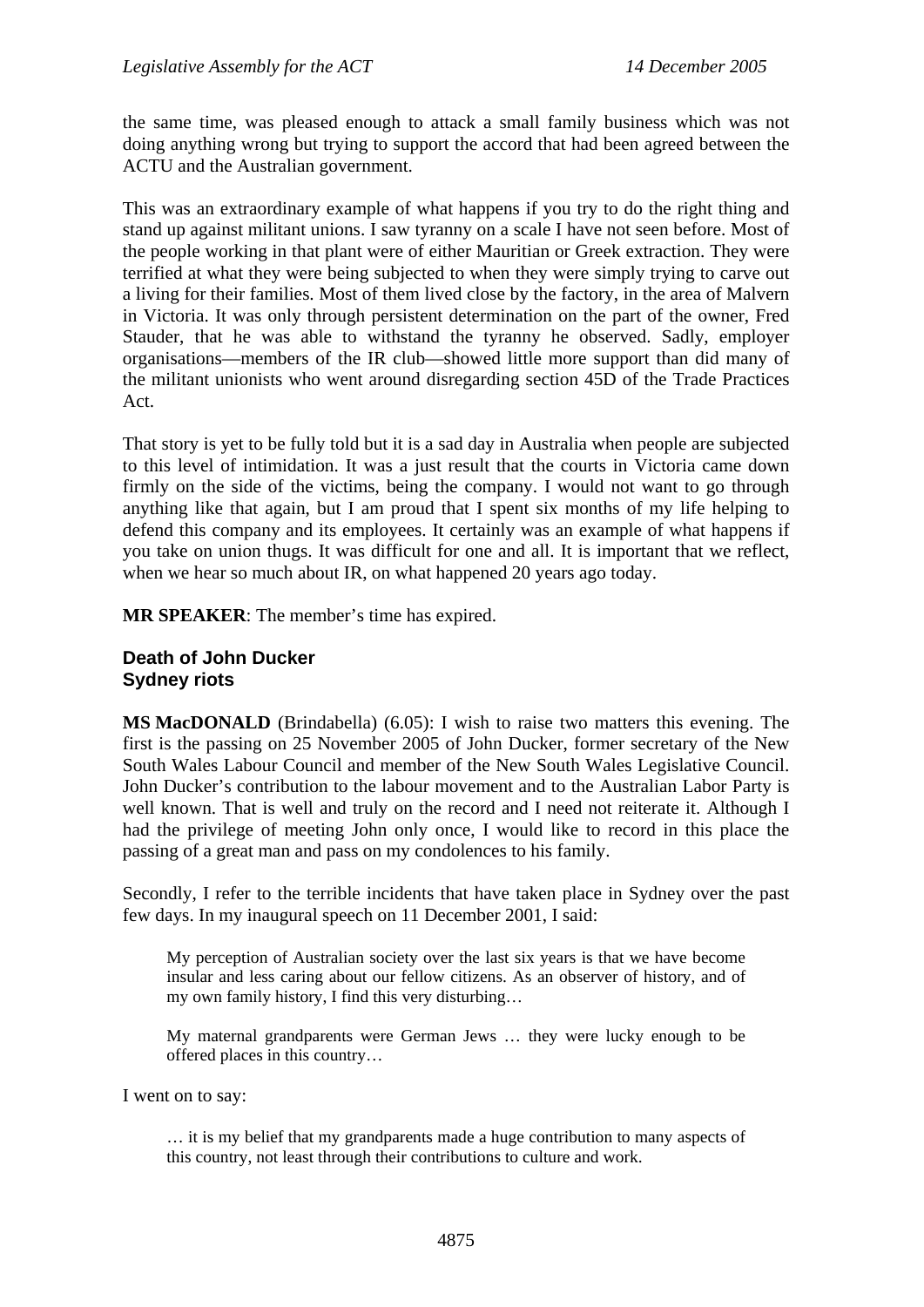For all the denials of the practitioners of wedge politics, the parallels with what has been taking place in this country and Nazi Germany are there to be seen by those who will look. They are subtle, but becoming less so. People in this country have been put under so much pressure by the erosion of core services and values that consequently they have sought to scapegoat those who are different. In 1933, the German people allowed Hitler to become their dictator. They gave up democracy and believed that the reason for their troubles was the Jews, the unionists, the intellectually disabled, and the Slavs. In other words, those who were different.

While I do not believe that the people of this country would give up their democracy, there has been too much "us and them" behaviour. As I said earlier, my grandparents contributed a great deal to this country. They were not unique, and there have been countless immigrants to this country who contributed pieces to the puzzle of our Australian society, our Australian community. I will always speak against the policy of xenophobia, so that this rich tapestry of Australian life can continue to flourish.

Following my speech, several people made comment on that part of it. One person, a member of the Liberal Party, suggested I was being hyperbolic and outrageous in drawing parallels between Nazi Germany and Australia under the current federal government. I grew up in Maroubra and then Coogee. From school, university and work I knew and was friends with many people from the Sutherland shire. The scenes of the weekend were shocking in the extreme to me, not least because I am greatly familiar with those places. The Sutherland shire is a very Anglo, homogenous society—insular, wary of outsiders and not open to change.

A real estate agent in the area whom I know has readily admitted to working with other estate agents to stop Asians from buying in the shire. This is not something I say lightly under privilege. In contrast, the area of Maroubra, while always a fairly rough area when I was growing up, was always culturally diverse. There are no doubt many reasons to explain the shocking behaviour that has taken place in Cronulla and flowed on to other areas of Sydney in the last few weeks. Most of these we have limited or no control over but, as elected representatives, we have a responsibility to be careful of what we say, both within and outside of our legislatures. To illustrate my point, I quote Tony Burke, federal member for Watson. He said:

… there is something about the federal parliament that goes way beyond the legislation we pass here and way beyond our constitutional powers. I realised this one day about eight years ago when Cathy came home from work and told me the children were playing differently at the community based child-care centre where she taught and racist taunts had suddenly crept into the language of the children as they played. It did not happen because any law had changed. It did not happen because of government spending. It happened because a speech had been made by an Independent member in this chamber which was seen to legitimise racist comment in the name of free speech. There is something about what is said in this chamber that changes the mood of the nation, that gives us a role in affecting how Australians relate to each other. Just as we have the capacity here to run our politics in ways that appeal to the worst of the attitudes in Australia, we have the capacity to appeal to the best …

I will finish with what Hugh McKay said about this yesterday. He said each of us has the capacity to be a noble or to be a savage. We should encourage the noble.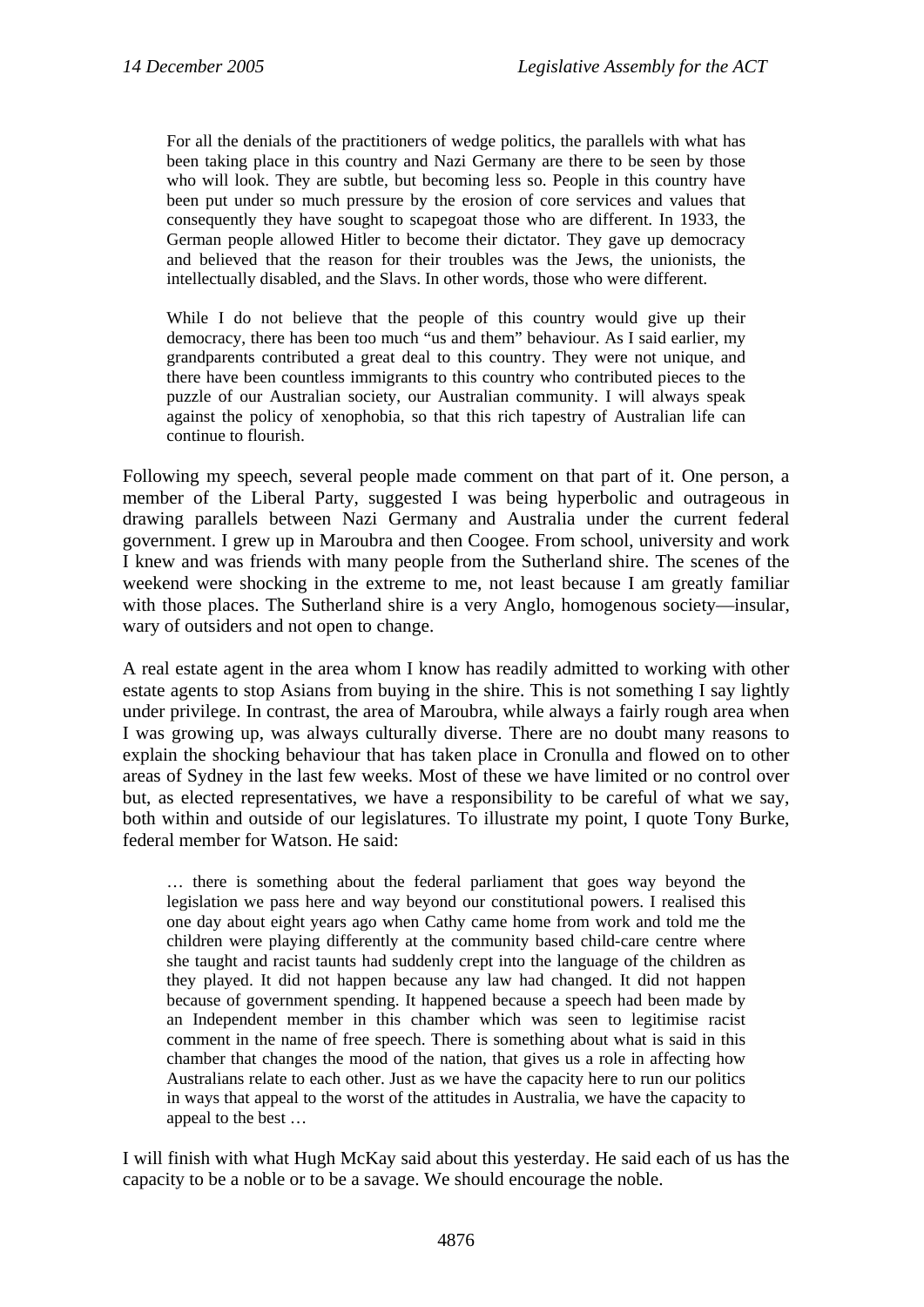## **Bushfire fighting—use of helicopters**

**MR GENTLEMAN** (Brindabella) (6.10): Last Wednesday was a typical hot summer's day in Canberra and a perfect time to launch the new specifically designed helicopters to assist us during this year's bushfire season. The helicopters, based at Canberra airport from December this year until February next year, are a Bell 212 and an Aerospatiale AS350BA Squirrel. The Bell 212 can carry 1,600 litres of water in a belly tank or transport eight firefighters, whilst the Squirrel can carry 600 litres of water in a Bambi bucket or transport five firefighters. The helicopters are set up for aerial water bombing, reconnaissance and transport of firefighters. The aircraft are operated by Heli-Aust, a Bankstown-based company, in association with Wildcat Helicopters of British Columbia in Canada.

The helicopters are here as a joint effort between the ACT and New South Wales governments, as well as the commonwealth government, through the national aerial firefighting centre program, an initiative that arose from the bushfires of 2003. To assist in the operation of these aircraft the remote aerial firefighting crews—or RAFT—from the ACT RFS are undergoing training with the aircraft, which have been fully operational since last Wednesday. I note that ACT Rural Fire Service volunteers are highly skilled firefighters and they are very happy that they will have these resources as support during the height of the bushfire season.

The launch of the helicopters was attended by the minister for emergency services, John Hargreaves, the territories minister, Jim Lloyd, and me. It was quite a pleasure for me to meet the pilots who will be flying these aircraft, in particular, a Canberra local, Mr Matt O'Brien. Members may recall that it was Matt, along with the Chief Minister, who saved the life of another pilot in 2003. Matt was saying how good it would be to fly around the areas he grew up in, particularly the mountains, where he spent a lot of time biking and walking. He reflected on how these aircraft will be a great timesaving measure, as well as being able to do something positive in any situation.

The other pilot is Mr Tyler Hupp, who is here from British Columbia, Canada. This will be his first Australian bushfire season. The aircraft will allow us to have eyes in the sky and will be put to use on fires in areas that are otherwise difficult to get at. Mr Peter Dunn, Commissioner of the ACT Emergency Services Authority, explained that the helicopters have the ability to put water, foam and personnel exactly where needed. They also shorten response times in getting to fires in remote areas, and assist in keeping fires small and easy to control.

After the formalities of the launch had concluded, pilot Matt O'Brien took the Squirrel up for a bit of a test run on its return to Fairbairn and I was lucky enough to be able to join him. We took off from Parliament House, circled the house and headed west towards the Brindabellas, before going back to Fairbairn. As we headed away from Parliament House, Matt asked if we would like to see how the Brindabellas have recovered since the fires.

As we flew over Dairy Farmers Hill we had a fantastic view of the site of the new arboretum and how the fire-affected areas were recovering after the 2003 fires. As we headed around, Matt pointed out where the bushfires came through over Mount Coree.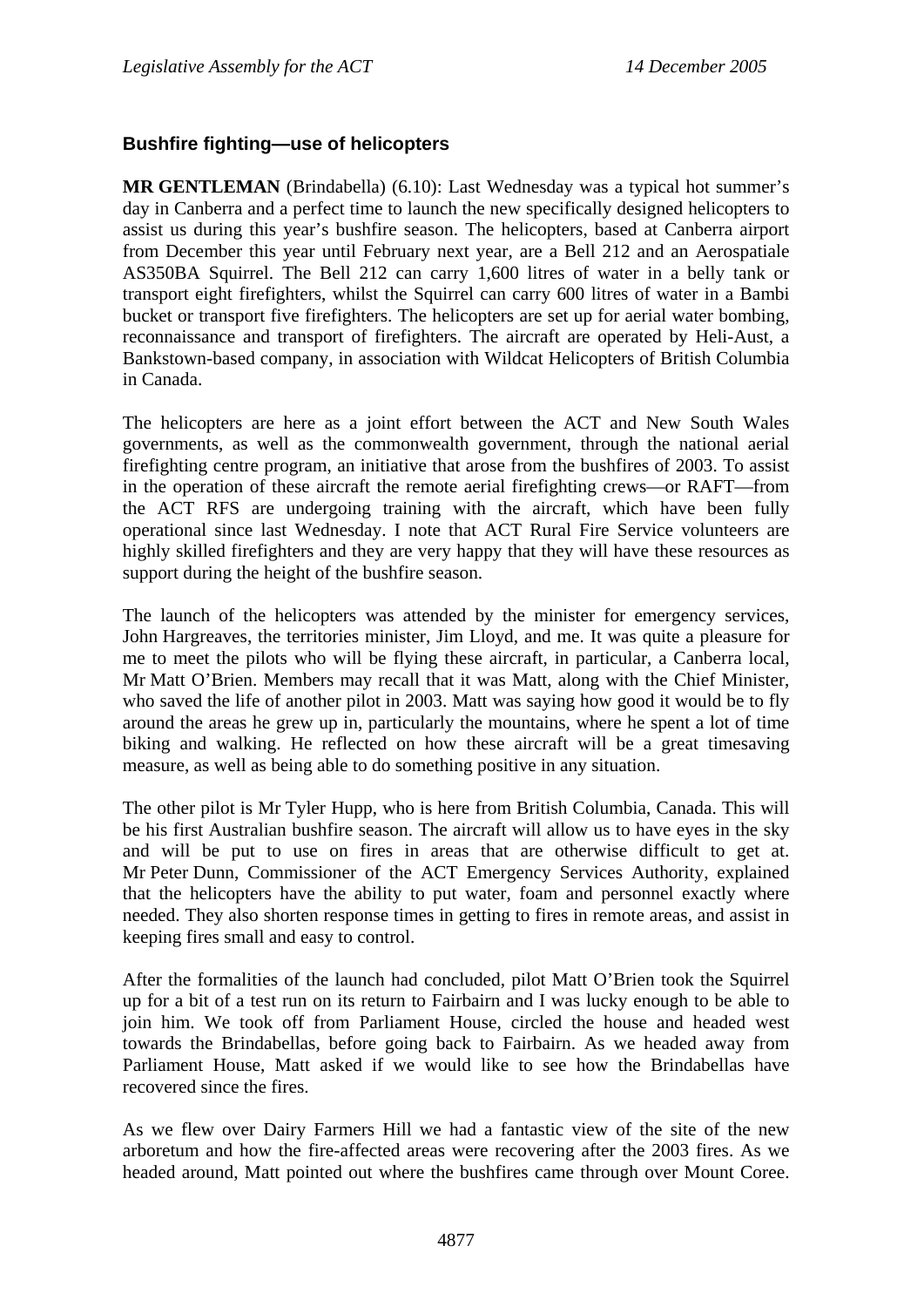We could see the regrowth on the Brindabellas. Turning around before reaching Mount Stromlo, we could see the areas that will be rebuilt at the Stromlo and Uriarra villages, but we could not see the Pierces Creek area at all. That is right, there was no view of the Pierce's Creek area, even from that lofty position in the chopper. I guess it begs the question as to why the NCA is hindering the ACT government's rebuilding of this area when it is so far from Canberra and the central areas controlled by the NCA.

Joining me for the ride in the Squirrel was the territories minister, Mr Jim Lloyd. He could not see Pierces Creek from that lofty position we were in either. It is interesting that not even from a helicopter could Jim Lloyd see Pierces Creek. One has to wonder why this minister and the NCA would have any interest in a settlement so far out of the way that Jim Lloyd could not even see it from a helicopter. I congratulate Minister Hargreaves, the NSW government and the federal territories minister for their cooperative approach to natural disaster management. I am very proud that our local pilot, Matt O'Brien, will be looking after us again this summer.

## **Mr Mick Gentleman Ms Mary Porter**

**MR SESELJA** (Molonglo) (6.15): I did not hear all of Mr Gentleman's closing speech this afternoon on his IR motion but I do not think he responded to my challenge, which was to explain, without notes, why he opposes secret ballots. I do not think that would have been very hard to do. I would have thought that someone as passionate about industrial issues as Mr Gentleman—someone with the background he has as a union organiser—would have had no trouble explaining to us, without a written piece of paper in front of him, exactly why he opposes secret ballots and exactly what they do. I again challenge him to tell us when next he gets the chance to speak.

Maybe he could occasionally do some other speeches without notes. Mr Gentleman often reads from his papers and uses nasty words. He attacks me, he attacks the opposition leader and he attacks Mr Mulcahy. We want to see some passion from him sometimes. We want to see him drop the notes and tell us what he really thinks. That is what I expect from the Labor Party, from the passionate union activists that we see on the other side. I look forward to seeing a bit of that in the future.

Unfortunately, even when Mr Gentleman is reading, he sometimes comes out with funny statements. I will highlight this one because I think it is an issue. In the context of having a go at me yesterday he said, "I see no problem with this recommendation; it helps achieve gender equality. If we do not target minority groups, then how can we have equality?" Last time I checked, I did not think women were a minority group. I do not know if other people are able to count, but I think women make up about 50.5 per cent of the population, or something along those lines.

The term "minority group" suggests that people are in the minority, and the term is offensive. I think the affirmative action policies of the Labor Party in their preselections and in other areas are offensive to women. They suggest that women are not up to the task, but I do not believe that. I believe women have an amazing amount to contribute to society. I do not believe affirmative action for so-called minority groups in relation to women is the way to go. I think that is quite a silly use of language.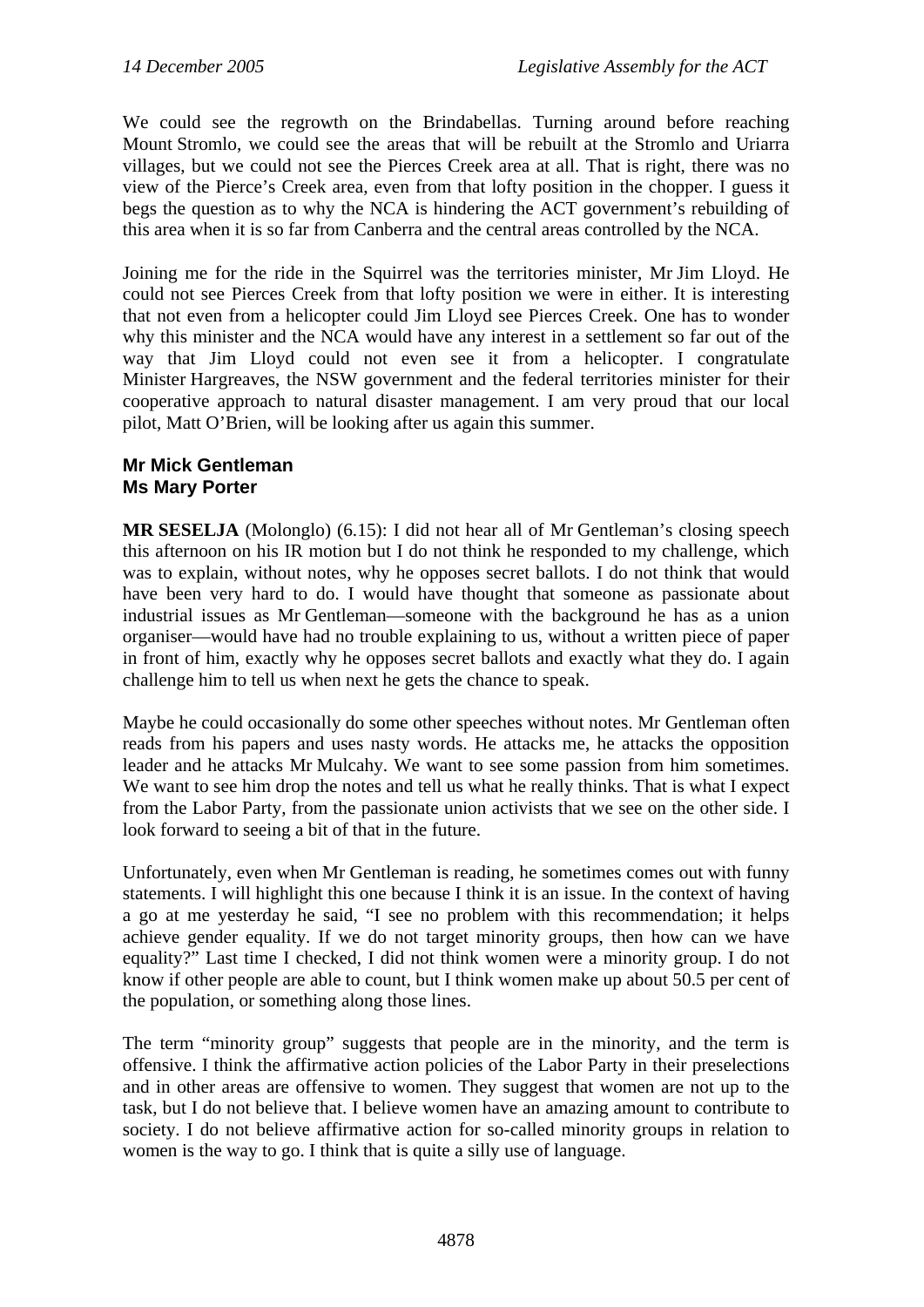I tried to respond yesterday to Ms Porter, but I was not granted leave by the always helpful Mr Corbell and others. I make the general comment that lately Ms Porter has been getting quite nasty. We had the attack on Mrs Dunne yesterday; she attacked me for being "mean and tricky"; and, of course, there was the press release about the Grinch who killed the Christmas lights. This is becoming a pattern. I prefer the old Ms Porter, the old Mary Poppins Porter.

**MR SPEAKER**: Order! Refer to members by their proper titles, please.

**MR SESELJA**: Thank you, Mr Speaker. I prefer the old Ms Porter, who was pleasant and friendly when she came into this place. All I have seen is a lot of nastiness. I do not know if it is someone in her office who is writing the stuff or if she is saying to them, "Look, give me something nasty to say in the chamber when I go down." I have to respond to her allegations of me being mean and tricky.

#### **Ms Porter**: Sneaky.

**MR SESELJA**: Mean and sneaky; I apologise. She said, "Mr Seselja lulled us into a false sense of security, leading us to understand that he was willing to work with other members, rather than against them." I do not know if Ms Porter's memory is fading but, in the committee, we spoke at length about various things. After something I put up was knocked off, I would say, "I'm probably going to make some dissenting comments on that." In fact, in the very case on which she sided with me when I said to Mr Gentleman that we should put in the ACTION patronage figures, Mr Gentleman said, "Fine, let's put in the ACTION patronage figures." I did not get everything I wanted in, so I said, "I'll probably make some dissenting comments on that." Mr Gentleman then said, "Well, if you're going to make dissenting comments about it, I'm not putting it in." Amazingly, Ms Porter backed me and said, "That's just silly. He should be able to put it in and make dissenting comments anyway."

Then Ms Porter came into the chamber yesterday—I expect having forgotten about that exchange—and said, "This is mean and sneaky. You pulled one on us. I voted with you. I would not have voted with you if I had known." I have to repeat that. I think that, from now on, we can just stick to the issues when discussing committee reports. The fact that I presented a dissenting report should not be offensive to Ms Porter. I think Ms Porter should start showing a bit more of her softer side, because the nastiness we have seen from her lately does not become her.

## **Scouting Jump rope for heart**

**MR SMYTH** (Brindabella—Leader of the Opposition) (6.20): I rise to speak tonight about young people—not young people generally across the country but specifically young people here in the nation's capital. Young people often get a lot of flack, and the media are often keen to portray the burnout specialist, the graffiti artist, the vandal and the violence that, unfortunately, sometimes occurs in this country. It seems to me that, unless we have perhaps a very talented young sports star, young Australians very rarely get the credit they deserve.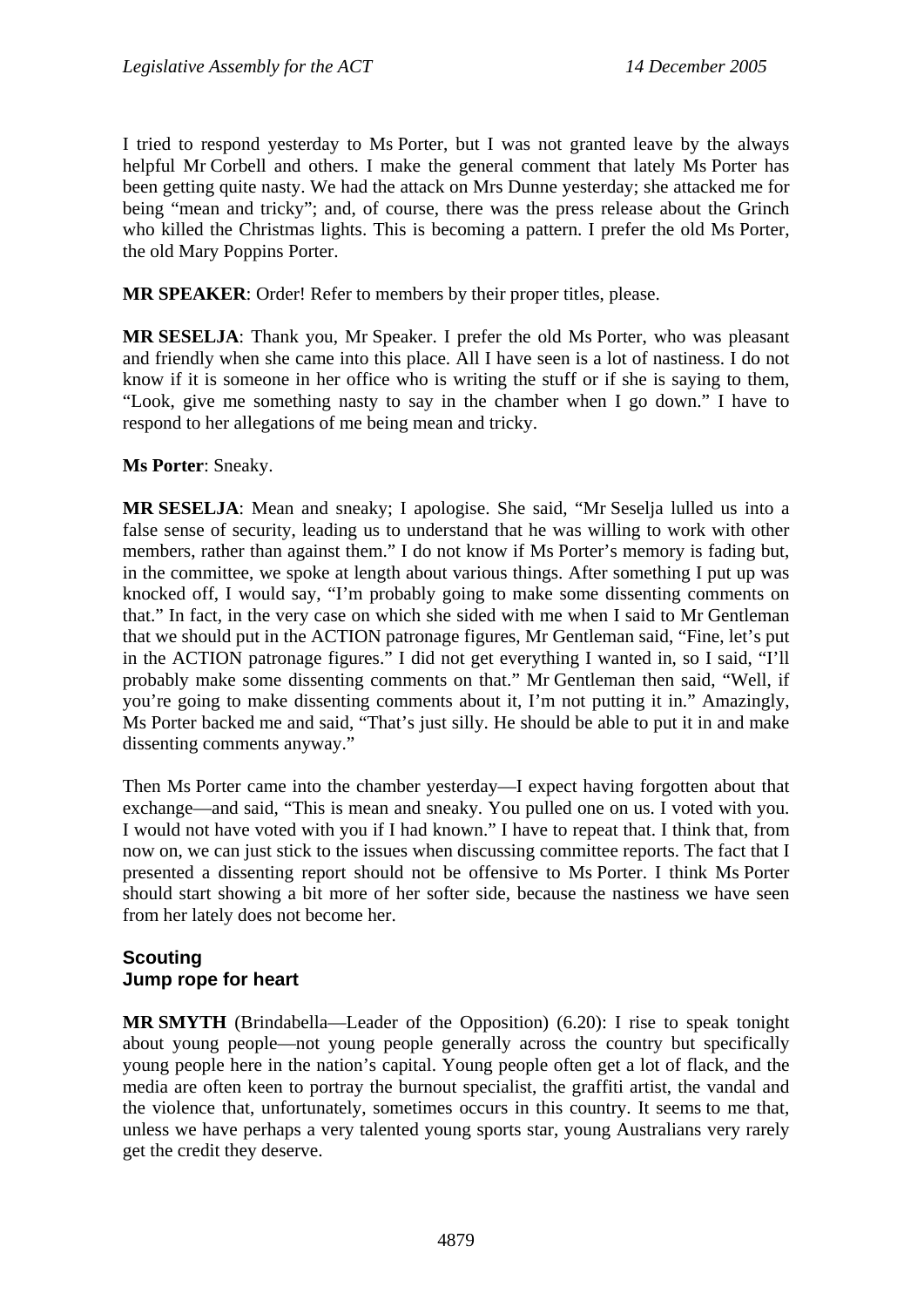Last week in this place—Mr Hargreaves was there and Mr Seselja turned up—we honoured 20 young Canberrans, whose ages ranged from early to mid-teens, who received their Australian scouting medals, but there was not a skerrick of reporting, there was not a reporter or camera to be seen. I think that is a shame.

I want to talk about two young Canberrans—Michael and Sean Crompton of Fadden who are sitting in the gallery tonight with their parents. Michael and Sean have done remarkable things in the last couple of years in the jump rope for heart event run by the heart foundation. I think it is important that they get the credit they deserve because, from what I have heard—certainly in the Fadden primary school—they have become an example to other kids who are perhaps not talented sports people or necessarily academically talented and who do not necessarily get the credit they deserve.

Two years ago when Michael was 10, he set a 20-year record for fundraising in the jump rope for heart event, raising \$3,102. It takes a large number of sponsors and a lot of jumping rope for heart to raise that sort of money. For those who come from families where there was a second or third sibling, sometimes living in the shadow of your older brother or sister can be a bit tough, but it has obviously toughened young Sean up a lot. Sean is eight this year and is in year 4 at Fadden primary. He set an ACT record this year when he raised \$4,110. For an eight-year-old, that is a pretty big challenge. It is an outstanding outcome for somebody who was determined to beat his big brother. Perhaps the competition is healthy and perhaps it is not, but I think it is. It certainly shows that, when they set their minds to a task, young people can do something quite extraordinary. That is only the second largest amount raised in Australia. Last year a six-year-old girl from Brisbane raised \$4,500 in the jump rope for heart event. She should get the credit she deserves as well.

Sean, who is now the ACT record holder, and Michael, who at the time was a 20-year record holder, certainly deserve the credit they receive. They certainly deserve recognition for the example they have set for their peers at Fadden primary school. From talking to their parents, I have learnt that it really is a matter of setting challenges for young people and then, as parents, helping them to achieve those challenges. I want to honour their parents—Anne-Marie Pope and Bill Crompton—for the assistance they have given the boys. I found it interesting when Bill told me that he is two months behind on the jobs he should have done at home, but that he can see the changes this event has made in the lives of both Michael and Sean, in coming to realise that they can make a difference. That is something very dear to their family.

The family have a history of heart attack and stroke. Rather than not doing anything, they got out there and made a huge difference. The important thing is that they tried. Both Anne-Marie and Bill told me of the difference this has made to Michael and Sean. It has given them confidence and skills, and the ability to look people in the eye and get people's attention. I was conned at the Chisholm shops late one Saturday afternoon when accosted by an eight-year-old who asked whether I would donate to his adventures. He got very good at it. Week after week as we went back to do our shopping there, you would see Bill and Sean making a difference in their community.

I take this opportunity to bring to the attention of the Assembly that it does not matter how old you are. Like the old adage, it is not the size of the dog in the fight, it is the size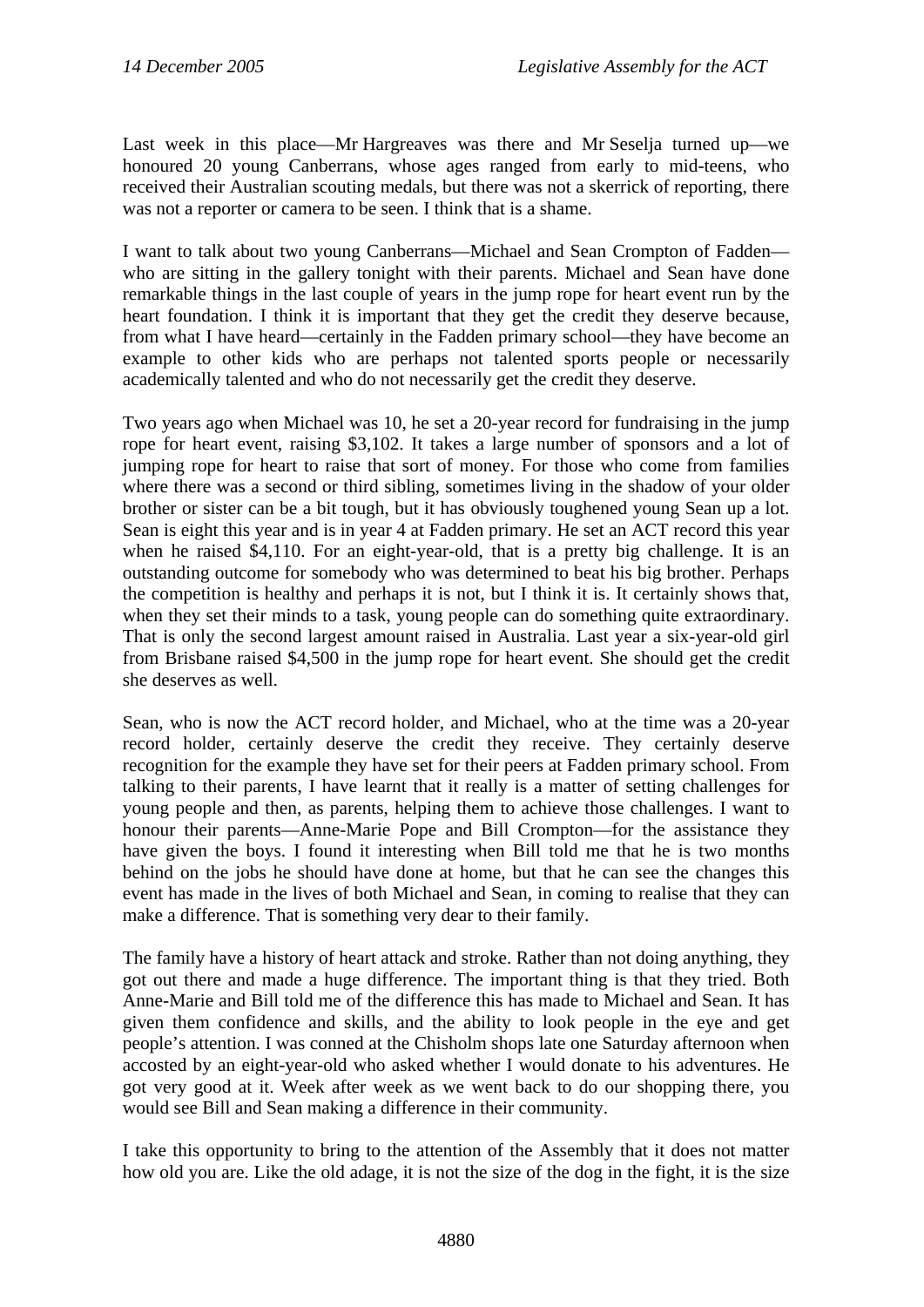of the fight in the dog. The fight is there strongly with Michael and Sean. In this city we are growing young Australians who will in the future be adult Australians and, potentially, leaders of Australia. Clearly the Crompton family are doing a very good job. In the local community of Fadden primary school they have set a fabulous example for a large number of kids and have received a great deal of praise from other parents, who have said, "You have set a lovely example for my kids and for that we are very grateful." To a wonderful Fadden family, well done.

Question resolved in the affirmative.

## **The Assembly adjourned at 6.25 pm.**